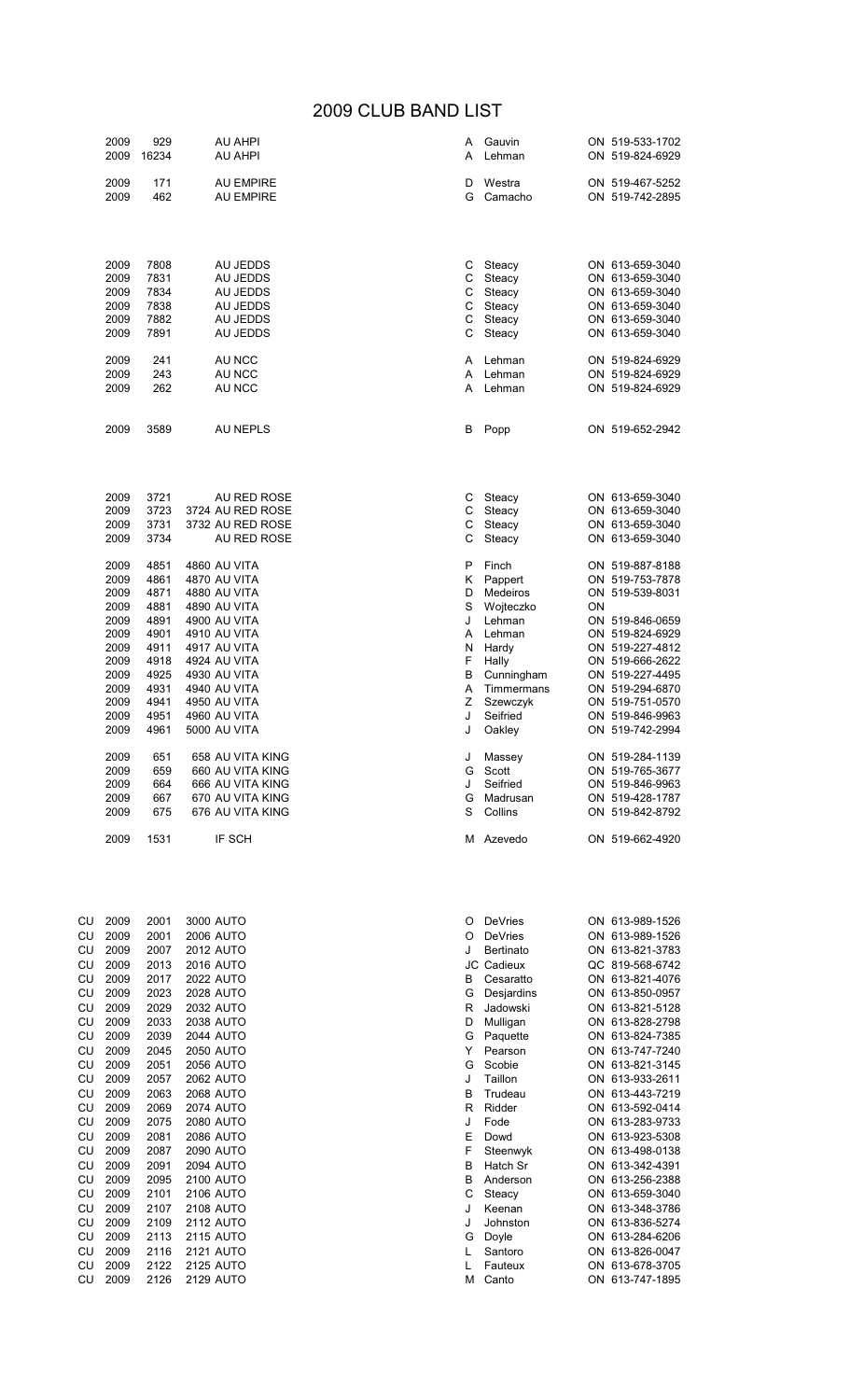| CU         | 2009         | 2130                     | 2135 AUTO                     | Α      | Bakx                    | ON 613-632-5731                    |
|------------|--------------|--------------------------|-------------------------------|--------|-------------------------|------------------------------------|
| CU         | 2009         | 2136                     | <b>2147 AUTO</b>              | L      | Santoro                 | ON 613-826-0047                    |
| CU         | 2009         | 2148                     | 2153 AUTO                     | М      | McIntyre                | ON 613-623-3216                    |
| CU         | 2009         | 2154                     | <b>2159 AUTO</b>              | В      | Eddie                   | ON 613-623-0006                    |
| CU         | 2009         | 2160                     | 2161 AUTO                     | В      | Hyland                  | ON 613-623-0389                    |
| CU         |              | 2009 *2162<br>2009 *2164 | *2163 AUTO<br>*2165 AUTO      | В<br>м | Hyland                  | ON 613-623-0389<br>ON 613-623-3216 |
| CU<br>CU   | 2009         | 2166                     | <b>2171 AUTO</b>              | Α      | McIntyre<br>Mitu        | QC 450-659-1920                    |
| CU         | 2009         | 2172                     | <b>2177 AUTO</b>              | C      | Mellidis                | QC 450-649-0927                    |
| CU         | 2009         | 2178                     | 2183 AUTO                     | Τ      | Nielpinski              | QC 514-365-1059                    |
| CU         | 2009         | 2184                     | <b>2188 AUTO</b>              |        |                         |                                    |
| CU         | 2009         | 2189                     | 2193 AUTO                     |        |                         |                                    |
| CU         | 2009         | 2194                     | 2199 AUTO                     | D      | Ramcharan               | ON 705-799-2959                    |
| CU         | 2009         | 2200                     | 2203 AUTO                     | L      | Ramcharan               | ON 705-799-2959                    |
| CU         | 2009         | 2204                     | <b>2209 AUTO</b>              | G      | Gray                    | ON 705-932-5550                    |
| CU         | 2009         | 2210                     | <b>2212 AUTO</b>              | L      | McKeown                 | ON 705-953-9852                    |
| CU         | 2009         | 2213                     | <b>2214 AUTO</b>              | W      | van Tol                 | ON 705-748-3902                    |
| CU         | 2009         | 2215                     | <b>2218 AUTO</b>              | L      | Wakelin                 | ON 705-799-6561                    |
| CU         | 2009         | 2219                     | AUTO                          | G      | Gray                    | ON 705-932-5550                    |
| CU         | 2009         | 2220                     | 2223 AUTO                     | С      | Steacy                  | ON 613-659-3040                    |
| CU         | 2009         | 2224                     | <b>2227 AUTO</b>              | М      | <b>Bianchet</b>         | ON 613-536-7159                    |
| CU         | 2009         | 2228                     | 2233 AUTO                     | J      | Wilson                  | ON 613-887-2461                    |
| CU         | 2009         | 2234                     | <b>2237 AUTO</b>              | R      | Bowman Jr               | ON 613-541-0701                    |
| CU         | 2009         | 2238                     | <b>2241 AUTO</b>              | н      | McCann                  | ON 613-384-8325                    |
| CU         | 2009         | 2242                     | <b>2247 AUTO</b>              | J      | Splinter                | ON 613-544-5143                    |
| CU         | 2009         | 2248                     | <b>2249 AUTO</b>              | P      | <b>Brown</b>            | ON 613-546-2729                    |
| CU         | 2009         | 2250                     | 2251 AUTO                     | C      | Steacy                  | ON 613-659-3040                    |
| CU         | 2009         | 2252                     | <b>2253 AUTO</b>              | D      | Gibson                  | ON 613-353-2435                    |
| CU         | 2009         | 2254                     | <b>2258 AUTO</b>              | L      | Santos                  | ON 905 786 2461                    |
| CU         | 2009         | 2259                     | 2262 AUTO                     | J      | Towes                   | ON 905-855-5189                    |
| CU         | 2009         | 2263                     | <b>2264 AUTO</b>              | S      | Skinner                 | ON 905-885-6927                    |
| CU         | 2009         | 2265                     | <b>2268 AUTO</b>              | S      | Whetstone               | ON 905-885-4940                    |
| CU         | 2009         | 2269                     | <b>2274 AUTO</b>              | G      | Hendren                 | ON 905-797-3298                    |
| CU         | 2009         | 2275                     | <b>2280 AUTO</b>              | D      | Schleifer               | ON 705-887-4022                    |
| CU         | 2009         | 2281                     | 2286 AUTO                     | D      | Rufenach                | ON 705-438-8542                    |
| CU         | 2009         | 2287                     | <b>2291 AUTO</b>              | н      | Verkruisen              | ON 705-374-4059                    |
| CU         | 2009         | 2292                     | <b>2295 AUTO</b>              | G      | Webb                    | ON 613-394-3790                    |
| CU         | 2009         | 2296                     | <b>2299 AUTO</b>              | R      | Wiltshire               | ON 613-472-5956                    |
| CU         | 2009         | 2300                     | 2303 AUTO                     | R      | Moses                   | ON 613-397-3053                    |
| CU         | 2009         | 2304                     | 2309 AUTO                     | J      | <b>Brown</b>            | ON 905-623-3901                    |
| CU         | 2009         | 2310                     | <b>2315 AUTO</b>              | Т      | <b>Brown</b>            | ON 905-623-3993                    |
| CU         | 2009         | 2316                     | 2318 AUTO                     | D      | Tordiff                 | ON 905-786-2152                    |
| CU         | 2009         | 2319                     | 2324 AUTO                     | В      | Waterfall               | ON 905-987-5557                    |
| CU.        | 2009         | 2325                     | 2330 AUTO                     | т      | Woolner                 | ON 905-987-5060                    |
| CU         | 2009         | 2331                     | 2333 AUTO                     | J      | Allen                   | ON 905-344-7747                    |
| CU         | 2009         | 2334                     | 2339 AUTO                     | R      | <b>Birks</b>            | ON 905-352-2923                    |
| CU         | 2009         | 2340                     | 2352 AUTO                     | R      | <b>Broere</b>           | ON (905) 355-3931                  |
| CU         | 2009         | 2353                     | 2358 AUTO                     | P      | <b>Bennett</b>          | ON 905-983-5994                    |
| CU         | 2009         | 2359                     | 2364 AUTO                     | т      | McClatchey              | ON 905-987-3715                    |
| CU         | 2009         | 2365                     | <b>2370 AUTO</b>              | D      | Horner                  | ON 905-728-1616                    |
| CU         | 2009         | 2371                     | 2380 AUTO                     | S      | Ferrara                 | ON 905-987-9960                    |
| CU         | 2009         | 2381                     | 2386 AUTO                     | в      | <b>Bidon</b>            | ON 905-666-7830<br>ON 905-620-0922 |
| CU         | 2009         | 2387                     | 2392 AUTO                     | м      | Hechanova               |                                    |
| CU<br>CU   | 2009<br>2009 | 2393<br>2399             | 2398 AUTO<br><b>2400 AUTO</b> | н      | Yassein                 | ON 905-697-1527<br>ON 905-668-0097 |
| CU         | 2009         | 2401                     | <b>2410 AUTO</b>              | Κ<br>J | <b>Brown</b><br>Martire | ON 905-434-5656                    |
| CU         | 2009         | 2411                     | AUTO                          | J      | de Vries                | ON 613-385-2416                    |
| CU         | 2009         | 2412                     | <b>2417 AUTO</b>              | G      | <b>Barrett</b>          | ON 905-382-5733                    |
| CU         | 2009         | 2418                     | 2423 AUTO                     | н      | LeBreton                | ON 905-295-7958                    |
| CU         | 2009         | 2424                     | <b>2427 AUTO</b>              | м      | Rome                    | ON 905-734-8212                    |
| CU         | 2009         | 2428                     | 2429 AUTO                     | J      | Zagrodzki               | ON 905-643-3346                    |
| CU         | 2009         | 2430                     | 2431 AUTO                     | L      | Koper                   | ON 905-575-5232                    |
| CU         | 2009         | 2432                     | 2433 AUTO                     |        |                         |                                    |
| CU         | 2009         | 2434                     | 2435 AUTO                     | J      | Soltysik                | ON 905-578-5101                    |
| CU         | 2009         | 2436                     | <b>2437 AUTO</b>              | J      | Erwin                   | ON 905-304-0284                    |
| CU         | 2009         | 2438                     | 2439 AUTO                     | v      | Radoman                 | ON 905-645-4969                    |
| CU         | 2009         | 2440                     | <b>2441 AUTO</b>              | J      | Doise                   | ON 905-560-3630                    |
| CU         | 2009         | 2442                     | 2443 AUTO                     | R      | Ruber                   | ON 905-957-7893                    |
| CU         | 2009         | 2444                     | <b>2445 AUTO</b>              | G      | Lindley                 | ON 905-679-6204                    |
| CU         | 2009         | 2446                     | <b>2447 AUTO</b>              | D      | Silvano                 | ON 905-679-1153                    |
| CU         | 2009         | 2448                     | <b>2449 AUTO</b>              | J      | Malec                   | ON 905-573-9405                    |
| CU         | 2009         | 2450                     | <b>2451 AUTO</b>              | Α      | Rasoul                  | ON 905-387-4030                    |
| CU         | 2009         | 2452                     | 2453 AUTO                     | J      | Spurr                   | ON 289-260-1382                    |
| CU         | 2009         | 2454                     | 2455 AUTO                     | S      | Armour                  | ON 905-765-0453                    |
| ${\sf CU}$ | 2009         | 2456                     | <b>2457 AUTO</b>              | R      | Hall                    | ON 905-957-4498                    |
| CU         | 2009         | 2458                     | <b>2459 AUTO</b>              | J      | Giankos                 | ON 905-692-4028                    |
| CU         | 2009         | 2460                     | <b>2461 AUTO</b>              | Ε      | Camposilvan             | ON 905-389-5778                    |
| CU         | 2009         | 2462                     | 2463 AUTO                     | М      | Olejnik                 | ON 905-547-7635                    |
| CU         | 2009         | 2464                     | <b>AUTO</b>                   | т      | Degroot                 | ON 705-322-6228                    |
| CU         | 2009         | 2465                     | 2468 AUTO                     | т      | deMunnik                | ON 705-325-3716                    |
| CU         | 2009         | 2469                     | <b>2472 AUTO</b>              | G      | <b>Balkwill</b>         | ON 705-325-3310                    |
| CU         | 2009         | 2473                     | <b>2474 AUTO</b>              | В      | Robertson               | ON 705-326-9503                    |
| CU         | 2009         | 2475                     | <b>2476 AUTO</b>              | J      | Abreu                   | ON 705-327-3205                    |

| Bakx<br>Santoro        | ON 613-63<br>ON 613-82     |
|------------------------|----------------------------|
| McIntyre               | ON 613-62                  |
| Eddie<br>Hyland        | ON 613-62                  |
| Hyland                 | ON 613-62<br>ON 613-62     |
| McIntyre               | ON 613-62                  |
| Mitu                   | QC 450-65                  |
| Mellidis<br>Nielpinski | QC 450-64<br>QC 514-36     |
|                        |                            |
|                        |                            |
| Ramcharan<br>Ramcharan | 705-79<br>ON.<br>ON 705-79 |
| Gray                   | ON 705-93                  |
| McKeown                | 705-95<br>ON<br>ON         |
| van Tol<br>Wakelin     | 705-74<br>ON 705-79        |
| Gray                   | ON 705-93                  |
| Steacy                 | ON 613-65                  |
| <b>Bianchet</b>        | ON 613-53                  |
| Wilson<br>Bowman Jr    | ON 613-88<br>ON 613-54     |
| McCann                 | ON 613-38                  |
| Splinter               | ON 613-54                  |
| <b>Brown</b>           | ON 613-54                  |
| Steacy<br>Gibson       | ON 613-65<br>ON 613-35     |
| Santos                 | ON 905 78                  |
| Towes                  | ON 905-85                  |
| Skinner                | 905-88<br>ON               |
| Whetstone<br>Hendren   | ON 905-88<br>ON 905-79     |
| Schleifer              | 705-88                     |
| Rufenach               | ON<br>ON<br>705-43         |
| Verkruisen             | ON 705-37                  |
| Webb<br>Wiltshire      | ON 613-39<br>ON 613-47     |
| <b>Moses</b>           | ON 613-39                  |
| <b>Brown</b>           | ON 905-62                  |
| Brown                  | ON 905-62<br>ON 905-78     |
| Tordiff<br>Waterfall   | ON 905-98                  |
| Woolner                | 905-98<br>ON               |
| Allen                  | 905-34<br>ON               |
| <b>Birks</b><br>Broere | ON<br>905-35<br>ON (905) 3 |
| <b>Bennett</b>         | ON 905-98                  |
| McClatchey             | 905-98<br>ON               |
| Horner                 | ON 905-72                  |
| Ferrara<br>Bidon       | ON 905-98<br>ON 905-66     |
| Hechanova              | ON 905-62                  |
| Yassein                | ON 905-69                  |
| <b>Brown</b>           | ON 905-66<br>ON<br>905-43  |
| Martire<br>de Vries    | ON 613-38                  |
| Barrett                | ON 905-38                  |
| LeBreton               | ON 905-29<br>ON 905-73     |
| Rome<br>Zagrodzki      | ON 905-64                  |
| Koper                  | 905-57<br>ON               |
|                        |                            |
| Soltysik               | ON 905-57                  |
| Erwin<br>Radoman       | ON 905-30<br>ON 905-64     |
| Doise                  | ON 905-56                  |
| Ruber                  | ON 905-95                  |
| Lindley<br>Silvano     | ON 905-67<br>ON 905-67     |
| Malec                  | ON 905-57                  |
| Rasoul                 | ON 905-38                  |
| Spurr                  | ON<br>289-26               |
| Armour<br>Hall         | 905-76<br>ON<br>ON 905-95  |
| Giankos                | ON 905-69                  |
| Camposilvan            | ON<br>905-38               |
| Olejnik                | ON 905-54                  |
| Degroot<br>deMunnik    | ON 705-32                  |
| <b>Balkwill</b>        | ON 705-32<br>ON 705-32     |
| Robertson              | ON 705-32                  |
| Abreu                  | ON<br>705-32               |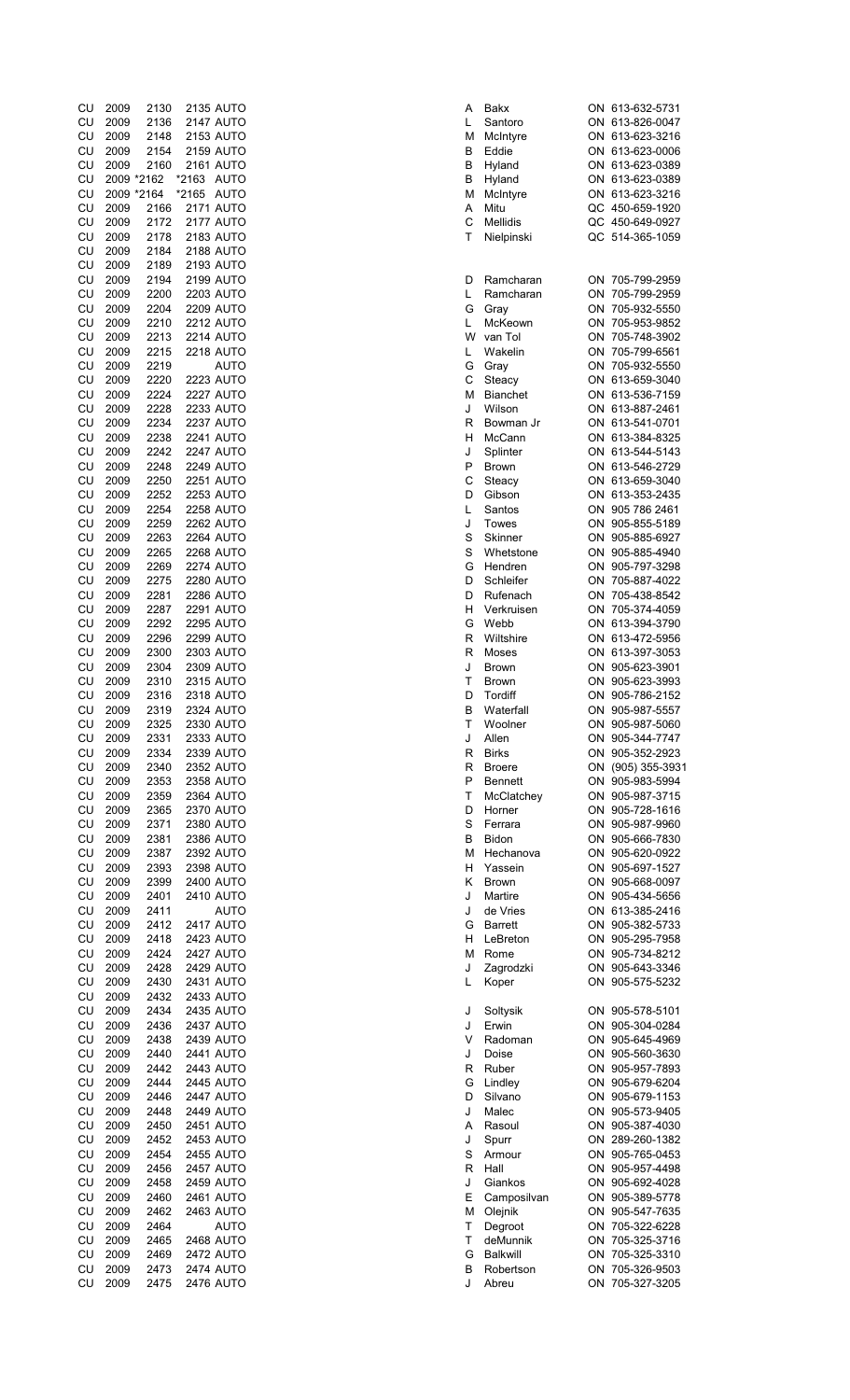| CU         | 2009 | 2477 | AUTO             | Т |   | Degroot            | ON 705-322-6228 |
|------------|------|------|------------------|---|---|--------------------|-----------------|
| CU         | 2009 | 2478 | 2482 AUTO        | D |   | Ottaway            | ON 705-538-1542 |
|            |      |      |                  |   |   |                    |                 |
| CU         | 2009 | 2483 | 2484 AUTO        | R |   | Stephen            | ON 705-325-1422 |
| CU         | 2009 | 2485 | <b>2486 AUTO</b> |   | м | Abreu              | ON 705-327-3205 |
| CU         | 2009 | 2487 | <b>2488 AUTO</b> | J |   | Abreu              | ON 705-327-3205 |
|            |      |      |                  |   |   |                    |                 |
| CU         | 2009 | 2489 | 2493 AUTO        | т |   | Holder             | ON 416-266-7774 |
| CU         | 2009 | 2494 | <b>2499 AUTO</b> | V |   | Campbell           | ON 416-265-9845 |
| CU         | 2009 | 2500 | <b>2501 AUTO</b> | J |   | <b>Brynkus</b>     | ON 905-457-4295 |
|            |      |      |                  |   |   |                    |                 |
| CU         | 2009 | 2502 | 2503 AUTO        | P |   | Korzec             | ON 905-495-6156 |
| CU         | 2009 | 2504 | <b>2509 AUTO</b> | L |   | <b>Briggs</b>      | ON 905-453-4365 |
| CU         | 2009 | 2510 | <b>2515 AUTO</b> | J |   | Vieira             | ON 519-942-8965 |
|            |      |      |                  |   |   |                    |                 |
| CU         | 2009 | 2516 | <b>2518 AUTO</b> | F |   | Watson             | ON 905-796-2583 |
| CU         | 2009 | 2519 | <b>2520 AUTO</b> | A |   | Camilleri          | ON 905-678-2117 |
|            |      |      |                  |   |   |                    |                 |
| CU         | 2009 | 2521 | <b>2522 AUTO</b> | J |   | Trocki             | ON 905-796-6616 |
| CU         | 2009 | 2523 | <b>2524 AUTO</b> | G |   | Mazur              | ON 905-454-2227 |
| CU         | 2009 | 2525 | <b>2528 AUTO</b> | F |   | Marshall           | ON 905-459-5428 |
|            |      |      |                  |   |   |                    |                 |
| CU         | 2009 | 2529 | 2530 AUTO        | R |   | Ykema              | ON 905-824-4341 |
| CU         | 2009 | 2531 | 2533 AUTO        | L |   | Farkas             | ON 905-857-1258 |
| CU         | 2009 | 2534 | 2539 AUTO        | М |   | Kelm               | ON 905-454-5911 |
|            |      |      |                  |   |   |                    |                 |
| CU         | 2009 | 2540 | <b>2541 AUTO</b> | S |   | Matuszewski        | ON 905-457-9197 |
| ${\sf CU}$ | 2009 | 2542 | 2543 AUTO        | S |   | Mankowski          | ON 519-853-0772 |
| CU         | 2009 | 2544 | <b>2549 AUTO</b> | Α |   | Larentzakis        | ON 905-825-9583 |
|            |      |      |                  |   |   |                    |                 |
| CU         | 2009 | 2550 | <b>2555 AUTO</b> | D |   | Kulis              | ON 905-633-8460 |
| CU         | 2009 | 2556 | <b>2561 AUTO</b> | T |   | Rodgers            | ON 905-637-8546 |
|            |      |      |                  |   |   |                    | ON 905-336-9301 |
| CU         | 2009 | 2562 | <b>2565 AUTO</b> | R |   | Peffer             |                 |
| CU         | 2009 | 2566 | 2571 AUTO        | т |   | Wilton             | ON 905-689-4999 |
| ${\sf CU}$ | 2009 | 2572 | <b>2573 AUTO</b> | F |   | Nemeth             | ON 905-522-5377 |
|            |      |      |                  |   |   |                    |                 |
| CU         | 2009 | 2574 | <b>2577 AUTO</b> | D |   | Walker             | ON 905-847-6774 |
| CU         | 2009 | 2578 | 2583 AUTO        | T |   | Smolenaars         | ON 905-689-1829 |
| CU         | 2009 | 2584 | <b>2589 AUTO</b> | J |   | Lokert             | ON 905 690 0812 |
|            |      |      |                  |   |   |                    |                 |
| ${\sf CU}$ | 2009 | 2590 | <b>2595 AUTO</b> | т |   | DeCesare           | ON 416-242-4194 |
| CU         | 2009 | 2596 | <b>2598 AUTO</b> | J |   | Forsyth            | ON 416-241-7630 |
|            |      |      |                  | T |   |                    |                 |
| CU         | 2009 | 2599 | <b>AUTO</b>      |   |   | DeCesare           | ON 416-242-4194 |
| CU         | 2009 | 2600 | <b>2606 AUTO</b> | С |   | Muscat             | ON 416-248-4025 |
| CU         | 2009 | 2607 | <b>2609 AUTO</b> | S |   | Caputo             | ON 905-856-6393 |
|            |      |      |                  |   |   |                    |                 |
| CU         | 2009 | 2610 | 2612 AUTO        | Α |   | Szymczak           | ON 905-761-8827 |
| CU         | 2009 | 2613 | <b>2615 AUTO</b> | R |   | Friscioni          | ON 905-951-1063 |
| CU         | 2009 | 2616 | 2618 AUTO        | C |   | <b>DelFrate</b>    | ON 647-341-2701 |
|            |      |      |                  |   |   |                    |                 |
| CU         | 2009 | 2619 | <b>2621 AUTO</b> | J |   | <b>Black</b>       | ON 905-274-5856 |
| CU         | 2009 | 2622 | <b>2624 AUTO</b> | в |   | <b>Butterfield</b> | ON 905-566-1320 |
| CU         | 2009 | 2625 | 2627 AUTO        | F |   | Niculescu          | ON 416-706-7521 |
|            |      |      |                  |   |   |                    |                 |
| CU         | 2009 | 2628 | 2630 AUTO        | M |   | Ferreira           | ON 905-584-6079 |
| CU         | 2009 | 2631 | 2633 AUTO        | P |   | Harper             | ON 416-739-7238 |
| CU         | 2009 | 2634 |                  | D |   |                    |                 |
|            |      |      | 2636 AUTO        |   |   | Polin              | ON 416-433-4026 |
| CU         | 2009 | 2637 | 2639 AUTO        | R |   | Feder              | ON 905-799-8488 |
| CU         | 2009 | 2640 | <b>2645 AUTO</b> | J |   | Zielinski          | ON 416-953-4931 |
|            |      |      |                  |   |   |                    |                 |
| CU         | 2009 | 2646 | 2651 AUTO        | Κ |   | Kryszajtys         | ON 905-271-9114 |
| CU         | 2009 | 2652 | <b>2657 AUTO</b> | L |   | Chrusciak          | ON 905-276-6629 |
| CU         | 2009 | 2658 | 2663 AUTO        |   | W | Cieslak            | ON 905-273-5952 |
|            |      |      |                  |   |   |                    |                 |
| CU         | 2009 | 2664 | <b>2665 AUTO</b> | Α |   | Majchrowski        | ON 905-608-9358 |
| CU         | 2009 | 2666 | <b>2669 AUTO</b> | S |   | Magda              | ON 416-251-9399 |
| ${\sf CU}$ | 2009 | 2670 | <b>2673 AUTO</b> | Κ |   | Wyrebek            | ON 905-566-7405 |
|            |      |      |                  |   |   |                    |                 |
| CU         | 2009 | 2674 | <b>2675 AUTO</b> | Α |   | Majchrowski        | ON 905-608-9358 |
| CU         | 2009 | 2676 | <b>2681 AUTO</b> | Κ |   | Harry-Paul         | ON 905-949-6345 |
| CU         | 2009 | 2682 | 2683 AUTO        | H |   | Goeckel            | ON 905-274-8193 |
|            |      |      |                  |   |   |                    |                 |
| CU         | 2009 | 2684 | <b>2688 AUTO</b> | М |   | Kotowski           | ON 905-949-0570 |
| CU         | 2009 | 2689 | <b>2691 AUTO</b> | F |   | King               | ON 905-278-3984 |
|            |      |      |                  |   |   |                    |                 |
| CU         | 2009 | 2692 | 2694 AUTO        | M |   | Matwij             | ON 905-278-2480 |
| CU         | 2009 | 2695 | <b>2700 AUTO</b> | S |   | Ligas              | ON 416-251-8543 |
| CU         | 2009 | 2701 | <b>2706 AUTO</b> | н |   | Goncalves          | ON 416-461-5202 |
| CU         | 2009 |      |                  |   |   |                    |                 |
|            |      | 2707 | <b>2708 AUTO</b> | G |   | Chen               | ON 416-698-0081 |
| ${\sf CU}$ | 2009 | 2709 | <b>2710 AUTO</b> | G |   | Patsas             | ON 416-465-8359 |
| ${\sf CU}$ | 2009 | 2711 | <b>2714 AUTO</b> | J |   | Teague             | ON 416-751-9733 |
|            |      |      |                  |   |   |                    |                 |
| CU         | 2009 | 2715 | <b>2720 AUTO</b> | P |   | Kuo                | ON 905-943-7422 |
| CU         | 2009 | 2721 | <b>2725 AUTO</b> | C |   | Marshall           | ON 416-463-4100 |
| CU         | 2009 | 2726 | <b>2729 AUTO</b> | т |   | <b>Brouwer</b>     | ON 905-509-1550 |
|            |      |      |                  |   |   |                    |                 |
| CU         | 2009 | 2730 | 2733 AUTO        |   |   |                    |                 |
| CU         | 2009 | 2734 | <b>2737 AUTO</b> | P |   | Kleyn              | ON 416-282-6037 |
| CU         | 2009 | 2738 | <b>AUTO</b>      | F |   | Blackburn          | ON 416-282-5997 |
|            |      |      |                  |   |   |                    |                 |
| CU         | 2009 | 2739 | <b>AUTO</b>      | P |   | Kleyn              | ON 416-282-6037 |
| CU         | 2009 | 2740 | AUTO             | C |   | Marshall           | ON 416-463-4100 |
| CU         | 2009 | 2741 | <b>AUTO</b>      | P |   | Kuo                | ON 905-943-7422 |
|            |      |      |                  |   |   |                    |                 |
| CU         | 2009 | 2742 | AUTO             | F |   | Blackburn          | ON 416-282-5997 |
| CU         | 2009 | 2743 | <b>AUTO</b>      | P |   | Kleyn              | ON 416-282-6037 |
|            |      |      |                  |   |   |                    |                 |
| CU         | 2009 | 2744 | <b>AUTO</b>      | C |   | Marshall           | ON 416-463-4100 |
| CU         | 2009 | 2745 | <b>AUTO</b>      | т |   | <b>Brouwer</b>     | ON 905-509-1550 |
| ${\sf CU}$ | 2009 | 2746 | <b>2748 AUTO</b> | F |   | Blackburn          | ON 416-282-5997 |
|            |      |      |                  |   |   |                    |                 |
| ${\sf CU}$ | 2009 | 2749 | 2751 AUTO        | L |   | St. Laurent        | ON 905-883-6439 |
| CU         | 2009 | 2752 | <b>2757 AUTO</b> | S |   | Mattacchione       | ON 905-985-3555 |
| CU         | 2009 | 2758 | <b>AUTO</b>      | J |   | Martire            | ON 905-434-5656 |
|            |      |      |                  |   |   |                    |                 |
| ${\sf CU}$ | 2009 | 2759 | <b>AUTO</b>      | L |   | Santos             | ON 905 786 2461 |
|            | 2009 | 2760 | 2763 AUTO        |   |   |                    |                 |
| CU         |      |      |                  |   |   |                    |                 |
| CU         | 2009 | 2764 | <b>2765 AUTO</b> | ĸ |   | Foster             | ON 905-836-7622 |

| Т      | Degroot                    | ON       | 705-322-6228                 |
|--------|----------------------------|----------|------------------------------|
| D      | Ottaway                    | ON       | 705-538-1542                 |
| R      | Stephen                    | ON       | 705-325-1422                 |
| М      | Abreu                      | ON       | 705-327-3205                 |
| J      | Abreu                      | ON       | 705-327-3205                 |
| Т      | Holder                     | ON       | 416-266-7774                 |
| V      | Campbell                   | ON       | 416-265-9845                 |
| J      | <b>Brynkus</b>             | ON       | 905-457-4295                 |
| P<br>L | Korzec                     | ON       | 905-495-6156                 |
| J      | <b>Briggs</b><br>Vieira    | ON<br>ON | 905-453-4365<br>519-942-8965 |
| F      | Watson                     | ON       | 905-796-2583                 |
| A      | Camilleri                  | ON       | 905-678-2117                 |
| J      | Trocki                     | ON       | 905-796-6616                 |
| G      | Mazur                      | ON       | 905-454-2227                 |
| F      | Marshall                   | ON       | 905-459-5428                 |
| R      | Ykema                      | ON       | 905-824-4341                 |
| L      | Farkas                     | ON       | 905-857-1258                 |
| м      | Kelm                       | ON       | 905-454-5911                 |
| S      | Matuszewski                | ON       | 905-457-9197                 |
| S      | Mankowski                  | ON       | 519-853-0772                 |
| A      | Larentzakis                | ON       | 905-825-9583                 |
| D      | Kulis                      | ON       | 905-633-8460                 |
| T      | Rodgers                    | ON       | 905-637-8546                 |
| R      | Peffer                     | ON       | 905-336-9301                 |
| T      | Wilton                     | ON       | 905-689-4999                 |
| F      | Nemeth                     | ON       | 905-522-5377                 |
| D      | Walker                     | ON       | 905-847-6774                 |
| Т      | Smolenaars                 | ON       | 905-689-1829                 |
| J      | Lokert                     | ON       | 905 690 0812                 |
| Т      | DeCesare                   | ON       | 416-242-4194                 |
| J      | Forsyth                    | ON       | 416-241-7630                 |
| T      | DeCesare                   | ON       | 416-242-4194                 |
| C      | Muscat                     | ON       | 416-248-4025                 |
| S      | Caputo                     | ON       | 905-856-6393                 |
| A      | Szymczak                   | ON       | 905-761-8827                 |
| R      | Friscioni                  | ON       | 905-951-1063                 |
| Ċ      | DelFrate                   | ON       | 647-341-2701                 |
| J      | <b>Black</b>               | ON       | 905-274-5856                 |
| B<br>F | <b>Butterfield</b>         | ON       | 905-566-1320                 |
| M      | Niculescu<br>Ferreira      | ON<br>ON | 416-706-7521<br>905-584-6079 |
| P      | Harper                     | ON       | 416-739-7238                 |
| D      | Polin                      | ON       | 416-433-4026                 |
| R      | Feder                      | ON       | 905-799-8488                 |
| J      | Zielinski                  | ON       | 416-953-4931                 |
| Κ      | Kryszajtys                 | ON       | 905-271-9114                 |
| L      | Chrusciak                  | ON       | 905-276-6629                 |
| W      | Cieslak                    | ON       | 905-273-5952                 |
| A      | Majchrowski                | ON       | 905-608-9358                 |
| S      | Magda                      | ON       | 416-251-9399                 |
| Κ      | Wyrebek                    | ON       | 905-566-7405                 |
| A      | Majchrowski                | ON       | 905-608-9358                 |
| Κ      | Harry-Paul                 | ON       | 905-949-6345                 |
| Η      | Goeckel                    | ON       | 905-274-8193                 |
| м      | Kotowski                   | ON       | 905-949-0570                 |
| F      | King                       | ON       | 905-278-3984                 |
| м      | Matwij                     | ON       | 905-278-2480                 |
| S      | Ligas                      | ON       | 416-251-8543                 |
| Η      | Goncalves                  | ON       | 416-461-5202                 |
| G      | Chen                       |          | ON 416-698-0081              |
| G      | Patsas                     |          | ON 416-465-8359              |
| J<br>P | Teague                     |          | ON 416-751-9733              |
|        | Kuo                        |          | ON 905-943-7422              |
| C<br>T | Marshall<br><b>Brouwer</b> | ON<br>ON | 416-463-4100<br>905-509-1550 |
|        |                            |          |                              |
| Ρ      | Kleyn                      | ON       | 416-282-6037                 |
| F      | Blackburn                  | ON       | 416-282-5997                 |
| P      | Kleyn                      |          | ON 416-282-6037              |
| C      | Marshall                   |          | ON 416-463-4100              |
| P      | Kuo                        | ON       | 905-943-7422                 |
| F      | Blackburn                  | ON       | 416-282-5997                 |
| P      | Kleyn                      | ON       | 416-282-6037                 |
| С      | Marshall                   | ON       | 416-463-4100                 |
| T      | Brouwer                    | ON       | 905-509-1550                 |
| F      | Blackburn                  | ON       | 416-282-5997                 |
| Г      | St. Laurent                | ON       | 905-883-6439                 |
| S      | Mattacchione               | ON       | 905-985-3555                 |
| J      | Martire                    | ON       | 905-434-5656                 |
| L      | Santos                     | ON       | 905 786 2461                 |
|        |                            |          |                              |

| ON       | 705-327-3205                 |
|----------|------------------------------|
| ОN       | 705-327-3205                 |
| ОN       | 416-266-7774                 |
| ON       | 416-265-9845                 |
| ОN       | 905-457-4295                 |
| эN<br>ι  | 905-495-6156                 |
| ОN       | 905-453-4365                 |
| ON       | 519-942-8965                 |
| ОN       | 905-796-2583                 |
| ОN       | 905-678-2117                 |
| ОN       | 905-796-6616                 |
| ON       | 905-454-2227                 |
| ON       | 905-459-5428                 |
| ОN       | 905-824-4341                 |
| ОN       | 905-857-1258                 |
| ОN       | 905-454-5911                 |
| C<br>эN  | 905-457-9197                 |
| ОN       | 519-853-0772                 |
| ON       | 905-825-9583                 |
| ОN       | 905-633-8460<br>905-637-8546 |
| ON       | 905-336-9301                 |
| ON<br>ON | 905-689-4999                 |
| ЭN<br>C  | 905-522-5377                 |
| ОN       | 905-847-6774                 |
| ON       | 905-689-1829                 |
| ОN       | 905 690 0812                 |
| OΝ       | 416-242-4194                 |
| ОN       | 416-241-7630                 |
| ON       | 416-242-4194                 |
| C<br>ЭN  | 416-248-4025                 |
| ОN       | 905-856-6393                 |
| ОN       | 905-761-8827                 |
| ΟN       | 905-951-1063                 |
| ON       | 647-341-2701                 |
| ОN       | 905-274-5856                 |
| ON       | 905-566-1320                 |
| ON       | 416-706-7521                 |
| ОN       | 905-584-6079                 |
| ОN       | 416-739-7238                 |
| ON       | 416-433-4026                 |
| C<br>ЭN  | 905-799-8488                 |
| ON       | 416-953-4931                 |
| ОN       | 905-271-9114                 |
| ОN       | 905-276-6629                 |
| ОN       | 905-273-5952                 |
| ОN       | 905-608-9358                 |
| ОN       | 416-251-9399                 |
| ОN       | 905-566-7405                 |
| ОN       | 905-608-9358                 |
| ΟN       | 905-949-6345                 |
| ОN       |                              |
|          | 905-274-8193                 |
| ОN       | 905-949-0570                 |
| ΟN       | 905-278-3984                 |
| ΟN       | 905-278-2480                 |
| ОN       | 416-251-8543                 |
| ОN       | 416-461-5202                 |
| ОN       | 416-698-0081                 |
| ОN       | 416-465-8359                 |
| ОN       | 416-751-9733                 |
| ОN       | 905-943-7422                 |
| ОN       | 416-463-4100                 |
| ON       | 905-509-1550                 |
|          |                              |
| ON       | 416-282-6037                 |
| ОN       | 416-282-5997                 |
| C<br>λN  | 416-282-6037                 |
| ОN       | 416-463-4100                 |
| ΟN       | 905-943-7422                 |
| ОN       | 416-282-5997                 |
| ΟN       | 416-282-6037                 |
| ΟN       | 416-463-4100                 |
| ΟN       | 905-509-1550                 |
| DΝ<br>C  | 416-282-5997                 |
| ОN       | 905-883-6439                 |
| ОN       | 905-985-3555                 |
| ОN       | 905-434-5656                 |
| ΟN       | 905 786 2461                 |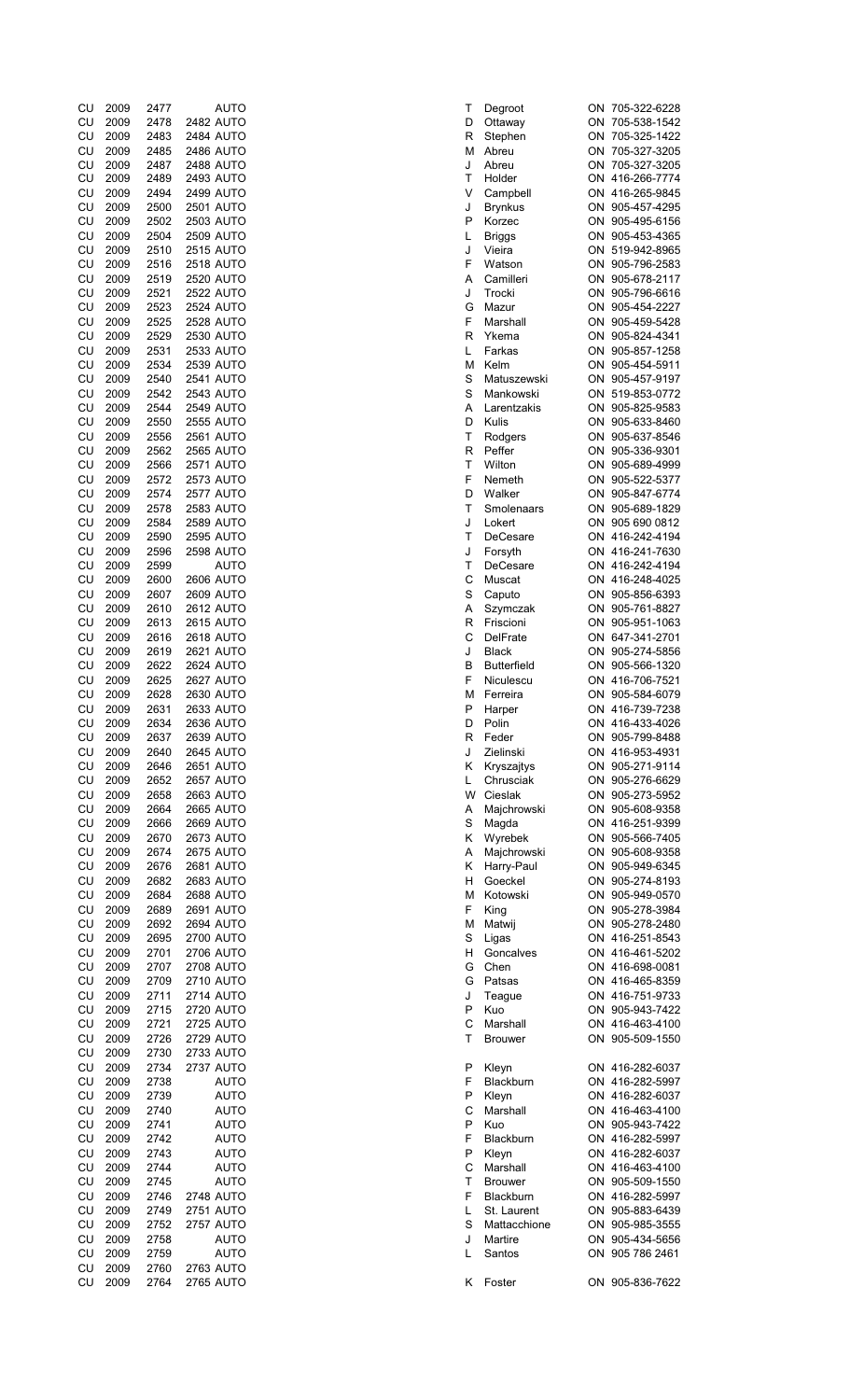| CU         | 2009         | 2766       | <b>2771 AUTO</b>                                | M  | Taylor              | ON 705-722-3807                    |
|------------|--------------|------------|-------------------------------------------------|----|---------------------|------------------------------------|
| CU         | 2009         | 2772       | 2777 AUTO                                       | В  | Sheridan            | ON 705-436-6920                    |
| ${\sf CU}$ | 2009         | 2778       | 2783 AUTO                                       | R  | Morris              | ON 705-456-3049                    |
| CU         | 2009         | 2784       | <b>2789 AUTO</b>                                | Ε  | <b>Beatty</b>       | ON 705-456-3049                    |
| CU         | 2009         | 2790       | <b>2795 AUTO</b>                                | М  | Valente             | ON 705-456-3747                    |
| CU         | 2009         | 2796       | <b>2801 AUTO</b>                                | D  | Paron               | ON 705-436-2585                    |
| CU         | 2009         | 2802       | 2807 AUTO                                       | S  | Paron               | ON 705-436-2585                    |
| CU         | 2009         | 2808       | 2813 AUTO                                       | М  | Rea                 | ON 705-456-0132                    |
| CU         | 2009         | 2814       | 2817 AUTO                                       | В  | Nigh                | ON 905-852-3311                    |
| CU         | 2009         | 2818       | <b>2819 AUTO</b>                                | н  | Claro               | ON 705-431-4764                    |
| CU         | 2009         | 2820       | 2825 AUTO                                       | Ε  | Sutton              | ON 705-458-9590                    |
| ${\sf CU}$ | 2009         | 2826       | 2831 AUTO                                       | J  | Pfeiffer Sr         | ON 905-775-3620                    |
| CU         | 2009         | 2832       | <b>2837 AUTO</b>                                | B  | Mathers             | ON 705-458-2510                    |
| CU         | 2009         | 2838       | 2843 AUTO                                       | R  | Marshall            | ON 519-853-5769                    |
| CU         | 2009         | 2844       | <b>2849 AUTO</b>                                | P  | Kamstra             | ON 905-939-7505                    |
| CU         | 2009         | 2850       | <b>2855 AUTO</b>                                | J  | Kamstra             | ON 905-939-2078                    |
|            |              |            |                                                 |    |                     |                                    |
| CU         | 2009         | 2856       | <b>2861 AUTO</b>                                | D  | O'Rourke            | ON 905-859-6073                    |
| CU         | 2009         | 2862       | <b>2867 AUTO</b>                                | F  | Lus                 | ON 905-859-2641                    |
| CU         | 2009         | 2868       | 2873 AUTO                                       | R  | Bachmann            | ON 905-880-4810                    |
| CU         | 2009         | 2874       | <b>2879 AUTO</b>                                | F  | Szabo               | ON 416-818-4671                    |
| CU         | 2009         | 2880       | 2885 AUTO                                       | Α  | DeBruin             | ON 705-435-5317                    |
| CU         | 2009         | 2886       | <b>2891 AUTO</b>                                | w  | Emonts              | ON 905-936-5819                    |
| CU         | 2009         | 2892       | <b>2897 AUTO</b>                                | R  | Baker               | ON 905-936-2624                    |
| CU         | 2009         | 2898       | 2903 AUTO                                       | т  | Piacente            | ON 905-936-3261                    |
| CU         | 2009         | 2904       | 2909 AUTO                                       | J  | Siek                | ON 905-857-5113                    |
| CU         | 2009         | 2910       | <b>2915 AUTO</b>                                | н  | Huber               | ON 905-727-4647                    |
| CU         | 2009         | 2916       | 2921 AUTO                                       | J  | Ferreira            | ON 905-770-4800                    |
| CU         | 2009         | 2922       | <b>2927 AUTO</b>                                | С  | Mitsiou             | ON 905-727-6253                    |
| CU         | 2009         | 2928       | 2933 AUTO                                       | R  | Rotiroti            | ON 905-478-4556                    |
| CU         | 2009         | 2934       | 2938 AUTO                                       | R  | Hastie              | ON 905-895-9284                    |
| CU         | 2009         | 2939       | <b>2941 AUTO</b>                                | J  | Morriello           | ON 416-276-8919                    |
| CU         | 2009         | 2942       | <b>2947 AUTO</b>                                | C  | Beuving             | ON 416-818-5712                    |
| CU         | 2009         | 2948       | <b>2949 AUTO</b>                                | L  | Petrozza            | ON 519-925-6896                    |
| CU         | 2009         | 2950       | AUTO                                            | т  | Winslow             | ON 519-925-0654                    |
| CU         | 2009         | 2951       | <b>AUTO</b>                                     | F  | Eichhorn            | ON 519-925-6307                    |
| CU         | 2009         | 2952       | 2955 AUTO                                       | D  | Richardson          | ON 705-487-5163                    |
| CU         | 2009         | 2956       | 2960 AUTO                                       | т  | Aninsko             | ON 705-424-7190                    |
| CU         | 2009         | 2961       | <b>AUTO</b>                                     | F  | Eichhorn            | ON 519-925-6307                    |
| CU         | 2009         | 2962       | <b>AUTO</b>                                     | т  | Winslow             | ON 519-925-0654                    |
|            |              |            |                                                 |    |                     |                                    |
| CU         | 2009         | 2963       | <b>2966 AUTO</b>                                | G  | Cruz                | ON 705-458-0774                    |
| CU         | 2009         | 2967       | 2968 AUTO                                       | J  | Layaoen             | ON 705-252-0120                    |
| CU         | 2009         | 2969       | <b>2972 AUTO</b>                                | Α  | Fintleman           | ON 705-228-8544                    |
| CU         | 2009         | 2973       | 2976 AUTO                                       | A  | <b>Bianchi</b>      | ON 905-640-3764                    |
| CU         | 2009         | 2977       | 2982 AUTO                                       | Α  | Pallotta            | ON 905-985-5665                    |
| CU         | 2009         | 2983       | 2988 AUTO                                       | м  | Pallotta            | ON 905-985-8824                    |
| CU         | 2009         | 2989       | 2994 AUTO                                       | D  | Lauder              | ON 705-357-2050                    |
| CU         | 2009         | 2995       | 2996 AUTO                                       | в  | Heuvelman           | ON 905-357-1750                    |
| CU         | 2009         | 2997       | 2998 AUTO                                       | R  | Flemming            | ON 705-734-9296                    |
| CU         | 2009         | 2999       | 3000 AUTO                                       | м  | van der Jagt        | ON 705-326-5812                    |
|            |              |            |                                                 |    |                     |                                    |
| CU.        | 2009         | 601        | 700 ABL 2042220266                              | J  | Hartmann            | MB 204-222-0266                    |
|            |              |            |                                                 |    |                     |                                    |
| CU         | 2009         | 701        | 800 ABL 2046615722                              | J  | Hartmann            | MB 204-222-0266                    |
|            |              |            |                                                 |    |                     |                                    |
| CU         | 2009         | 9001       | 9330 ACTON                                      | G  | Kolozsvari          | ON 519-853-0545                    |
| CU         | 2009         | 9001       | 9100 ACTON                                      | P  | Camilleri           | ON 519-824-5276                    |
|            | CU 2009      | 9101       | 9150 ACTON                                      | D  | Wyllie              | ON 519-853-5769                    |
|            | CU 2009      | 9151       | 9200 ACTON                                      | B  | Wilson              | ON 519-856-9033                    |
| CU         | 2009         | 9201       | 9300 ACTON                                      | G  | Kolozsvari          | ON 519-853-0545                    |
|            |              |            |                                                 |    |                     |                                    |
| CU         | 2009         | 1          | 700 APOLLO                                      |    | A Fewkes            | ON 519-662-3144                    |
| CU         | 2009<br>2009 | 1          | 25 APOLLO                                       | R  | Gillow              | ON 519-632-7039                    |
| CU<br>CU   | 2009         | 26         | 100 APOLLO<br>140 APOLLO                        | D  | Chapman<br>M Miller | ON 519-632-7210<br>ON 519-578-6091 |
|            | CU 2009      | 101<br>141 | 200 APOLLO                                      | S  | Knechtel            | ON 519-744-5633                    |
|            | 2009         |            |                                                 |    | Wn Wolf             |                                    |
| CU<br>CU   | 2009         | 201<br>261 | 260 APOLLO<br>280 APOLLO                        | J  | <b>Bujtas</b>       | WI 262-242-5639<br>ON 519-744-4697 |
| CU         | 2009         | 281        | 300 APOLLO                                      |    | K vonGardony        | ON 519-684-7294                    |
| CU         | 2009         | 301        | 350 APOLLO                                      |    | not sold            |                                    |
| CU         | 2009         | 351        | 500 APOLLO                                      | K  | vonGardony          | ON 519-684-7294                    |
| CU         | 2009         | 501        | 600 APOLLO                                      | A  | Fewkes              | ON 519-662-3144                    |
| CU         | 2009         | 601        | 625 APOLLO                                      | K  | vonGardony          | ON 519-684-7294                    |
| CU         | 2009         | 626        | 700 APOLLO                                      | м  | Frey                | ON 519-662-3927                    |
|            |              |            |                                                 |    |                     |                                    |
| CU         | 2009         | 1          | 400 B. DUHRA (top line) 403-280-7636 underneath | В  | Duhra               | AB 403-280-7636                    |
| CU         | 2009         | 4201       | 4900 B.I.                                       | K. | Pappert             | ON 519-753-7878                    |
| CU         | 2009         | 4201       | 4300 B.I.                                       | Ζ  | Szewczyk            | ON 519-751-0570                    |
| CU         | 2009         | 4301       | 4400 B.I.                                       | М  | Jackson             | ON 519-752-8479                    |
| CU         | 2009         | 4401       | 4500 B.I.                                       | K. | Pappert             | ON 519-753-7878                    |
| CU         | 2009         | 4501       | 4540 B.I.                                       | P  | Aucion              | ON 519-753-3322                    |
| CU         | 2009         | 4541       | 4560 B.I.                                       | L  | Avey                | ON 519-752-3884                    |
|            |              |            |                                                 |    |                     |                                    |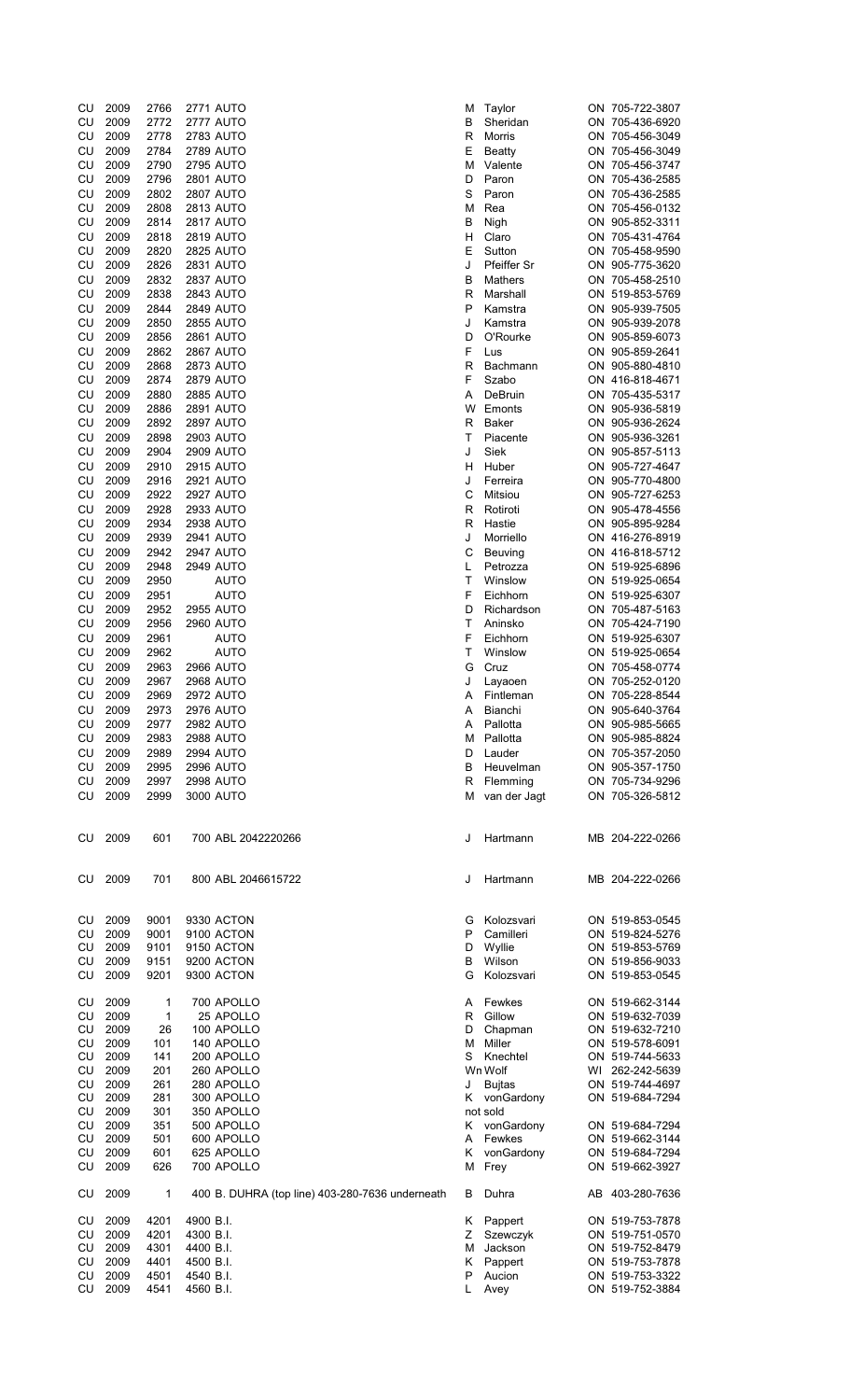| CU<br>CU                | 2009<br>2009 | 4561<br>4586 | 4585 B.I.<br>4600 B.I.                 | Sutton<br>J<br>not sold      | ON 519-753-4384                    |
|-------------------------|--------------|--------------|----------------------------------------|------------------------------|------------------------------------|
| CU<br>CU                | 2009<br>2009 | 4601<br>4701 | 4700 B.I.<br>4800 B.I.                 | Ζ<br>Szewczyk                | ON 519-751-0570                    |
| CU                      | 2009         | 7001         | 7600 BAND CITY MJ                      | J<br><b>Babiuk</b>           | SK 306-692-8268                    |
| CU                      | 2009         | 7001         | 7100 BAND CITY MJ                      | Ansell<br>ĸ                  | SK 306-692-2583                    |
| CU                      | 2009         | 7101         | 7150 BAND CITY MJ                      | J<br><b>Babiuk</b>           | SK 306-692-8268                    |
| CU                      | 2009         | 7151         | 7200 BAND CITY MJ                      | Ε<br><b>Brown</b>            | SK 306-693-4830                    |
| CU                      | 2009         | 7201         | 7250 BAND CITY MJ                      | N<br>Wells                   | SK 306-694-8322                    |
| ${\sf CU}$              | 2009         | 7251         | 7300 BAND CITY MJ                      | Α<br>Payne                   | SK 306-693-7873                    |
| CU                      | 2009         | 7301         | 7350 BAND CITY MJ                      | P<br>Sudom-Young             | SK 306-693-3177                    |
| CU<br>CU                | 2009<br>2009 | 7351<br>7401 | 7400 BAND CITY MJ<br>7500 BAND CITY MJ | not sold<br>в<br>Harris      | SK 306-693-3392                    |
| CU                      | 2009         | 9001         | 10090 BARRIE                           | D<br>Richardson              | ON 705-487-5163                    |
| CU                      | 2009         | 9001         | 9095 BARRIE                            | D<br>Richardson              | ON 705-487-5163                    |
| CU                      | 2009         | 9096         | 9100 BARRIE                            | J<br>Layaoen                 | ON 705-252-0120                    |
| CU                      | 2009         | 9101         | 9200 BARRIE                            | L<br>Petrozza                | ON 519-925-6896                    |
| CU                      | 2009         | 9201         | 9300 BARRIE                            | G<br>Cruz                    | ON 705-458-0774                    |
| CU                      | 2009         | 9301         | 9400 BARRIE                            | т<br>Winslow                 | ON 519-925-0654                    |
| CU                      | 2009         | 9401         | 9426 BARRIE                            | F<br>Eichhorn                | ON 519-925-6307                    |
| CU                      | 2009         | 9427         | 9428 BARRIE                            | N<br>Tropea                  | ON 519-941-6029                    |
| CU                      | 2009         | 9429         | 9432 BARRIE                            | F<br>Eichhorn                | ON 519-925-6307                    |
| CU                      | 2009         | 9433         | <b>BARRIE</b>                          | N<br>Tropea                  | ON 519-941-6029                    |
| CU                      | 2009         | 9434<br>9442 | 9441 BARRIE<br>9448 BARRIE             | F<br>Eichhorn                | ON 519-925-6307<br>ON 519-941-6029 |
| CU<br>CU                | 2009<br>2009 | 9449         | 9450 BARRIE                            | N<br>Tropea<br>F<br>Eichhorn | ON 519-925-6307                    |
| CU                      |              | 9451         |                                        | McCarthy                     | ON 705-322-4288                    |
|                         | 2009         |              | 9500 BARRIE<br>9550 BARRIE             | Κ                            |                                    |
| CU<br>CU                | 2009<br>2009 | 9501<br>9551 | 9600 BARRIE                            | в<br>Moxey<br>G<br>Cruz      | ON 705-728-8940<br>ON 705-458-0774 |
| CU                      | 2009         | 9601         | 9660 BARRIE                            | т<br>Paszterko               | ON 705-424-7708                    |
| CU                      | 2009         | 9661         | 9700 BARRIE                            | м<br>Alves                   | ON 705-733-9501                    |
| CU                      | 2009         | 9701         | 9760 BARRIE                            | PI Lackie                    | ON 705-733-0161                    |
| <b>CU</b>               | 2009         | 9761         | 9800 BARRIE                            | т<br>Aninsko                 | ON 705-424-7190                    |
| ${\sf CU}$              | 2009         | 9801         | 9860 BARRIE                            | Santos<br>A                  | ON 705-733-9958                    |
| CU                      | 2009         | 9861         | 9900 BARRIE                            | J<br>Simo                    | ON 705-726-1327                    |
| CU                      | 2009         | 9901         | 9930 BARRIE                            | R<br>Wegman                  | ON 705-424-2576                    |
| CU                      | 2009         | 9931         | 9960 BARRIE                            | J<br>Ram                     | ON 705-322-0687                    |
| CU                      | 2009         | 9961         | <b>10010 BARRIE</b>                    | G<br>Cruz                    | ON 705-458-0774                    |
| CU                      | 2009         | 10011        | <b>10030 BARRIE</b>                    | J<br>Layaoen                 | ON 705-252-0120                    |
| ${\sf CU}$              | 2009         | 10031        | <b>10036 BARRIE</b>                    | F<br>Eichhorn                | ON 519-925-6307                    |
| CU                      | 2009         |              | 10037 10090 BARRIE                     | not sold                     |                                    |
| CU                      | 2009         | 1            | <b>200 BLACKHAWKS LOFTS</b>            | Mekaled<br>W                 | AB 403-995-3796                    |
|                         |              |              |                                        |                              |                                    |
| CU                      | 2009         | 9201         | 10000 BORD                             | т<br>Rea                     | ON 705-456-0194                    |
| CU                      | 2009         | 9201         | 9250 BORD                              | P<br>Digiambattista          | ON 705-456-6626                    |
| CU                      | 2009         | 9251         | 9275 BORD                              | R Morris                     | ON 705-456-3049                    |
| CU                      | 2009         | 9276         | 9300 BORD                              | not sold                     |                                    |
| <b>CU</b>               | 2009         | 9301         | 9375 BORD                              | H Claro                      | ON 705-431-4764                    |
| CU                      | 2009         | 9376         | 9400 BORD                              | not sold                     |                                    |
| CU                      | 2009         | 9401         | 9500 BORD                              | M Rea                        | ON 705-456-0132                    |
| <b>CU</b>               | 2009         | 9501         | 9550 BORD                              | Е<br>Sutton                  | ON 705-458-9590                    |
| CU                      | 2009         | 9551         | 9600 BORD                              | J<br><b>Pfeiffer Sr</b>      | ON 905-775-3620                    |
| CU                      | 2009         | 9601         | 9700 BORD                              | D Paron                      | ON 705-436-2585                    |
| CU                      | 2009         | 9701         | 9800 BORD                              | M Taylor                     | ON 705-722-3807                    |
| CU                      | 2009         | 9801         | 9850 BORD                              | K Foster                     | ON 905-836-7622                    |
| CU                      | 2009         | 9851         | 9900 BORD                              | not sold                     |                                    |
| CU                      | 2009         | 9901         | 9102 BORD                              | J<br>Martire                 | ON 905-434-5656                    |
| CU                      | 2009         |              | 9103 10000 BORD                        | В<br>Sheridan                | ON 705-436-6920                    |
|                         |              |              |                                        |                              |                                    |
| CU                      | 2009         | 701          | 1400 BOW.INV                           | Woolner<br>P                 | ON 905-623-7417                    |
| CU                      | 2009         | 701          | 718 BOW.INV                            | T.<br>Woolner                | ON 905-987-5060                    |
| CU                      | 2009         | 719          | BOW.INV                                | T.<br><b>Brown</b>           | ON 905-623-3993                    |
| CU                      | 2009         | 720          | 770 BOW.INV                            | T.<br>Woolner                | ON 905-987-5060                    |
| CU                      | 2009         | 771          | 800 BOW.INV                            | not sold                     |                                    |
| CU                      | 2009         | 801          | 900 BOW.INV                            | R<br>Naklicki                | ON 905-436-2164                    |
| CU                      | 2009         | 901          | 950 BOW.INV                            | K Woolner                    | ON 905-623-7417                    |
| CU                      | 2009         | 951          | 1000 BOW.INV                           | not sold                     |                                    |
| CU                      | 2009         | 1001         | <b>1100 BOW.INV</b>                    | Τ<br><b>Brown</b>            | ON 905-623-3993                    |
| CU                      | 2009         | 1101         | <b>1150 BOW.INV</b>                    | D<br>Tordiff                 | ON 905-786-2152                    |
| CU<br>CU                | 2009<br>2009 | 1151<br>1201 | <b>1200 BOW.INV</b><br>1220 BOW.INV    | not sold<br>Waterfall<br>B   | ON 905-987-5557                    |
| CU                      | 2009         | 1221         | BOW.INV                                | т<br>Longhurst               | ON 613-475-9766                    |
|                         | 2009         | 1222         | 1260 BOW.INV                           | B<br>Waterfall               |                                    |
| ${\sf CU}$<br><b>CU</b> | 2009         | 1261         | 1300 BOW.INV                           | not sold                     | ON 905-987-5557                    |
| CU                      | 2009         | 1301         | 1400 BOW.INV                           | Woolner<br>D                 | ON 905-987-5529                    |
| CU                      | 2009         | 1            | 200 BREAKAWAY LOFTS                    | Faqiryar<br>N                | AB 403-293-8421                    |
| CU                      | 2009         | 1            | 3500 CAL                               | Schmaltz<br>D                | AB 403-275-0622                    |
| CU                      | 2009         | $\mathbf{1}$ | <b>50 CAL</b>                          | Czibi<br>В                   | AB 403-248-0348                    |
| CU<br>CU                | 2009<br>2009 | 51<br>101    | <b>100 CAL</b><br><b>140 CAL</b>       | м<br>Amurao<br>B<br>Duhra    | AB 403-293-9163<br>AB 403-280-7636 |

| Sutton<br>ot sold   |                                                                                                                                                                                                                                                                                                              | ON 519-753-4384                                                                                                                              |
|---------------------|--------------------------------------------------------------------------------------------------------------------------------------------------------------------------------------------------------------------------------------------------------------------------------------------------------------|----------------------------------------------------------------------------------------------------------------------------------------------|
| Szewczyk            | ON                                                                                                                                                                                                                                                                                                           | 519-751-0570                                                                                                                                 |
|                     |                                                                                                                                                                                                                                                                                                              | 306-692-8268                                                                                                                                 |
|                     |                                                                                                                                                                                                                                                                                                              | 306-692-2583                                                                                                                                 |
|                     |                                                                                                                                                                                                                                                                                                              | 306-692-8268                                                                                                                                 |
|                     |                                                                                                                                                                                                                                                                                                              | 306-693-4830                                                                                                                                 |
|                     |                                                                                                                                                                                                                                                                                                              | 306-694-8322                                                                                                                                 |
|                     |                                                                                                                                                                                                                                                                                                              | 306-693-7873                                                                                                                                 |
|                     |                                                                                                                                                                                                                                                                                                              |                                                                                                                                              |
|                     |                                                                                                                                                                                                                                                                                                              | 306-693-3177                                                                                                                                 |
|                     |                                                                                                                                                                                                                                                                                                              |                                                                                                                                              |
|                     |                                                                                                                                                                                                                                                                                                              | 306-693-3392                                                                                                                                 |
|                     |                                                                                                                                                                                                                                                                                                              | 705-487-5163                                                                                                                                 |
|                     |                                                                                                                                                                                                                                                                                                              | 705-487-5163                                                                                                                                 |
| Layaoen             |                                                                                                                                                                                                                                                                                                              | 705-252-0120                                                                                                                                 |
| Petrozza            | ON                                                                                                                                                                                                                                                                                                           | 519-925-6896                                                                                                                                 |
| Cruz                |                                                                                                                                                                                                                                                                                                              | ON 705-458-0774                                                                                                                              |
| Winslow             | ON                                                                                                                                                                                                                                                                                                           | 519-925-0654                                                                                                                                 |
| Eichhorn            | ON                                                                                                                                                                                                                                                                                                           | 519-925-6307                                                                                                                                 |
|                     | ON                                                                                                                                                                                                                                                                                                           | 519-941-6029                                                                                                                                 |
|                     |                                                                                                                                                                                                                                                                                                              | 519-925-6307                                                                                                                                 |
|                     |                                                                                                                                                                                                                                                                                                              | 519-941-6029                                                                                                                                 |
|                     |                                                                                                                                                                                                                                                                                                              | ON 519-925-6307                                                                                                                              |
|                     |                                                                                                                                                                                                                                                                                                              | 519-941-6029                                                                                                                                 |
|                     |                                                                                                                                                                                                                                                                                                              |                                                                                                                                              |
|                     |                                                                                                                                                                                                                                                                                                              | 519-925-6307                                                                                                                                 |
|                     |                                                                                                                                                                                                                                                                                                              | 705-322-4288                                                                                                                                 |
|                     |                                                                                                                                                                                                                                                                                                              | 705-728-8940                                                                                                                                 |
| Cruz                | ON                                                                                                                                                                                                                                                                                                           | 705-458-0774                                                                                                                                 |
| Paszterko           | ON.                                                                                                                                                                                                                                                                                                          | 705-424-7708                                                                                                                                 |
| Alves               | ON                                                                                                                                                                                                                                                                                                           | 705-733-9501                                                                                                                                 |
|                     |                                                                                                                                                                                                                                                                                                              | 705-733-0161                                                                                                                                 |
|                     |                                                                                                                                                                                                                                                                                                              | 705-424-7190                                                                                                                                 |
|                     |                                                                                                                                                                                                                                                                                                              | 705-733-9958                                                                                                                                 |
|                     |                                                                                                                                                                                                                                                                                                              | 705-726-1327                                                                                                                                 |
|                     |                                                                                                                                                                                                                                                                                                              |                                                                                                                                              |
|                     |                                                                                                                                                                                                                                                                                                              | 705-424-2576                                                                                                                                 |
|                     |                                                                                                                                                                                                                                                                                                              | 705-322-0687                                                                                                                                 |
|                     |                                                                                                                                                                                                                                                                                                              | ON 705-458-0774                                                                                                                              |
|                     |                                                                                                                                                                                                                                                                                                              | ON 705-252-0120                                                                                                                              |
| Eichhorn            |                                                                                                                                                                                                                                                                                                              | 519-925-6307                                                                                                                                 |
| ot sold             |                                                                                                                                                                                                                                                                                                              |                                                                                                                                              |
|                     |                                                                                                                                                                                                                                                                                                              |                                                                                                                                              |
| Mekaled             |                                                                                                                                                                                                                                                                                                              | AB 403-995-3796                                                                                                                              |
|                     |                                                                                                                                                                                                                                                                                                              |                                                                                                                                              |
| Rea                 |                                                                                                                                                                                                                                                                                                              | ON 705-456-0194                                                                                                                              |
| Digiambattista      |                                                                                                                                                                                                                                                                                                              | ON 705-456-6626                                                                                                                              |
| Morris              |                                                                                                                                                                                                                                                                                                              | ON 705-456-3049                                                                                                                              |
| <sub>ot sold</sub>  |                                                                                                                                                                                                                                                                                                              |                                                                                                                                              |
| Claro               |                                                                                                                                                                                                                                                                                                              | ON 705-431-4764                                                                                                                              |
| t sold              |                                                                                                                                                                                                                                                                                                              |                                                                                                                                              |
| Rea                 |                                                                                                                                                                                                                                                                                                              | ON 705-456-0132                                                                                                                              |
| Sutton              | ON                                                                                                                                                                                                                                                                                                           | 705-458-9590                                                                                                                                 |
| Pfeiffer Sr         | ON                                                                                                                                                                                                                                                                                                           | 905-775-3620                                                                                                                                 |
| Paron               |                                                                                                                                                                                                                                                                                                              | ON 705-436-2585                                                                                                                              |
| Taylor              |                                                                                                                                                                                                                                                                                                              | ON 705-722-3807                                                                                                                              |
| Foster              | ON                                                                                                                                                                                                                                                                                                           | 905-836-7622                                                                                                                                 |
| <sub>ot sold</sub>  |                                                                                                                                                                                                                                                                                                              |                                                                                                                                              |
|                     |                                                                                                                                                                                                                                                                                                              |                                                                                                                                              |
| Martire<br>Sheridan |                                                                                                                                                                                                                                                                                                              | ON 905-434-5656                                                                                                                              |
|                     |                                                                                                                                                                                                                                                                                                              | ON 705-436-6920                                                                                                                              |
|                     |                                                                                                                                                                                                                                                                                                              |                                                                                                                                              |
| Woolner             |                                                                                                                                                                                                                                                                                                              | ON 905-623-7417                                                                                                                              |
| Woolner             | ON                                                                                                                                                                                                                                                                                                           | 905-987-5060                                                                                                                                 |
| <b>Brown</b>        |                                                                                                                                                                                                                                                                                                              | ON 905-623-3993                                                                                                                              |
| Woolner             | ON                                                                                                                                                                                                                                                                                                           | 905-987-5060                                                                                                                                 |
| t sold              |                                                                                                                                                                                                                                                                                                              |                                                                                                                                              |
|                     |                                                                                                                                                                                                                                                                                                              |                                                                                                                                              |
| Naklicki            |                                                                                                                                                                                                                                                                                                              | ON 905-436-2164                                                                                                                              |
| Woolner             | ON                                                                                                                                                                                                                                                                                                           | 905-623-7417                                                                                                                                 |
| t sold              |                                                                                                                                                                                                                                                                                                              |                                                                                                                                              |
| <b>Brown</b>        |                                                                                                                                                                                                                                                                                                              | ON 905-623-3993                                                                                                                              |
| Tordiff             | ON                                                                                                                                                                                                                                                                                                           | 905-786-2152                                                                                                                                 |
| <sub>ot sold</sub>  |                                                                                                                                                                                                                                                                                                              |                                                                                                                                              |
| Waterfall           |                                                                                                                                                                                                                                                                                                              | ON 905-987-5557                                                                                                                              |
|                     |                                                                                                                                                                                                                                                                                                              | ON 613-475-9766                                                                                                                              |
| Longhurst           |                                                                                                                                                                                                                                                                                                              |                                                                                                                                              |
| Waterfall           |                                                                                                                                                                                                                                                                                                              | ON 905-987-5557                                                                                                                              |
| <sub>ot sold</sub>  |                                                                                                                                                                                                                                                                                                              |                                                                                                                                              |
| Woolner             |                                                                                                                                                                                                                                                                                                              | ON 905-987-5529                                                                                                                              |
| Faqiryar            |                                                                                                                                                                                                                                                                                                              | AB 403-293-8421                                                                                                                              |
|                     |                                                                                                                                                                                                                                                                                                              |                                                                                                                                              |
| Schmaltz            |                                                                                                                                                                                                                                                                                                              | AB 403-275-0622                                                                                                                              |
| Czibi               |                                                                                                                                                                                                                                                                                                              | AB 403-248-0348                                                                                                                              |
| Amurao<br>Duhra     |                                                                                                                                                                                                                                                                                                              | AB 403-293-9163<br>AB 403-280-7636                                                                                                           |
|                     | <b>Babiuk</b><br>Ansell<br><b>Babiuk</b><br><b>Brown</b><br>Wells<br>Payne<br>Sudom-Young<br>ot sold<br>Harris<br>Richardson<br>Richardson<br>Tropea<br>Eichhorn<br>Tropea<br>Eichhorn<br>Tropea<br>Eichhorn<br>McCarthy<br>Moxey<br>Lackie<br>Aninsko<br>Santos<br>Simo<br>Wegman<br>Ram<br>Cruz<br>Layaoen | SK<br>SK<br>SK<br>SK<br>SK<br>SK<br>SK<br>SK<br>ON<br>ON<br>ON<br>ON<br>ON<br>ON<br>ON<br>ON<br>ON<br>ON<br>ON<br>ON<br>ON<br>ON<br>ON<br>ON |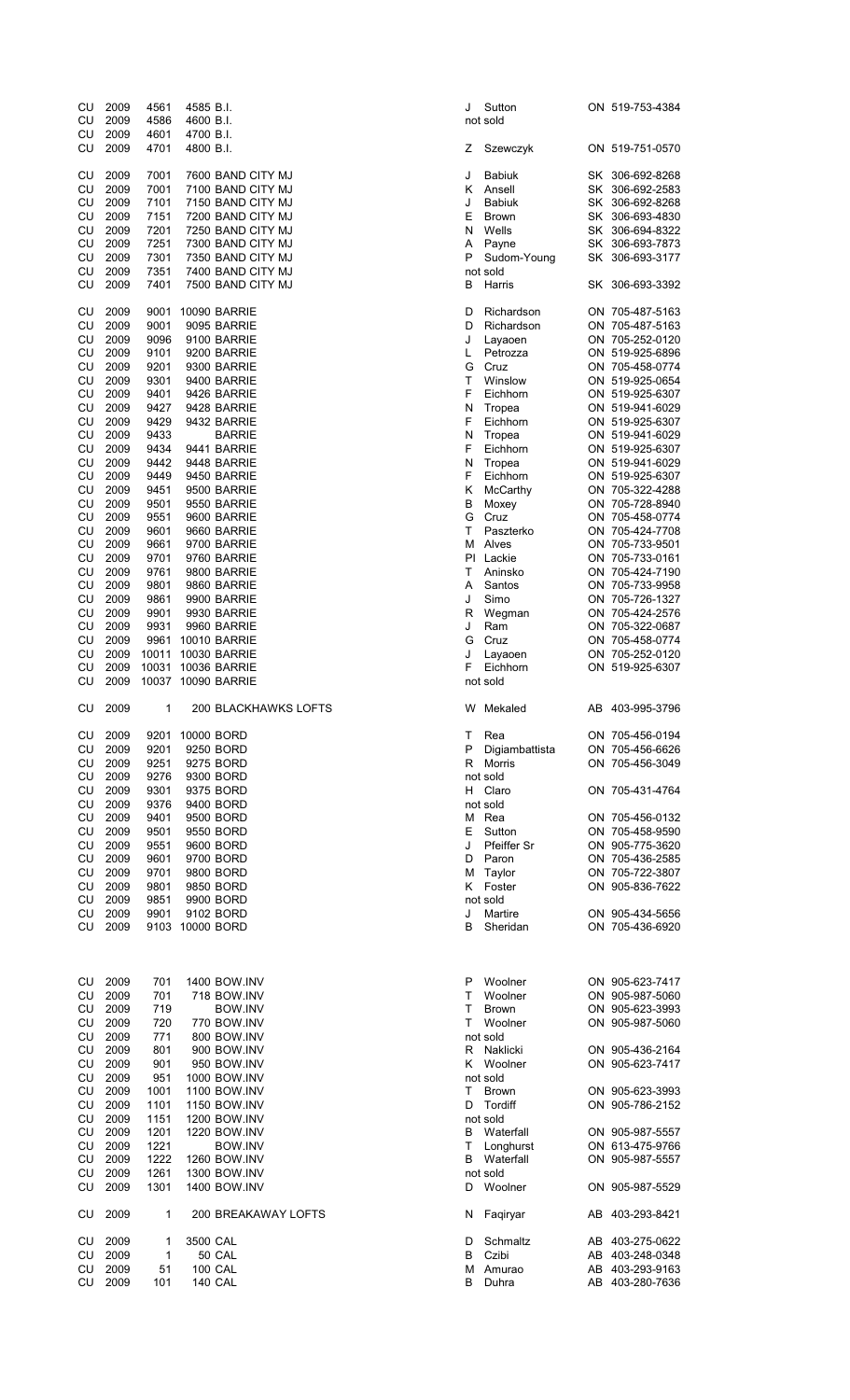| CU | 2009 | 141          | <b>200 CAL</b> |                        | L | Igras        |
|----|------|--------------|----------------|------------------------|---|--------------|
| CU | 2009 | 201          | 235 CAL        |                        | J | Duno         |
| CU | 2009 | 236          | <b>295 CAL</b> |                        | D | McK          |
| CU |      |              | 300 CAL        |                        |   |              |
|    | 2009 | 296          |                |                        | D | Conl         |
| CU | 2009 | 301          | 400 CAL        |                        | Α | Ham          |
| CU | 2009 | 401          | 500 CAL        |                        | Κ | Leitc        |
| CU | 2009 | 501          | 600 CAL        |                        | Α | Rapa         |
| CU | 2009 | 601          | 630 CAL        |                        | W | Turs         |
| CU | 2009 | 631          | 800 CAL        |                        | W | Beat         |
| CU | 2009 | 801          | 900 CAL        |                        | R | Ham          |
| CU | 2009 | 901          | 950 CAL        |                        | L | Duri         |
| CU | 2009 | 951          | 1000 CAL       |                        | D | Schr         |
| CU | 2009 | 1001         | 1050 CAL       |                        | F | Rifai        |
| CU | 2009 | 1051         | 1100 CAL       |                        | S | Cho          |
| CU | 2009 | 1101         | 1160 CAL       |                        | D | Culic        |
| CU | 2009 | 1161         | 1220 CAL       |                        | F | Hirso        |
| CU | 2009 | 1221         | 1270 CAL       |                        | М | Wrig         |
| CU | 2009 | 1271         | 1280 CAL       |                        | D | Arch         |
| CU | 2009 | 1281         | 1300 CAL       |                        |   | not sold     |
| CU | 2009 | 1301         | 1350 CAL       |                        | S | Clarl        |
| CU | 2009 | 1351         | 1400 CAL       |                        | D | Cast         |
| CU | 2009 | 1401         | 1600 CAL       |                        |   | not sold     |
| CU | 2009 | 1601         | 1680 CAL       |                        | J | Morc         |
| CU | 2009 | 1681         | 1700 CAL       |                        | M | Mast         |
|    |      |              |                |                        |   |              |
| CU | 2009 | 1701         | 1750 CAL       |                        | E | Dem          |
| CU | 2009 | 1751         | 1790 CAL       |                        | R | Guis         |
| СU | 2009 | 1791         | 1800 CAL       |                        | В | Duhr         |
| CU | 2009 | 1801         | 1900 CAL       |                        | Α | Cruz         |
| CU | 2009 | 1901         | 2000 CAL       |                        | G | Vogt         |
| CU | 2009 | 2001         | 2070 CAL       |                        |   | not sold     |
| CU | 2009 | 2071         | 2200 CAL       |                        | С | Arma         |
| CU | 2009 | 2201         | 2280 CAL       |                        | н | Sale         |
| CU | 2009 | 2281         | 2300 CAL       |                        | V | Buga         |
| CU | 2009 | 2301         | 2340 CAL       |                        | G | Crag         |
| CU | 2009 | 2341         | 2400 CAL       |                        | D | Chap         |
| CU | 2009 | 2401         | 2450 CAL       |                        | Т | Dyle         |
| CU | 2009 | 2451         | 2500 CAL       |                        | Α | Ham          |
| CU | 2009 | 2501         | 2600 CAL       |                        |   | not sold     |
| CU | 2009 | 2601         | 2650 CAL       |                        | N | Alna         |
| CU | 2009 | 2651         | 3000 CAL       |                        |   | not sold     |
|    |      |              |                |                        |   |              |
| CU | 2009 | 3001         | 3385 CAL       |                        |   | not sold     |
| CU | 2009 | 3386         | 3390 CAL       |                        | Α | Ham          |
| CU | 2009 | 3391         | 3395 CAL       |                        | R | Guis         |
| CU | 2009 | 3396         | 3400 CAL       |                        | J | Vand         |
| CU | 2009 | 3401         | 3405 CAL       |                        | W | Beat         |
| CU | 2009 | 3406         | 3410 CAL       |                        | J | Stev         |
| CU | 2009 | 3411         | 3415 CAL       |                        | D | Mere         |
| CU | 2009 | 3416         | 3420 CAL       |                        | D | <b>McK</b>   |
| CU | 2009 | 3421         | 3423 CAL       |                        | B | Czib         |
| CU | 2009 | 3424         | 3425 CAL       |                        | Г | Duri         |
| CU | 2009 | 3426         | 3430 CAL       |                        | G | Vogt         |
| CU | 2009 | 3431         | 3435 CAL       |                        | F | Hirso        |
| CU | 2009 | 3436         | 3440 CAL       |                        | Г | Igras        |
| CU | 2009 | 3441         | 3445 CAL       |                        | G | Crag         |
| CU | 2009 | 3446         | 3450 CAL       |                        | F | Rifai        |
| CU | 2009 | 3451         | 3455 CAL       |                        | B | Duhr         |
| CU | 2009 | 3456         | 3460 CAL       |                        | N | Faqi         |
| CU | 2009 | 3461         | 3465 CAL       |                        | М | Amu          |
| CU | 2009 | 3466         | 3470 CAL       |                        | Α |              |
| CU | 2009 | 3471         | 3475 CAL       |                        | D | Cruz         |
| CU |      | 3476         | 3480 CAL       |                        |   | Cast         |
|    | 2009 |              |                |                        | D | Culic        |
| CU | 2009 | 3481         | 3485 CAL       |                        | М | Wrig         |
| CU | 2009 | 3486         | 3490 CAL       |                        | С | Arma         |
| CU | 2009 | 3491         | 3495 CAL       |                        | W | Turs         |
| CU | 2009 | 3496         | 3500 CAL       |                        | D | Schr         |
|    |      |              |                |                        |   |              |
|    |      |              |                |                        |   |              |
| CU | 2009 | $\mathbf{1}$ |                | 200 CEM 1-204-475-8491 | С | Murr         |
|    |      |              |                |                        |   |              |
| CU | 2009 | 2001         |                | 3100 CEN-ALTA          | G | Pfiffr       |
| CU | 2009 | 2001         |                | 2050 CEN-ALTA          | Τ | Kerb         |
| CU | 2009 | 2051         |                | 2070 CEN-ALTA          | D | <b>Brigh</b> |
| CU | 2009 | 2071         |                | 2200 CEN-ALTA          |   | not sold     |
| CU | 2009 | 2201         |                | 2275 CEN-ALTA          | R | Benj         |
| CU | 2009 | 2276         |                | 2300 CEN-ALTA          |   | not sold     |
| CU | 2009 | 2301         |                | 2500 CEN-ALTA          | G | Pfiffr       |
| CU | 2009 | 2501         |                | 2575 CEN-ALTA          | D | Benj         |
|    |      |              |                |                        |   |              |
| CU | 2009 | 2576         |                | 2600 CEN-ALTA          |   | not sold     |
| CU | 2009 | 2601         |                | 2700 CEN-ALTA          | J | Weil         |
| CU | 2009 | 2701         |                | 2870 CEN-ALTA          |   | not sold     |
| CU | 2009 | 2871         |                | 2900 CEN-ALTA          | D | Mora         |
| CU | 2009 | 2901         |                | 3000 CEN-ALTA          | R | Lein         |
| CU | 2009 | 3001         |                | 3050 CEN-ALTA          | D | Ram          |
| CU | 2009 | 3051         |                | 3100 CEN-ALTA          | Е | Scha         |
|    |      |              |                |                        |   |              |
| CU | 2009 | 1            |                | 700 CENT - PEEL        | L | Mari         |
| CU | 2009 | $\mathbf{1}$ |                | 50 CENT - PEEL         | J | Torc         |

| CU | 2009 | 141  | <b>200 CAL</b>         | L            | Igras                             |    | AB 403-284-9766 |
|----|------|------|------------------------|--------------|-----------------------------------|----|-----------------|
| CU | 2009 | 201  | 235 CAL                | J            | Duncanson                         |    | AB 403-272-5494 |
| CU | 2009 | 236  | <b>295 CAL</b>         | D            | McKop                             |    | AB 403-554-5763 |
| CU | 2009 | 296  | 300 CAL                | D            | Conkin                            |    | AB 403-475-6048 |
| CU | 2009 | 301  | 400 CAL                | Α            | Hammoud                           |    | AB 403-804-5760 |
| CU | 2009 | 401  | 500 CAL                | Κ            | Leitch                            |    | AB 403-288-5363 |
| CU | 2009 | 501  | 600 CAL                | Α            | Rapai                             |    | AB 403-255-9477 |
| CU | 2009 | 601  | 630 CAL                | W            | Turski                            |    | AB 403-569-9642 |
| CU | 2009 | 631  | 800 CAL                | W            | Beaudoin                          |    | AB 403-286-5002 |
| CU | 2009 | 801  | 900 CAL                | R            | Hammoud                           |    | AB 403-590-8181 |
| CU | 2009 | 901  | 950 CAL                | L            | Duri                              |    | AB 403-274-3585 |
| CU | 2009 | 951  | 1000 CAL               | D            | Schmaltz                          |    | AB 403-275-0622 |
| CU | 2009 | 1001 | 1050 CAL               | F            | Rifai                             |    | AB 403-605-2242 |
| CU | 2009 | 1051 | 1100 CAL               | S            | Chowanski                         |    | AB 403-735-3254 |
| CU | 2009 | 1101 | 1160 CAL               | D            | Culic                             |    | AB 403-217-2657 |
| CU | 2009 | 1161 | 1220 CAL               | F            | Hirschfeld                        |    | AB 403-255-8061 |
| CU | 2009 | 1221 | 1270 CAL               | М            | Wright                            |    | AB 403-369-8688 |
| CU | 2009 | 1271 | 1280 CAL               | D            | Archer                            |    | AB 403-934-6116 |
| CU | 2009 | 1281 | 1300 CAL               |              | not sold                          |    |                 |
| CU | 2009 | 1301 | 1350 CAL               | S            | Clarke                            |    | AB 403-638-2587 |
| CU | 2009 | 1351 | 1400 CAL               | D            | Castillo                          | AB | 403-695-8090    |
| CU | 2009 | 1401 | 1600 CAL               |              | not sold                          |    |                 |
| CU | 2009 | 1601 | 1680 CAL               | J            | Moro                              |    | AB 403-276-2428 |
| CU | 2009 | 1681 | 1700 CAL               | М            | Mastrofrancesesco AB 403-272-9184 |    |                 |
| CU | 2009 | 1701 | 1750 CAL               | Ε            | Demmers                           |    | AB 403-288-5351 |
| CU | 2009 | 1751 | 1790 CAL               | R            | Guistini                          |    | AB 403-276-1214 |
| CU | 2009 | 1791 | 1800 CAL               | В            | Duhra                             |    | AB 403-280-7636 |
| CU | 2009 | 1801 | 1900 CAL               | Α            | Cruz                              |    | AB 403-590-0931 |
| CU | 2009 | 1901 | 2000 CAL               | G            | Vogt                              |    | AB 403-252-4723 |
| CU | 2009 | 2001 | 2070 CAL               |              | not sold                          |    |                 |
| CU | 2009 | 2071 | 2200 CAL               | С            | Armanca                           |    | AB 403-890-9935 |
| CU | 2009 | 2201 | 2280 CAL               | н            | Sales                             |    | AB 403-590-2273 |
| CU | 2009 | 2281 | 2300 CAL               | V            | Bugala                            |    | AB 403-230-7126 |
| CU | 2009 | 2301 | 2340 CAL               | G            | Cragg                             |    | AB 403-208-1956 |
| CU | 2009 | 2341 | 2400 CAL               | D            | Chapin                            |    | AB 403-772-3907 |
| CU | 2009 | 2401 | 2450 CAL               | т            | <b>Dyler</b>                      |    | AB 403-254-0731 |
| CU | 2009 | 2451 | 2500 CAL               | A            | Hammoud                           |    | AB 403-804-5760 |
| CU | 2009 | 2501 | 2600 CAL               |              | not sold                          |    |                 |
| CU | 2009 | 2601 | 2650 CAL               | N            | Alnahawi                          |    | AB 403-280-4841 |
| CU | 2009 | 2651 | 3000 CAL               |              | not sold                          |    |                 |
| CU | 2009 | 3001 | 3385 CAL               |              | not sold                          |    |                 |
| CU | 2009 | 3386 | 3390 CAL               | Α            | Hammoud                           |    | AB 403-804-5760 |
| CU | 2009 | 3391 | 3395 CAL               | R            | Guistini                          |    | AB 403-276-1214 |
| CU | 2009 | 3396 | 3400 CAL               | J            | Vanderlaan                        |    | AB 403-471-5641 |
| CU | 2009 | 3401 | 3405 CAL               | W            | Beaudoin                          |    | AB 403-286-5002 |
| CU | 2009 | 3406 | 3410 CAL               | J            | Stevenson                         |    | AB 403-226-3699 |
| CU | 2009 | 3411 | 3415 CAL               | D            | Meredith                          |    | AB 403 722-3596 |
| CU | 2009 | 3416 | 3420 CAL               | D            | McKop                             |    | AB 403-554-5763 |
| CU | 2009 | 3421 | 3423 CAL               | в            | Czibi                             |    | AB 403-248-0348 |
| CU | 2009 | 3424 | 3425 CAL               | L            | Duri                              |    | AB 403-274-3585 |
| CU | 2009 | 3426 | 3430 CAL               | G            | Vogt                              |    | AB 403-252-4723 |
| CU | 2009 | 3431 | 3435 CAL               | F            | Hirschfeld                        |    | AB 403-255-8061 |
| CU | 2009 | 3436 | 3440 CAL               | L            | Igras                             |    | AB 403-284-9766 |
| CU | 2009 | 3441 | 3445 CAL               | G            | Cragg                             |    | AB 403-208-1956 |
| CU | 2009 | 3446 | 3450 CAL               | F            | Rifai                             |    | AB 403-605-2242 |
| CU | 2009 | 3451 | 3455 CAL               | В            | Duhra                             |    | AB 403-280-7636 |
| CU | 2009 | 3456 | 3460 CAL               | N            | Faqiryar                          |    | AB 403-293-8421 |
| CU | 2009 | 3461 | 3465 CAL               | М            | Amurao                            |    | AB 403-293-9163 |
| CU | 2009 | 3466 | 3470 CAL               | A            | Cruz                              |    | AB 403-590-0931 |
| CU | 2009 | 3471 | 3475 CAL               | D            | Castillo                          |    | AB 403-695-8090 |
| CU | 2009 | 3476 | 3480 CAL               | D            | Culic                             |    | AB 403-217-2657 |
| CU | 2009 | 3481 | 3485 CAL               |              | M Wright                          |    | AB 403-369-8688 |
| CU | 2009 | 3486 | 3490 CAL               | С            | Armanca                           |    | AB 403-890-9935 |
| CU | 2009 | 3491 | 3495 CAL               | W            | Turski                            |    | AB 403-569-9642 |
| CU | 2009 | 3496 | 3500 CAL               | D            | Schmaltz                          |    | AB 403-275-0622 |
| CU | 2009 | 1    | 200 CEM 1-204-475-8491 | С            | Murray                            |    | MB 204-475-8491 |
| CU | 2009 | 2001 | 3100 CEN-ALTA          | G            | Pfiffner                          |    | AB 403-783-8300 |
| CU | 2009 | 2001 | 2050 CEN-ALTA          | Τ            | Kerber                            |    | AB 780-387-4307 |
| CU | 2009 | 2051 | 2070 CEN-ALTA          | D            | <b>Bright</b>                     |    | AB 403-784-2440 |
| CU | 2009 | 2071 | 2200 CEN-ALTA          |              | not sold                          |    |                 |
| CU | 2009 | 2201 | 2275 CEN-ALTA          | R            | Benjamin                          |    | AB 403-742-4732 |
| CU | 2009 | 2276 | 2300 CEN-ALTA          |              | not sold                          |    |                 |
| CU | 2009 | 2301 | 2500 CEN-ALTA          | G            | Pfiffner                          |    | AB 403-783-8300 |
| CU | 2009 | 2501 | 2575 CEN-ALTA          | D            | Benjamin                          |    | AB 403-740-3114 |
| CU | 2009 | 2576 | 2600 CEN-ALTA          |              | not sold                          |    |                 |
| CU | 2009 | 2601 | 2700 CEN-ALTA          | J            | Weiler                            |    | AB 780-312-2199 |
| CU | 2009 | 2701 | 2870 CEN-ALTA          |              | not sold                          |    |                 |
| CU | 2009 | 2871 | 2900 CEN-ALTA          | D            | Moraal                            |    | AB 403-886-5723 |
| CU | 2009 | 2901 | 3000 CEN-ALTA          | R            | Lein                              |    | AB 780-352-7989 |
| CU | 2009 | 3001 | 3050 CEN-ALTA          | D            | Ramstad                           |    | AB 403-742-6194 |
| CU | 2009 | 3051 | 3100 CEN-ALTA          | E.           | Schatschneider                    |    | AB 780-643-7295 |
| CU | 2009 | 1    | 700 CENT - PEEL        | $\mathbf{I}$ | Marino                            |    | ON 905-459-9865 |
| CU | 2009 | 1    | 50 CENT - PEEL         | J            | Torchia                           |    | ON 905-452-7141 |
|    |      |      |                        |              |                                   |    |                 |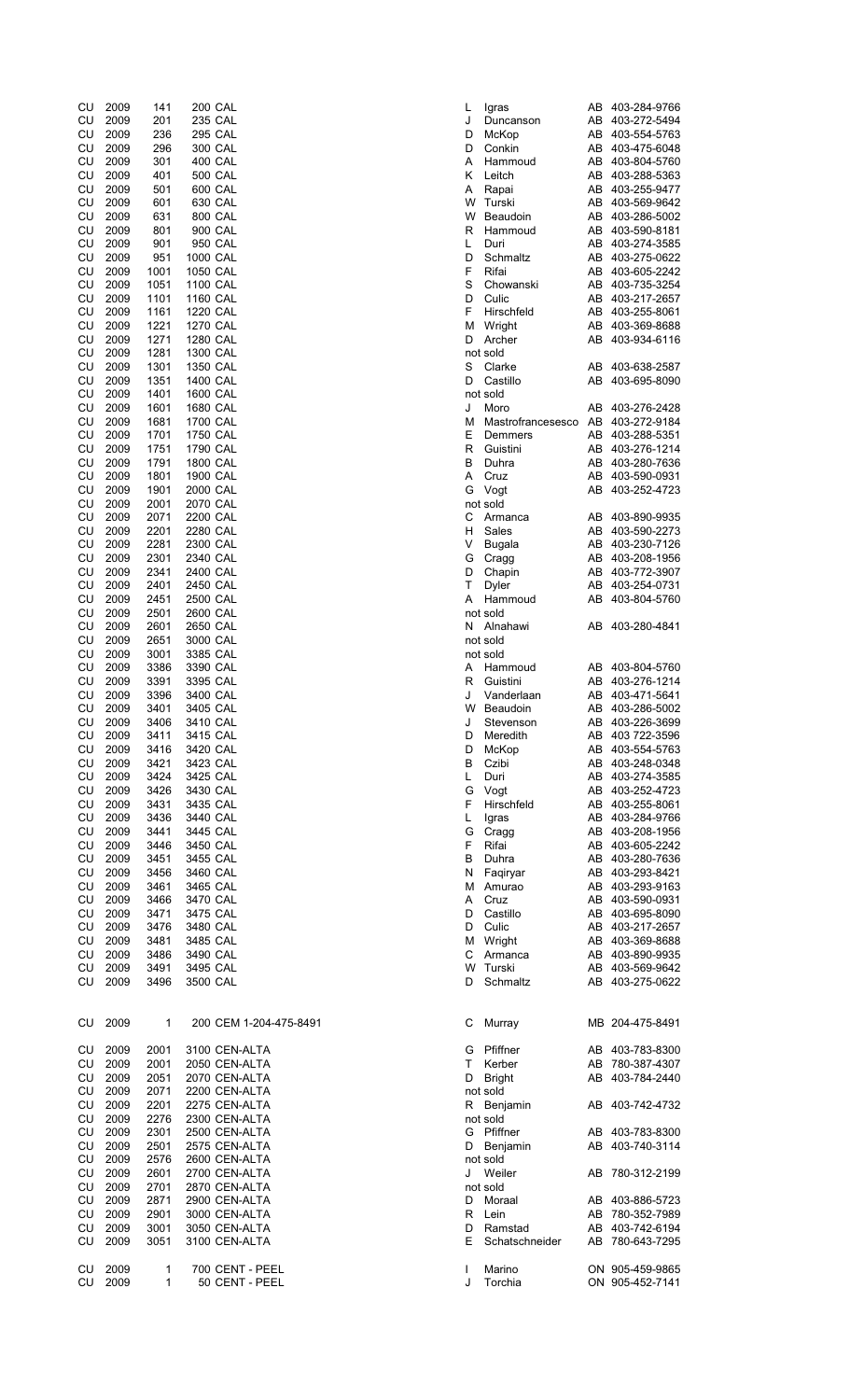| CU         | 2009 | 51  | 80 CENT - PEEL          | J  | Trocki          | ON 905-796-6616 |
|------------|------|-----|-------------------------|----|-----------------|-----------------|
| CU         | 2009 | 81  | 150 CENT - PEEL         | L  | <b>Briggs</b>   | ON 905-453-4365 |
| CU         | 2009 | 151 | 200 CENT - PEEL         | Α  | Camilleri       | ON 905-678-2117 |
| CU         | 2009 | 201 | 250 CENT - PEEL         | L  | Farkas          | ON 905-857-1258 |
| CU         | 2009 | 251 | 310 CENT - PEEL         | G  | Mazur           | ON 905-454-2227 |
| CU         | 2009 | 311 | 360 CENT - PEEL         | R  | Ykema           | ON 905-824-4341 |
| CU         | 2009 | 361 | 430 CENT - PEEL         | T  | Marino          | ON 905-459-9865 |
| CU         | 2009 | 431 | 480 CENT - PEEL         | В  | Nightingale     | ON 905-877-1791 |
| CU         | 2009 | 481 | 520 CENT - PEEL         | В  | Vanderham       | ON 905-877-6164 |
| CU         | 2009 | 521 | 580 CENT - PEEL         | J  | <b>Brynkus</b>  | ON 905-457-4295 |
| CU         | 2009 | 581 | 610 CENT - PEEL         | F  | Watson          | ON 905-796-2583 |
| CU         | 2009 | 611 | 660 CENT - PEEL         | F  | Marshall        | ON 905-459-5428 |
| CU         | 2009 | 661 | 700 CENT - PEEL         | W  | <b>Szott</b>    | ON 905-861-9332 |
|            |      |     |                         |    |                 |                 |
| CU         | 2009 | 1   | 750 CENTRAL NOVA        | D  | Archibald       | NS 902-662-3233 |
| CU         | 2009 | 1   | 100 CENTRAL NOVA        | D  | Archibald       | NS 902-662-3233 |
| CU         | 2009 | 101 | <b>155 CENTRAL NOVA</b> | L  | Toth            | NS 902-893-7927 |
| CU         | 2009 | 156 | 200 CENTRAL NOVA        |    |                 |                 |
| CU         | 2009 | 201 | 280 CENTRAL NOVA        | D  | Putman          | NS 902-662-3112 |
| CU         | 2009 | 281 | 300 CENTRAL NOVA        |    |                 |                 |
| CU         | 2009 | 301 | 540 CENTRAL NOVA        | С  | Smith           | NS 902-860-2004 |
| CU         | 2009 | 541 | 600 CENTRAL NOVA        | J  | Hall            | NS 902-758-1119 |
| CU         | 2009 | 601 | 650 CENTRAL NOVA        | Α  | McGee           | NS 902-662-3377 |
| CU         | 2009 | 651 | <b>CENTRAL NOVA</b>     | D  | Putman          | NS 902-662-3112 |
| CU         | 2009 | 652 | <b>CENTRAL NOVA</b>     | D  | Archibald       | NS 902-662-3233 |
| CU         | 2009 | 653 | <b>CENTRAL NOVA</b>     | L  | Toth            | NS 902-893-7927 |
| CU         | 2009 | 654 | <b>CENTRAL NOVA</b>     | J  | Hall            | NS 902-758-1119 |
| CU         | 2009 | 655 | <b>CENTRAL NOVA</b>     | D  | Putman          | NS 902-662-3112 |
| ${\sf CU}$ | 2009 | 656 | <b>CENTRAL NOVA</b>     | D  | Archibald       | NS 902-662-3233 |
|            |      |     |                         |    |                 |                 |
| CU         | 2009 | 657 | 662 CENTRAL NOVA        | D  | Archibald       | NS 902-662-3233 |
| CU         | 2009 | 663 | 669 CENTRAL NOVA        | D  | Putman          | NS 902-662-3112 |
| CU         | 2009 | 670 | 679 CENTRAL NOVA        | J  | Hall            | NS 902-758-1119 |
| CU         | 2009 | 680 | <b>CENTRAL NOVA</b>     | L  | Toth            | NS 902-893-7927 |
| CU         | 2009 | 681 | <b>CENTRAL NOVA</b>     | J  | Hall            | NS 902-758-1119 |
| CU         | 2009 | 682 | <b>CENTRAL NOVA</b>     | D  | Putman          | NS 902-662-3112 |
| CU         | 2009 | 683 | <b>CENTRAL NOVA</b>     | D  | Archibald       | NS 902-662-3233 |
| CU         | 2009 | 684 | <b>CENTRAL NOVA</b>     | L  | Toth            | NS 902-893-7927 |
| CU         | 2009 | 685 | <b>CENTRAL NOVA</b>     | J  | Hall            | NS 902-758-1119 |
| CU         | 2009 | 686 | <b>CENTRAL NOVA</b>     | D  | Putman          | NS 902-662-3112 |
| CU         | 2009 | 687 | <b>CENTRAL NOVA</b>     | D  | Archibald       | NS 902-662-3233 |
| CU         | 2009 | 688 | <b>CENTRAL NOVA</b>     | L  | Toth            | NS 902-893-7927 |
| CU         | 2009 | 689 | <b>CENTRAL NOVA</b>     | J  | Hall            | NS 902-758-1119 |
| CU         | 2009 | 690 | <b>CENTRAL NOVA</b>     | D  | Putman          | NS 902-662-3112 |
| CU         | 2009 | 691 | <b>CENTRAL NOVA</b>     | D  | Archibald       | NS 902-662-3233 |
| CU         | 2009 | 692 | <b>CENTRAL NOVA</b>     | L  | Toth            | NS 902-893-7927 |
| CU         | 2009 | 693 | <b>CENTRAL NOVA</b>     | J  | Hall            | NS 902-758-1119 |
| CU         | 2009 | 694 | CENTRAL NOVA            | D  | Putman          | NS 902-662-3112 |
| CU         | 2009 | 695 | <b>CENTRAL NOVA</b>     | D  | Archibald       | NS 902-662-3233 |
| CU         | 2009 | 696 | <b>CENTRAL NOVA</b>     | L  | Toth            | NS 902-893-7927 |
|            | 2009 |     |                         | J  | Hall            |                 |
| CU         | 2009 | 697 | <b>CENTRAL NOVA</b>     |    |                 | NS 902-758-1119 |
| CU         |      | 700 | <b>CENTRAL NOVA</b>     | D  | Putman          | NS 902-662-3112 |
| CU         | 2009 | 701 | <b>CENTRAL NOVA</b>     | D  | Archibald       | NS 902-662-3233 |
| CU         | 2009 | 702 | <b>CENTRAL NOVA</b>     | L  | Toth            | NS 902-893-7927 |
| CU         | 2009 | 703 | <b>CENTRAL NOVA</b>     | J  | Hall            | NS 902-758-1119 |
| CU         | 2009 | 704 | <b>CENTRAL NOVA</b>     | D  | Putman          | NS 902-662-3112 |
| CU         | 2009 | 705 | 750 CENTRAL NOVA        | D  | Archibald       | NS 902-662-3233 |
|            |      |     |                         |    |                 |                 |
| CU         | 2009 | 1   | 375 CHAT.KENT.SR.       | J  | <b>Driessen</b> | ON 519-351-2271 |
| CU         | 2009 | 1   | 50 CHAT.KENT.SR.        | В  | <b>Brooks</b>   | ON 519-436-0011 |
| CU         | 2009 | 51  | 100 CHAT.KENT.SR.       | т  | Nugent          | ON 519-352-8804 |
| CU         | 2009 | 101 | 150 CHAT.KENT.SR.       | J  | Driessen        | ON 519-351-2271 |
|            |      | 151 | 200 CHAT.KENT.SR.       | G  | Tuckwell        | ON 519-683-6346 |
| CU         | 2009 | 201 | 250 CHAT.KENT.SR.       | P  | Pegg            | ON 519-692-7203 |
| CU         | 2009 | 251 | 300 CHAT.KENT.SR.       |    | not sold        |                 |
| CU         | 2009 | 301 | 375 CHAT.KENT.SR.       | С  | <b>Brooks</b>   | ON 519-397-2818 |
|            |      |     |                         |    |                 |                 |
| ${\sf CU}$ | 2009 | 1   | 700 CHATHAM             | Τ  | Wootton         | ON 519-676-5631 |
| CU         | 2009 | 1   | 150 CHATHAM             | м  | Formosa         | ON 519-351-8146 |
| CU         | 2009 | 151 | 163 CHATHAM             | Τ  | Wootton         | ON 519-676-5631 |
| CU         | 2009 | 164 | <b>CHATHAM</b>          | G  | Scott           | ON 519-765-3677 |
| CU         | 2009 | 165 | 200 CHATHAM             | т  | Wootton         | ON 519-676-5631 |
| CU         | 2009 | 201 | 222 CHATHAM             | м  | Ulett           | ON 519-627-3766 |
| CU         | 2009 | 223 | <b>CHATHAM</b>          | L  | Priester        | ON 519-877.2780 |
| CU         | 2009 | 224 | 250 CHATHAM             | м  | Ulett           | ON 519-627-3766 |
| CU         | 2009 | 251 | 300 CHATHAM             |    | W Nead          | ON 519-354-3705 |
|            | 2009 |     |                         |    | Wilbur          |                 |
| CU         |      | 301 | 325 CHATHAM             | J  |                 | ON 519-683-2967 |
| CU         | 2009 | 326 | <b>CHATHAM</b>          | т  | Nugent          | ON 519-352-8804 |
| CU         | 2009 | 327 | 375 CHATHAM             | J  | Wilbur          | ON 519-683-2967 |
| CU         | 2009 | 376 | 395 CHATHAM             | S  | English         | ON 519-676-3543 |
| CU         | 2009 | 396 | 400 CHATHAM             |    | not sold        |                 |
| CU         | 2009 | 401 | 460 CHATHAM             | S  | Griffiths       | ON 519-351-6696 |
| CU         | 2009 | 461 | 500 CHATHAM             | F  | Allaer          | ON 519-627-5009 |
| CU         | 2009 | 501 | 511 CHATHAM             | G  | Allaer          | ON 519-627-3913 |
| CU         | 2009 | 512 | <b>CHATHAM</b>          | T. | Langs           | ON 519-633-6220 |
| CU         | 2009 | 513 | 516 CHATHAM             | G  | Allaer          | ON 519-627-3913 |
| CU         | 2009 | 517 | <b>CHATHAM</b>          | F  | Allaer          | ON 519-627-5009 |
| CU         | 2009 | 518 | 520 CHATHAM             | G  | Allaer          | ON 519-627-3913 |
|            |      |     |                         |    |                 |                 |

| 51  | 80 CENT - PEEL          | J            | Trocki         | ON 905-796-6616 |
|-----|-------------------------|--------------|----------------|-----------------|
| 81  | 150 CENT - PEEL         | L            | <b>Briggs</b>  | ON 905-453-4365 |
| 151 | 200 CENT - PEEL         | A            | Camilleri      | ON 905-678-2117 |
| 201 | 250 CENT - PEEL         | L.           | Farkas         | ON 905-857-1258 |
| 251 | 310 CENT - PEEL         | G            | Mazur          | ON 905-454-2227 |
| 311 | 360 CENT - PEEL         | R            | Ykema          | ON 905-824-4341 |
| 361 | 430 CENT - PEEL         | L            | Marino         | ON 905-459-9865 |
| 431 | 480 CENT - PEEL         | в            | Nightingale    | ON 905-877-1791 |
|     |                         |              |                |                 |
| 481 | 520 CENT - PEEL         | B            | Vanderham      | ON 905-877-6164 |
| 521 | 580 CENT - PEEL         | J            | <b>Brynkus</b> | ON 905-457-4295 |
| 581 | 610 CENT - PEEL         | F            | Watson         | ON 905-796-2583 |
| 611 | 660 CENT - PEEL         | F            | Marshall       | ON 905-459-5428 |
| 661 | 700 CENT - PEEL         | W            | Szott          | ON 905-861-9332 |
|     |                         |              |                |                 |
| 1   | 750 CENTRAL NOVA        | D            | Archibald      | NS 902-662-3233 |
| 1   | 100 CENTRAL NOVA        | D            | Archibald      | NS 902-662-3233 |
| 101 | <b>155 CENTRAL NOVA</b> | L            | Toth           | NS 902-893-7927 |
| 156 | 200 CENTRAL NOVA        |              |                |                 |
| 201 | 280 CENTRAL NOVA        | D            | Putman         | NS 902-662-3112 |
| 281 | 300 CENTRAL NOVA        |              |                |                 |
| 301 | 540 CENTRAL NOVA        | С            | Smith          | NS 902-860-2004 |
| 541 | 600 CENTRAL NOVA        | J            | Hall           | NS 902-758-1119 |
| 601 | 650 CENTRAL NOVA        | A            | McGee          | NS 902-662-3377 |
| 651 | <b>CENTRAL NOVA</b>     | D            | Putman         | NS 902-662-3112 |
| 652 | <b>CENTRAL NOVA</b>     | D            | Archibald      | NS 902-662-3233 |
| 653 | <b>CENTRAL NOVA</b>     | L.           | Toth           | NS 902-893-7927 |
|     | CENTRAL NOVA            | J            | Hall           | NS 902-758-1119 |
| 654 |                         | D            |                |                 |
| 655 | <b>CENTRAL NOVA</b>     |              | Putman         | NS 902-662-3112 |
| 656 | <b>CENTRAL NOVA</b>     | D            | Archibald      | NS 902-662-3233 |
| 657 | 662 CENTRAL NOVA        | D            | Archibald      | NS 902-662-3233 |
| 663 | 669 CENTRAL NOVA        | D            | Putman         | NS 902-662-3112 |
| 670 | 679 CENTRAL NOVA        | J            | Hall           | NS 902-758-1119 |
| 680 | <b>CENTRAL NOVA</b>     | L            | Toth           | NS 902-893-7927 |
| 681 | <b>CENTRAL NOVA</b>     | J            | Hall           | NS 902-758-1119 |
| 682 | <b>CENTRAL NOVA</b>     | D            | Putman         | NS 902-662-3112 |
| 683 | <b>CENTRAL NOVA</b>     | D            | Archibald      | NS 902-662-3233 |
| 684 | <b>CENTRAL NOVA</b>     | L            | Toth           | NS 902-893-7927 |
| 685 | CENTRAL NOVA            | J            | Hall           | NS 902-758-1119 |
| 686 | <b>CENTRAL NOVA</b>     | D            | Putman         | NS 902-662-3112 |
| 687 | <b>CENTRAL NOVA</b>     | D            | Archibald      | NS 902-662-3233 |
| 688 | <b>CENTRAL NOVA</b>     | L.           | Toth           | NS 902-893-7927 |
| 689 | <b>CENTRAL NOVA</b>     | J            | Hall           | NS 902-758-1119 |
| 690 | <b>CENTRAL NOVA</b>     | D            | Putman         | NS 902-662-3112 |
| 691 | <b>CENTRAL NOVA</b>     | D            | Archibald      | NS 902-662-3233 |
|     |                         |              | Toth           |                 |
| 692 | <b>CENTRAL NOVA</b>     | L            |                | NS 902-893-7927 |
| 693 | <b>CENTRAL NOVA</b>     | J            | Hall           | NS 902-758-1119 |
| 694 | <b>CENTRAL NOVA</b>     | D            | Putman         | NS 902-662-3112 |
| 695 | <b>CENTRAL NOVA</b>     | D            | Archibald      | NS 902-662-3233 |
| 696 | <b>CENTRAL NOVA</b>     | L            | Toth           | NS 902-893-7927 |
| 697 | <b>CENTRAL NOVA</b>     | J            | Hall           | NS 902-758-1119 |
| 700 | <b>CENTRAL NOVA</b>     | D            | Putman         | NS 902-662-3112 |
| 701 | <b>CENTRAL NOVA</b>     | D            | Archibald      | NS 902-662-3233 |
| 702 | <b>CENTRAL NOVA</b>     | L.           | Toth           | NS 902-893-7927 |
| 703 | <b>CENTRAL NOVA</b>     | J            | Hall           | NS 902-758-1119 |
| 704 | <b>CENTRAL NOVA</b>     | D            | Putman         | NS 902-662-3112 |
| 705 | 750 CENTRAL NOVA        | D            | Archibald      | NS 902-662-3233 |
|     |                         |              |                |                 |
| 1   | 375 CHAT.KENT.SR.       | J            | Driessen       | ON 519-351-2271 |
| 1   | 50 CHAT KENT SR.        | B            | <b>Brooks</b>  | ON 519-436-0011 |
| 51  | 100 CHAT.KENT.SR.       | T.           | Nugent         | ON 519-352-8804 |
| 101 | 150 CHAT.KENT.SR.       | J            | Driessen       | ON 519-351-2271 |
| 151 | 200 CHAT.KENT.SR.       | G            | Tuckwell       | ON 519-683-6346 |
| 201 | 250 CHAT.KENT.SR.       | P            | Pegg           | ON 519-692-7203 |
| 251 | 300 CHAT.KENT.SR.       |              | not sold       |                 |
| 301 | 375 CHAT.KENT.SR.       | C            | <b>Brooks</b>  | ON 519-397-2818 |
|     |                         |              |                |                 |
| 1   | 700 CHATHAM             | T.           | Wootton        | ON 519-676-5631 |
|     |                         |              |                |                 |
| 1   | 150 CHATHAM             |              | M Formosa      | ON 519-351-8146 |
| 151 | 163 CHATHAM             | T.           | Wootton        | ON 519-676-5631 |
| 164 | <b>CHATHAM</b>          | G            | Scott          | ON 519-765-3677 |
| 165 | 200 CHATHAM             | T.           | Wootton        | ON 519-676-5631 |
| 201 | 222 CHATHAM             |              | M Ulett        | ON 519-627-3766 |
| 223 | <b>CHATHAM</b>          | $\mathsf{L}$ | Priester       | ON 519-877.2780 |
| 224 | 250 CHATHAM             |              | M Ulett        | ON 519-627-3766 |
| 251 | 300 CHATHAM             |              | W Nead         | ON 519-354-3705 |
| 301 | 325 CHATHAM             | J            | Wilbur         | ON 519-683-2967 |
| 326 | <b>CHATHAM</b>          | Т            | Nugent         | ON 519-352-8804 |
| 327 | 375 CHATHAM             | J            | Wilbur         | ON 519-683-2967 |
| 376 | 395 CHATHAM             | S            | English        | ON 519-676-3543 |
| 396 | 400 CHATHAM             |              | not sold       |                 |
| 401 | 460 CHATHAM             | S            | Griffiths      | ON 519-351-6696 |
| 461 | 500 CHATHAM             | F.           | Allaer         | ON 519-627-5009 |
|     |                         |              | Allaer         | ON 519-627-3913 |
| 501 | 511 CHATHAM             | G            |                |                 |
| 512 | <b>CHATHAM</b>          | T.           | Langs          | ON 519-633-6220 |
| 513 | 516 CHATHAM             |              | G Allaer       | ON 519-627-3913 |
| 517 | <b>CHATHAM</b>          | F            | Allaer         | ON 519-627-5009 |
| 518 | 520 CHATHAM             | G            | Allaer         | ON 519-627-3913 |
|     |                         |              |                |                 |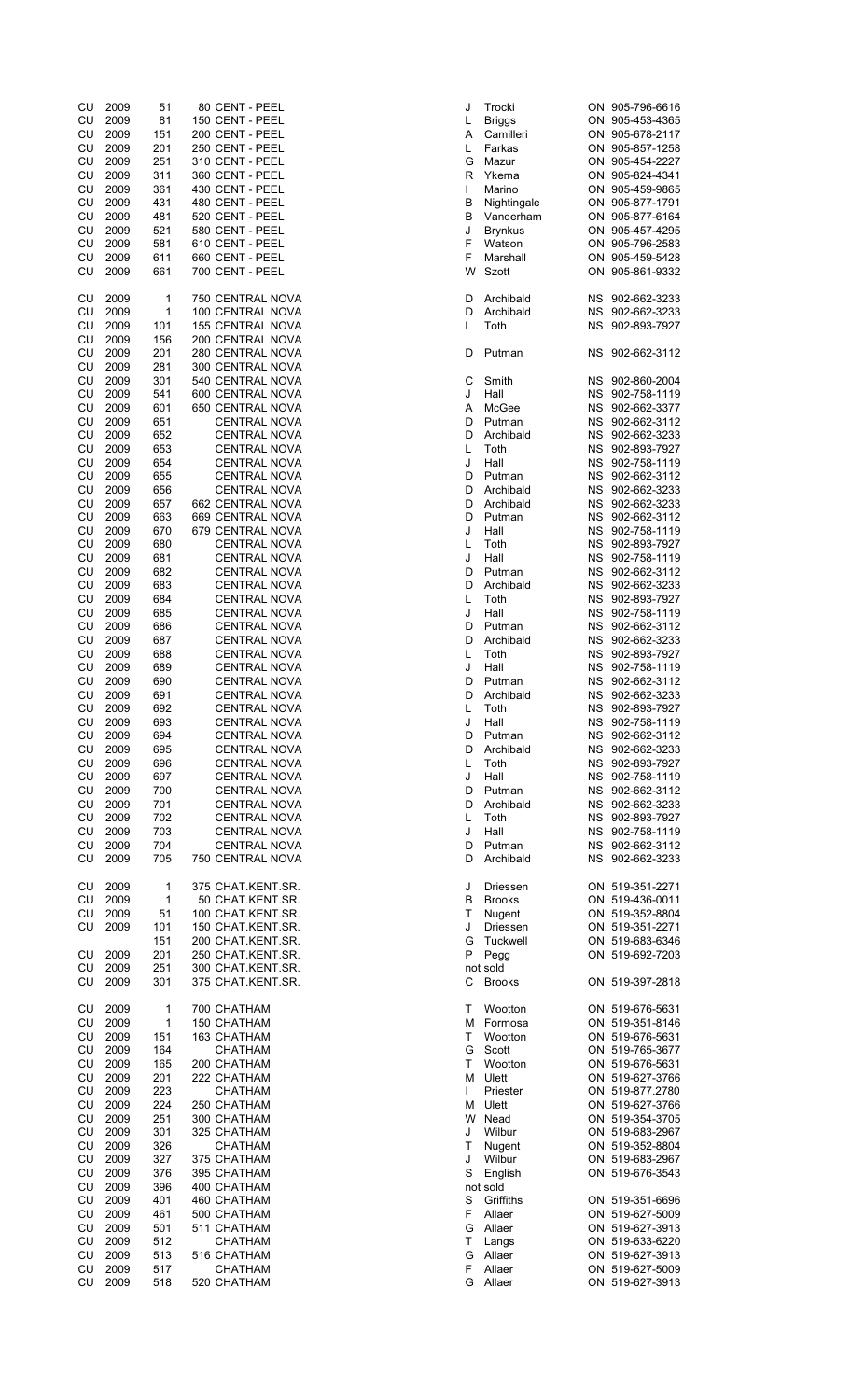| CU<br>CU<br>CU  | 2009<br>2009<br>2009 | 521<br>541<br>601 |                      | 540 CHATHAM<br>600 CHATHAM<br>700 CHATHAM  | м<br>R | Ulet<br>not sold<br>Jenl |
|-----------------|----------------------|-------------------|----------------------|--------------------------------------------|--------|--------------------------|
| CU              | 2009                 | 90001             |                      | 91000 CLUB LAVAL QC                        | М      | L'Ar                     |
| CU              | 2009                 | 90001             |                      | 90100 CLUB LAVAL QC                        | G      | Siro                     |
| CU              | 2009                 | 90101             |                      | 90200 CLUB LAVAL QC<br>90230 CLUB LAVAL QC | G<br>P | Mes                      |
| CU<br><b>CU</b> | 2009<br>2009         | 90201<br>90231    |                      | 90250 CLUB LAVAL QC                        | М      | Lauı<br>L'Ar             |
| CU              | 2009                 | 90251             |                      | 90261 CLUB LAVAL QC                        | G      | Pige                     |
| CU              | 2009                 | 90262             |                      | 90300 CLUB LAVAL QC                        |        |                          |
| CU              | 2009                 | 90301             |                      | 90400 CLUB LAVAL QC                        | G      | Siro                     |
| CU              | 2009                 | 90401             |                      | 90450 CLUB LAVAL QC                        | R      | Rico                     |
| CU              | 2009                 | 90451             |                      | 90500 CLUB LAVAL QC                        |        |                          |
| CU              | 2009                 | 90501             |                      | 90560 CLUB LAVAL QC                        | М      | L'Ar                     |
| CU              | 2009                 | 90561             |                      | 90600 CLUB LAVAL QC                        | D      | Rair                     |
| CU              | 2009                 | 90601             |                      | 90675 CLUB LAVAL QC                        |        |                          |
| CU<br>CU        | 2009<br>2009         | 90676<br>90701    |                      | 90700 CLUB LAVAL QC<br>90800 CLUB LAVAL QC | G      | Cho                      |
| CU              | 2009                 | 90801             |                      | 90900 CLUB LAVAL QC                        | C      | De I                     |
| CU              | 2009                 | 90901             |                      | 91000 CLUB LAVAL QC                        | С      | Geo                      |
|                 |                      |                   |                      |                                            |        |                          |
| CU              | 2009                 | 2001              |                      | 2350 COBOURG                               | Κ      | Mar                      |
| CU              | 2009                 | 2001              |                      | 2018 COBOURG                               | J      | Alle                     |
| CU              | 2009                 | 2019              |                      | <b>COBOURG</b>                             | В      | Fost                     |
| CU              | 2009                 | 2020              |                      | 2030 COBOURG                               | J      | Alle                     |
| CU<br>CU        | 2009<br>2009         | 2031<br>2036      |                      | 2035 COBOURG                               | В<br>Κ | Fost<br>Mar              |
| CU              | 2009                 | 2051              |                      | 2050 COBOURG<br>2070 COBOURG               | J      |                          |
| CU              | 2009                 | 2071              |                      | <b>COBOURG</b>                             | в      | Fox<br>Fos               |
| CU              | 2009                 | 2072              |                      | 2085 COBOURG                               | J      | Fox                      |
| CU              | 2009                 | 2086              |                      | 2115 COBOURG                               | В      | Fos                      |
| CU              | 2009                 | 2116              |                      | 2138 COBOURG                               | F      | Wat                      |
| CU              | 2009                 | 2139              |                      | <b>COBOURG</b>                             | С      | Cro                      |
| CU              | 2009                 | 2140              |                      | 2165 COBOURG                               | F      | Wat                      |
| CU              | 2009                 | 2166              |                      | 2205 COBOURG                               | G      | Hyn                      |
| CU              | 2009                 | 2206              |                      | 2212 COBOURG                               | Κ      | Mar                      |
| CU              | 2009                 | 2213              |                      | <b>COBOURG</b>                             | L      | Can                      |
| CU              | 2009                 | 2214              |                      | 2230 COBOURG                               | Κ      | Mar                      |
| CU              | 2009                 | 2231              |                      | 2235 COBOURG                               | J      | Fox                      |
| CU              | 2009                 | 2236              |                      | <b>COBOURG</b>                             | Κ      | Mar                      |
| CU              | 2009                 | 2237              |                      | 2245 COBOURG                               | F      | Wat                      |
| CU<br>CU        | 2009<br>2009         | 2246<br>2261      |                      | 2260 COBOURG<br>2300 COBOURG               | κ<br>L | Mec<br>Can               |
| CU              | 2009                 | 2301              |                      | 2325 COBOURG                               | J      | Alle                     |
| CU              | 2009                 | 2326              |                      | 2350 COBOURG                               | М      | Pars                     |
| CU              | 2009                 | 9001              |                      | 9200 CPVQ                                  | R      | Gau                      |
| CU              | 2009                 | 201               |                      | 400 DRACULA                                | F      | Nicu                     |
|                 |                      |                   |                      |                                            |        |                          |
| CU              | 2009                 | 6001              | 7500 EDM             |                                            | F      | Ces                      |
| CU              | 2009                 | 6001              | 6150 EDM             |                                            | F      | Ces                      |
| CU              | 2009                 | 6151              | 6200 EDM             |                                            | С      | Felio                    |
| CU<br>CU        | 2009<br>2009         | 6201<br>6401      | 6400 EDM<br>6500 EDM |                                            | D<br>Α | Blis:<br>Cho             |
| CU              | 2009                 | 6501              | 6600 EDM             |                                            | R      | War                      |
| CU              | 2009                 | 6601              | 6700 EDM             |                                            | М      | Dud                      |
| CU              | 2009                 | 6701              | 6800 EDM             |                                            | Е      | Kne                      |
| CU              | 2009                 | 6801              | 6850 EDM             |                                            | М      | Dzia                     |
| CU              | 2009                 | 6851              | 6900 EDM             |                                            | L      | Butŀ                     |
| CU              | 2009                 | 6901              | 7100 EDM             |                                            | т      | Mak                      |
| CU              | 2009                 | 7101              | 7135 EDM             |                                            | L      | Lev                      |
| CU              | 2009                 | 7136              | 7140 EDM             |                                            | J      | Bed                      |
| CU              | 2009                 | 7141              | 7175 EDM             |                                            | Ε      | Wal                      |
| CU              | 2009                 | 7176              | 7205 EDM             |                                            | F      | Ros                      |
| CU              | 2009                 | 7206              | 7250 EDM             |                                            | J      | Bed                      |
| CU<br>CU        | 2009<br>2009         | 7251<br>7301      | 7300 EDM<br>7400 EDM |                                            | W<br>н | Now                      |
| CU              | 2009                 | 7401              | 7500 EDM             |                                            | J      | Dori<br>La F             |
| CU              | 2009                 | 2301              |                      | 2500 EMPIRE                                | J      | Mcli                     |
| CU              | 2009                 | 4001              | 4500 EOC             |                                            | S      | Whe                      |
| CU              | 2009                 | 4001              | 4015 EOC             |                                            | J      | Tow                      |
| CU              | 2009                 | 4016              | 4035 EOC             |                                            | D      | Hor                      |
| CU              | 2009                 | 4036              | 4038 EOC             |                                            | G      | Hen                      |
| CU              | 2009                 | 4039              |                      | EOC                                        | S      | Ferr                     |
| CU              | 2009                 | 4040              | 4060 EOC             |                                            | G      | Hen                      |
| CU              | 2009                 | 4061              | 4100 EOC             |                                            | G      | Gray                     |
| CU              | 2009                 | 4101              | 4130 EOC             |                                            | J      | Mar                      |
| CU              | 2009                 | 4131              | 4150 EOC             |                                            | D      | Ran                      |
| CU              | 2009                 | 4151              | 4165 EOC             |                                            | S      | Whe                      |
| CU<br>CU        | 2009                 | 4166<br>4176      | 4175 EOC             |                                            | L<br>J | Mck                      |
| CU              | 2009<br>2009         | 4186              | 4185 EOC<br>4195 EOC |                                            | J      | Dup<br>Spli              |
| CU              | 2009                 | 4196              | 4200 EOC             |                                            | P      | <b>Broy</b>              |
|                 |                      |                   |                      |                                            |        |                          |

| CU       | 2009         | 521          | 540 CHATHAM                                            | м      | Ulett              |          | ON 519-627-3766                               |  |
|----------|--------------|--------------|--------------------------------------------------------|--------|--------------------|----------|-----------------------------------------------|--|
| CU       | 2009         | 541          | 600 CHATHAM                                            |        | not sold           |          |                                               |  |
| CU       | 2009         | 601          | 700 CHATHAM                                            | R      | Jenkins            |          | ON 519-627-1124                               |  |
| CU       | 2009         |              | 90001 91000 CLUB LAVAL QC                              | м      | L'Archeveque       |          | QC 450-622-9086                               |  |
| CU       | 2009         |              | 90001 90100 CLUB LAVAL QC                              | G      | Sirois             |          | QC 450-433-8904                               |  |
| CU       | 2009         |              | 90101 90200 CLUB LAVAL QC                              | G      | Messier            |          | QC 450-720-0118                               |  |
| CU       | 2009         |              | 90201 90230 CLUB LAVAL QC                              | Ρ      | Laurin             |          | QC 450-258-4228                               |  |
| CU       | 2009         |              | 90231 90250 CLUB LAVAL QC                              | M      | L'Archeveque       |          | QC 450-622-9086                               |  |
| CU       | 2009         |              | 90251 90261 CLUB LAVAL QC                              | G      | Pigeon             |          | QC 450-627-4518                               |  |
| CU       | 2009         |              | 90262 90300 CLUB LAVAL QC                              |        |                    |          |                                               |  |
| CU       | 2009         |              | 90301 90400 CLUB LAVAL QC                              | G      | Sirois             |          | QC 450-433-8904                               |  |
| CU       | 2009         |              | 90401 90450 CLUB LAVAL QC                              | R      | Riccardi           |          | QC 514-626-6082                               |  |
| CU       | 2009         |              | 90451 90500 CLUB LAVAL QC                              |        |                    |          |                                               |  |
| CU       | 2009         |              | 90501 90560 CLUB LAVAL QC                              | M      | L'Archeveque       |          | QC 450-622-9086                               |  |
| CU       | 2009         |              | 90561 90600 CLUB LAVAL QC                              | D      | Rainville          |          | QC 450-560-9256                               |  |
| CU       | 2009         |              | 90601 90675 CLUB LAVAL QC                              |        |                    |          |                                               |  |
| CU       | 2009<br>2009 |              | 90676 90700 CLUB LAVAL QC<br>90701 90800 CLUB LAVAL QC |        | Chouinard          |          |                                               |  |
| CU<br>CU | 2009         |              | 90801 90900 CLUB LAVAL QC                              | G<br>С | De Barros          |          | QC 514-696-1578 chogilb@ho<br>QC 514-998-2055 |  |
| CU       | 2009         |              | 90901 91000 CLUB LAVAL QC                              | С      | George             |          | QC 450-435-9664                               |  |
|          |              |              |                                                        |        |                    |          |                                               |  |
| CU       | 2009         | 2001         | 2350 COBOURG                                           | Κ      | Marshman           |          | ON 905-372-0117                               |  |
| CU       | 2009         | 2001         | 2018 COBOURG                                           | J      | Allen              |          | ON 905-344-7747                               |  |
| CU       | 2009         | 2019         | <b>COBOURG</b>                                         | В      | Foster             |          | ON 905-372-0530                               |  |
| CU       | 2009         | 2020         | 2030 COBOURG                                           | J      | Allen              |          | ON 905-344-7747                               |  |
| CU       | 2009         | 2031         | 2035 COBOURG                                           | В      | Foster             |          | ON 905-372-0530                               |  |
| CU       | 2009         | 2036         | 2050 COBOURG                                           | Κ      | Marshman           |          | ON 905-342-9979                               |  |
| CU       | 2009         | 2051         | 2070 COBOURG                                           | J      | Fox                |          | ON 905-372-9203                               |  |
| CU       | 2009         | 2071         | <b>COBOURG</b>                                         | В      | Foster             |          | ON 905-372-0530                               |  |
| CU       | 2009         | 2072         | 2085 COBOURG                                           | J      | Fox                |          | ON 905-372-9203                               |  |
| CU       | 2009         | 2086         | 2115 COBOURG                                           | В      | Foster             |          | ON 905-372-0530                               |  |
| CU       | 2009         | 2116         | 2138 COBOURG                                           | F      | Waterfall          |          | ON 905-885-6509                               |  |
| CU       | 2009<br>2009 | 2139<br>2140 | <b>COBOURG</b>                                         | С<br>F | Crowe<br>Waterfall |          | ON 613-398-6384                               |  |
| CU<br>CU | 2009         | 2166         | 2165 COBOURG<br>2205 COBOURG                           | G      | <b>Hynes</b>       |          | ON 905-885-6509<br>ON 905-342-3165            |  |
| CU       | 2009         | 2206         | 2212 COBOURG                                           | Κ      | Marshman           |          | ON 905-342-9979                               |  |
| CU       | 2009         | 2213         | <b>COBOURG</b>                                         | L      | Cane               |          | ON 905-372-9869                               |  |
| CU       | 2009         | 2214         | 2230 COBOURG                                           | κ      | Marshman           |          | ON 905-342-9979                               |  |
| CU       | 2009         | 2231         | 2235 COBOURG                                           | J      | Fox                |          | ON 905-372-9203                               |  |
| CU       | 2009         | 2236         | <b>COBOURG</b>                                         | κ      | Marshman           |          | ON 905-342-9979                               |  |
| CU       | 2009         | 2237         | 2245 COBOURG                                           | F      | Waterfall          |          | ON 905-885-6509                               |  |
| CU       | 2009         | 2246         | 2260 COBOURG                                           | Κ      | Medhurst           |          | ON 905-372-3266                               |  |
| CU       | 2009         | 2261         | 2300 COBOURG                                           | L      | Cane               |          | ON 905-372-9869                               |  |
| CU       | 2009         | 2301         | 2325 COBOURG                                           | J      | Allen              |          | ON 905-344-7747                               |  |
| CU       | 2009         | 2326         | 2350 COBOURG                                           | М      | Parsons            |          | ON 905-372-6434                               |  |
|          |              |              |                                                        |        |                    |          |                                               |  |
| CU       | 2009         | 9001         | 9200 CPVQ                                              | R      | Gauthier           |          | QC 819-382-2581                               |  |
| CU       | 2009         | 201          | 400 DRACULA                                            | F      | Niculescu          |          | ON 416-706-7521                               |  |
|          |              |              |                                                        |        |                    |          |                                               |  |
| CU       | 2009         | 6001         | 7500 EDM                                               | F      | Cesario            |          | AB 780-454-5367                               |  |
| CU       | 2009         | 6001         | 6150 EDM                                               | F      | Cesario            | AB       | 780-454-5367                                  |  |
| CU       | 2009         | 6151         | 6200 EDM                                               | С      | Felice             | AB       | 780-456-5519                                  |  |
| CU       | 2009         | 6201         | 6400 EDM                                               | D      | <b>Bliss</b>       | AB       | 780-690-6069                                  |  |
| CU       | 2009         | 6401         | 6500 EDM<br>6600 EDM                                   | A      | Chodorski          | AB       | 780-475-7871                                  |  |
| CU<br>CU | 2009<br>2009 | 6501<br>6601 | 6700 EDM                                               | R<br>M | Warriner<br>Dudzic | AB<br>AB | 780-963-6363<br>780-914-0763                  |  |
| CU       | 2009         | 6701         | 6800 EDM                                               | Ε      | Kneller            | AB       | 780-942-4928                                  |  |
| CU       | 2009         | 6801         | 6850 EDM                                               | M      | Dziarmaga          | AB       | 780-973-3192                                  |  |
| CU       | 2009         | 6851         | 6900 EDM                                               | I.     | Butkovic           | AB       | 780-466-1965                                  |  |
| CU       | 2009         | 6901         | 7100 EDM                                               | Т      | Makowecki          | AB       | 780-973-3052                                  |  |
| CU       | 2009         | 7101         | 7135 EDM                                               | L      | Levoir             | AB       | 780-477-3430                                  |  |
| CU       | 2009         | 7136         | 7140 EDM                                               | J      | Bednorz            | AB       | 780-457-2224                                  |  |
| CU       | 2009         | 7141         | 7175 EDM                                               | Ε      | Wallace            | AB       | 780-449-2923                                  |  |
| CU       | 2009         | 7176         | 7205 EDM                                               | F      | Rosin              | AB       | 780-437-4283                                  |  |
| CU       | 2009         | 7206         | 7250 EDM                                               | J      | Bednorz            | AB       | 780-457-2224                                  |  |
| CU       | 2009         | 7251         | 7300 EDM                                               | W      | Nowaczynski        | AB       | 703-437-7356                                  |  |
| CU       | 2009         | 7301         | 7400 EDM                                               | Н      | Dorn               | AB       | 780-669-3821                                  |  |
| CU       | 2009         | 7401         | 7500 EDM                                               | J      | La Fontaine        | AB       | 780-895-8606                                  |  |
| CU       | 2009         | 2301         | 2500 EMPIRE                                            | J      | McInnes            |          | ON 613-475-6052                               |  |
|          |              |              |                                                        |        |                    |          |                                               |  |
| CU       | 2009         | 4001         | 4500 EOC                                               | S      | Whetstone          |          | ON 905-885-4940                               |  |
| CU       | 2009         | 4001         | 4015 EOC                                               | J      | Towes              |          | ON 905-855-5189                               |  |
| CU<br>CU | 2009<br>2009 | 4016<br>4036 | 4035 EOC<br>4038 EOC                                   | D<br>G | Horner<br>Hendren  |          | ON 905-728-1616<br>ON 905-797-3298            |  |
| CU       | 2009         | 4039         | EOC                                                    | S      | Ferrara            |          | ON 905-987-9960                               |  |
| CU       | 2009         | 4040         | 4060 EOC                                               | G      | Hendren            |          | ON 905-797-3298                               |  |
| CU       | 2009         | 4061         | 4100 EOC                                               | G      | Gray               |          | ON 705-932-5550                               |  |
| CU       | 2009         | 4101         | 4130 EOC                                               | J      | Martire            |          | ON 905-434-5656                               |  |
| CU       | 2009         | 4131         | 4150 EOC                                               | D      | Ramcharan          |          | ON 705-799-2959                               |  |
| CU       | 2009         | 4151         | 4165 EOC                                               | S      | Whetstone          |          | ON 905-885-4940                               |  |
| CU       | 2009         | 4166         | 4175 EOC                                               | L      | McKeown            |          | ON 705-953-9852                               |  |
| CU       | 2009         | 4176         | 4185 EOC                                               | J      | Dupuis             |          | ON 613-375-6208                               |  |
| CU       | 2009         | 4186         | 4195 EOC                                               | J      | Splinter           |          | ON 613-544-5143                               |  |
| CU       | 2009         | 4196         | 4200 EOC                                               | Ρ      | Brown              |          | ON 613-546-2729                               |  |
|          |              |              |                                                        |        |                    |          |                                               |  |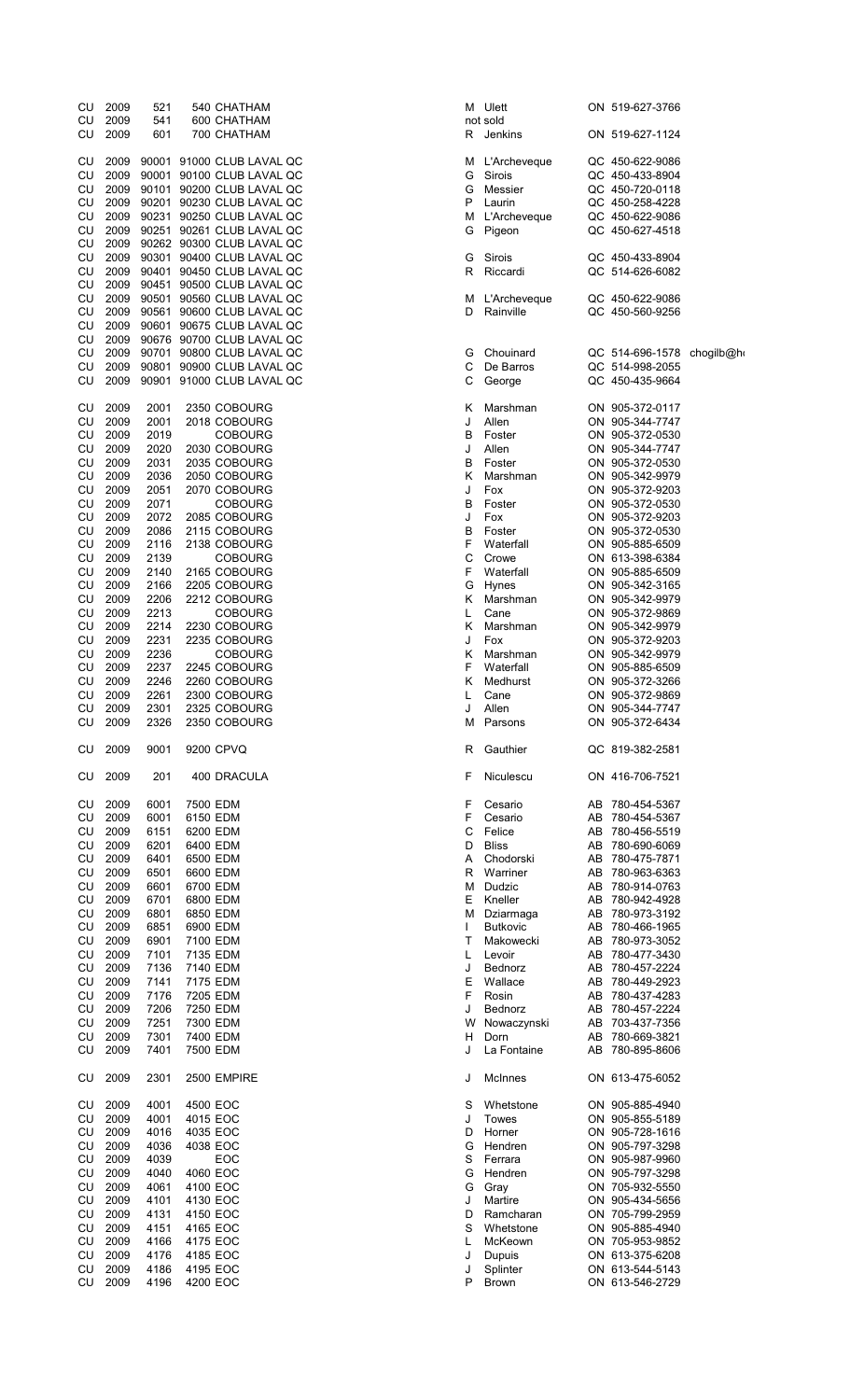| CU         | 2009         | 4201         | 4205 EOC             | С      | Steacy                    | ON 6 <sup>-</sup>  |  |
|------------|--------------|--------------|----------------------|--------|---------------------------|--------------------|--|
| CU         | 2009         | 4206         | 4210 EOC             | D      | Gibson                    | ON $67$            |  |
| CU<br>CU   | 2009<br>2009 | 4211<br>4216 | 4215 EOC<br>4220 EOC | R      | Bowman Jr                 | ON $6o$<br>ON $67$ |  |
| CU         | 2009         | 4221         | 4225 EOC             | н<br>М | McCann<br><b>Bianchet</b> | ON $6o$            |  |
| CU         | 2009         | 4226         | 4230 EOC             | Κ      | Edgley                    | ON $67$            |  |
| CU         | 2009         | 4231         | 4235 EOC             | J      | de Vries                  | ON $6o$            |  |
| CU         | 2009         | 4236         | 4240 EOC             | J      | Wilson                    | ON $6o$            |  |
| CU         | 2009         | 4241         | 4245 EOC             | G      | Ubdegrove                 | ON $6o$            |  |
| CU         | 2009         | 4246         | 4265 EOC             | L      | Ramcharan                 | ON 70              |  |
| CU         | 2009         | 4266         | 4285 EOC             | A      | Pallotta                  | ON 90              |  |
| CU         | 2009         | 4286         | 4295 EOC             | D      | Horner                    | ON 90              |  |
| CU         | 2009         | 4296         | 4305 EOC             | L      | <b>Broere</b>             | ON (9              |  |
| CU         | 2009         | 4306         | 4315 EOC             | В      | <b>Bidon</b>              | ON 90              |  |
| CU         | 2009         | 4316         | 4325 EOC             | в      | Waterfall                 | ON 90              |  |
| CU         | 2009         | 4326         | 4330 EOC             | P      | Gurney                    | ON $6o$            |  |
| CU         | 2009         | 4331         | 4335 EOC             | т      | Carter                    | ON $6o$            |  |
| CU         | 2009         | 4336         | 4355 EOC             | κ      | Marshman                  | ON 90              |  |
| CU         | 2009         | 4356         | 4365 EOC             | T      | <b>Brown</b>              | ON 90              |  |
| CU         | 2009         | 4366         | 4375 EOC             | J      | <b>Brown</b>              | ON 90              |  |
| CU         | 2009         | 4376         | 4385 EOC             | т      | Woolner                   | ON 90              |  |
| CU         | 2009         | 4386         | 4395 EOC             | R      | Naklicki                  | ON 90              |  |
| CU         | 2009         | 4396         | 4400 EOC             | D      | Tordiff                   | ON 90              |  |
| CU         | 2009         | 4401         | 4410 EOC             | н      | Yassein                   | ON 90              |  |
| CU         | 2009         | 4411         | EOC                  | P      | Gurney                    | ON $67$            |  |
| CU         | 2009         | 4412         | 4417 EOC             | м      | Hechanova                 | ON 90              |  |
| CU         | 2009         | 4418         | 4422 EOC             | т      | McClatchey                | ON 90              |  |
| CU         | 2009         | 4423         | 4427 EOC             | P      | <b>Bennett</b>            | ON 90              |  |
| CU         | 2009         | 4428         | 4437 EOC             | S      | Ferrara                   | ON 90              |  |
| CU         | 2009         | 4438         | 4457 EOC             | D      | Schleifer                 | ON 70              |  |
| CU         | 2009         | 4458         | 4467 EOC             | т      | Powers                    | ON 70              |  |
| CU         | 2009         | 4468         | 4472 EOC             | н      | Verkruisen                | ON 70              |  |
| CU         | 2009         | 4473         | 4482 EOC             | Κ      | Marshman                  | ON 90              |  |
| CU         | 2009         | 4483         | 4487 EOC             | D      | Woolner                   | ON 90              |  |
| CU         | 2009         | 4488         | 4492 EOC             | P      | Gilligan                  | ON 90              |  |
| CU<br>CU   | 2009<br>2009 | 4493<br>4498 | 4497 EOC<br>4500 EOC | J      | Towes                     | ON 90              |  |
|            |              |              |                      |        |                           |                    |  |
| CU         | 2009         | 9001         | 9200 EURO RP         | D      | Medeiros                  | ON $5^{\circ}$     |  |
| CU         | 2009         | 9001         | 9059 EURO RP         | D      | Medeiros                  | ON $5^{\circ}$     |  |
| CU         | 2009         | 9060         | 9064 EURO RP         | M      | <b>Brzezicki</b>          | ON 90              |  |
| CU         | 2009         | 9065         | 9200 EURO RP         | D      | Medeiros                  | ON $5^{\circ}$     |  |
| CU         | 2009         | 901          | 1100 EUROLINE        | P      | Toth                      | BC 25              |  |
| CU         | 2009         | 1            | 200 F C LOFT         | F      | Creve                     | ON $5^{\circ}$     |  |
| CU         | 2009         | 1            | 25 F C LOFT          | F      | Creve                     | ON $5^{\circ}$     |  |
| CU         | 2009         | 26           | F C LOFT             | R      | Jenkins                   | ON $5^{\circ}$     |  |
| CU         | 2009         | 27           | 31 F C LOFT          | F      | Creve                     | ON $5^{\circ}$     |  |
| ${\sf CU}$ | 2009         | 32           | F C LOFT             | S      | Griffiths                 | ON $5^{\circ}$     |  |
| CU         | 2009         | 33           | 200 F C LOFT         | F      | Creve                     | ON $5^{\circ}$     |  |
| CU         | 2009         | 1            | 1000 FAR N INV RPC   | W      | Drobny                    | ON 90              |  |
| CU         | 2009         | 1            | 50 FAR N INV RPC     | J      | Perfetti                  | ON $4^{\circ}$     |  |
| CU         | 2009         | 51           | 100 FAR N INV RPC    | R      | Nalli                     | ON 90              |  |
| CU         | 2009         | 101          | 140 FAR N INV RPC    | т      | Chlebowski                | ON 90              |  |
| CU         | 2009         | 141          | 200 FAR N INV RPC    | F      | Smits                     | ON $4^{\circ}$     |  |
| CU         | 2009         | 201          | 240 FAR N INV RPC    | F      | <b>Bisceglia</b>          | ON 90              |  |
| CU         | 2009         | 241          | 260 FAR N INV RPC    | В      | Pascuzzi                  | ON 90              |  |
| CU         | 2009         | 261          | 300 FAR N INV RPC    | P      | Sciortino                 | ON 90              |  |
| CU         | 2009         | 301          | 400 FAR N INV RPC    | т      | Kalkowski                 | ON 90              |  |
| CU         | 2009         | 401          | 450 FAR N INV RPC    | L      | Vettese                   | ON $4^{\circ}$     |  |
| CU         | 2009         | 451          | 470 FAR N INV RPC    | т      | Chlebowski                | ON 90              |  |
| CU         | 2009         | 471          | 500 FAR N INV RPC    | F      | Pellicore                 | ON $4^{\circ}$     |  |
| CU         | 2009         | 501          | 600 FAR N INV RPC    | н      | Gorz                      | ON 90              |  |
| CU         | 2009         | 601          | 660 FAR N INV RPC    | S      | Khan                      | ON 90              |  |
| CU         | 2009         | 661          | 700 FAR N INV RPC    | G      | McGaffin                  | ON $4^{\circ}$     |  |
| CU         | 2009         | 701          | 800 FAR N INV RPC    | F      | Pellicore                 | ON $4^{\circ}$     |  |
| CU         | 2009         | 801          | 900 FAR N INV RPC    | W      | Drobny                    | ON 90              |  |
| CU         | 2009         | 901          | 1000 FAR N INV RPC   |        | NOT SOLD OR REGISTERED    |                    |  |
| CU         | 2009         | 1            | 1000 FLAM            | J      | Smolenaars                | ON 90              |  |
| CU         | 2009         | 1            | 150 FLAM             | С      | Ubbels                    | ON 90              |  |
| CU         | 2009         | 151          | <b>300 FLAM</b>      | J      | Smolenaars                | ON 90              |  |
| CU         | 2009         | 301          | 400 FLAM             | D      | Kulis                     | ON 90              |  |
| CU         | 2009         | 401          | 460 FLAM             | D      | Walker                    | ON 90              |  |
| CU         | 2009         | 461          | 500 FLAM             | D      | Moffatt                   | ON 90              |  |
| CU         | 2009         | 501          | 650 FLAM             | J      | Lokert                    | ON 90              |  |
| CU         | 2009         | 651          | 670 FLAM             |        | not sold or registered    |                    |  |
| CU         | 2009         | 671          | <b>700 FLAM</b>      | т      | Wilton                    | ON 90              |  |
| CU         | 2009         | 701          | 800 FLAM             |        | not sold or registered    |                    |  |
| CU         | 2009         | 801          | 860 FLAM             | т      | Rodgers                   | ON 90              |  |
| CU         | 2009         | 861          | 900 FLAM             | F      | Nemeth                    | ON 90              |  |
| CU         | 2009         | 901          | <b>1000 FLAM</b>     | R      | Peffer                    | ON 90              |  |
| CU         | 2009         | 801          | 1000 FLANDRIA        | O      | VanHaverbeke              | ON $5^{\circ}$     |  |
|            |              |              |                      |        |                           |                    |  |

| CU |      |      |                    |   |                        |                   |
|----|------|------|--------------------|---|------------------------|-------------------|
|    |      |      |                    |   |                        |                   |
|    | 2009 | 4201 | 4205 EOC           | С | Steacy                 | ON 613-659-3040   |
| CU | 2009 | 4206 | 4210 EOC           | D | Gibson                 | ON 613-353-2435   |
| CU | 2009 | 4211 | 4215 EOC           | R | Bowman Jr              | ON 613-541-0701   |
| CU | 2009 | 4216 | 4220 EOC           | н | McCann                 | ON 613-384-8325   |
| CU | 2009 | 4221 | 4225 EOC           | м | <b>Bianchet</b>        | ON 613-536-7159   |
|    | 2009 | 4226 | 4230 EOC           |   |                        | ON 613-382-8404   |
| CU |      |      |                    | Κ | Edgley                 |                   |
| CU | 2009 | 4231 | 4235 EOC           | J | de Vries               | ON 613-385-2416   |
| CU | 2009 | 4236 | 4240 EOC           | J | Wilson                 | ON 613-887-2461   |
| CU | 2009 | 4241 | 4245 EOC           | G | Ubdegrove              | ON 613-382-4005   |
|    |      |      |                    |   |                        |                   |
| CU | 2009 | 4246 | 4265 EOC           | L | Ramcharan              | ON 705-799-2959   |
| CU | 2009 | 4266 | 4285 EOC           | A | Pallotta               | ON 905-985-5665   |
| CU | 2009 | 4286 | 4295 EOC           | D | Horner                 | ON 905-728-1616   |
| CU | 2009 | 4296 | 4305 EOC           | L | <b>Broere</b>          | ON (905) 355-3931 |
| CU | 2009 | 4306 | 4315 EOC           | B | Bidon                  | ON 905-666-7830   |
|    |      |      |                    |   |                        |                   |
| CU | 2009 | 4316 | 4325 EOC           | В | Waterfall              | ON 905-987-5557   |
| CU | 2009 | 4326 | 4330 EOC           | P | Gurney                 | ON 613-546-5956   |
| CU | 2009 | 4331 | 4335 EOC           | T | Carter                 | ON 613-634-0928   |
| CU | 2009 | 4336 | 4355 EOC           | Κ | Marshman               | ON 905-342-9979   |
|    |      |      |                    |   |                        |                   |
| CU | 2009 | 4356 | 4365 EOC           | Т | <b>Brown</b>           | ON 905-623-3993   |
| CU | 2009 | 4366 | 4375 EOC           | J | <b>Brown</b>           | ON 905-623-3901   |
| CU | 2009 | 4376 | 4385 EOC           | Т | Woolner                | ON 905-987-5060   |
| CU | 2009 | 4386 | 4395 EOC           | R | Naklicki               | ON 905-436-2164   |
|    |      |      |                    |   |                        |                   |
| CU | 2009 | 4396 | 4400 EOC           | D | Tordiff                | ON 905-786-2152   |
| CU | 2009 | 4401 | 4410 EOC           | н | Yassein                | ON 905-697-1527   |
| CU | 2009 | 4411 | EOC                | P | Gurney                 | ON 613-546-5956   |
| CU | 2009 | 4412 | 4417 EOC           | м | Hechanova              | ON 905-620-0922   |
|    |      |      |                    |   |                        |                   |
| CU | 2009 | 4418 | 4422 EOC           | Т | McClatchey             | ON 905-987-3715   |
| CU | 2009 | 4423 | 4427 EOC           | P | <b>Bennett</b>         | ON 905-983-5994   |
| CU | 2009 | 4428 | 4437 EOC           | S | Ferrara                | ON 905-987-9960   |
| CU | 2009 | 4438 | 4457 EOC           | D | Schleifer              | ON 705-887-4022   |
|    |      |      |                    |   |                        |                   |
| CU | 2009 | 4458 | 4467 EOC           | Τ | Powers                 | ON 705-454-0055   |
| CU | 2009 | 4468 | 4472 EOC           | н | Verkruisen             | ON 705-374-4059   |
| CU | 2009 | 4473 | 4482 EOC           | Κ | Marshman               | ON 905-342-9979   |
| CU | 2009 | 4483 | 4487 EOC           | D | Woolner                | ON 905-987-5529   |
|    |      |      |                    |   |                        |                   |
| CU | 2009 | 4488 | 4492 EOC           | Ρ | Gilligan               | ON 905-885-7649   |
| CU | 2009 | 4493 | 4497 EOC           |   |                        |                   |
| CU | 2009 | 4498 | 4500 EOC           | J | Towes                  | ON 905-855-5189   |
|    |      |      |                    |   |                        |                   |
| CU | 2009 | 9001 | 9200 EURO RP       | D | Medeiros               | ON 519-539-8031   |
|    |      |      |                    |   |                        |                   |
| CU | 2009 | 9001 | 9059 EURO RP       | D | Medeiros               | ON 519-539-8031   |
| CU | 2009 | 9060 | 9064 EURO RP       | м | <b>Brzezicki</b>       | ON 905-725-8411   |
| CU | 2009 | 9065 | 9200 EURO RP       | D | Medeiros               | ON 519-539-8031   |
|    |      |      |                    |   |                        |                   |
|    |      | 901  | 1100 EUROLINE      | P | Toth                   | BC 250-494-7755   |
|    |      |      |                    |   |                        |                   |
| CU | 2009 |      |                    |   |                        |                   |
|    |      |      |                    |   |                        |                   |
| CU |      | 1    |                    | F | Creve                  |                   |
|    | 2009 |      | 200 F C LOFT       |   |                        | ON 519-825-7516   |
| CU | 2009 | 1    | 25 F C LOFT        | F | Creve                  | ON 519-825-7516   |
| CU | 2009 | 26   | F C LOFT           | R | Jenkins                | ON 519-627-1124   |
| CU | 2009 | 27   | 31 F C LOFT        | F | Creve                  | ON 519-825-7516   |
| CU | 2009 | 32   | F C LOFT           | S | Griffiths              | ON 519-351-6696   |
|    |      |      |                    | F |                        |                   |
| CU | 2009 | 33   | 200 F C LOFT       |   | Creve                  | ON 519-825-7516   |
|    |      |      |                    |   |                        |                   |
| CU | 2009 | 1    | 1000 FAR N INV RPC | W | Drobny                 | ON 905-727-6267   |
| CU | 2009 | 1    | 50 FAR N INV RPC   | J | Perfetti               | ON 416-248-8273   |
| CU | 2009 | 51   | 100 FAR N INV RPC  | R | Nalli                  | ON 905-850-9545   |
|    |      |      |                    |   |                        |                   |
| CU | 2009 | 101  | 140 FAR N INV RPC  | Τ | Chlebowski             | ON 905-275-8976   |
| CU | 2009 | 141  | 200 FAR N INV RPC  | F | Smits                  | ON 416-519-8106   |
| CU | 2009 | 201  | 240 FAR N INV RPC  | F | <b>Bisceglia</b>       | ON 905-232-1265.  |
| CU | 2009 | 241  | 260 FAR N INV RPC  | в | Pascuzzi               | ON 905-652-5210   |
| CU | 2009 | 261  | 300 FAR N INV RPC  | P | Sciortino              |                   |
|    |      |      |                    |   |                        | ON 905-264-9600   |
| CU | 2009 | 301  | 400 FAR N INV RPC  | Τ | Kalkowski              | ON 905-886-9642   |
| CU | 2009 | 401  | 450 FAR N INV RPC  | L | Vettese                | ON 416-728-9639   |
| CU | 2009 | 451  | 470 FAR N INV RPC  | Т | Chlebowski             | ON 905-275-8976   |
| CU | 2009 | 471  | 500 FAR N INV RPC  | F | Pellicore              | ON 416-743-9415   |
|    |      |      |                    |   |                        |                   |
| CU | 2009 | 501  | 600 FAR N INV RPC  | н | Gorz                   | ON 905-762-0193   |
| CU | 2009 | 601  | 660 FAR N INV RPC  | S | Khan                   | ON 905-653-2588   |
| CU | 2009 | 661  | 700 FAR N INV RPC  | G | McGaffin               | ON 416-417-1137   |
| CU | 2009 | 701  | 800 FAR N INV RPC  | F | Pellicore              | ON 416-743-9415   |
|    |      |      |                    |   |                        |                   |
| CU | 2009 | 801  | 900 FAR N INV RPC  | W | Drobny                 | ON 905-727-6267   |
| CU | 2009 | 901  | 1000 FAR N INV RPC |   | NOT SOLD OR REGISTERED |                   |
|    |      |      |                    |   |                        |                   |
| CU | 2009 | 1    | <b>1000 FLAM</b>   | J | Smolenaars             | ON 905-689-1829   |
| CU | 2009 | 1    | 150 FLAM           | C | Ubbels                 | ON 905-689-1360   |
|    |      |      |                    |   |                        |                   |
| CU | 2009 | 151  | <b>300 FLAM</b>    | J | Smolenaars             | ON 905-689-1829   |
| CU | 2009 | 301  | 400 FLAM           | D | Kulis                  | ON 905-633-8460   |
| CU | 2009 | 401  | 460 FLAM           | D | Walker                 | ON 905-847-6774   |
| CU | 2009 | 461  | <b>500 FLAM</b>    | D | Moffatt                | ON 905-332-5794   |
|    |      |      |                    |   |                        |                   |
| CU | 2009 | 501  | 650 FLAM           | J | Lokert                 | ON 905 690 0812   |
| CU | 2009 | 651  | 670 FLAM           |   | not sold or registered |                   |
| CU | 2009 | 671  | <b>700 FLAM</b>    | т | Wilton                 | ON 905-689-4999   |
| CU | 2009 | 701  | 800 FLAM           |   | not sold or registered |                   |
|    |      |      |                    |   |                        |                   |
| CU | 2009 | 801  | 860 FLAM           | Т | Rodgers                | ON 905-637-8546   |
| CU | 2009 | 861  | 900 FLAM           | F | Nemeth                 | ON 905-522-5377   |
| CU | 2009 | 901  | <b>1000 FLAM</b>   | R | Peffer                 | ON 905-336-9301   |
| CU | 2009 | 801  | 1000 FLANDRIA      | O | VanHaverbeke           | ON 519-688-2235   |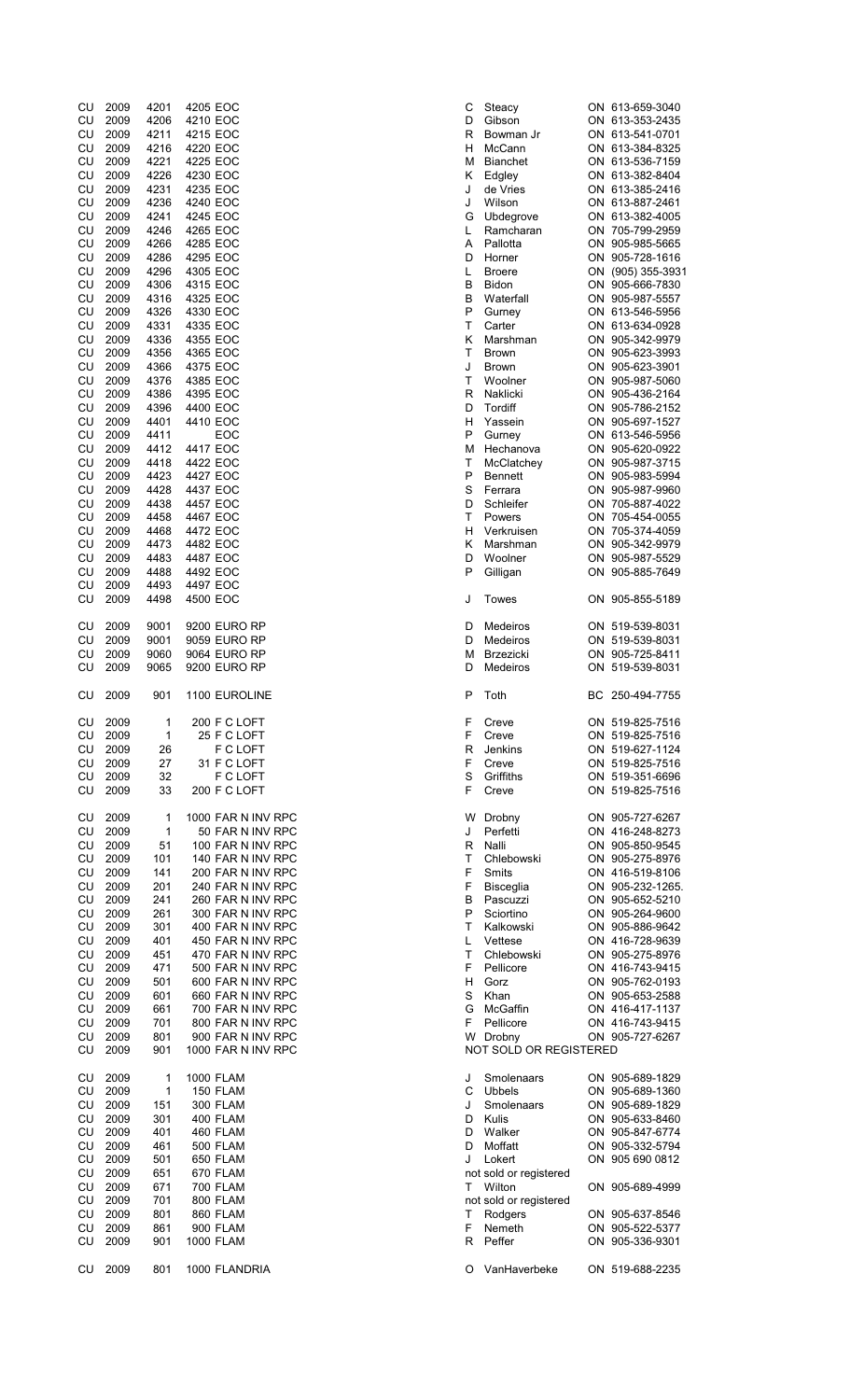| cυ         | SOOR         | <b>JANOJ</b> | 19200 GFLS |                            | ◡  | Paquette             | UN 613-824-7385                    |
|------------|--------------|--------------|------------|----------------------------|----|----------------------|------------------------------------|
| CU         | 2009         | 1001         |            | 1200 GG 604-309-2229       |    | G. Goerzen           | BC 604-309-2229                    |
| CU         | 2009         | 9001         |            | 9200 GP 780-532-7533       | L  | Jobson               | AB 780-532-7533                    |
| CU         | 2009         | 9001         | 9640 GTR   |                            | С  | Steacy               | ON 613-659-3040                    |
| CU         | 2009         | 9001         | 9070 GTR   |                            | Е  | Dowd                 | ON 613-923-5308                    |
| CU         | 2009         | 9071         |            | 9100 GTR                   | S  | Jin                  | ON 613-657-4412                    |
| CU         | 2009         | 9101         |            | 9150 GTR                   | т  | Halpenny             | ON 613-342-5140                    |
| CU         | 2009         | 9151         |            | 9200 GTR                   | J  | Johnston             | ON 613-836-5274                    |
| CU         | 2009         | 9201         |            | 9220 GTR                   | G  | Strader              | ON 613-652-4920                    |
|            |              |              |            |                            |    |                      |                                    |
| CU         | 2009<br>2009 | 9221         |            | 9300 GTR<br>9330 GTR       | R  | Leafloor             | ON 613-228-0973<br>ON 613-283-9733 |
| CU         |              | 9301         |            |                            | J  | Fode                 |                                    |
| CU         | 2009         | 9331         |            | 9390 GTR                   | В  | Anderson             | ON 613-256-2388                    |
| CU         | 2009         | 9391         |            | 9400 GTR                   | G  | Strader              | ON 613-652-4920                    |
| CU         | 2009         | 9401         |            | 9460 GTR                   | G  | Doyle                | ON 613-284-6206                    |
| CU         | 2009         | 9461         |            | 9490 GTR                   | J  | Keenan               | ON 613-348-3786                    |
| CU         | 2009         | 9491         |            | 9500 GTR                   | R  | Leafloor             | ON 613-228-0973                    |
| CU         | 2009         | 9501         |            | 9550 GTR                   | F  | Steenwyk             | ON 613-498-0138                    |
| CU         | 2009         | 9551         |            | 9600 GTR                   | H  | Michel               | ON 613-342-3471                    |
| CU         | 2009         | 9601         |            | 9650 GTR                   | В  | Hatch Jr             | ON 613-926-2965                    |
| CU         | 2009         | 1            |            | 1800 GUELPH                | G  | Howard               | ON 519-787-0328                    |
| CU         | 2009         | $\mathbf{1}$ |            | 55 GUELPH                  | J  | Maitland             | ON 519-846-9295                    |
| CU         | 2009         | 56           |            | <b>GUELPH</b>              |    | Wn Shannon           | ON 519-767-3383                    |
| CU         | 2009         | 57           |            | 100 GUELPH                 | J  | Maitland             | ON 519-846-9295                    |
| CU         | 2009         | 101          |            | 141 GUELPH                 | A  | Lehman               | ON 519-824-6929                    |
| CU         | 2009         | 142          |            | <b>GUELPH</b>              | N  | Yardham              | ON 519-823-5214                    |
| CU         | 2009         | 143          |            | 153 GUELPH                 | Α  | Lehman               | ON 519-824-6929                    |
| CU         | 2009         | 154          |            | <b>GUELPH</b>              | P  | Camilleri            | ON 519-824-5276                    |
| CU         | 2009         | 155          |            | <b>GUELPH</b>              | A  | Lehman               | ON 519-824-6929                    |
| CU         | 2009         | 156          |            | <b>GUELPH</b>              |    | Wn Shannon           | ON 519-767-3383                    |
| CU         | 2009         | 157          |            | 200 GUELPH                 | A  | Lehman               | ON 519-824-6929                    |
| CU         | 2009         | 201          |            | 300 GUELPH                 |    | W Sitarz             | ON 519-853-3067                    |
| CU         | 2009         | 301          |            | 360 GUELPH                 | E. | Bambach              | ON 519-699-4245                    |
| CU         | 2009         | 361          |            | 387 GUELPH                 | W  | Sitarz               | ON 519-853-3067                    |
| CU         | 2009         | 388          |            | <b>GUELPH</b>              | H. | Eckerich             | ON 519-856-9048                    |
| CU         | 2009         | 389          |            | 400 GUELPH                 |    | W Sitarz             | ON 519-853-3067                    |
| CU         | 2009         | 401          |            | 425 GUELPH                 | J  | Lehman               | ON 519-846-0659                    |
|            |              |              |            |                            |    |                      |                                    |
| CU         | 2009         | 426          |            | <b>GUELPH</b>              | м  | Azevedo              | ON 519-662-4920                    |
| CU         | 2009         | 427          |            | 500 GUELPH                 | J  | Lehman               | ON 519-846-0659                    |
| ${\sf CU}$ | 2009         | 501          |            | 548 GUELPH                 | J  | Seifried             | ON 519-846-9963                    |
| CU         | 2009         | 549          |            | <b>GUELPH</b>              | В  | Shannon              | ON 519-664-1811                    |
| CU         | 2009         | 550          |            | 600 GUELPH                 | J  | Seifried             | ON 519-846-9963                    |
| CU         | 2009         | 601          |            | 624 GUELPH                 | J  | Wilson               | ON 519-853-5753                    |
| CU         | 2009         | 625          |            | <b>GUELPH</b>              | A  | Howard               | ON 519-787-0328                    |
| CU         | 2009         | 626          |            | 700 GUELPH                 | J  | Wilson               | ON 519-853-5753                    |
| CU         | 2009         | 701          |            | 750 GUELPH                 | N  | Armstrong            | ON 519-856-9017                    |
| CU         | 2009         | 751          |            | <b>GUELPH</b>              | В  | Shannon              | ON 519-664-1811                    |
| CU         | 2009         | 752          |            | 756 GUELPH                 | N  | Armstrong            | ON 519-856-9017                    |
| CU         | 2009         | 757          |            | <b>GUELPH</b>              |    | Wn Shannon           | ON 519-767-3383                    |
| CU         | 2009         | 758          |            | 800 GUELPH                 | N  | Armstrong            | ON 519-856-9017                    |
| CU         | 2009         | 801          |            | 860 GUELPH                 | H. | Eckerich             | ON 519-856-9048                    |
| CU         | 2009         | 861          |            | 900 GUELPH                 |    | G McNamee            | ON 519-837-1026                    |
| CU         | 2009         | 901          |            | 950 GUELPH                 |    | Wn Shannon           | ON 519-767-3383                    |
| CU         | 2009         | 951          |            | 1000 GUELPH                | В  | Shannon              | ON 519-664-1811                    |
| CU         | 2009         | 1001         |            | 1100 GUELPH                |    | not sold             |                                    |
| CU         | 2009         | 1101         |            | 1200 GUELPH                | S  | Walsh                | ON 519-338-5055                    |
| CU         | 2009         | 1201         |            | 1230 GUELPH                | A  | Howard               | ON 519-787-0328                    |
| CU         | 2009         | 1231         |            | <b>GUELPH</b>              | С  | Kumar                | ON 519-780-1380                    |
|            |              |              |            |                            |    |                      |                                    |
| CU<br>CU   | 2009<br>2009 | 1232<br>1301 |            | 1300 GUELPH<br>1336 GUELPH | A  | Howard<br>H Eckerich | ON 519-787-0328<br>ON 519-856-9048 |
|            |              |              |            |                            |    |                      |                                    |
| CU         | 2009         | 1337         |            | 1351 GUELPH                |    | not sold             |                                    |
| CU         | 2009         | 1352         |            | 1367 GUELPH                | A  | Lehman               | ON 519-824-6929                    |
| CU         | 2009         | 1368         |            | 1400 GUELPH                |    | not sold             |                                    |
| CU         | 2009         | 1401         |            | 1441 GUELPH                | L  | Seifried             | ON 519-638-5323                    |
| CU         | 2009         | 1442         |            | <b>GUELPH</b>              | H  | Eckerich             | ON 519-856-9048                    |
| CU         | 2009         | 1443         |            | 1460 GUELPH                | L  | Seifried             | ON 519-638-5323                    |
| CU         | 2009         | 1461         |            | 1470 GUELPH                | N  | Yardham              | ON 519-823-5214                    |
| CU         | 2009         | 1471         |            | 1500 GUELPH                | A  | Lehman               | ON 519-824-6929                    |
| CU         | 2009         | 1501         |            | 1600 GUELPH                |    | not sold             |                                    |
| CU         | 2009         | 1601         |            | 1650 GUELPH                | С  | Villbar              | ON 519-823-0568                    |
| CU         | 2009         | 1651         |            | 1690 GUELPH                | N  | Yardham              | ON 519-823-5214                    |
| CU         | 2009         | 1691         |            | <b>GUELPH</b>              | G  | Stavinga             | ON 905-732-6561                    |
| CU         | 2009         | 1692         |            | 1700 GUELPH                | N  | Yardham              | ON 519-823-5214                    |
| CU         | 2009         | 1            |            | 2600 HAMILTON CENT         | т  | Chyl                 | ON 905-549-9223                    |
| CU         | 2009         | 1            |            | 100 HAMILTON CENT          | A  | Rasoul               | ON 905-387-4030                    |
| CU         | 2009         | 101          |            | 200 HAMILTON CENT          | J  | Doise                | ON 905-560-3630                    |
| CU         | 2009         | 201          |            | 300 HAMILTON CENT          | R  | Hall                 | ON 905-957-4498                    |
| CU         | 2009         | 301          |            | 400 HAMILTON CENT          | G  | Lindley              | ON 905-679-6204                    |
|            |              |              |            |                            |    |                      |                                    |
| CU         | 2009         | 401          |            | 500 HAMILTON CENT          | J  | Erwin                | ON 905-304-0284                    |
| CU         | 2009         | 501          |            | 600 HAMILTON CENT          | V  | Radoman              | ON 905-645-4969                    |
| CU         | 2009         | 601          |            | 700 HAMILTON CENT          | J  | Giankos              | ON 905-692-4028                    |
| CU         | 2009         | 701          |            | 800 HAMILTON CENT          | в  | Kirkelos             | ON 905-525-3807                    |
| <b>CU</b>  | 2009         | 801          |            | 900 HAMILTON CENT          | R  | Ruber                | ON 905-957-7893                    |

| 2009<br>1001<br>1200 GG 604-309-2229<br>CU<br>Goerzen<br>G.<br>9001<br>2009<br>9200 GP 780-532-7533<br>Jobson<br>CU<br>L<br>2009<br>9640 GTR<br>С<br>CU<br>9001<br>Steacy<br>E<br>2009<br>9001<br>9070 GTR<br>Dowd<br>CU<br>2009<br>S<br>9071<br>9100 GTR<br>Jin<br>CU<br>CU<br>2009<br>9101<br>9150 GTR<br>Τ<br>Halpenny<br>2009<br>9151<br>9200 GTR<br>J<br>Johnston<br>CU<br>CU<br>2009<br>9201<br>9220 GTR<br>G<br>Strader<br>2009<br>9221<br>CU<br>9300 GTR<br>R<br>Leafloor<br>CU<br>2009<br>9301<br>9330 GTR<br>J<br>Fode<br>CU<br>2009<br>9331<br>9390 GTR<br>В<br>Anderson<br>2009<br>9391<br>9400 GTR<br>G<br>Strader<br>CU<br>2009<br>CU<br>9401<br>9460 GTR<br>G<br>Doyle<br>2009<br>9461<br>9490 GTR<br>J<br>Keenan<br>CU<br>CU<br>2009<br>9491<br>9500 GTR<br>R<br>Leafloor<br>CU<br>2009<br>9501<br>9550 GTR<br>F<br>Steenwyk<br>CU<br>2009<br>9551<br>9600 GTR<br>н<br>Michel<br>2009<br>9601<br>9650 GTR<br>в<br>Hatch Jr<br>CU<br>CU<br>2009<br>1<br>1800 GUELPH<br>G<br>Howard<br>1<br>J<br>Maitland<br>2009<br>55 GUELPH<br>CU<br>CU<br>2009<br>56<br><b>GUELPH</b><br>Wn Shannon<br>2009<br>57<br>100 GUELPH<br>Maitland<br>CU<br>J<br>2009<br>CU<br>101<br>141 GUELPH<br>Α<br>Lehman<br>CU<br>2009<br>142<br><b>GUELPH</b><br>Yardham<br>N<br>2009<br>143<br>153 GUELPH<br>A<br>Lehman<br>CU<br>2009<br>P<br>CU<br>154<br><b>GUELPH</b><br>Camilleri<br>CU<br>2009<br>155<br><b>GUELPH</b><br>A<br>Lehman<br>156<br>Wn Shannon<br>CU<br>2009<br><b>GUELPH</b><br>CU<br>2009<br>157<br>200 GUELPH<br>Lehman<br>A<br>Sitarz<br>CU<br>2009<br>201<br>300 GUELPH<br>W<br>2009<br>301<br>360 GUELPH<br>Ε<br>Bambach<br>CU<br>2009<br>W<br>Sitarz<br>CU<br>361<br>387 GUELPH<br>CU<br>2009<br>388<br><b>GUELPH</b><br>н<br>Eckerich<br>2009<br>389<br>400 GUELPH<br>W<br>Sitarz<br>CU<br>2009<br>401<br>425 GUELPH<br>J<br>Lehman<br>CU<br>426<br>2009<br><b>GUELPH</b><br>Azevedo<br>CU<br>М<br>2009<br>427<br>500 GUELPH<br>CU<br>J<br>Lehman<br>2009<br>501<br>548 GUELPH<br>J<br>Seifried<br>CU<br>2009<br>549<br><b>GUELPH</b><br>B<br>Shannon<br>CU<br>550<br>CU<br>2009<br>600 GUELPH<br>J<br>Seifried<br>CU<br>2009<br>601<br>624 GUELPH<br>J<br>Wilson<br>2009<br>625<br>CU<br><b>GUELPH</b><br>A<br>Howard<br>2009<br>700 GUELPH<br>Wilson<br>CU<br>626<br>J<br>CU<br>2009<br>701<br>750 GUELPH<br>Armstrong<br>N<br>CU<br>2009<br>751<br><b>GUELPH</b><br>В<br>Shannon<br>2009<br>752<br>CU<br>756 GUELPH<br>Armstrong<br>N<br>2009<br>757<br>CU<br><b>GUELPH</b><br>Wn Shannon<br>2009<br>800 GUELPH<br>CU<br>758<br>Armstrong<br>N<br>2009<br>CU<br>801<br>860 GUELPH<br>н<br>Eckerich<br>2009<br>861<br>900 GUELPH<br>McNamee<br>СU<br>G<br>2009<br>901<br>950 GUELPH<br>СU<br>Wn Shannon<br>CU<br>2009<br>951<br>1000 GUELPH<br>Shannon<br>в<br>2009<br>1100 GUELPH<br>CU<br>1001<br>not sold<br>1200 GUELPH<br>СU<br>2009<br>1101<br>S<br>Walsh<br>CU<br>2009<br>1201<br>1230 GUELPH<br>Α<br>Howard<br>1231<br>CU<br>2009<br><b>GUELPH</b><br>С<br>Kumar<br>2009<br>1232<br>1300 GUELPH<br>CU<br>Α<br>Howard<br>2009<br>1301<br>1336 GUELPH<br>CU<br>н<br>Eckerich<br>СU<br>2009<br>1337<br>1351 GUELPH<br>not sold<br>CU<br>2009<br>1352<br>1367 GUELPH<br>A Lehman<br>2009<br>1368<br>1400 GUELPH<br>not sold<br>СU<br>2009<br>1401<br>1441 GUELPH<br>CU<br>Seifried<br>L<br>CU<br>2009<br>1442<br><b>GUELPH</b><br>н<br>Eckerich<br>CU<br>2009<br>1443<br>1460 GUELPH<br>L<br>Seifried<br>2009<br>1470 GUELPH<br>CU<br>1461<br>N<br>Yardham<br>CU<br>2009<br>1471<br>1500 GUELPH<br>Lehman<br>Α<br>СU<br>2009<br>1501<br>1600 GUELPH<br>not sold<br>СU<br>2009<br>1601<br>1650 GUELPH<br>С<br>Villbar<br>2009<br>1651<br>1690 GUELPH<br>CU<br>N<br>Yardham<br>СU<br>2009<br>1691<br><b>GUELPH</b><br>G<br>Stavinga<br>CU<br>2009<br>1692<br>1700 GUELPH<br>N<br>Yardham<br>СU<br>2009<br>1<br>2600 HAMILTON CENT<br>т<br>Chyl<br>2009<br>1<br>CU<br>100 HAMILTON CENT<br>Α<br>Rasoul<br>J<br>CU<br>2009<br>101<br>200 HAMILTON CENT<br>Doise<br>2009<br>CU<br>201<br>300 HAMILTON CENT<br>R<br>Hall<br>2009<br>301<br>400 HAMILTON CENT<br>G<br>Lindley<br>CU<br>2009<br>401<br>500 HAMILTON CENT<br>J<br>Erwin<br>СU<br>2009<br>Radoman<br>СU<br>501<br>600 HAMILTON CENT<br>V<br>CU<br>2009<br>601<br>700 HAMILTON CENT<br>J<br>Giankos<br>2009<br>701<br>800 HAMILTON CENT<br>В<br>Kirkelos<br>CU<br>CU<br>2009<br>801<br>900 HAMILTON CENT<br>R<br>Ruber | CU | 2009 | 19001 | 19200 GFLS | G | Paquette | ON 613-824-7385                    |
|-------------------------------------------------------------------------------------------------------------------------------------------------------------------------------------------------------------------------------------------------------------------------------------------------------------------------------------------------------------------------------------------------------------------------------------------------------------------------------------------------------------------------------------------------------------------------------------------------------------------------------------------------------------------------------------------------------------------------------------------------------------------------------------------------------------------------------------------------------------------------------------------------------------------------------------------------------------------------------------------------------------------------------------------------------------------------------------------------------------------------------------------------------------------------------------------------------------------------------------------------------------------------------------------------------------------------------------------------------------------------------------------------------------------------------------------------------------------------------------------------------------------------------------------------------------------------------------------------------------------------------------------------------------------------------------------------------------------------------------------------------------------------------------------------------------------------------------------------------------------------------------------------------------------------------------------------------------------------------------------------------------------------------------------------------------------------------------------------------------------------------------------------------------------------------------------------------------------------------------------------------------------------------------------------------------------------------------------------------------------------------------------------------------------------------------------------------------------------------------------------------------------------------------------------------------------------------------------------------------------------------------------------------------------------------------------------------------------------------------------------------------------------------------------------------------------------------------------------------------------------------------------------------------------------------------------------------------------------------------------------------------------------------------------------------------------------------------------------------------------------------------------------------------------------------------------------------------------------------------------------------------------------------------------------------------------------------------------------------------------------------------------------------------------------------------------------------------------------------------------------------------------------------------------------------------------------------------------------------------------------------------------------------------------------------------------------------------------------------------------------------------------------------------------------------------------------------------------------------------------------------------------------------------------------------------------------------------------------------------------------------------------------------------------------------------------------------------------------------------------------------------------------------------------------------------------------------------------------------------------------------------------------------------------------------------------------------------------------------------------------------------------------|----|------|-------|------------|---|----------|------------------------------------|
|                                                                                                                                                                                                                                                                                                                                                                                                                                                                                                                                                                                                                                                                                                                                                                                                                                                                                                                                                                                                                                                                                                                                                                                                                                                                                                                                                                                                                                                                                                                                                                                                                                                                                                                                                                                                                                                                                                                                                                                                                                                                                                                                                                                                                                                                                                                                                                                                                                                                                                                                                                                                                                                                                                                                                                                                                                                                                                                                                                                                                                                                                                                                                                                                                                                                                                                                                                                                                                                                                                                                                                                                                                                                                                                                                                                                                                                                                                                                                                                                                                                                                                                                                                                                                                                                                                                                                                                                 |    |      |       |            |   |          | BC 604-309-2229                    |
|                                                                                                                                                                                                                                                                                                                                                                                                                                                                                                                                                                                                                                                                                                                                                                                                                                                                                                                                                                                                                                                                                                                                                                                                                                                                                                                                                                                                                                                                                                                                                                                                                                                                                                                                                                                                                                                                                                                                                                                                                                                                                                                                                                                                                                                                                                                                                                                                                                                                                                                                                                                                                                                                                                                                                                                                                                                                                                                                                                                                                                                                                                                                                                                                                                                                                                                                                                                                                                                                                                                                                                                                                                                                                                                                                                                                                                                                                                                                                                                                                                                                                                                                                                                                                                                                                                                                                                                                 |    |      |       |            |   |          | AB 780-532-7533                    |
|                                                                                                                                                                                                                                                                                                                                                                                                                                                                                                                                                                                                                                                                                                                                                                                                                                                                                                                                                                                                                                                                                                                                                                                                                                                                                                                                                                                                                                                                                                                                                                                                                                                                                                                                                                                                                                                                                                                                                                                                                                                                                                                                                                                                                                                                                                                                                                                                                                                                                                                                                                                                                                                                                                                                                                                                                                                                                                                                                                                                                                                                                                                                                                                                                                                                                                                                                                                                                                                                                                                                                                                                                                                                                                                                                                                                                                                                                                                                                                                                                                                                                                                                                                                                                                                                                                                                                                                                 |    |      |       |            |   |          | ON 613-659-3040<br>ON 613-923-5308 |
|                                                                                                                                                                                                                                                                                                                                                                                                                                                                                                                                                                                                                                                                                                                                                                                                                                                                                                                                                                                                                                                                                                                                                                                                                                                                                                                                                                                                                                                                                                                                                                                                                                                                                                                                                                                                                                                                                                                                                                                                                                                                                                                                                                                                                                                                                                                                                                                                                                                                                                                                                                                                                                                                                                                                                                                                                                                                                                                                                                                                                                                                                                                                                                                                                                                                                                                                                                                                                                                                                                                                                                                                                                                                                                                                                                                                                                                                                                                                                                                                                                                                                                                                                                                                                                                                                                                                                                                                 |    |      |       |            |   |          |                                    |
|                                                                                                                                                                                                                                                                                                                                                                                                                                                                                                                                                                                                                                                                                                                                                                                                                                                                                                                                                                                                                                                                                                                                                                                                                                                                                                                                                                                                                                                                                                                                                                                                                                                                                                                                                                                                                                                                                                                                                                                                                                                                                                                                                                                                                                                                                                                                                                                                                                                                                                                                                                                                                                                                                                                                                                                                                                                                                                                                                                                                                                                                                                                                                                                                                                                                                                                                                                                                                                                                                                                                                                                                                                                                                                                                                                                                                                                                                                                                                                                                                                                                                                                                                                                                                                                                                                                                                                                                 |    |      |       |            |   |          | ON 613-657-4412                    |
|                                                                                                                                                                                                                                                                                                                                                                                                                                                                                                                                                                                                                                                                                                                                                                                                                                                                                                                                                                                                                                                                                                                                                                                                                                                                                                                                                                                                                                                                                                                                                                                                                                                                                                                                                                                                                                                                                                                                                                                                                                                                                                                                                                                                                                                                                                                                                                                                                                                                                                                                                                                                                                                                                                                                                                                                                                                                                                                                                                                                                                                                                                                                                                                                                                                                                                                                                                                                                                                                                                                                                                                                                                                                                                                                                                                                                                                                                                                                                                                                                                                                                                                                                                                                                                                                                                                                                                                                 |    |      |       |            |   |          | ON 613-342-5140                    |
|                                                                                                                                                                                                                                                                                                                                                                                                                                                                                                                                                                                                                                                                                                                                                                                                                                                                                                                                                                                                                                                                                                                                                                                                                                                                                                                                                                                                                                                                                                                                                                                                                                                                                                                                                                                                                                                                                                                                                                                                                                                                                                                                                                                                                                                                                                                                                                                                                                                                                                                                                                                                                                                                                                                                                                                                                                                                                                                                                                                                                                                                                                                                                                                                                                                                                                                                                                                                                                                                                                                                                                                                                                                                                                                                                                                                                                                                                                                                                                                                                                                                                                                                                                                                                                                                                                                                                                                                 |    |      |       |            |   |          | ON 613-836-5274                    |
|                                                                                                                                                                                                                                                                                                                                                                                                                                                                                                                                                                                                                                                                                                                                                                                                                                                                                                                                                                                                                                                                                                                                                                                                                                                                                                                                                                                                                                                                                                                                                                                                                                                                                                                                                                                                                                                                                                                                                                                                                                                                                                                                                                                                                                                                                                                                                                                                                                                                                                                                                                                                                                                                                                                                                                                                                                                                                                                                                                                                                                                                                                                                                                                                                                                                                                                                                                                                                                                                                                                                                                                                                                                                                                                                                                                                                                                                                                                                                                                                                                                                                                                                                                                                                                                                                                                                                                                                 |    |      |       |            |   |          | ON 613-652-4920                    |
|                                                                                                                                                                                                                                                                                                                                                                                                                                                                                                                                                                                                                                                                                                                                                                                                                                                                                                                                                                                                                                                                                                                                                                                                                                                                                                                                                                                                                                                                                                                                                                                                                                                                                                                                                                                                                                                                                                                                                                                                                                                                                                                                                                                                                                                                                                                                                                                                                                                                                                                                                                                                                                                                                                                                                                                                                                                                                                                                                                                                                                                                                                                                                                                                                                                                                                                                                                                                                                                                                                                                                                                                                                                                                                                                                                                                                                                                                                                                                                                                                                                                                                                                                                                                                                                                                                                                                                                                 |    |      |       |            |   |          | ON 613-228-0973                    |
|                                                                                                                                                                                                                                                                                                                                                                                                                                                                                                                                                                                                                                                                                                                                                                                                                                                                                                                                                                                                                                                                                                                                                                                                                                                                                                                                                                                                                                                                                                                                                                                                                                                                                                                                                                                                                                                                                                                                                                                                                                                                                                                                                                                                                                                                                                                                                                                                                                                                                                                                                                                                                                                                                                                                                                                                                                                                                                                                                                                                                                                                                                                                                                                                                                                                                                                                                                                                                                                                                                                                                                                                                                                                                                                                                                                                                                                                                                                                                                                                                                                                                                                                                                                                                                                                                                                                                                                                 |    |      |       |            |   |          | ON 613-283-9733                    |
|                                                                                                                                                                                                                                                                                                                                                                                                                                                                                                                                                                                                                                                                                                                                                                                                                                                                                                                                                                                                                                                                                                                                                                                                                                                                                                                                                                                                                                                                                                                                                                                                                                                                                                                                                                                                                                                                                                                                                                                                                                                                                                                                                                                                                                                                                                                                                                                                                                                                                                                                                                                                                                                                                                                                                                                                                                                                                                                                                                                                                                                                                                                                                                                                                                                                                                                                                                                                                                                                                                                                                                                                                                                                                                                                                                                                                                                                                                                                                                                                                                                                                                                                                                                                                                                                                                                                                                                                 |    |      |       |            |   |          | ON 613-256-2388                    |
|                                                                                                                                                                                                                                                                                                                                                                                                                                                                                                                                                                                                                                                                                                                                                                                                                                                                                                                                                                                                                                                                                                                                                                                                                                                                                                                                                                                                                                                                                                                                                                                                                                                                                                                                                                                                                                                                                                                                                                                                                                                                                                                                                                                                                                                                                                                                                                                                                                                                                                                                                                                                                                                                                                                                                                                                                                                                                                                                                                                                                                                                                                                                                                                                                                                                                                                                                                                                                                                                                                                                                                                                                                                                                                                                                                                                                                                                                                                                                                                                                                                                                                                                                                                                                                                                                                                                                                                                 |    |      |       |            |   |          | ON 613-652-4920                    |
|                                                                                                                                                                                                                                                                                                                                                                                                                                                                                                                                                                                                                                                                                                                                                                                                                                                                                                                                                                                                                                                                                                                                                                                                                                                                                                                                                                                                                                                                                                                                                                                                                                                                                                                                                                                                                                                                                                                                                                                                                                                                                                                                                                                                                                                                                                                                                                                                                                                                                                                                                                                                                                                                                                                                                                                                                                                                                                                                                                                                                                                                                                                                                                                                                                                                                                                                                                                                                                                                                                                                                                                                                                                                                                                                                                                                                                                                                                                                                                                                                                                                                                                                                                                                                                                                                                                                                                                                 |    |      |       |            |   |          |                                    |
|                                                                                                                                                                                                                                                                                                                                                                                                                                                                                                                                                                                                                                                                                                                                                                                                                                                                                                                                                                                                                                                                                                                                                                                                                                                                                                                                                                                                                                                                                                                                                                                                                                                                                                                                                                                                                                                                                                                                                                                                                                                                                                                                                                                                                                                                                                                                                                                                                                                                                                                                                                                                                                                                                                                                                                                                                                                                                                                                                                                                                                                                                                                                                                                                                                                                                                                                                                                                                                                                                                                                                                                                                                                                                                                                                                                                                                                                                                                                                                                                                                                                                                                                                                                                                                                                                                                                                                                                 |    |      |       |            |   |          | ON 613-284-6206                    |
|                                                                                                                                                                                                                                                                                                                                                                                                                                                                                                                                                                                                                                                                                                                                                                                                                                                                                                                                                                                                                                                                                                                                                                                                                                                                                                                                                                                                                                                                                                                                                                                                                                                                                                                                                                                                                                                                                                                                                                                                                                                                                                                                                                                                                                                                                                                                                                                                                                                                                                                                                                                                                                                                                                                                                                                                                                                                                                                                                                                                                                                                                                                                                                                                                                                                                                                                                                                                                                                                                                                                                                                                                                                                                                                                                                                                                                                                                                                                                                                                                                                                                                                                                                                                                                                                                                                                                                                                 |    |      |       |            |   |          | ON 613-348-3786                    |
|                                                                                                                                                                                                                                                                                                                                                                                                                                                                                                                                                                                                                                                                                                                                                                                                                                                                                                                                                                                                                                                                                                                                                                                                                                                                                                                                                                                                                                                                                                                                                                                                                                                                                                                                                                                                                                                                                                                                                                                                                                                                                                                                                                                                                                                                                                                                                                                                                                                                                                                                                                                                                                                                                                                                                                                                                                                                                                                                                                                                                                                                                                                                                                                                                                                                                                                                                                                                                                                                                                                                                                                                                                                                                                                                                                                                                                                                                                                                                                                                                                                                                                                                                                                                                                                                                                                                                                                                 |    |      |       |            |   |          | ON 613-228-0973                    |
|                                                                                                                                                                                                                                                                                                                                                                                                                                                                                                                                                                                                                                                                                                                                                                                                                                                                                                                                                                                                                                                                                                                                                                                                                                                                                                                                                                                                                                                                                                                                                                                                                                                                                                                                                                                                                                                                                                                                                                                                                                                                                                                                                                                                                                                                                                                                                                                                                                                                                                                                                                                                                                                                                                                                                                                                                                                                                                                                                                                                                                                                                                                                                                                                                                                                                                                                                                                                                                                                                                                                                                                                                                                                                                                                                                                                                                                                                                                                                                                                                                                                                                                                                                                                                                                                                                                                                                                                 |    |      |       |            |   |          | ON 613-498-0138                    |
|                                                                                                                                                                                                                                                                                                                                                                                                                                                                                                                                                                                                                                                                                                                                                                                                                                                                                                                                                                                                                                                                                                                                                                                                                                                                                                                                                                                                                                                                                                                                                                                                                                                                                                                                                                                                                                                                                                                                                                                                                                                                                                                                                                                                                                                                                                                                                                                                                                                                                                                                                                                                                                                                                                                                                                                                                                                                                                                                                                                                                                                                                                                                                                                                                                                                                                                                                                                                                                                                                                                                                                                                                                                                                                                                                                                                                                                                                                                                                                                                                                                                                                                                                                                                                                                                                                                                                                                                 |    |      |       |            |   |          | ON 613-342-3471                    |
|                                                                                                                                                                                                                                                                                                                                                                                                                                                                                                                                                                                                                                                                                                                                                                                                                                                                                                                                                                                                                                                                                                                                                                                                                                                                                                                                                                                                                                                                                                                                                                                                                                                                                                                                                                                                                                                                                                                                                                                                                                                                                                                                                                                                                                                                                                                                                                                                                                                                                                                                                                                                                                                                                                                                                                                                                                                                                                                                                                                                                                                                                                                                                                                                                                                                                                                                                                                                                                                                                                                                                                                                                                                                                                                                                                                                                                                                                                                                                                                                                                                                                                                                                                                                                                                                                                                                                                                                 |    |      |       |            |   |          | ON 613-926-2965                    |
|                                                                                                                                                                                                                                                                                                                                                                                                                                                                                                                                                                                                                                                                                                                                                                                                                                                                                                                                                                                                                                                                                                                                                                                                                                                                                                                                                                                                                                                                                                                                                                                                                                                                                                                                                                                                                                                                                                                                                                                                                                                                                                                                                                                                                                                                                                                                                                                                                                                                                                                                                                                                                                                                                                                                                                                                                                                                                                                                                                                                                                                                                                                                                                                                                                                                                                                                                                                                                                                                                                                                                                                                                                                                                                                                                                                                                                                                                                                                                                                                                                                                                                                                                                                                                                                                                                                                                                                                 |    |      |       |            |   |          | ON 519-787-0328                    |
|                                                                                                                                                                                                                                                                                                                                                                                                                                                                                                                                                                                                                                                                                                                                                                                                                                                                                                                                                                                                                                                                                                                                                                                                                                                                                                                                                                                                                                                                                                                                                                                                                                                                                                                                                                                                                                                                                                                                                                                                                                                                                                                                                                                                                                                                                                                                                                                                                                                                                                                                                                                                                                                                                                                                                                                                                                                                                                                                                                                                                                                                                                                                                                                                                                                                                                                                                                                                                                                                                                                                                                                                                                                                                                                                                                                                                                                                                                                                                                                                                                                                                                                                                                                                                                                                                                                                                                                                 |    |      |       |            |   |          | ON 519-846-9295                    |
|                                                                                                                                                                                                                                                                                                                                                                                                                                                                                                                                                                                                                                                                                                                                                                                                                                                                                                                                                                                                                                                                                                                                                                                                                                                                                                                                                                                                                                                                                                                                                                                                                                                                                                                                                                                                                                                                                                                                                                                                                                                                                                                                                                                                                                                                                                                                                                                                                                                                                                                                                                                                                                                                                                                                                                                                                                                                                                                                                                                                                                                                                                                                                                                                                                                                                                                                                                                                                                                                                                                                                                                                                                                                                                                                                                                                                                                                                                                                                                                                                                                                                                                                                                                                                                                                                                                                                                                                 |    |      |       |            |   |          | ON 519-767-3383                    |
|                                                                                                                                                                                                                                                                                                                                                                                                                                                                                                                                                                                                                                                                                                                                                                                                                                                                                                                                                                                                                                                                                                                                                                                                                                                                                                                                                                                                                                                                                                                                                                                                                                                                                                                                                                                                                                                                                                                                                                                                                                                                                                                                                                                                                                                                                                                                                                                                                                                                                                                                                                                                                                                                                                                                                                                                                                                                                                                                                                                                                                                                                                                                                                                                                                                                                                                                                                                                                                                                                                                                                                                                                                                                                                                                                                                                                                                                                                                                                                                                                                                                                                                                                                                                                                                                                                                                                                                                 |    |      |       |            |   |          | ON 519-846-9295                    |
|                                                                                                                                                                                                                                                                                                                                                                                                                                                                                                                                                                                                                                                                                                                                                                                                                                                                                                                                                                                                                                                                                                                                                                                                                                                                                                                                                                                                                                                                                                                                                                                                                                                                                                                                                                                                                                                                                                                                                                                                                                                                                                                                                                                                                                                                                                                                                                                                                                                                                                                                                                                                                                                                                                                                                                                                                                                                                                                                                                                                                                                                                                                                                                                                                                                                                                                                                                                                                                                                                                                                                                                                                                                                                                                                                                                                                                                                                                                                                                                                                                                                                                                                                                                                                                                                                                                                                                                                 |    |      |       |            |   |          | ON 519-824-6929                    |
|                                                                                                                                                                                                                                                                                                                                                                                                                                                                                                                                                                                                                                                                                                                                                                                                                                                                                                                                                                                                                                                                                                                                                                                                                                                                                                                                                                                                                                                                                                                                                                                                                                                                                                                                                                                                                                                                                                                                                                                                                                                                                                                                                                                                                                                                                                                                                                                                                                                                                                                                                                                                                                                                                                                                                                                                                                                                                                                                                                                                                                                                                                                                                                                                                                                                                                                                                                                                                                                                                                                                                                                                                                                                                                                                                                                                                                                                                                                                                                                                                                                                                                                                                                                                                                                                                                                                                                                                 |    |      |       |            |   |          | ON 519-823-5214                    |
|                                                                                                                                                                                                                                                                                                                                                                                                                                                                                                                                                                                                                                                                                                                                                                                                                                                                                                                                                                                                                                                                                                                                                                                                                                                                                                                                                                                                                                                                                                                                                                                                                                                                                                                                                                                                                                                                                                                                                                                                                                                                                                                                                                                                                                                                                                                                                                                                                                                                                                                                                                                                                                                                                                                                                                                                                                                                                                                                                                                                                                                                                                                                                                                                                                                                                                                                                                                                                                                                                                                                                                                                                                                                                                                                                                                                                                                                                                                                                                                                                                                                                                                                                                                                                                                                                                                                                                                                 |    |      |       |            |   |          | ON 519-824-6929                    |
|                                                                                                                                                                                                                                                                                                                                                                                                                                                                                                                                                                                                                                                                                                                                                                                                                                                                                                                                                                                                                                                                                                                                                                                                                                                                                                                                                                                                                                                                                                                                                                                                                                                                                                                                                                                                                                                                                                                                                                                                                                                                                                                                                                                                                                                                                                                                                                                                                                                                                                                                                                                                                                                                                                                                                                                                                                                                                                                                                                                                                                                                                                                                                                                                                                                                                                                                                                                                                                                                                                                                                                                                                                                                                                                                                                                                                                                                                                                                                                                                                                                                                                                                                                                                                                                                                                                                                                                                 |    |      |       |            |   |          | ON 519-824-5276                    |
|                                                                                                                                                                                                                                                                                                                                                                                                                                                                                                                                                                                                                                                                                                                                                                                                                                                                                                                                                                                                                                                                                                                                                                                                                                                                                                                                                                                                                                                                                                                                                                                                                                                                                                                                                                                                                                                                                                                                                                                                                                                                                                                                                                                                                                                                                                                                                                                                                                                                                                                                                                                                                                                                                                                                                                                                                                                                                                                                                                                                                                                                                                                                                                                                                                                                                                                                                                                                                                                                                                                                                                                                                                                                                                                                                                                                                                                                                                                                                                                                                                                                                                                                                                                                                                                                                                                                                                                                 |    |      |       |            |   |          |                                    |
|                                                                                                                                                                                                                                                                                                                                                                                                                                                                                                                                                                                                                                                                                                                                                                                                                                                                                                                                                                                                                                                                                                                                                                                                                                                                                                                                                                                                                                                                                                                                                                                                                                                                                                                                                                                                                                                                                                                                                                                                                                                                                                                                                                                                                                                                                                                                                                                                                                                                                                                                                                                                                                                                                                                                                                                                                                                                                                                                                                                                                                                                                                                                                                                                                                                                                                                                                                                                                                                                                                                                                                                                                                                                                                                                                                                                                                                                                                                                                                                                                                                                                                                                                                                                                                                                                                                                                                                                 |    |      |       |            |   |          | ON 519-824-6929                    |
|                                                                                                                                                                                                                                                                                                                                                                                                                                                                                                                                                                                                                                                                                                                                                                                                                                                                                                                                                                                                                                                                                                                                                                                                                                                                                                                                                                                                                                                                                                                                                                                                                                                                                                                                                                                                                                                                                                                                                                                                                                                                                                                                                                                                                                                                                                                                                                                                                                                                                                                                                                                                                                                                                                                                                                                                                                                                                                                                                                                                                                                                                                                                                                                                                                                                                                                                                                                                                                                                                                                                                                                                                                                                                                                                                                                                                                                                                                                                                                                                                                                                                                                                                                                                                                                                                                                                                                                                 |    |      |       |            |   |          | ON 519-767-3383                    |
|                                                                                                                                                                                                                                                                                                                                                                                                                                                                                                                                                                                                                                                                                                                                                                                                                                                                                                                                                                                                                                                                                                                                                                                                                                                                                                                                                                                                                                                                                                                                                                                                                                                                                                                                                                                                                                                                                                                                                                                                                                                                                                                                                                                                                                                                                                                                                                                                                                                                                                                                                                                                                                                                                                                                                                                                                                                                                                                                                                                                                                                                                                                                                                                                                                                                                                                                                                                                                                                                                                                                                                                                                                                                                                                                                                                                                                                                                                                                                                                                                                                                                                                                                                                                                                                                                                                                                                                                 |    |      |       |            |   |          | ON 519-824-6929                    |
|                                                                                                                                                                                                                                                                                                                                                                                                                                                                                                                                                                                                                                                                                                                                                                                                                                                                                                                                                                                                                                                                                                                                                                                                                                                                                                                                                                                                                                                                                                                                                                                                                                                                                                                                                                                                                                                                                                                                                                                                                                                                                                                                                                                                                                                                                                                                                                                                                                                                                                                                                                                                                                                                                                                                                                                                                                                                                                                                                                                                                                                                                                                                                                                                                                                                                                                                                                                                                                                                                                                                                                                                                                                                                                                                                                                                                                                                                                                                                                                                                                                                                                                                                                                                                                                                                                                                                                                                 |    |      |       |            |   |          | ON 519-853-3067                    |
|                                                                                                                                                                                                                                                                                                                                                                                                                                                                                                                                                                                                                                                                                                                                                                                                                                                                                                                                                                                                                                                                                                                                                                                                                                                                                                                                                                                                                                                                                                                                                                                                                                                                                                                                                                                                                                                                                                                                                                                                                                                                                                                                                                                                                                                                                                                                                                                                                                                                                                                                                                                                                                                                                                                                                                                                                                                                                                                                                                                                                                                                                                                                                                                                                                                                                                                                                                                                                                                                                                                                                                                                                                                                                                                                                                                                                                                                                                                                                                                                                                                                                                                                                                                                                                                                                                                                                                                                 |    |      |       |            |   |          | ON 519-699-4245                    |
|                                                                                                                                                                                                                                                                                                                                                                                                                                                                                                                                                                                                                                                                                                                                                                                                                                                                                                                                                                                                                                                                                                                                                                                                                                                                                                                                                                                                                                                                                                                                                                                                                                                                                                                                                                                                                                                                                                                                                                                                                                                                                                                                                                                                                                                                                                                                                                                                                                                                                                                                                                                                                                                                                                                                                                                                                                                                                                                                                                                                                                                                                                                                                                                                                                                                                                                                                                                                                                                                                                                                                                                                                                                                                                                                                                                                                                                                                                                                                                                                                                                                                                                                                                                                                                                                                                                                                                                                 |    |      |       |            |   |          | ON 519-853-3067                    |
|                                                                                                                                                                                                                                                                                                                                                                                                                                                                                                                                                                                                                                                                                                                                                                                                                                                                                                                                                                                                                                                                                                                                                                                                                                                                                                                                                                                                                                                                                                                                                                                                                                                                                                                                                                                                                                                                                                                                                                                                                                                                                                                                                                                                                                                                                                                                                                                                                                                                                                                                                                                                                                                                                                                                                                                                                                                                                                                                                                                                                                                                                                                                                                                                                                                                                                                                                                                                                                                                                                                                                                                                                                                                                                                                                                                                                                                                                                                                                                                                                                                                                                                                                                                                                                                                                                                                                                                                 |    |      |       |            |   |          | ON 519-856-9048                    |
|                                                                                                                                                                                                                                                                                                                                                                                                                                                                                                                                                                                                                                                                                                                                                                                                                                                                                                                                                                                                                                                                                                                                                                                                                                                                                                                                                                                                                                                                                                                                                                                                                                                                                                                                                                                                                                                                                                                                                                                                                                                                                                                                                                                                                                                                                                                                                                                                                                                                                                                                                                                                                                                                                                                                                                                                                                                                                                                                                                                                                                                                                                                                                                                                                                                                                                                                                                                                                                                                                                                                                                                                                                                                                                                                                                                                                                                                                                                                                                                                                                                                                                                                                                                                                                                                                                                                                                                                 |    |      |       |            |   |          | ON 519-853-3067                    |
|                                                                                                                                                                                                                                                                                                                                                                                                                                                                                                                                                                                                                                                                                                                                                                                                                                                                                                                                                                                                                                                                                                                                                                                                                                                                                                                                                                                                                                                                                                                                                                                                                                                                                                                                                                                                                                                                                                                                                                                                                                                                                                                                                                                                                                                                                                                                                                                                                                                                                                                                                                                                                                                                                                                                                                                                                                                                                                                                                                                                                                                                                                                                                                                                                                                                                                                                                                                                                                                                                                                                                                                                                                                                                                                                                                                                                                                                                                                                                                                                                                                                                                                                                                                                                                                                                                                                                                                                 |    |      |       |            |   |          | ON 519-846-0659                    |
|                                                                                                                                                                                                                                                                                                                                                                                                                                                                                                                                                                                                                                                                                                                                                                                                                                                                                                                                                                                                                                                                                                                                                                                                                                                                                                                                                                                                                                                                                                                                                                                                                                                                                                                                                                                                                                                                                                                                                                                                                                                                                                                                                                                                                                                                                                                                                                                                                                                                                                                                                                                                                                                                                                                                                                                                                                                                                                                                                                                                                                                                                                                                                                                                                                                                                                                                                                                                                                                                                                                                                                                                                                                                                                                                                                                                                                                                                                                                                                                                                                                                                                                                                                                                                                                                                                                                                                                                 |    |      |       |            |   |          | ON 519-662-4920                    |
|                                                                                                                                                                                                                                                                                                                                                                                                                                                                                                                                                                                                                                                                                                                                                                                                                                                                                                                                                                                                                                                                                                                                                                                                                                                                                                                                                                                                                                                                                                                                                                                                                                                                                                                                                                                                                                                                                                                                                                                                                                                                                                                                                                                                                                                                                                                                                                                                                                                                                                                                                                                                                                                                                                                                                                                                                                                                                                                                                                                                                                                                                                                                                                                                                                                                                                                                                                                                                                                                                                                                                                                                                                                                                                                                                                                                                                                                                                                                                                                                                                                                                                                                                                                                                                                                                                                                                                                                 |    |      |       |            |   |          | ON 519-846-0659                    |
|                                                                                                                                                                                                                                                                                                                                                                                                                                                                                                                                                                                                                                                                                                                                                                                                                                                                                                                                                                                                                                                                                                                                                                                                                                                                                                                                                                                                                                                                                                                                                                                                                                                                                                                                                                                                                                                                                                                                                                                                                                                                                                                                                                                                                                                                                                                                                                                                                                                                                                                                                                                                                                                                                                                                                                                                                                                                                                                                                                                                                                                                                                                                                                                                                                                                                                                                                                                                                                                                                                                                                                                                                                                                                                                                                                                                                                                                                                                                                                                                                                                                                                                                                                                                                                                                                                                                                                                                 |    |      |       |            |   |          | ON 519-846-9963                    |
|                                                                                                                                                                                                                                                                                                                                                                                                                                                                                                                                                                                                                                                                                                                                                                                                                                                                                                                                                                                                                                                                                                                                                                                                                                                                                                                                                                                                                                                                                                                                                                                                                                                                                                                                                                                                                                                                                                                                                                                                                                                                                                                                                                                                                                                                                                                                                                                                                                                                                                                                                                                                                                                                                                                                                                                                                                                                                                                                                                                                                                                                                                                                                                                                                                                                                                                                                                                                                                                                                                                                                                                                                                                                                                                                                                                                                                                                                                                                                                                                                                                                                                                                                                                                                                                                                                                                                                                                 |    |      |       |            |   |          | ON 519-664-1811                    |
|                                                                                                                                                                                                                                                                                                                                                                                                                                                                                                                                                                                                                                                                                                                                                                                                                                                                                                                                                                                                                                                                                                                                                                                                                                                                                                                                                                                                                                                                                                                                                                                                                                                                                                                                                                                                                                                                                                                                                                                                                                                                                                                                                                                                                                                                                                                                                                                                                                                                                                                                                                                                                                                                                                                                                                                                                                                                                                                                                                                                                                                                                                                                                                                                                                                                                                                                                                                                                                                                                                                                                                                                                                                                                                                                                                                                                                                                                                                                                                                                                                                                                                                                                                                                                                                                                                                                                                                                 |    |      |       |            |   |          |                                    |
|                                                                                                                                                                                                                                                                                                                                                                                                                                                                                                                                                                                                                                                                                                                                                                                                                                                                                                                                                                                                                                                                                                                                                                                                                                                                                                                                                                                                                                                                                                                                                                                                                                                                                                                                                                                                                                                                                                                                                                                                                                                                                                                                                                                                                                                                                                                                                                                                                                                                                                                                                                                                                                                                                                                                                                                                                                                                                                                                                                                                                                                                                                                                                                                                                                                                                                                                                                                                                                                                                                                                                                                                                                                                                                                                                                                                                                                                                                                                                                                                                                                                                                                                                                                                                                                                                                                                                                                                 |    |      |       |            |   |          | ON 519-846-9963                    |
|                                                                                                                                                                                                                                                                                                                                                                                                                                                                                                                                                                                                                                                                                                                                                                                                                                                                                                                                                                                                                                                                                                                                                                                                                                                                                                                                                                                                                                                                                                                                                                                                                                                                                                                                                                                                                                                                                                                                                                                                                                                                                                                                                                                                                                                                                                                                                                                                                                                                                                                                                                                                                                                                                                                                                                                                                                                                                                                                                                                                                                                                                                                                                                                                                                                                                                                                                                                                                                                                                                                                                                                                                                                                                                                                                                                                                                                                                                                                                                                                                                                                                                                                                                                                                                                                                                                                                                                                 |    |      |       |            |   |          | ON 519-853-5753                    |
|                                                                                                                                                                                                                                                                                                                                                                                                                                                                                                                                                                                                                                                                                                                                                                                                                                                                                                                                                                                                                                                                                                                                                                                                                                                                                                                                                                                                                                                                                                                                                                                                                                                                                                                                                                                                                                                                                                                                                                                                                                                                                                                                                                                                                                                                                                                                                                                                                                                                                                                                                                                                                                                                                                                                                                                                                                                                                                                                                                                                                                                                                                                                                                                                                                                                                                                                                                                                                                                                                                                                                                                                                                                                                                                                                                                                                                                                                                                                                                                                                                                                                                                                                                                                                                                                                                                                                                                                 |    |      |       |            |   |          | ON 519-787-0328                    |
|                                                                                                                                                                                                                                                                                                                                                                                                                                                                                                                                                                                                                                                                                                                                                                                                                                                                                                                                                                                                                                                                                                                                                                                                                                                                                                                                                                                                                                                                                                                                                                                                                                                                                                                                                                                                                                                                                                                                                                                                                                                                                                                                                                                                                                                                                                                                                                                                                                                                                                                                                                                                                                                                                                                                                                                                                                                                                                                                                                                                                                                                                                                                                                                                                                                                                                                                                                                                                                                                                                                                                                                                                                                                                                                                                                                                                                                                                                                                                                                                                                                                                                                                                                                                                                                                                                                                                                                                 |    |      |       |            |   |          | ON 519-853-5753                    |
|                                                                                                                                                                                                                                                                                                                                                                                                                                                                                                                                                                                                                                                                                                                                                                                                                                                                                                                                                                                                                                                                                                                                                                                                                                                                                                                                                                                                                                                                                                                                                                                                                                                                                                                                                                                                                                                                                                                                                                                                                                                                                                                                                                                                                                                                                                                                                                                                                                                                                                                                                                                                                                                                                                                                                                                                                                                                                                                                                                                                                                                                                                                                                                                                                                                                                                                                                                                                                                                                                                                                                                                                                                                                                                                                                                                                                                                                                                                                                                                                                                                                                                                                                                                                                                                                                                                                                                                                 |    |      |       |            |   |          | ON 519-856-9017                    |
|                                                                                                                                                                                                                                                                                                                                                                                                                                                                                                                                                                                                                                                                                                                                                                                                                                                                                                                                                                                                                                                                                                                                                                                                                                                                                                                                                                                                                                                                                                                                                                                                                                                                                                                                                                                                                                                                                                                                                                                                                                                                                                                                                                                                                                                                                                                                                                                                                                                                                                                                                                                                                                                                                                                                                                                                                                                                                                                                                                                                                                                                                                                                                                                                                                                                                                                                                                                                                                                                                                                                                                                                                                                                                                                                                                                                                                                                                                                                                                                                                                                                                                                                                                                                                                                                                                                                                                                                 |    |      |       |            |   |          | ON 519-664-1811                    |
|                                                                                                                                                                                                                                                                                                                                                                                                                                                                                                                                                                                                                                                                                                                                                                                                                                                                                                                                                                                                                                                                                                                                                                                                                                                                                                                                                                                                                                                                                                                                                                                                                                                                                                                                                                                                                                                                                                                                                                                                                                                                                                                                                                                                                                                                                                                                                                                                                                                                                                                                                                                                                                                                                                                                                                                                                                                                                                                                                                                                                                                                                                                                                                                                                                                                                                                                                                                                                                                                                                                                                                                                                                                                                                                                                                                                                                                                                                                                                                                                                                                                                                                                                                                                                                                                                                                                                                                                 |    |      |       |            |   |          | ON 519-856-9017                    |
|                                                                                                                                                                                                                                                                                                                                                                                                                                                                                                                                                                                                                                                                                                                                                                                                                                                                                                                                                                                                                                                                                                                                                                                                                                                                                                                                                                                                                                                                                                                                                                                                                                                                                                                                                                                                                                                                                                                                                                                                                                                                                                                                                                                                                                                                                                                                                                                                                                                                                                                                                                                                                                                                                                                                                                                                                                                                                                                                                                                                                                                                                                                                                                                                                                                                                                                                                                                                                                                                                                                                                                                                                                                                                                                                                                                                                                                                                                                                                                                                                                                                                                                                                                                                                                                                                                                                                                                                 |    |      |       |            |   |          | ON 519-767-3383                    |
|                                                                                                                                                                                                                                                                                                                                                                                                                                                                                                                                                                                                                                                                                                                                                                                                                                                                                                                                                                                                                                                                                                                                                                                                                                                                                                                                                                                                                                                                                                                                                                                                                                                                                                                                                                                                                                                                                                                                                                                                                                                                                                                                                                                                                                                                                                                                                                                                                                                                                                                                                                                                                                                                                                                                                                                                                                                                                                                                                                                                                                                                                                                                                                                                                                                                                                                                                                                                                                                                                                                                                                                                                                                                                                                                                                                                                                                                                                                                                                                                                                                                                                                                                                                                                                                                                                                                                                                                 |    |      |       |            |   |          | ON 519-856-9017                    |
|                                                                                                                                                                                                                                                                                                                                                                                                                                                                                                                                                                                                                                                                                                                                                                                                                                                                                                                                                                                                                                                                                                                                                                                                                                                                                                                                                                                                                                                                                                                                                                                                                                                                                                                                                                                                                                                                                                                                                                                                                                                                                                                                                                                                                                                                                                                                                                                                                                                                                                                                                                                                                                                                                                                                                                                                                                                                                                                                                                                                                                                                                                                                                                                                                                                                                                                                                                                                                                                                                                                                                                                                                                                                                                                                                                                                                                                                                                                                                                                                                                                                                                                                                                                                                                                                                                                                                                                                 |    |      |       |            |   |          | ON 519-856-9048                    |
|                                                                                                                                                                                                                                                                                                                                                                                                                                                                                                                                                                                                                                                                                                                                                                                                                                                                                                                                                                                                                                                                                                                                                                                                                                                                                                                                                                                                                                                                                                                                                                                                                                                                                                                                                                                                                                                                                                                                                                                                                                                                                                                                                                                                                                                                                                                                                                                                                                                                                                                                                                                                                                                                                                                                                                                                                                                                                                                                                                                                                                                                                                                                                                                                                                                                                                                                                                                                                                                                                                                                                                                                                                                                                                                                                                                                                                                                                                                                                                                                                                                                                                                                                                                                                                                                                                                                                                                                 |    |      |       |            |   |          | ON 519-837-1026                    |
|                                                                                                                                                                                                                                                                                                                                                                                                                                                                                                                                                                                                                                                                                                                                                                                                                                                                                                                                                                                                                                                                                                                                                                                                                                                                                                                                                                                                                                                                                                                                                                                                                                                                                                                                                                                                                                                                                                                                                                                                                                                                                                                                                                                                                                                                                                                                                                                                                                                                                                                                                                                                                                                                                                                                                                                                                                                                                                                                                                                                                                                                                                                                                                                                                                                                                                                                                                                                                                                                                                                                                                                                                                                                                                                                                                                                                                                                                                                                                                                                                                                                                                                                                                                                                                                                                                                                                                                                 |    |      |       |            |   |          | ON 519-767-3383                    |
|                                                                                                                                                                                                                                                                                                                                                                                                                                                                                                                                                                                                                                                                                                                                                                                                                                                                                                                                                                                                                                                                                                                                                                                                                                                                                                                                                                                                                                                                                                                                                                                                                                                                                                                                                                                                                                                                                                                                                                                                                                                                                                                                                                                                                                                                                                                                                                                                                                                                                                                                                                                                                                                                                                                                                                                                                                                                                                                                                                                                                                                                                                                                                                                                                                                                                                                                                                                                                                                                                                                                                                                                                                                                                                                                                                                                                                                                                                                                                                                                                                                                                                                                                                                                                                                                                                                                                                                                 |    |      |       |            |   |          | ON 519-664-1811                    |
|                                                                                                                                                                                                                                                                                                                                                                                                                                                                                                                                                                                                                                                                                                                                                                                                                                                                                                                                                                                                                                                                                                                                                                                                                                                                                                                                                                                                                                                                                                                                                                                                                                                                                                                                                                                                                                                                                                                                                                                                                                                                                                                                                                                                                                                                                                                                                                                                                                                                                                                                                                                                                                                                                                                                                                                                                                                                                                                                                                                                                                                                                                                                                                                                                                                                                                                                                                                                                                                                                                                                                                                                                                                                                                                                                                                                                                                                                                                                                                                                                                                                                                                                                                                                                                                                                                                                                                                                 |    |      |       |            |   |          |                                    |
|                                                                                                                                                                                                                                                                                                                                                                                                                                                                                                                                                                                                                                                                                                                                                                                                                                                                                                                                                                                                                                                                                                                                                                                                                                                                                                                                                                                                                                                                                                                                                                                                                                                                                                                                                                                                                                                                                                                                                                                                                                                                                                                                                                                                                                                                                                                                                                                                                                                                                                                                                                                                                                                                                                                                                                                                                                                                                                                                                                                                                                                                                                                                                                                                                                                                                                                                                                                                                                                                                                                                                                                                                                                                                                                                                                                                                                                                                                                                                                                                                                                                                                                                                                                                                                                                                                                                                                                                 |    |      |       |            |   |          | ON 519-338-5055                    |
|                                                                                                                                                                                                                                                                                                                                                                                                                                                                                                                                                                                                                                                                                                                                                                                                                                                                                                                                                                                                                                                                                                                                                                                                                                                                                                                                                                                                                                                                                                                                                                                                                                                                                                                                                                                                                                                                                                                                                                                                                                                                                                                                                                                                                                                                                                                                                                                                                                                                                                                                                                                                                                                                                                                                                                                                                                                                                                                                                                                                                                                                                                                                                                                                                                                                                                                                                                                                                                                                                                                                                                                                                                                                                                                                                                                                                                                                                                                                                                                                                                                                                                                                                                                                                                                                                                                                                                                                 |    |      |       |            |   |          | ON 519-787-0328                    |
|                                                                                                                                                                                                                                                                                                                                                                                                                                                                                                                                                                                                                                                                                                                                                                                                                                                                                                                                                                                                                                                                                                                                                                                                                                                                                                                                                                                                                                                                                                                                                                                                                                                                                                                                                                                                                                                                                                                                                                                                                                                                                                                                                                                                                                                                                                                                                                                                                                                                                                                                                                                                                                                                                                                                                                                                                                                                                                                                                                                                                                                                                                                                                                                                                                                                                                                                                                                                                                                                                                                                                                                                                                                                                                                                                                                                                                                                                                                                                                                                                                                                                                                                                                                                                                                                                                                                                                                                 |    |      |       |            |   |          | ON 519-780-1380                    |
|                                                                                                                                                                                                                                                                                                                                                                                                                                                                                                                                                                                                                                                                                                                                                                                                                                                                                                                                                                                                                                                                                                                                                                                                                                                                                                                                                                                                                                                                                                                                                                                                                                                                                                                                                                                                                                                                                                                                                                                                                                                                                                                                                                                                                                                                                                                                                                                                                                                                                                                                                                                                                                                                                                                                                                                                                                                                                                                                                                                                                                                                                                                                                                                                                                                                                                                                                                                                                                                                                                                                                                                                                                                                                                                                                                                                                                                                                                                                                                                                                                                                                                                                                                                                                                                                                                                                                                                                 |    |      |       |            |   |          | ON 519-787-0328                    |
|                                                                                                                                                                                                                                                                                                                                                                                                                                                                                                                                                                                                                                                                                                                                                                                                                                                                                                                                                                                                                                                                                                                                                                                                                                                                                                                                                                                                                                                                                                                                                                                                                                                                                                                                                                                                                                                                                                                                                                                                                                                                                                                                                                                                                                                                                                                                                                                                                                                                                                                                                                                                                                                                                                                                                                                                                                                                                                                                                                                                                                                                                                                                                                                                                                                                                                                                                                                                                                                                                                                                                                                                                                                                                                                                                                                                                                                                                                                                                                                                                                                                                                                                                                                                                                                                                                                                                                                                 |    |      |       |            |   |          |                                    |
|                                                                                                                                                                                                                                                                                                                                                                                                                                                                                                                                                                                                                                                                                                                                                                                                                                                                                                                                                                                                                                                                                                                                                                                                                                                                                                                                                                                                                                                                                                                                                                                                                                                                                                                                                                                                                                                                                                                                                                                                                                                                                                                                                                                                                                                                                                                                                                                                                                                                                                                                                                                                                                                                                                                                                                                                                                                                                                                                                                                                                                                                                                                                                                                                                                                                                                                                                                                                                                                                                                                                                                                                                                                                                                                                                                                                                                                                                                                                                                                                                                                                                                                                                                                                                                                                                                                                                                                                 |    |      |       |            |   |          | ON 519-856-9048                    |
|                                                                                                                                                                                                                                                                                                                                                                                                                                                                                                                                                                                                                                                                                                                                                                                                                                                                                                                                                                                                                                                                                                                                                                                                                                                                                                                                                                                                                                                                                                                                                                                                                                                                                                                                                                                                                                                                                                                                                                                                                                                                                                                                                                                                                                                                                                                                                                                                                                                                                                                                                                                                                                                                                                                                                                                                                                                                                                                                                                                                                                                                                                                                                                                                                                                                                                                                                                                                                                                                                                                                                                                                                                                                                                                                                                                                                                                                                                                                                                                                                                                                                                                                                                                                                                                                                                                                                                                                 |    |      |       |            |   |          |                                    |
|                                                                                                                                                                                                                                                                                                                                                                                                                                                                                                                                                                                                                                                                                                                                                                                                                                                                                                                                                                                                                                                                                                                                                                                                                                                                                                                                                                                                                                                                                                                                                                                                                                                                                                                                                                                                                                                                                                                                                                                                                                                                                                                                                                                                                                                                                                                                                                                                                                                                                                                                                                                                                                                                                                                                                                                                                                                                                                                                                                                                                                                                                                                                                                                                                                                                                                                                                                                                                                                                                                                                                                                                                                                                                                                                                                                                                                                                                                                                                                                                                                                                                                                                                                                                                                                                                                                                                                                                 |    |      |       |            |   |          | ON 519-824-6929                    |
|                                                                                                                                                                                                                                                                                                                                                                                                                                                                                                                                                                                                                                                                                                                                                                                                                                                                                                                                                                                                                                                                                                                                                                                                                                                                                                                                                                                                                                                                                                                                                                                                                                                                                                                                                                                                                                                                                                                                                                                                                                                                                                                                                                                                                                                                                                                                                                                                                                                                                                                                                                                                                                                                                                                                                                                                                                                                                                                                                                                                                                                                                                                                                                                                                                                                                                                                                                                                                                                                                                                                                                                                                                                                                                                                                                                                                                                                                                                                                                                                                                                                                                                                                                                                                                                                                                                                                                                                 |    |      |       |            |   |          |                                    |
|                                                                                                                                                                                                                                                                                                                                                                                                                                                                                                                                                                                                                                                                                                                                                                                                                                                                                                                                                                                                                                                                                                                                                                                                                                                                                                                                                                                                                                                                                                                                                                                                                                                                                                                                                                                                                                                                                                                                                                                                                                                                                                                                                                                                                                                                                                                                                                                                                                                                                                                                                                                                                                                                                                                                                                                                                                                                                                                                                                                                                                                                                                                                                                                                                                                                                                                                                                                                                                                                                                                                                                                                                                                                                                                                                                                                                                                                                                                                                                                                                                                                                                                                                                                                                                                                                                                                                                                                 |    |      |       |            |   |          | ON 519-638-5323                    |
|                                                                                                                                                                                                                                                                                                                                                                                                                                                                                                                                                                                                                                                                                                                                                                                                                                                                                                                                                                                                                                                                                                                                                                                                                                                                                                                                                                                                                                                                                                                                                                                                                                                                                                                                                                                                                                                                                                                                                                                                                                                                                                                                                                                                                                                                                                                                                                                                                                                                                                                                                                                                                                                                                                                                                                                                                                                                                                                                                                                                                                                                                                                                                                                                                                                                                                                                                                                                                                                                                                                                                                                                                                                                                                                                                                                                                                                                                                                                                                                                                                                                                                                                                                                                                                                                                                                                                                                                 |    |      |       |            |   |          | ON 519-856-9048                    |
|                                                                                                                                                                                                                                                                                                                                                                                                                                                                                                                                                                                                                                                                                                                                                                                                                                                                                                                                                                                                                                                                                                                                                                                                                                                                                                                                                                                                                                                                                                                                                                                                                                                                                                                                                                                                                                                                                                                                                                                                                                                                                                                                                                                                                                                                                                                                                                                                                                                                                                                                                                                                                                                                                                                                                                                                                                                                                                                                                                                                                                                                                                                                                                                                                                                                                                                                                                                                                                                                                                                                                                                                                                                                                                                                                                                                                                                                                                                                                                                                                                                                                                                                                                                                                                                                                                                                                                                                 |    |      |       |            |   |          | ON 519-638-5323                    |
|                                                                                                                                                                                                                                                                                                                                                                                                                                                                                                                                                                                                                                                                                                                                                                                                                                                                                                                                                                                                                                                                                                                                                                                                                                                                                                                                                                                                                                                                                                                                                                                                                                                                                                                                                                                                                                                                                                                                                                                                                                                                                                                                                                                                                                                                                                                                                                                                                                                                                                                                                                                                                                                                                                                                                                                                                                                                                                                                                                                                                                                                                                                                                                                                                                                                                                                                                                                                                                                                                                                                                                                                                                                                                                                                                                                                                                                                                                                                                                                                                                                                                                                                                                                                                                                                                                                                                                                                 |    |      |       |            |   |          | ON 519-823-5214                    |
|                                                                                                                                                                                                                                                                                                                                                                                                                                                                                                                                                                                                                                                                                                                                                                                                                                                                                                                                                                                                                                                                                                                                                                                                                                                                                                                                                                                                                                                                                                                                                                                                                                                                                                                                                                                                                                                                                                                                                                                                                                                                                                                                                                                                                                                                                                                                                                                                                                                                                                                                                                                                                                                                                                                                                                                                                                                                                                                                                                                                                                                                                                                                                                                                                                                                                                                                                                                                                                                                                                                                                                                                                                                                                                                                                                                                                                                                                                                                                                                                                                                                                                                                                                                                                                                                                                                                                                                                 |    |      |       |            |   |          | ON 519-824-6929                    |
|                                                                                                                                                                                                                                                                                                                                                                                                                                                                                                                                                                                                                                                                                                                                                                                                                                                                                                                                                                                                                                                                                                                                                                                                                                                                                                                                                                                                                                                                                                                                                                                                                                                                                                                                                                                                                                                                                                                                                                                                                                                                                                                                                                                                                                                                                                                                                                                                                                                                                                                                                                                                                                                                                                                                                                                                                                                                                                                                                                                                                                                                                                                                                                                                                                                                                                                                                                                                                                                                                                                                                                                                                                                                                                                                                                                                                                                                                                                                                                                                                                                                                                                                                                                                                                                                                                                                                                                                 |    |      |       |            |   |          |                                    |
|                                                                                                                                                                                                                                                                                                                                                                                                                                                                                                                                                                                                                                                                                                                                                                                                                                                                                                                                                                                                                                                                                                                                                                                                                                                                                                                                                                                                                                                                                                                                                                                                                                                                                                                                                                                                                                                                                                                                                                                                                                                                                                                                                                                                                                                                                                                                                                                                                                                                                                                                                                                                                                                                                                                                                                                                                                                                                                                                                                                                                                                                                                                                                                                                                                                                                                                                                                                                                                                                                                                                                                                                                                                                                                                                                                                                                                                                                                                                                                                                                                                                                                                                                                                                                                                                                                                                                                                                 |    |      |       |            |   |          | ON 519-823-0568                    |
|                                                                                                                                                                                                                                                                                                                                                                                                                                                                                                                                                                                                                                                                                                                                                                                                                                                                                                                                                                                                                                                                                                                                                                                                                                                                                                                                                                                                                                                                                                                                                                                                                                                                                                                                                                                                                                                                                                                                                                                                                                                                                                                                                                                                                                                                                                                                                                                                                                                                                                                                                                                                                                                                                                                                                                                                                                                                                                                                                                                                                                                                                                                                                                                                                                                                                                                                                                                                                                                                                                                                                                                                                                                                                                                                                                                                                                                                                                                                                                                                                                                                                                                                                                                                                                                                                                                                                                                                 |    |      |       |            |   |          | ON 519-823-5214                    |
|                                                                                                                                                                                                                                                                                                                                                                                                                                                                                                                                                                                                                                                                                                                                                                                                                                                                                                                                                                                                                                                                                                                                                                                                                                                                                                                                                                                                                                                                                                                                                                                                                                                                                                                                                                                                                                                                                                                                                                                                                                                                                                                                                                                                                                                                                                                                                                                                                                                                                                                                                                                                                                                                                                                                                                                                                                                                                                                                                                                                                                                                                                                                                                                                                                                                                                                                                                                                                                                                                                                                                                                                                                                                                                                                                                                                                                                                                                                                                                                                                                                                                                                                                                                                                                                                                                                                                                                                 |    |      |       |            |   |          | ON 905-732-6561                    |
|                                                                                                                                                                                                                                                                                                                                                                                                                                                                                                                                                                                                                                                                                                                                                                                                                                                                                                                                                                                                                                                                                                                                                                                                                                                                                                                                                                                                                                                                                                                                                                                                                                                                                                                                                                                                                                                                                                                                                                                                                                                                                                                                                                                                                                                                                                                                                                                                                                                                                                                                                                                                                                                                                                                                                                                                                                                                                                                                                                                                                                                                                                                                                                                                                                                                                                                                                                                                                                                                                                                                                                                                                                                                                                                                                                                                                                                                                                                                                                                                                                                                                                                                                                                                                                                                                                                                                                                                 |    |      |       |            |   |          |                                    |
|                                                                                                                                                                                                                                                                                                                                                                                                                                                                                                                                                                                                                                                                                                                                                                                                                                                                                                                                                                                                                                                                                                                                                                                                                                                                                                                                                                                                                                                                                                                                                                                                                                                                                                                                                                                                                                                                                                                                                                                                                                                                                                                                                                                                                                                                                                                                                                                                                                                                                                                                                                                                                                                                                                                                                                                                                                                                                                                                                                                                                                                                                                                                                                                                                                                                                                                                                                                                                                                                                                                                                                                                                                                                                                                                                                                                                                                                                                                                                                                                                                                                                                                                                                                                                                                                                                                                                                                                 |    |      |       |            |   |          | ON 519-823-5214                    |
|                                                                                                                                                                                                                                                                                                                                                                                                                                                                                                                                                                                                                                                                                                                                                                                                                                                                                                                                                                                                                                                                                                                                                                                                                                                                                                                                                                                                                                                                                                                                                                                                                                                                                                                                                                                                                                                                                                                                                                                                                                                                                                                                                                                                                                                                                                                                                                                                                                                                                                                                                                                                                                                                                                                                                                                                                                                                                                                                                                                                                                                                                                                                                                                                                                                                                                                                                                                                                                                                                                                                                                                                                                                                                                                                                                                                                                                                                                                                                                                                                                                                                                                                                                                                                                                                                                                                                                                                 |    |      |       |            |   |          | ON 905-549-9223                    |
|                                                                                                                                                                                                                                                                                                                                                                                                                                                                                                                                                                                                                                                                                                                                                                                                                                                                                                                                                                                                                                                                                                                                                                                                                                                                                                                                                                                                                                                                                                                                                                                                                                                                                                                                                                                                                                                                                                                                                                                                                                                                                                                                                                                                                                                                                                                                                                                                                                                                                                                                                                                                                                                                                                                                                                                                                                                                                                                                                                                                                                                                                                                                                                                                                                                                                                                                                                                                                                                                                                                                                                                                                                                                                                                                                                                                                                                                                                                                                                                                                                                                                                                                                                                                                                                                                                                                                                                                 |    |      |       |            |   |          | ON 905-387-4030                    |
|                                                                                                                                                                                                                                                                                                                                                                                                                                                                                                                                                                                                                                                                                                                                                                                                                                                                                                                                                                                                                                                                                                                                                                                                                                                                                                                                                                                                                                                                                                                                                                                                                                                                                                                                                                                                                                                                                                                                                                                                                                                                                                                                                                                                                                                                                                                                                                                                                                                                                                                                                                                                                                                                                                                                                                                                                                                                                                                                                                                                                                                                                                                                                                                                                                                                                                                                                                                                                                                                                                                                                                                                                                                                                                                                                                                                                                                                                                                                                                                                                                                                                                                                                                                                                                                                                                                                                                                                 |    |      |       |            |   |          | ON 905-560-3630                    |
|                                                                                                                                                                                                                                                                                                                                                                                                                                                                                                                                                                                                                                                                                                                                                                                                                                                                                                                                                                                                                                                                                                                                                                                                                                                                                                                                                                                                                                                                                                                                                                                                                                                                                                                                                                                                                                                                                                                                                                                                                                                                                                                                                                                                                                                                                                                                                                                                                                                                                                                                                                                                                                                                                                                                                                                                                                                                                                                                                                                                                                                                                                                                                                                                                                                                                                                                                                                                                                                                                                                                                                                                                                                                                                                                                                                                                                                                                                                                                                                                                                                                                                                                                                                                                                                                                                                                                                                                 |    |      |       |            |   |          | ON 905-957-4498                    |
|                                                                                                                                                                                                                                                                                                                                                                                                                                                                                                                                                                                                                                                                                                                                                                                                                                                                                                                                                                                                                                                                                                                                                                                                                                                                                                                                                                                                                                                                                                                                                                                                                                                                                                                                                                                                                                                                                                                                                                                                                                                                                                                                                                                                                                                                                                                                                                                                                                                                                                                                                                                                                                                                                                                                                                                                                                                                                                                                                                                                                                                                                                                                                                                                                                                                                                                                                                                                                                                                                                                                                                                                                                                                                                                                                                                                                                                                                                                                                                                                                                                                                                                                                                                                                                                                                                                                                                                                 |    |      |       |            |   |          | ON 905-679-6204                    |
|                                                                                                                                                                                                                                                                                                                                                                                                                                                                                                                                                                                                                                                                                                                                                                                                                                                                                                                                                                                                                                                                                                                                                                                                                                                                                                                                                                                                                                                                                                                                                                                                                                                                                                                                                                                                                                                                                                                                                                                                                                                                                                                                                                                                                                                                                                                                                                                                                                                                                                                                                                                                                                                                                                                                                                                                                                                                                                                                                                                                                                                                                                                                                                                                                                                                                                                                                                                                                                                                                                                                                                                                                                                                                                                                                                                                                                                                                                                                                                                                                                                                                                                                                                                                                                                                                                                                                                                                 |    |      |       |            |   |          | ON 905-304-0284                    |
|                                                                                                                                                                                                                                                                                                                                                                                                                                                                                                                                                                                                                                                                                                                                                                                                                                                                                                                                                                                                                                                                                                                                                                                                                                                                                                                                                                                                                                                                                                                                                                                                                                                                                                                                                                                                                                                                                                                                                                                                                                                                                                                                                                                                                                                                                                                                                                                                                                                                                                                                                                                                                                                                                                                                                                                                                                                                                                                                                                                                                                                                                                                                                                                                                                                                                                                                                                                                                                                                                                                                                                                                                                                                                                                                                                                                                                                                                                                                                                                                                                                                                                                                                                                                                                                                                                                                                                                                 |    |      |       |            |   |          | ON 905-645-4969                    |
|                                                                                                                                                                                                                                                                                                                                                                                                                                                                                                                                                                                                                                                                                                                                                                                                                                                                                                                                                                                                                                                                                                                                                                                                                                                                                                                                                                                                                                                                                                                                                                                                                                                                                                                                                                                                                                                                                                                                                                                                                                                                                                                                                                                                                                                                                                                                                                                                                                                                                                                                                                                                                                                                                                                                                                                                                                                                                                                                                                                                                                                                                                                                                                                                                                                                                                                                                                                                                                                                                                                                                                                                                                                                                                                                                                                                                                                                                                                                                                                                                                                                                                                                                                                                                                                                                                                                                                                                 |    |      |       |            |   |          | ON 905-692-4028                    |
|                                                                                                                                                                                                                                                                                                                                                                                                                                                                                                                                                                                                                                                                                                                                                                                                                                                                                                                                                                                                                                                                                                                                                                                                                                                                                                                                                                                                                                                                                                                                                                                                                                                                                                                                                                                                                                                                                                                                                                                                                                                                                                                                                                                                                                                                                                                                                                                                                                                                                                                                                                                                                                                                                                                                                                                                                                                                                                                                                                                                                                                                                                                                                                                                                                                                                                                                                                                                                                                                                                                                                                                                                                                                                                                                                                                                                                                                                                                                                                                                                                                                                                                                                                                                                                                                                                                                                                                                 |    |      |       |            |   |          | ON 905-525-3807                    |
|                                                                                                                                                                                                                                                                                                                                                                                                                                                                                                                                                                                                                                                                                                                                                                                                                                                                                                                                                                                                                                                                                                                                                                                                                                                                                                                                                                                                                                                                                                                                                                                                                                                                                                                                                                                                                                                                                                                                                                                                                                                                                                                                                                                                                                                                                                                                                                                                                                                                                                                                                                                                                                                                                                                                                                                                                                                                                                                                                                                                                                                                                                                                                                                                                                                                                                                                                                                                                                                                                                                                                                                                                                                                                                                                                                                                                                                                                                                                                                                                                                                                                                                                                                                                                                                                                                                                                                                                 |    |      |       |            |   |          | ON 905-957-7893                    |
|                                                                                                                                                                                                                                                                                                                                                                                                                                                                                                                                                                                                                                                                                                                                                                                                                                                                                                                                                                                                                                                                                                                                                                                                                                                                                                                                                                                                                                                                                                                                                                                                                                                                                                                                                                                                                                                                                                                                                                                                                                                                                                                                                                                                                                                                                                                                                                                                                                                                                                                                                                                                                                                                                                                                                                                                                                                                                                                                                                                                                                                                                                                                                                                                                                                                                                                                                                                                                                                                                                                                                                                                                                                                                                                                                                                                                                                                                                                                                                                                                                                                                                                                                                                                                                                                                                                                                                                                 |    |      |       |            |   |          |                                    |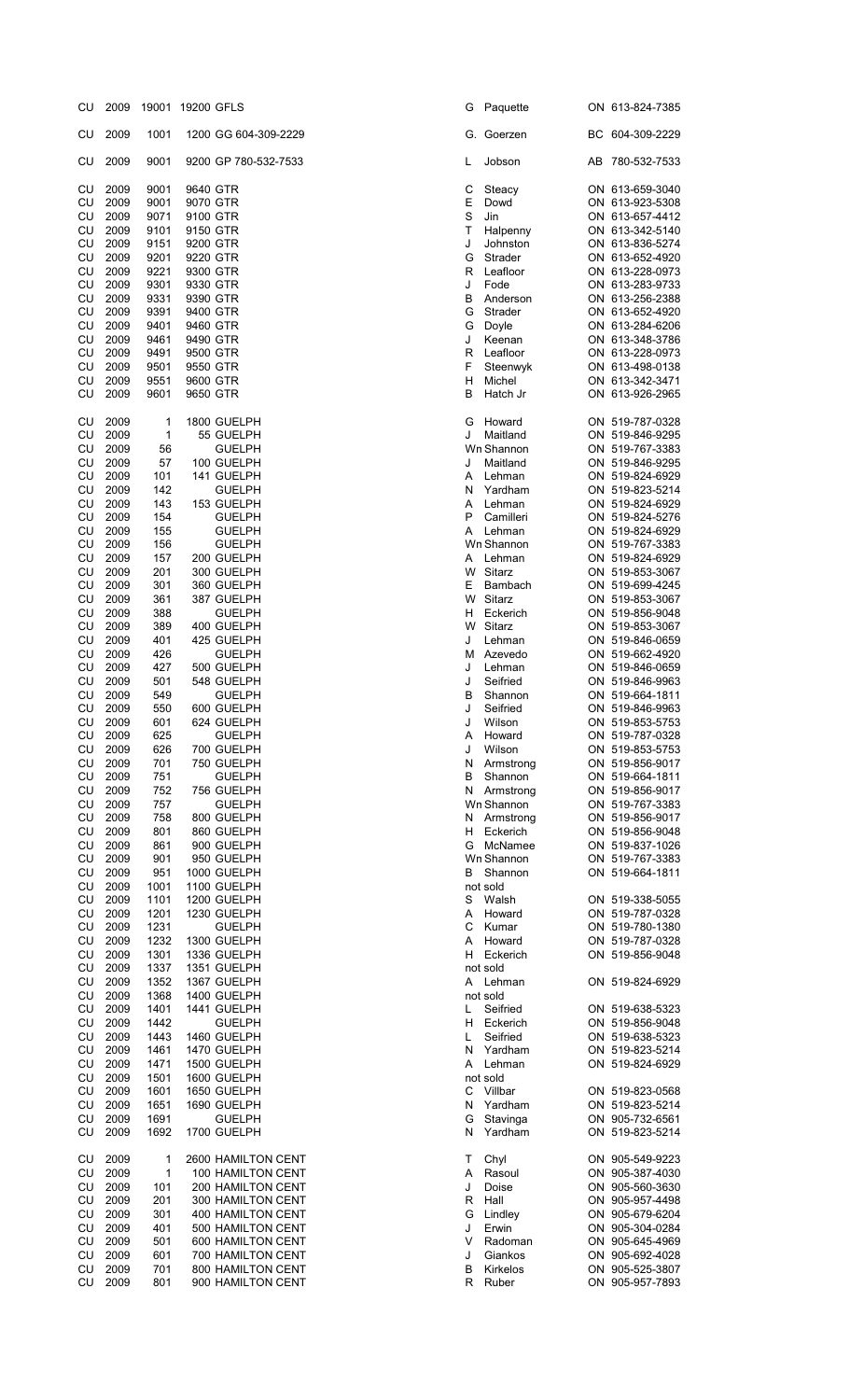| CU         | 2009         | 901                    |                   | 1000 HAMILTON CENT                       | J       | Zagrodzki               | ON 905-643-3346                    |
|------------|--------------|------------------------|-------------------|------------------------------------------|---------|-------------------------|------------------------------------|
| CU         | 2009         | 1001                   |                   | 1100 HAMILTON CENT                       |         |                         |                                    |
| CU         | 2009         | 1101                   |                   | 1200 HAMILTON CENT                       | М       | Racz                    | ON 905-387-7764                    |
| CU         | 2009         | 1201                   |                   | 1300 HAMILTON CENT                       | S       | Armour                  | ON 905-765-0453                    |
| CU         | 2009         | 1301                   |                   | 1360 HAMILTON CENT                       | J       | Soltysik                | ON 905-578-5101                    |
| CU         | 2009         | 1361                   |                   | 1400 HAMILTON CENT                       | S       | Burdzinski<br>J.M Sousa | ON 905-664-6841<br>ON 905-543-9714 |
| CU<br>CU   | 2009<br>2009 | 1401                   |                   | 1500 HAMILTON CENT<br>1600 HAMILTON CENT | D       | Silvano                 | ON 905-679-1153                    |
| CU         | 2009         | 1501<br>1601           |                   | 1700 HAMILTON CENT                       | B       | Leibfritz               | ON 905-935-9977                    |
| CU         | 2009         | 1701                   |                   | 1800 HAMILTON CENT                       | т       | Chyl                    | ON 905-549-9223                    |
| CU         | 2009         | 1801                   |                   | 1900 HAMILTON CENT                       | J       | Koper                   | ON 905-772-0175                    |
| CU         | 2009         | 1901                   |                   | 1929 HAMILTON CENT                       | S       | Rebejko                 | ON 905-643-3936                    |
| CU         | 2009         | 1930                   |                   | <b>HAMILTON CENT</b>                     | J       | Doise                   | ON 905-560-3630                    |
| CU         | 2009         | 1931                   |                   | 1936 HAMILTON CENT                       | S       | Rebejko                 | ON 905-643-3936                    |
| CU         | 2009         | 1937                   |                   | <b>HAMILTON CENT</b>                     | J       | Doise                   | ON 905-560-3630                    |
| CU         | 2009         | 1938                   |                   | <b>HAMILTON CENT</b>                     | S       | Rebejko                 | ON 905-643-3936                    |
| CU         | 2009         | 1939                   |                   | 1940 HAMILTON CENT                       | J       | Doise                   | ON 905-560-3630                    |
| CU         | 2009         | 1941                   |                   | 1942 HAMILTON CENT                       | S       | Rebejko                 | ON 905-643-3936                    |
| CU         | 2009         | 1943                   |                   | 1944 HAMILTON CENT                       | J       | Doise                   | ON 905-560-3630                    |
| ${\sf CU}$ | 2009         | 1945                   |                   | <b>HAMILTON CENT</b>                     | J       | Eerenberg               | ON 519-875-2949                    |
| CU         | 2009         | 1946                   |                   | <b>HAMILTON CENT</b>                     | J       | Doise                   | ON 905-560-3630                    |
| CU         | 2009         | 1947                   |                   | 2000 HAMILTON CENT                       | S       | Rebejko                 | ON 905-643-3936                    |
| CU         | 2009         | 2001                   |                   | 2100 HAMILTON CENT                       | в       | Taylor                  | ON 905-692-5333                    |
| CU         | 2009         | 2101                   |                   | 2130 HAMILTON CENT                       | м       | Olejnik                 | ON 905-547-7635                    |
| CU         | 2009         | 2131                   |                   | 2140 HAMILTON CENT                       | W       | Schwoob                 | ON 905-957-3479                    |
| CU         | 2009         | 2141                   |                   | 2155 HAMILTON CENT                       | Ε       | Camposilvan             | ON 905-389-5778                    |
| CU         | 2009         | 2156                   |                   | 2190 HAMILTON CENT                       | S       | Armour                  | ON 905-765-0453                    |
| CU         | 2009         | 2191                   |                   | 2200 HAMILTON CENT                       | J       | Zagrodzki               | ON 905-643-3346                    |
| CU         | 2009         | 2201                   |                   | 2220 HAMILTON CENT                       | Α       | Rasoul                  | ON 905-387-4030                    |
| CU         | 2009         | 2221                   |                   | 2240 HAMILTON CENT                       | J       | Doise                   | ON 905-560-3630                    |
| CU         | 2009         | 2241                   |                   | 2260 HAMILTON CENT                       | R       | Ruber                   | ON 905-957-7893                    |
| CU         | 2009         | 2261                   |                   | 2300 HAMILTON CENT                       |         | not sold                |                                    |
| CU         | 2009         | 2301                   |                   | 2350 HAMILTON CENT                       | Е       | Camposilvan             | ON 905-389-5778                    |
| ${\sf CU}$ | 2009         | 2351                   |                   | 2390 HAMILTON CENT                       | P       | Stefanik                | ON 905-545-7901                    |
| CU         | 2009         | 2391                   |                   | 2400 HAMILTON CENT                       | S       | Williams                | ON 905-688-9094                    |
| CU         | 2009         | 2401                   |                   | 2430 HAMILTON CENT                       | W       | Schwoob                 | ON 905-957-3479                    |
| CU         | 2009         | 2431                   |                   | 2480 HAMILTON CENT                       | М       | Naipoor                 | ON 905-929-4887                    |
| CU         | 2009         | 2481                   |                   | 2500 HAMILTON CENT                       | R       | Van Zanten              | ON 905-562-0556                    |
| ${\sf CU}$ | 2009         | 2501                   |                   | 2540 HAMILTON CENT                       | O       | Kozyniak                | ON 905-563-4043                    |
| CU         | 2009         | 2541                   |                   | 2570 HAMILTON CENT                       | S       | Williams                | ON 905-688-9094                    |
| CU         | 2009         | 2571                   |                   | 2590 HAMILTON CENT                       | R       | Van Zanten              | ON 905-562-0556                    |
| CU         | 2009         | 2591                   |                   | 2600 HAMILTON CENT                       | W       | Schwoob                 | ON 905-957-3479                    |
|            |              |                        |                   |                                          |         |                         |                                    |
| CU         | 2009         | 201                    |                   | 400 HAWK                                 | A       | Bakx                    | ON 613-632-5731                    |
| CU         | 2009         | 201                    |                   | <b>300 HAWK</b>                          | L       | Fauteux                 | ON 613-678-3705                    |
| CU.        | 2009         | 301                    |                   | 400 HAWK                                 | A       | <b>Bakx</b>             | ON 613-632-5731                    |
| CU.        | 2009         | 201                    |                   | 400 HOUSE OF H                           | P       | Harper                  | ON 416-739-7238                    |
|            |              |                        |                   |                                          |         |                         |                                    |
| CU         | 2009         | 9001                   | 9700 HV           |                                          | R       | Marshall                | ON 519-853-5769                    |
| CU         | 2009         | 9001                   | 9050 HV           |                                          |         | W Emonts                | ON 905-936-5819                    |
| CU         | 2009         | 9051                   | 9100 HV           |                                          | F.      | Szabo                   | ON 416-818-4671                    |
| CU         | 2009         | 9101                   | 9150 HV           |                                          | R       | Bachmann                | ON 905-880-4810                    |
| CU         | 2009         | 9151                   | 9200 HV           |                                          | R       | Baker                   | ON 905-936-2624                    |
| CU         | 2009         | 9201                   | 9253 HV           |                                          | H.      | Huber                   | ON 905-727-4647                    |
| CU         | 2009         | 9254                   |                   | HV                                       | P       | Camilleri               | ON 519-824-5276                    |
| <b>CU</b>  | 2009         | 9255                   |                   | <b>HV</b>                                | P       | <b>Botermans</b>        | ON 519-756-2589                    |
| CU         | 2009         | 9256                   | 9275 HV           |                                          | H       | Huber                   | ON 905-727-4647                    |
| <b>CU</b>  | 2009         | 9276                   | 9300 HV           |                                          | D       | O'Rourke                | ON 905-859-6073                    |
| <b>CU</b>  | 2009         | 9301                   | 9375 HV           |                                          | В       | Mathers                 | ON 705-458-2510                    |
| CU         | 2009         | 9376                   | 9400 HV           |                                          | D       | O'Rourke                | ON 905-859-6073                    |
| CU         | 2009         | 9401                   | 9500 HV           |                                          | J       | Siek                    | ON 905-857-5113                    |
| CU         | 2009         | 9501                   | 9550 HV           |                                          | P       | Kamstra                 | ON 905-939-7505                    |
| CU         | 2009         | 9551                   | 9600 HV           |                                          | A       | DeBruin                 | ON 705-435-5317                    |
| CU         | 2009         | 9601                   | 9660 HV           |                                          | T       | Piacente                | ON 905-936-3261                    |
| CU         | 2009         | 9661                   | 9700 HV           |                                          | J       | Kamstra                 | ON 905-939-2078                    |
| CU         | 2009         | 901                    |                   | 1100 J'S 403-226-3699                    | J       |                         | AB 403-226-3699                    |
|            |              |                        |                   |                                          |         | Stevenson               |                                    |
| CU         | 2009         | 1                      |                   | 350 KAWARTHA INV RPC                     | L.      | Sheridan                | ON 705-953-9324                    |
| CU         | 2009         | $\mathbf{1}$           |                   | 75 KAWARTHA INV RPC                      | L.      | McKeown                 | ON 705-953-9852                    |
| CU         | 2009         | 76                     |                   | 125 KAWARTHA INV RPC                     | K.      | Kearns                  | ON 705786-2525                     |
| CU         | 2009         | 126                    |                   | 350 KAWARTHA INV RPC                     |         | not sold                |                                    |
|            |              |                        |                   |                                          |         |                         |                                    |
|            |              |                        |                   |                                          |         |                         |                                    |
| CU         | 2009         | 1                      |                   | 300 KELOWNA                              | A       | Kovacs Jr               | BC 250-260-4331                    |
|            |              |                        |                   | 9200 KRPC                                |         |                         |                                    |
| CU         | 2009         | 9001<br>9001           |                   |                                          | P       | Gurney                  | ON 613-546-5956                    |
| CU         | 2009<br>2009 |                        |                   | 9100 KRPC                                | P.      | Gurney                  | ON 613-546-5956                    |
| CU<br>CU   | 2009         | 9101<br>9151           |                   | 9150 KRPC<br>9200 KRPC                   | T.<br>R | Carter<br>McNish        | ON 613-634-0928<br>ON 613-546-9697 |
|            |              |                        |                   |                                          |         |                         |                                    |
| CU         | 2009         |                        | 91001 91800 L'ASS |                                          | P       | Guenette                | QC 450-433-3661                    |
| ${\sf CU}$ | 2009         |                        | 91001 91050 L'ASS |                                          | G       | Tourangeau              | QC 514-917-2011                    |
| CU         | 2009         |                        | 91051 91100 L'ASS |                                          |         | not sold                |                                    |
| CU         | 2009         |                        | 91101 91200 L'ASS |                                          | P       | Guenette                | QC 450-433-3661                    |
| CU         |              | 2009 91201 91300 L'ASS |                   |                                          | D       | Leveille                | QC 514-913-7561                    |
|            |              |                        |                   |                                          |         |                         |                                    |

| Zagrodzki        |    | ON 905-643-334 |
|------------------|----|----------------|
| Racz             |    | ON 905-387-776 |
| Armour           | ON | 905-765-045    |
| Soltysik         | ON | 905-578-510    |
| Burdzinski       |    | ON 905-664-684 |
| V Sousa          |    | ON 905-543-971 |
| Silvano          | ON | 905-679-115    |
| Leibfritz        | ON | 905-935-997    |
| Chyl             | ON | 905-549-922    |
| Koper            | ON | 905-772-017    |
| Rebejko          | ON | 905-643-393    |
| Doise            | ON | 905-560-363    |
| Rebejko          | ON | 905-643-393    |
| Doise            | ON | 905-560-363    |
| Rebejko          | ON | 905-643-393    |
| Doise            | ON | 905-560-363    |
|                  |    |                |
| Rebejko          | ON | 905-643-393    |
| Doise            | ON | 905-560-363    |
| Eerenberg        | ON | 519-875-294    |
| Doise            | ON | 905-560-363    |
| Rebejko          | ON | 905-643-393    |
| Taylor           | ON | 905-692-533    |
| Olejnik          |    | ON 905-547-763 |
| Schwoob          |    | ON 905-957-347 |
| Camposilvan      | ON | 905-389-577    |
| Armour           | ON | 905-765-045    |
| Zagrodzki        |    | ON 905-643-334 |
| Rasoul           |    | ON 905-387-403 |
| Doise            | ON | 905-560-363    |
| Ruber            | ON | 905-957-789    |
| pt sold          |    |                |
| Camposilvan      | ON | 905-389-577    |
| Stefanik         | ON | 905-545-790    |
|                  |    |                |
| Williams         |    | ON 905-688-909 |
| Schwoob          | ON | 905-957-347    |
| Naipoor          | ON | 905-929-488    |
| Van Zanten       | ON | 905-562-055    |
| Kozyniak         |    | ON 905-563-404 |
| Williams         |    | ON 905-688-909 |
| Van Zanten       |    | ON 905-562-055 |
| Schwoob          | ON | 905-957-347    |
|                  |    |                |
| <b>Bakx</b>      |    | ON 613-632-573 |
| Fauteux          |    | ON 613-678-370 |
| Bakx             |    | ON 613-632-573 |
|                  |    | ON 416-739-723 |
| Harper           |    |                |
| Marshall         |    | ON 519-853-576 |
| Emonts           |    | ON 905-936-581 |
| Szabo            |    | ON 416-818-467 |
| Bachmann         |    | ON 905-880-48  |
| Baker            |    | ON 905-936-262 |
|                  |    |                |
| Huber            |    | ON 905-727-464 |
| Camilleri        |    | ON 519-824-527 |
| <b>Botermans</b> |    | ON 519-756-258 |
| Huber            |    | ON 905-727-464 |
| O'Rourke         |    | ON 905-859-607 |
| Mathers          | ON | 705-458-25     |
| O'Rourke         |    | ON 905-859-607 |
| Siek             |    | ON 905-857-511 |
| Kamstra          |    | ON 905-939-750 |
| DeBruin          |    | ON 705-435-531 |
| Piacente         |    | ON 905-936-326 |
| Kamstra          |    | ON 905-939-207 |
|                  |    |                |
| Stevenson        |    | AB 403-226-369 |
|                  |    |                |
| Sheridan         |    | ON 705-953-932 |
| McKeown          |    | ON 705-953-985 |
| Kearns           |    | ON 705786-252  |
| t sold           |    |                |
|                  |    |                |
|                  |    |                |
| Kovacs Jr        |    | BC 250-260-433 |
|                  |    |                |
| Gurney           |    | ON 613-546-595 |
| Gurney           |    | ON 613-546-595 |
| Carter           |    | ON 613-634-092 |
| McNish           |    | ON 613-546-969 |
|                  |    |                |
| Guenette         |    | QC 450-433-366 |
| Tourangeau       |    | QC 514-917-201 |
| t sold           |    |                |
| Guenette         |    | QC 450-433-366 |
| Leveille         |    | QC 514-913-756 |
|                  |    |                |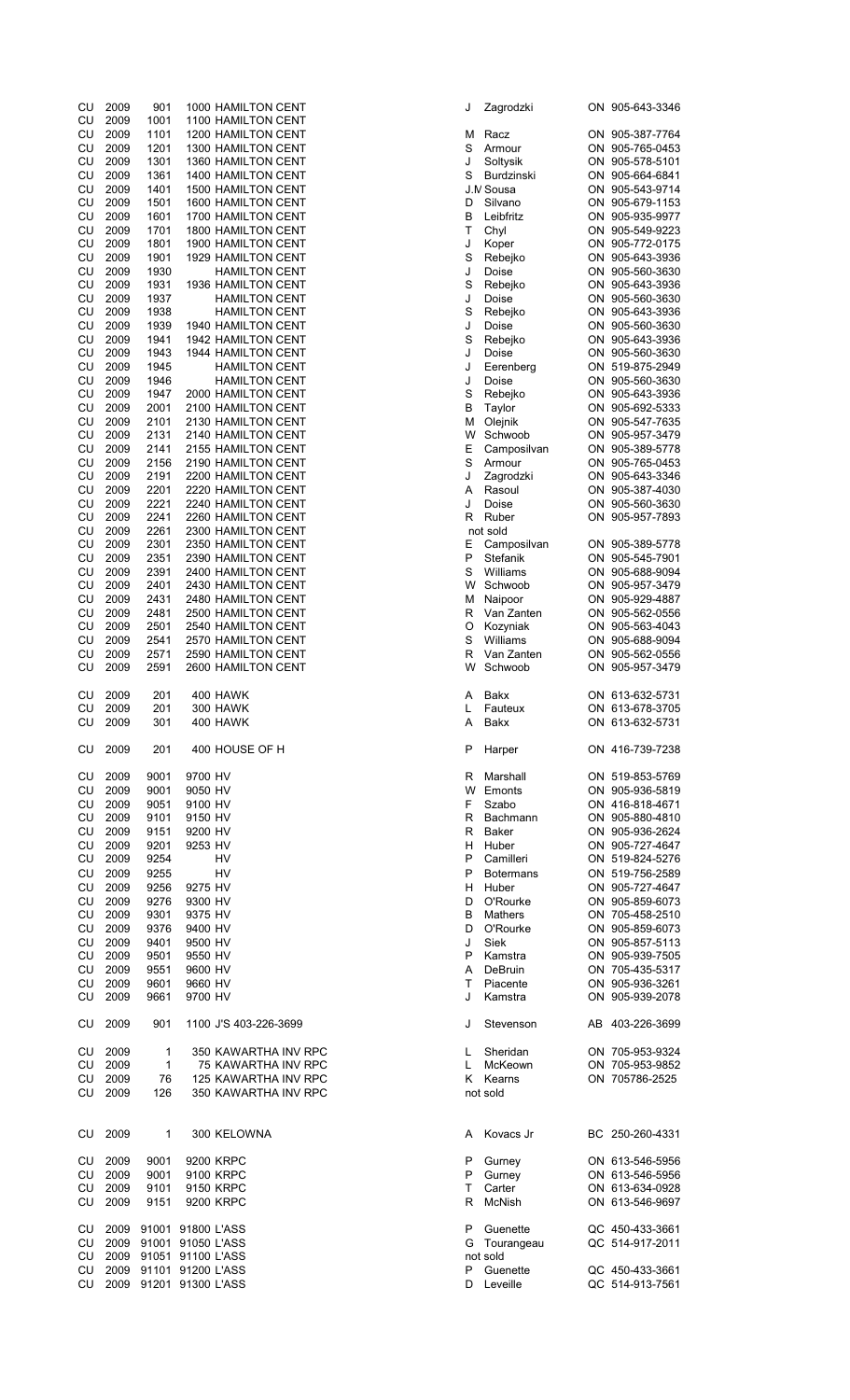| CU<br>CU        | 2009<br>2009 | 91301<br>91401    | 91400 L'ASS<br>91500 L'ASS           | L      | Fiaschetti<br>P N Brisson |
|-----------------|--------------|-------------------|--------------------------------------|--------|---------------------------|
| CU              | 2009         | 91501             | 91600 L'ASS                          | R      | Grenier                   |
| CU              | 2009         | 91601             | 91700 L'ASS                          | S      | Charlebois                |
| CU              | 2009         | 91701             | 91800 L'ASS                          | D      | <b>Breault</b>            |
|                 |              |                   |                                      |        |                           |
| CU<br>CU        | 2009<br>2009 | 9001<br>9001      | 9600 LCF<br>9060 LCF                 | J<br>М | Wilson<br><b>Bianchet</b> |
| <b>CU</b>       | 2009         | 9061              | 9100 LCF                             | D      | Gibson                    |
| CU              | 2009         | 9101              | 9160 LCF                             | w      | Whaley                    |
| CU              | 2009         | 9161              | 9186 LCF                             | J      | Wilson                    |
| CU              | 2009         | 9187              | <b>LCF</b>                           | W      | Whaley                    |
| CU              | 2009         | 9188              | 9200 LCF                             | J      | Wilson                    |
| CU              | 2009         | 9201              | 9250 LCF                             | P      | <b>Brown</b>              |
| CU              | 2009         | 9251              | 9300 LCF                             | н      | McCann                    |
| CU              | 2009         | 9301              | 9350 LCF                             | G      | Ubdegrove                 |
| CU              | 2009         | 9351              | 9382 LCF                             | J      | Splinter                  |
| CU              | 2009         | 9383              | 9384 LCF                             | н      | McCann                    |
| CU              | 2009         | 9385              | 9400 LCF                             | J      | Splinter                  |
| CU              | 2009         | 9401              | 9460 LCF                             | R      | Bowman J                  |
| CU              | 2009         | 9461              | 9465 LCF                             | Κ      | Edgley                    |
| CU              | 2009         | 9466              | 9480 LCF                             | Κ      | Edgley                    |
| <b>CU</b><br>CU | 2009<br>2009 | 9481              | 9540 LCF                             | J<br>C | <b>Dupuis</b><br>Steacy   |
| CU              | 2009         | 9541<br>9546      | 9545 LCF<br>9573 LCF                 | J      | de Vries                  |
| CU              | 2009         | 9574              | LCF                                  | F      | Goodfellow                |
| <b>CU</b>       | 2009         | 9575              | 9600 LCF                             | J      | de Vries                  |
|                 |              |                   |                                      |        |                           |
| CU              | 2009         | 9001              | 9600 LETH & DIST                     | F      | VandenHe                  |
| CU              | 2009         | 9001              | 9100 LETH & DIST                     | Τ      | Oddy                      |
| <b>CU</b>       | 2009         | 9101              | 9160 LETH & DIST                     | J      | Oler                      |
| CU              | 2009         | 9161              | 9200 LETH & DIST                     | G      | Chalmers                  |
| CU              | 2009         | 9201              | 9250 LETH & DIST                     | В      | Fullerton                 |
| <b>CU</b><br>CU | 2009<br>2009 | 9251<br>9301      | 9300 LETH & DIST<br>9350 LETH & DIST | Α<br>Κ | McLean<br>Sznerch         |
| CU              | 2009         | 9351              | 9400 LETH & DIST                     | F      | Sikkens                   |
| CU              | 2009         | 9401              | 9425 LETH & DIST                     | L      | Gray                      |
| CU              | 2009         | 9426              | 9445 LETH & DIST                     | в      | Johnson                   |
| CU              | 2009         | 9446              | 9475 LETH & DIST                     | O      | Plantinga                 |
| CU              | 2009         | 9476              | 9500 LETH & DIST                     |        | not sold                  |
| CU              | 2009         | 9501              | 9550 LETH & DIST                     | F      | VandenHe                  |
| CU              | 2009         | 9551              | 9560 LETH & DIST                     | Κ      | Sznerch                   |
|                 |              | 9561              |                                      | F      | <b>Sikkens</b>            |
|                 | 2009         |                   | 9570 LETH & DIST                     |        |                           |
| CU<br>CU        | 2009         | 9571              | 9585 LETH & DIST                     | G      | Chalmers                  |
| CU              | 2009         | 9586              | 9600 LETH & DIST                     |        | not sold                  |
| CU              | 2009         | 1701              | 1900 LIBERTY NORTH                   | J      | Cooper                    |
|                 |              |                   |                                      |        |                           |
| CU              | 2009         | 1000              | 1250 LIFTLOCK                        | D      | Ramchara                  |
| CU              | 2009         | 1001              | 1050 LIFTLOCK                        | D      | Ramcharai                 |
| CU              | 2009         | 1051              | 1110 LIFTLOCK                        | G      | Gray                      |
| CU              | 2009         | 1111              | 1140 LIFTLOCK                        | W      | van Tol                   |
| CU<br>CU        | 2009<br>2009 | 1141<br>1191      | 1190 LIFTLOCK<br>1250 LIFTLOCK       | D<br>L | Joachim<br>Wakelin        |
|                 |              |                   |                                      |        |                           |
| CU              | 2009         | $\mathbf{1}$      | 900 LIH                              | R      | VanWanro                  |
| CU              | 2009         | 1                 | 100 LIH                              | Ζ      | Magier                    |
| CU              | 2009         | 101               | 200 LIH                              | Κ      | Obrycki                   |
| CU              | 2009         | 201               | 250 LIH                              | R      | Smith                     |
| CU              | 2009         | 251               | 300 LIH                              | J      | Winser                    |
| CU              | 2009         | 301               | 377 LIH                              | С      | Osborne                   |
| CU              | 2009         | 378               | LIH                                  | J<br>С | Winser                    |
| CU              | 2009<br>2009 | 379<br>401        | 400 LIH<br>450 LIH                   | J      | Osborne<br>Oberda         |
| CU<br>CU        | 2009         | 451               | 500 LIH                              | J      | Dobaczew:                 |
| CU              | 2009         | 501               | 546 LIH                              | М      | Barreto                   |
| CU              | 2009         | 547               | LIH                                  | В      | Swance                    |
| CU              | 2009         | 548               | 600 LIH                              | M      | Barreto                   |
| CU              | 2009         | 601               | 602 LIH                              | R      | VanWanro                  |
| CU              | 2009         | 603               | LIH                                  | T      | VanRooy                   |
| CU              | 2009         | 604               | 611 LIH                              | R      | VanWanro                  |
| CU              | 2009         | 612               | LIH                                  | R      | Bentley                   |
| CU              | 2009         | 613               | 627 LIH                              | R      | VanWanro                  |
| CU              | 2009         | 628               | LIH                                  | R      | Bentley                   |
| CU              | 2009         | 629               | 700 LIH                              | R      | VanWanro                  |
| CU              | 2009         | 701               | 800 LIH                              | E      | Dobaczew:                 |
| CU              | 2009         | 801               | 830 LIH                              |        | not sold                  |
| CU              | 2009         | 831               | 840 LIH                              | J      | Winser                    |
| CU              | 2009         | 841               | 860 LIH                              | F<br>J | Almeida                   |
| CU<br>CU        | 2009<br>2009 | 861<br>876        | 875 LIH<br>800 LIH                   | F      | Catania<br>Almeida        |
|                 |              |                   |                                      |        |                           |
| CU              | 2009         | $\mathbf{1}$<br>1 | 800 LIND & DIST                      | н      | Verkruisen                |
| CU<br>CU        | 2009<br>2009 | 101               | 100 LIND & DIST<br>200 LIND & DIST   | н<br>D | Verkruisen<br>Rufenach    |
| CU              | 2009         | 201               | 220 LIND & DIST                      | н      | Verkruisen                |

| CU                         | 2009 |              | 91301 91400 L'ASS |                        | L | Fiaschetti      |    | QC 450-478-2889 |
|----------------------------|------|--------------|-------------------|------------------------|---|-----------------|----|-----------------|
| CU                         | 2009 |              | 91401 91500 L'ASS |                        |   | P N Brisson     |    | QC 450-839-2781 |
| CU                         | 2009 |              | 91501 91600 L'ASS |                        | R | Grenier         |    | QC 450-439-2869 |
| CU                         | 2009 |              | 91601 91700 L'ASS |                        | S | Charlebois      |    | QC 450-471-6513 |
| CU                         | 2009 |              | 91701 91800 L'ASS |                        | D | <b>Breault</b>  |    | QC 450-588-4686 |
|                            |      |              |                   |                        |   |                 |    |                 |
| CU                         | 2009 | 9001         | 9600 LCF          |                        | J | Wilson          |    | ON 613-548-1042 |
| CU                         | 2009 | 9001         | 9060 LCF          |                        | М | <b>Bianchet</b> |    | ON 613-536-7159 |
| CU                         | 2009 | 9061         | 9100 LCF          |                        | D | Gibson          |    | ON 613-353-2435 |
| CU                         | 2009 | 9101         | 9160 LCF          |                        | W | Whaley          |    | ON 613-374-1884 |
| CU                         | 2009 | 9161         | 9186 LCF          |                        | J | Wilson          |    | ON 613-887-2461 |
|                            |      |              |                   |                        | W |                 |    |                 |
| CU                         | 2009 | 9187         |                   | <b>LCF</b>             |   | Whaley          |    | ON 613-374-1884 |
| CU                         | 2009 | 9188         | 9200 LCF          |                        | J | Wilson          |    | ON 613-887-2461 |
| CU                         | 2009 | 9201         | 9250 LCF          |                        | P | <b>Brown</b>    |    | ON 613-546-2729 |
| CU                         | 2009 | 9251         | 9300 LCF          |                        | н | McCann          |    | ON 613-384-8325 |
| CU                         | 2009 | 9301         | 9350 LCF          |                        | G | Ubdegrove       |    | ON 613-382-4005 |
| CU                         | 2009 | 9351         | 9382 LCF          |                        | J | Splinter        |    | ON 613-544-5143 |
| CU                         | 2009 | 9383         | 9384 LCF          |                        | н | McCann          |    | ON 613-384-8325 |
| CU                         | 2009 | 9385         | 9400 LCF          |                        | J | Splinter        |    | ON 613-544-5143 |
| CU                         | 2009 | 9401         | 9460 LCF          |                        | R | Bowman Jr       |    | ON 613-541-0701 |
| CU                         | 2009 | 9461         | 9465 LCF          |                        | Κ | Edgley          |    | ON 613-382-8404 |
| CU                         | 2009 | 9466         | 9480 LCF          |                        | κ | Edgley          |    | ON 613-382-8404 |
| CU                         | 2009 | 9481         | 9540 LCF          |                        | J | Dupuis          |    | ON 613-375-6208 |
| CU                         | 2009 | 9541         | 9545 LCF          |                        | С | Steacy          |    | ON 613-659-3040 |
| CU                         | 2009 | 9546         | 9573 LCF          |                        | J | de Vries        |    | ON 613-385-2416 |
| CU                         | 2009 | 9574         |                   | <b>LCF</b>             | F | Goodfellow      |    | ON 613-375-6234 |
| CU                         | 2009 | 9575         |                   |                        | J | de Vries        |    | ON 613-385-2416 |
|                            |      |              | 9600 LCF          |                        |   |                 |    |                 |
|                            |      |              |                   |                        |   |                 |    |                 |
| CU                         | 2009 | 9001         |                   | 9600 LETH & DIST       | F | VandenHeuvel    | AB | 403-328-1010    |
| CU                         | 2009 | 9001         |                   | 9100 LETH & DIST       | Т | Oddy            | AB | 403-381-7552    |
| CU                         | 2009 | 9101         |                   | 9160 LETH & DIST       | J | Oler            |    | AB 403-756-3800 |
| CU                         | 2009 | 9161         |                   | 9200 LETH & DIST       | G | Chalmers        |    | AB 403-327-0732 |
| CU                         | 2009 | 9201         |                   | 9250 LETH & DIST       | B | Fullerton       |    | MT 406-581-9978 |
| CU                         | 2009 | 9251         |                   | 9300 LETH & DIST       | Α | McLean          |    | AB 403-824-3905 |
| CU                         | 2009 | 9301         |                   | 9350 LETH & DIST       | κ | Sznerch         |    | AB 403-329-4901 |
| CU                         | 2009 | 9351         |                   | 9400 LETH & DIST       | F | Sikkens         | AВ | 403-394-0481    |
| CU                         | 2009 | 9401         |                   | 9425 LETH & DIST       | Г | Gray            |    | AB 403-345-2411 |
|                            |      |              |                   |                        |   |                 |    |                 |
| CU                         | 2009 | 9426         |                   | 9445 LETH & DIST       | В | Johnson         | AB | 403-758-6313    |
| CU                         | 2009 | 9446         |                   | 9475 LETH & DIST       | O | Plantinga       |    | AB 403-394-3505 |
| CU                         | 2009 | 9476         |                   | 9500 LETH & DIST       |   | not sold        |    |                 |
| CU                         | 2009 | 9501         |                   | 9550 LETH & DIST       | F | VandenHeuvel    | AB | 403-328-1010    |
| CU                         | 2009 | 9551         |                   | 9560 LETH & DIST       | κ | Sznerch         |    | AB 403-329-4901 |
|                            | 2009 | 9561         |                   |                        |   |                 |    |                 |
| CU                         |      |              |                   | 9570 LETH & DIST       | F | Sikkens         |    | AB 403-394-0481 |
| CU                         | 2009 |              |                   | 9585 LETH & DIST       | G | Chalmers        |    | AB 403-327-0732 |
| CU                         | 2009 | 9571<br>9586 |                   | 9600 LETH & DIST       |   | not sold        |    |                 |
|                            |      |              |                   |                        |   |                 |    |                 |
| CU                         | 2009 | 1701         |                   | 1900 LIBERTY NORTH     | J |                 |    | ON 705-748-0030 |
|                            |      |              |                   |                        |   | Cooper          |    |                 |
|                            |      |              |                   |                        |   |                 |    |                 |
| CU                         | 2009 | 1000         |                   | 1250 LIFTLOCK          | D | Ramcharan       |    | ON 705-799-2959 |
| CU                         | 2009 | 1001         |                   | 1050 LIFTLOCK          | D | Ramcharan       |    | ON 705-799-2959 |
| CU                         | 2009 | 1051         |                   | 1110 LIFTLOCK          | G | Gray            |    | ON 705-932-5550 |
| CU                         | 2009 | 1111         |                   | 1140 LIFTLOCK          | W | van Tol         |    | ON 705-748-3902 |
| CU                         | 2009 | 1141         |                   | 1190 LIFTLOCK          | D | Joachim         |    | ON 705-652-0280 |
| CU                         | 2009 | 1191         |                   | 1250 LIFTLOCK          | L | Wakelin         |    | ON 705-799-6561 |
|                            |      |              |                   |                        |   |                 |    |                 |
| CU                         | 2009 | 1            | 900 LIH           |                        | R | VanWanrooy      |    | ON 519-644-0134 |
| CU                         | 2009 | 1            | 100 LIH           |                        | Ζ | Magier          |    | ON 519-686-4635 |
| CU                         | 2009 | 101          | 200 LIH           |                        | κ | Obrycki         |    | ON 519-659-4204 |
| CU                         | 2009 | 201          | 250 LIH           |                        | R | Smith           |    | ON 519-439-5447 |
| CU                         | 2009 | 251          | 300 LIH           |                        | J | Winser          |    | ON 519-641-6919 |
| CU                         | 2009 | 301          | 377 LIH           |                        | C | Osborne         |    | ON 519-652-6654 |
| CU                         | 2009 | 378          |                   | LІН                    | J | Winser          |    | ON 519-641-6919 |
| CU                         | 2009 | 379          | 400 LIH           |                        | С | Osborne         |    | ON 519-652-6654 |
|                            |      |              |                   |                        | J | Oberda          |    |                 |
| CU                         | 2009 | 401          | 450 LIH           |                        |   |                 |    | ON 519-641-0743 |
| CU                         | 2009 | 451          | 500 LIH           |                        | J | Dobaczewski     |    | ON 519-457-4118 |
| CU                         | 2009 | 501          | 546 LIH           |                        | М | <b>Barreto</b>  |    | ON 519-453-4055 |
| CU                         | 2009 | 547          |                   | LIH                    | B | Swance          |    | ON 519-842-6068 |
| CU                         | 2009 | 548          | 600 LIH           |                        | М | <b>Barreto</b>  |    | ON 519-453-4055 |
| CU                         | 2009 | 601          | 602 LIH           |                        | R | VanWanrooy      |    | ON 519-644-0134 |
| CU                         | 2009 | 603          |                   | LIH                    | Τ | VanRooy         |    | ON 519-773-3846 |
| CU                         | 2009 | 604          | 611 LIH           |                        | R | VanWanrooy      |    | ON 519-644-0134 |
| CU                         | 2009 | 612          |                   | LIH                    | R | Bentley         |    | ON 519-866-3028 |
| CU                         | 2009 | 613          | 627 LIH           |                        | R | VanWanrooy      |    | ON 519-644-0134 |
| CU                         | 2009 | 628          |                   | LIH                    | R | Bentley         |    | ON 519-866-3028 |
| CU                         | 2009 | 629          | 700 LIH           |                        | R | VanWanrooy      |    | ON 519-644-0134 |
|                            | 2009 | 701          |                   |                        | Е | Dobaczewski     |    |                 |
| CU                         |      |              | 800 LIH           |                        |   |                 |    | ON 519-453-4582 |
|                            | 2009 | 801          | 830 LIH           |                        |   | not sold        |    |                 |
|                            | 2009 | 831          | 840 LIH           |                        | J | Winser          |    | ON 519-641-6919 |
|                            | 2009 | 841          | 860 LIH           |                        | F | Almeida         |    | ON 519-649-1471 |
|                            | 2009 | 861          | 875 LIH           |                        | J | Catania         |    | ON 519-451-0927 |
| CU<br>CU<br>CU<br>CU<br>CU | 2009 | 876          | 800 LIH           |                        | F | Almeida         |    | ON 519-649-1471 |
|                            |      |              |                   |                        |   |                 |    |                 |
| CU                         | 2009 | 1            |                   | 800 LIND & DIST        | н | Verkruisen      |    |                 |
| CU                         | 2009 | 1            |                   | 100 LIND & DIST        | н | Verkruisen      |    | ON 705-374-4059 |
| CU                         | 2009 | 101          |                   | 200 LIND & DIST        | D | Rufenach        |    | ON 705-438-8542 |
| CU                         | 2009 | 201          |                   | 220 LIND & DIST        | н | Verkruisen      |    | ON 705-374-4059 |
| CU                         | 2009 |              |                   | <b>LIND &amp; DIST</b> |   | not sold        |    |                 |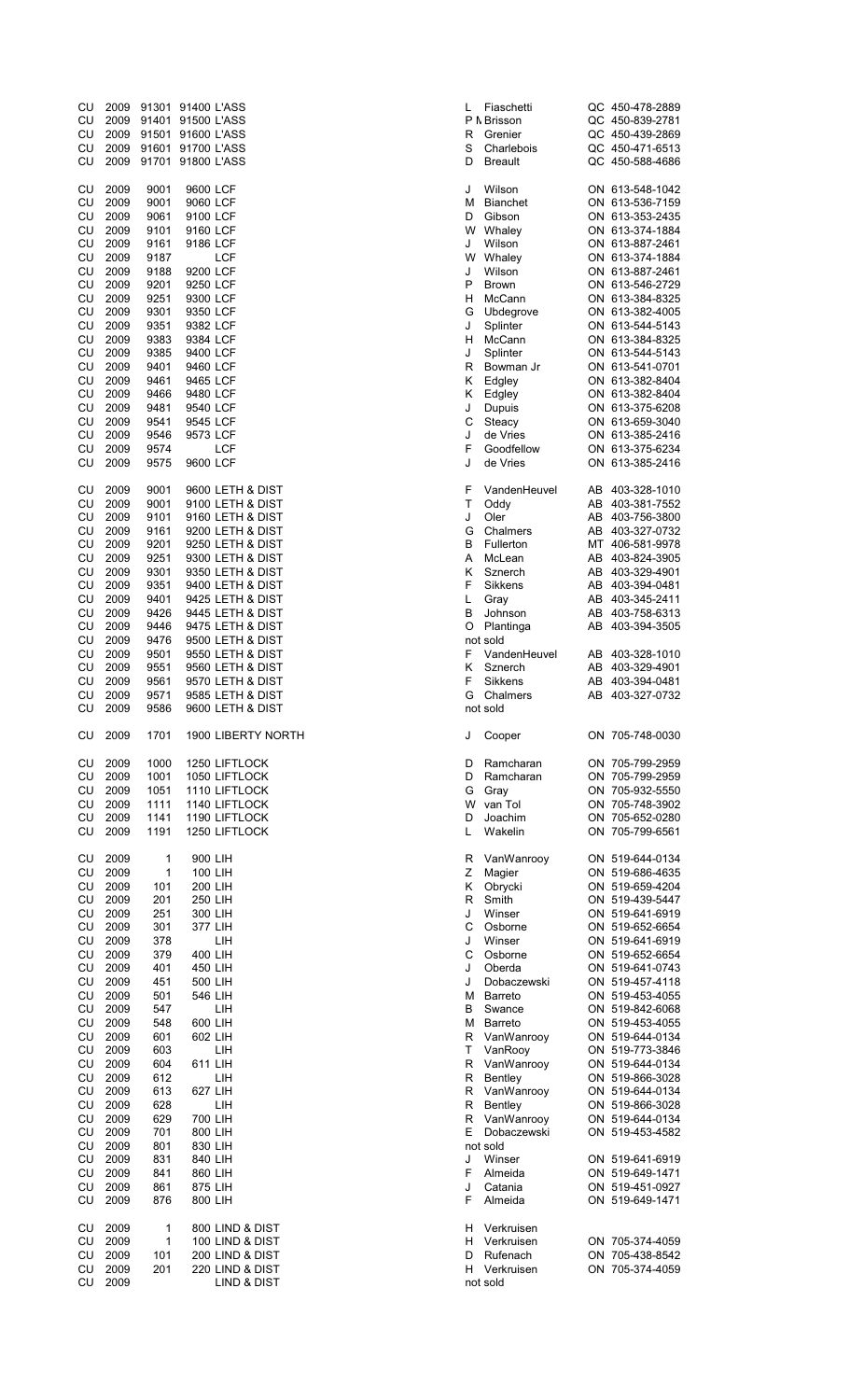| CU         | 2009         | 301          | 400 LIND & DIST                    | D      | Schleifer             | ON 705-887-4022                    |
|------------|--------------|--------------|------------------------------------|--------|-----------------------|------------------------------------|
| CU         | 2009         | 401          | 500 LIND & DIST                    |        | not sold              |                                    |
| CU<br>CU   | 2009<br>2009 | 501<br>601   | 600 LIND & DIST<br>650 LIND & DIST | D<br>т | Florence<br>Powers    | ON 705-438-3767<br>ON 705-454-0055 |
| CU         | 2009         | 651          | 800 LIND & DIST                    | J      | Knight                | ON 705-454-0490                    |
|            |              |              |                                    |        |                       |                                    |
| CU         | 2009         | 9000         | 9999 LUCAN                         | W      | Hardy                 | ON 519-227-4166                    |
| CU         | 2009         | 9000         | 9034 LUCAN                         | Α      | Timmermans            | ON 519-294-6870                    |
| CU         | 2009         | 9035         | LUCAN                              | J      | Wensel                | ON 519-869-6255                    |
| CU         | 2009         | 9036         | LUCAN                              | В      | Sowden                | ON 519-345-2986                    |
| CU         | 2009         | 9037         | 9060 LUCAN                         | Α      | Timmermans            | ON 519-294-6870                    |
| CU         | 2009         | 9061         | 9100 LUCAN                         | W      | McFadden              | ON 519-348-8130                    |
| CU         | 2009         | 9101         | 9200 LUCAN                         | F      | Hally                 | ON 519-666-2622                    |
| CU         | 2009         | 9201         | 9240 LUCAN                         | Α      | Veens                 | ON 519-296-5678                    |
| CU         | 2009         | 9241         | 9260 LUCAN                         | J      | <b>Brennan</b>        | ON 519-659-5922                    |
| CU         | 2009         | 9261         | 9300 LUCAN                         | R      | <b>Bromley</b>        | ON 519-523-9842                    |
| CU         | 2009         | 9301         | 9334 LUCAN                         | R      | Veens                 | ON 519-296-5678                    |
| CU         | 2009         | 9335         | LUCAN                              | J      | Wensel                | ON 519-869-6255                    |
| CU         | 2009         | 9336         | 9338 LUCAN                         | R      | Veens                 | ON 519-296-5678                    |
| CU         | 2009         | 9339         | 9340 LUCAN                         | W      | McFadden              | ON 519-348-8130                    |
| CU         | 2009         | 9341         | LUCAN                              | Α<br>н | Timmermans<br>Winters | ON 519-294-6870<br>ON 519-235-0745 |
| CU<br>CU   | 2009<br>2009 | 9342<br>9344 | 9343 LUCAN<br>9351 LUCAN           | R      | Veens                 | ON 519-296-5678                    |
| CU         | 2009         | 9352         | LUCAN                              | М      | Smith                 | ON 519-348-4391                    |
| ${\sf CU}$ | 2009         | 9353         | 9360 LUCAN                         | R      | Veens                 | ON 519-296-5678                    |
| CU         | 2009         | 9361         | 9400 LUCAN                         | W      | Weber                 | ON 519-482-5685                    |
| CU         | 2009         | 9401         | 9450 LUCAN                         | Κ      | Hutchison             | ON 519-273-2458                    |
| CU         | 2009         | 9451         | 9473 LUCAN                         | в      | Cunningham            | ON 519-227-4495                    |
| CU         | 2009         | 9474         | <b>LUCAN</b>                       | J      | Veens                 | ON 519-828-3899                    |
| CU         | 2009         | 9475         | LUCAN                              | N      | Hardy                 | ON 519-227-4812                    |
| CU         | 2009         | 9476         | LUCAN                              | в      | Sowden                | ON 519-345-2986                    |
| CU         | 2009         | 9477         | LUCAN                              | J      | Wensel                | ON 519-869-6255                    |
| CU         | 2009         | 9478         | 9500 LUCAN                         | В      | Cunningham            | ON 519-227-4495                    |
| CU         | 2009         | 9501         | 9513 LUCAN                         | N      | Hardy                 | ON 519-227-4812                    |
| CU         | 2009         | 9514         | LUCAN                              | н      | Winters               | ON 519-235-0745                    |
| CU         | 2009         | 9515         | 9523 LUCAN                         | N      | Hardy                 | ON 519-227-4812                    |
| CU         | 2009         | 9524         | LUCAN                              | J      | Veens                 | ON 519-828-3899                    |
| CU         | 2009         | 9525         | LUCAN                              | В      | Cunningham            | ON 519-227-4495                    |
| CU         | 2009         | 9526         | LUCAN                              | J      | Veens                 | ON 519-828-3899                    |
| CU         | 2009         | 9527         | 9531 LUCAN                         | N      | Hardy                 | ON 519-227-4812                    |
| CU         | 2009         | 9532         | LUCAN                              | н      | Winters               | ON 519-235-0745                    |
| CU         | 2009         | 9533         | 9560 LUCAN                         | N      | Hardy                 | ON 519-227-4812                    |
| CU         | 2009         | 9561         | 9600 LUCAN                         | Α      | Dehaan                | ON 519-235-1464                    |
| CU         | 2009         | 9601         | 9660 LUCAN                         | L      | Finch                 | ON 519-8878188                     |
| CU         | 2009         | 9661         | 9670 LUCAN                         | Α      | Dehaan                | ON 519-235-1464                    |
| CU.        | 2009         | 9671         | 9700 LUCAN                         | н      | Winters               | ON 519-235-0745                    |
| CU         | 2009         | 9701         | 9800 LUCAN                         | P      | Finch                 | ON 519-887-8188                    |
| CU         | 2009         | 9801         | 9900 LUCAN                         | в      | Ennis                 | ON 519-673-3284                    |
| CU         | 2009         | 9901         | 9950 LUCAN                         | в      | Mathieson             | ON 519-524-2789                    |
| CU         | 2009         | 9951         | 9960 LUCAN                         | м      | Smith                 | ON 519-348-4391                    |
| CU         | 2009         | 9961         | 9994 LUCAN                         | т      | Hardy                 | ON 519-227-4166                    |
| CU         | 2009         | 9995         | 9999 LUCAN                         | R      | Veens                 | ON 519-296-5678                    |
|            |              |              |                                    |        |                       |                                    |
| CU         | 2009         | 1            | 1430 M.I.R.P.S.                    | С      | <b>Blumensaat</b>     | BC 250-722-2263                    |
| CU         | 2009         | 1            | 100 M.I.R.P.S.                     | D      | Chadwick              | BC 250-246-4073                    |
| CU         | 2009         | 101          | 200 M.I.R.P.S.                     | P<br>W | Ceyssens              | BC 250-537-9142                    |
| CU         | 2009         | 201          | 300 M.I.R.P.S.                     |        | Chadwick              | BC 250-245-3916                    |
| CU<br>CU   | 2009<br>2009 | 301<br>401   | 400 M.I.R.P.S.<br>500 M.I.R.P.S.   | С<br>D | <b>Blumensaat</b>     | BC 250-722-2263<br>BC 250-748-9674 |
| CU         | 2009         | 501          | 600 M.I.R.P.S.                     | W      | Lee<br>Petrovic       | BC 250-888-2099-                   |
| CU         | 2009         | 601          | 700 M.I.R.P.S.                     | н      | Jang                  | BC 250-746-8325                    |
| CU         | 2009         | 701          |                                    | Κ      | Sherman               | BC 250-724-0071                    |
| CU         | 2009         | 751          | 750 M.I.R.P.S.<br>800 M.I.R.P.S.   | в      | Sears                 | BC 250-753-4814                    |
| CU         | 2009         | 801          | 900 M.I.R.P.S.                     | J      | Mawbey                | BC 250-748-3417                    |
| CU         | 2009         | 901          | 1000 M.I.R.P.S.                    | В      | Merriman              | BC 250-722-3288                    |
| CU         | 2009         | 1001         | 1050 M.I.R.P.S.                    | J      | Roberts               | BC 250-655-4272                    |
| CU         | 2009         | 1051         | 1100 M.I.R.P.S.                    |        | not sold              |                                    |
| CU         | 2009         | 1101         | 1300 M.I.R.P.S.                    |        | A Elzinga             | BC 250-746-5220                    |
| CU         | 2009         | 1301         | 1400 M.I.R.P.S.                    |        | not sold              |                                    |
| CU         | 2009         | 1401         | 1450 M.I.R.P.S.                    |        | W Chadwick            | BC 250-245-3916                    |
|            |              |              |                                    |        |                       |                                    |
| CU         | 2009         | 700          | 999 METRO                          | С      | Rothgiesser           | ON 416-631-8442                    |
|            |              |              |                                    |        |                       |                                    |
| CU         | 2009         | 1            | <b>1500 MISS</b>                   | F      | King                  | ON 905-278-3984                    |
| CU         | 2009         | 1            | <b>100 MISS</b>                    | Κ      | Harry-Paul            | ON 905-949-6345                    |
| CU         | 2009         | 101          | <b>180 MISS</b>                    | Α      | Majchrowski           | ON 905-608-9358                    |
| CU         | 2009         | 181          | 300 MISS                           | J      | Zielinski             | ON 416-953-4931                    |
| CU         | 2009         | 301          | 350 MISS                           | W      | Cieslak               | ON 905-273-5952                    |
| CU         | 2009         | 351          | <b>400 MISS</b>                    | Κ      | Wyrebek               | ON 905-566-7405                    |
| CU         | 2009         | 401          | 435 MISS                           | М      | Matwij                | ON 905-278-2480                    |
| CU         | 2009         | 436          | <b>500 MISS</b>                    | S      | Ligas                 | ON 416-251-8543                    |
| CU         | 2009         | 501          | <b>550 MISS</b>                    | S      | Monardo               | ON 905-890-8243                    |
| CU         | 2009         | 551          | 560 MISS                           | Ε      | Malaga                | ON 416-503-8391                    |
| CU         | 2009         | 561          | 580 MISS                           |        |                       |                                    |
| CU         | 2009         | 581          | <b>600 MISS</b>                    | J      | Zielinski             | ON 416-953-4931                    |
| CU         | 2009         | 601          | <b>700 MISS</b>                    | т      | Tavares               | ON 905-848-2911                    |
| CU         | 2009         | 701          | <b>765 MISS</b>                    |        | M Kotowski            | ON 905-949-0570                    |

| Schleifer                     |    | ON 705-887               |
|-------------------------------|----|--------------------------|
| t sold<br>Florence            |    | ON 705-438               |
| Powers                        |    | ON 705-454               |
| Knight                        | ON | 705-454                  |
| Hardy                         |    | ON 519-227               |
| Timmermans                    |    | ON 519-294               |
| Wensel                        |    | ON 519-869               |
| Sowden                        |    | ON 519-34<br>ON 519-294  |
| Timmermans<br>McFadden        |    | ON 519-348               |
| Hally                         |    | ON 519-666               |
| Veens                         |    | ON 519-296               |
| <b>Brennan</b>                |    | ON 519-659<br>ON 519-523 |
| <b>Bromley</b><br>Veens       |    | ON 519-296               |
| Wensel                        |    |                          |
| Veens                         |    | ON 519-869<br>ON 519-296 |
| McFadden                      |    | ON 519-348               |
| Timmermans<br>Winters         |    | ON 519-294<br>ON 519-23  |
| Veens                         |    | ON 519-296               |
| Smith                         |    | ON 519-348               |
| Veens                         |    | ON 519-296               |
| Weber                         |    | ON 519-482               |
| Hutchison<br>Cunningham       |    | ON 519-273<br>ON 519-227 |
| Veens                         |    |                          |
| Hardy                         |    | ON 519-828<br>ON 519-227 |
| Sowden                        |    | ON 519-34                |
| Wensel<br>Cunningham          |    | ON 519-869<br>ON 519-227 |
| Hardy                         |    | ON 519-227               |
| Winters                       |    | ON 519-23                |
| Hardy                         |    | ON 519-227               |
| Veens<br>Cunningham           |    | ON 519-828<br>ON 519-227 |
| Veens                         |    | ON 519-828               |
| Hardy                         |    | ON 519-227               |
| Winters                       |    | ON 519-23                |
| Hardy                         |    | ON 519-227               |
| Dehaan<br>Finch               |    | ON 519-235<br>ON 519-887 |
| Dehaan                        |    | ON 519-23                |
| Winters                       | ON | 519-23                   |
| Finch                         |    | ON 519-887               |
| Ennis<br>Mathieson            |    | ON 519-67<br>ON 519-524  |
| Smith                         |    | ON 519-348               |
| Hardy                         |    | ON 519-227               |
| Veens                         |    | ON 519-296               |
| Blumensaat                    |    |                          |
| Chadwick                      |    | BC 250-722<br>BC 250-246 |
| Ceyssens                      |    | BC 250-537               |
| Chadwick<br><b>Blumensaat</b> |    | BC 250-245<br>BC 250-722 |
| Lee                           |    | BC 250-748               |
| Petrovic                      |    | BC 250-888<br>BC 250-746 |
| Jang                          |    |                          |
| Sherman<br>Sears              | BC | BC 250-724<br>250-75     |
| Mawbey                        |    | BC 250-748               |
| Merriman                      |    | BC 250-722               |
| Roberts                       |    | BC 250-65                |
| t sold<br>Elzinga             |    | BC 250-746               |
| t sold                        |    |                          |
| Chadwick                      |    | BC 250-24                |
| Rothgiesser                   |    | ON 416-63                |
|                               |    |                          |
| King                          |    | ON 905-278<br>ON 905-949 |
| Harry-Paul<br>Majchrowski     |    | ON 905-608               |
| Zielinski                     |    | ON 416-953               |
| Cieslak                       |    | ON 905-27                |
| Wyrebek                       |    | ON 905-566               |
| Matwij<br>Ligas               |    | ON 905-278<br>ON 416-25  |
| Monardo                       |    | ON 905-890               |
| Malaga                        |    | ON 416-50                |
| Zielinski                     |    | ON 416-953               |
| Tavares                       |    | ON 905-848               |
| Kotowski                      |    | ON 905-949               |
|                               |    |                          |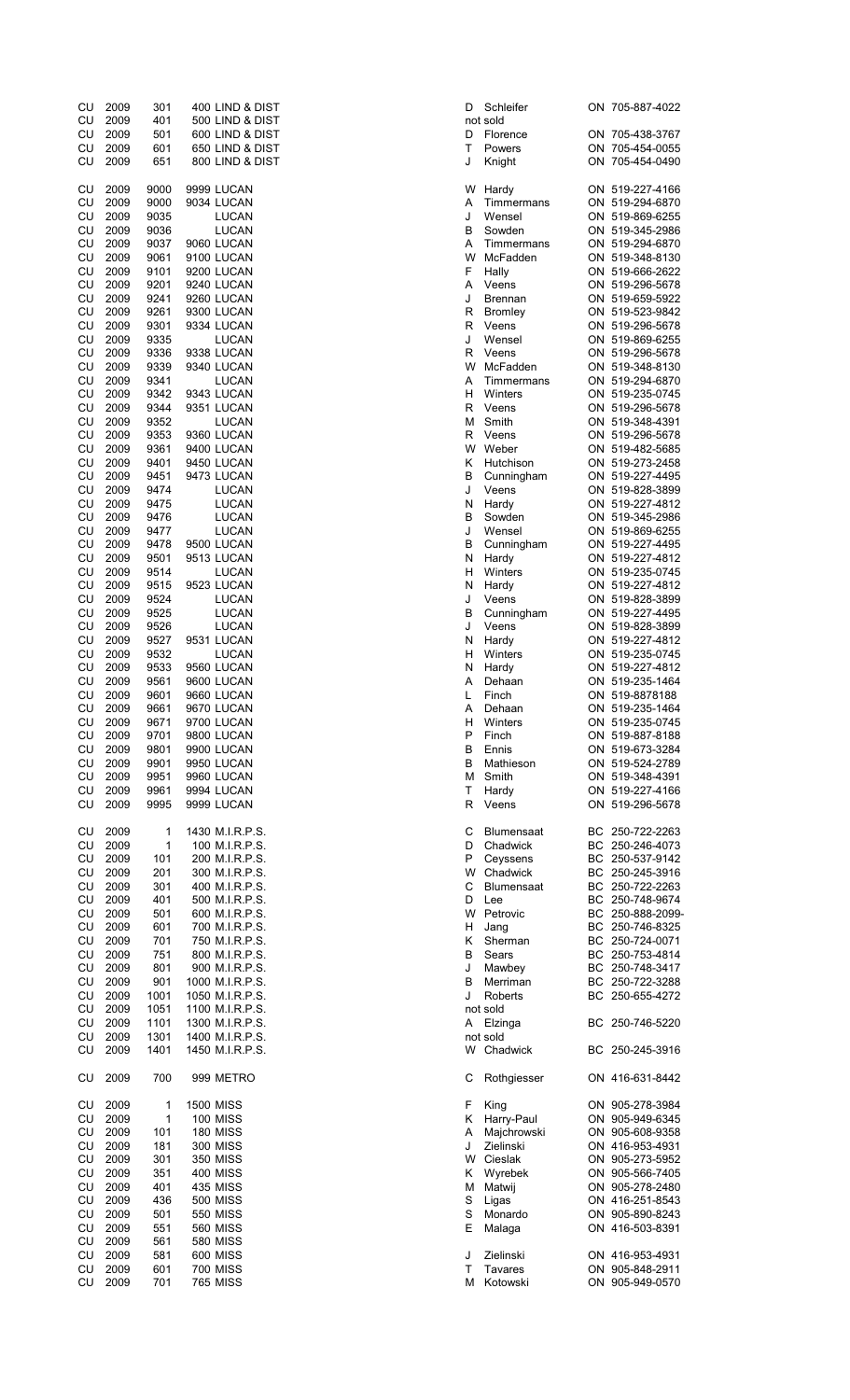| CU<br>CU<br>CU<br>CU<br>CU<br>CU<br>CU<br>CU<br>CU<br>CU<br>CU<br>CU<br>CU | 2009<br>2009<br>2009<br>2009<br>2009<br>2009<br>2009<br>2009<br>2009<br>2009<br>2009<br>2009<br>2009 | 766<br>801<br>841<br>901<br>951<br>1001<br>1046<br>1047<br>1101<br>1151<br>1201<br>1211<br>1221 | <b>800 MISS</b><br>840 MISS<br>900 MISS<br><b>950 MISS</b><br><b>1000 MISS</b><br>1045 MISS<br><b>MISS</b><br><b>1100 MISS</b><br><b>1150 MISS</b><br><b>1200 MISS</b><br><b>1210 MISS</b><br><b>1220 MISS</b><br><b>1230 MISS</b>                                   | Е<br>S<br>Κ<br>н<br>L<br>F<br>T<br>F<br>G<br>J<br>Α<br>М<br>S | Malaga<br>Magda<br>Kryszajtys<br>Goeckel<br>Chrusciak<br>King<br>DeCesare<br>King<br>Medeiros<br>Conceico<br>Majchrowski<br>Kotowski<br>Monardo             |    | ON 416-503-8391<br>ON 416-251-9399<br>ON 905-271-9114<br>ON 905-274-8193<br>ON 905-276-6629<br>ON 905-278-3984<br>ON 416-242-4194<br>ON 905-278-3984<br>ON 905-278-9433<br>ON 905-271-3139<br>ON 905-608-9358<br>ON 905-949-0570<br>ON 905-890-8243 |
|----------------------------------------------------------------------------|------------------------------------------------------------------------------------------------------|-------------------------------------------------------------------------------------------------|----------------------------------------------------------------------------------------------------------------------------------------------------------------------------------------------------------------------------------------------------------------------|---------------------------------------------------------------|-------------------------------------------------------------------------------------------------------------------------------------------------------------|----|-----------------------------------------------------------------------------------------------------------------------------------------------------------------------------------------------------------------------------------------------------|
| CU<br>CU<br>CU<br>CU<br>CU<br>CU<br>CU                                     | 2009<br>2009<br>2009<br>2009<br>2009<br>2009<br>2009                                                 | 1231<br>1241<br>1251<br>1271<br>1281<br>1401<br>1451                                            | <b>1240 MISS</b><br><b>1250 MISS</b><br><b>1270 MISS</b><br><b>1280 MISS</b><br><b>1400 MISS</b><br><b>1450 MISS</b><br>1500 MISS                                                                                                                                    | L<br>Κ<br>L<br>F<br>J                                         | Chrusciak<br>Wyrebek<br>Chrusciak<br>not sold<br>Correia<br>DeMedeiros                                                                                      |    | ON 905-276-6629<br>ON 905-566-7405<br>ON 905-276-6629<br>ON 905-823-8646<br>ON 905-271-7936                                                                                                                                                         |
| CU<br>CU<br>CU<br>CU<br>CU<br>CU<br>CU                                     | 2009<br>2009<br>2009<br>2009<br>2009<br>2009<br>2009                                                 | 1<br>1<br>101<br>151<br>201<br>301<br>401                                                       | 450 MNI<br>100 MNI<br><b>150 MNI</b><br><b>200 MNI</b><br>300 MNI<br>400 MNI<br>450 MNI                                                                                                                                                                              | В<br>в<br>м<br>D<br>R<br>J<br>D                               | <b>Butterfield</b><br><b>Butterfield</b><br>Ferreira<br>Palha<br>Feder<br><b>Black</b><br>Polin                                                             |    | ON 905-566-1320<br>ON 905-566-1320<br>ON 905-584-6079<br>ON 905-279-1271<br>ON 905-799-8488<br>ON 905-274-5856<br>ON 416-433-4026                                                                                                                   |
| CU                                                                         | 2009                                                                                                 | 9001                                                                                            | 9900 MONTREAL WEST                                                                                                                                                                                                                                                   | Т                                                             | Nielpinski                                                                                                                                                  |    | QC 514-365-1059                                                                                                                                                                                                                                     |
| CU                                                                         | 2009                                                                                                 | 1                                                                                               | 200 MOUNTAINVIEWLOFT                                                                                                                                                                                                                                                 | F                                                             | Lindo                                                                                                                                                       |    | QC 819-455-2778                                                                                                                                                                                                                                     |
| CU                                                                         | 2009                                                                                                 | 1                                                                                               | 250 MPXXX                                                                                                                                                                                                                                                            | D                                                             | Naylor                                                                                                                                                      |    | BC 604-533-9549                                                                                                                                                                                                                                     |
| CU<br>CU                                                                   | 2009<br>2009                                                                                         | 1<br>9001                                                                                       | 4000 MTN PACIFIC<br>9300 MTN PACIFIC                                                                                                                                                                                                                                 | D<br>D                                                        | Naylor<br>Naylor                                                                                                                                            | ВC | BC 604-533-9549<br>604-533-9549                                                                                                                                                                                                                     |
| CU<br>CU<br>CU<br>CU<br>CU<br>CU<br>CU<br>CU<br>CU<br>CU<br>CU             | 2009<br>2009<br>2009<br>2009<br>2009<br>2009<br>2009<br>2009<br>2009<br>2009<br>2009                 | 9001<br>9001<br>9014<br>9015<br>9023<br>9024<br>9101<br>9151<br>9201<br>9227<br>9228            | 9600 MVRPC<br>9013 MVRPC<br><b>MVRPC</b><br>9022 MVRPC<br><b>MVRPC</b><br>9100 MVRPC<br>9150 MVRPC<br>9200 MVRPC<br>9226 MVRPC<br><b>MVRPC</b><br>9230 MVRPC                                                                                                         | R<br>D<br>w<br>D<br>W<br>D<br>P<br>C<br>R                     | Cunningham<br>Barclay<br>Whaley<br>Barclay<br>Whaley<br>Barclay<br>Williams<br>not sold<br>R Cunningham<br>Steacy<br>Cunningham                             |    | ON 613-732-8402<br>ON 613-332-4955<br>ON 613-374-1884<br>ON 613-332-4955<br>ON 613-374-1884<br>ON 613-332-4955<br>ON 613-637-5234<br>ON 613-732-8402<br>ON 613-659-3040<br>ON 613-732-8402                                                          |
| CU<br>CU<br>CU<br>CU<br>CU<br>CU<br>CU<br>CU<br>CU                         | 2009<br>2009<br>2009<br>2009<br>2009<br>2009<br>2009<br>2009<br>2009                                 | 9231<br>9232<br>9234<br>9251<br>9287<br>9288<br>9293<br>9294<br>9401                            | <b>MVRPC</b><br>9233 MVRPC<br>9250 MVRPC<br>9286 MVRPC<br><b>MVRPC</b><br>9292 MVRPC<br><b>MVRPC</b><br>9400 MVRPC<br>9600 MVRPC                                                                                                                                     | J<br>Κ<br>R<br>Κ<br>J<br>K<br>w<br>K.                         | Wilson<br>Edgley<br>Cunningham<br>Gonneau<br>Splinter<br>Gonneau<br>Whaley<br>Gonneau<br>not sold                                                           |    | ON 613-887-2461<br>ON 613-382-8404<br>ON 613-732-8402<br>ON 613-584-2354<br>ON 613-544-5143<br>ON 613-584-2354<br>ON 613-374-1884<br>ON 613-584-2354                                                                                                |
| CU                                                                         | 2009                                                                                                 | 775                                                                                             | 1000 NANAIMO                                                                                                                                                                                                                                                         | R                                                             | Riddoch                                                                                                                                                     |    | BC 250-245-3325                                                                                                                                                                                                                                     |
| CU<br>CU<br>CU<br>CU<br>CU<br>CU<br>CU<br>CU<br>CU<br>CU<br>CU             | 2009<br>2009<br>2009<br>2009<br>2009<br>2009<br>2009<br>2009<br>2009<br>2009<br>2009                 | 1<br>1001<br>1001<br>1101<br>1151<br>1176<br>1201<br>1301<br>1326<br>1366<br>1396               | 200 NIDLOFT (top line) (403) 246-2747 (underneath)<br>1400 NORTH BAY ON<br>1100 NORTH BAY ON<br>1150 NORTH BAY ON<br>1175 NORTH BAY ON<br>1200 NORTH BAY ON<br>1300 NORTH BAY ON<br>1325 NORTH BAY ON<br>1365 NORTH BAY ON<br>1395 NORTH BAY ON<br>1400 NORTH BAY ON | N<br>G<br>М<br>D<br>Κ<br>A<br>М<br>G<br>W<br>R                | Alnahawi<br>Farelli<br>Gilmour<br>Friesen<br>Currie<br>Robinson<br>Gorecki<br>Farelli<br>Davey<br>Mantha<br>not sold                                        |    | AB 403-280-4841<br>ON 705-472-7101<br>ON 705-752-1029<br>ON 705-384-5498<br>ON 705-474-1486<br>ON 705-472-7101<br>ON 705-495-1791<br>ON 705-472-7101<br>ON 705-647-4848<br>ON 705-494-7258                                                          |
| CU<br>CU<br>CU<br>CU<br>CU<br>CU<br>CU<br>CU<br>CU<br>CU<br>CU<br>CU<br>CU | 2009<br>2009<br>2009<br>2009<br>2009<br>2009<br>2009<br>2009<br>2009<br>2009<br>2009<br>2009<br>2009 | 1<br>$\mathbf{1}$<br>52<br>53<br>80<br>81<br>101<br>201<br>221<br>222<br>226<br>227<br>230      | 650 NORTH DOR<br>51 NORTH DOR<br>NORTH DOR<br>79 NORTH DOR<br><b>NORTH DOR</b><br>100 NORTH DOR<br>200 NORTH DOR<br>220 NORTH DOR<br><b>NORTH DOR</b><br>225 NORTH DOR<br>NORTH DOR<br>229 NORTH DOR<br><b>NORTH DOR</b>                                             | J<br>S<br>J<br>S<br>P<br>S<br>J<br>В<br>B<br>В<br>M<br>в<br>L | Favorito<br>Corriveau<br>Favorito<br>Corriveau<br>Camilleri<br>Corriveau<br>Favorito<br>Scheuerman<br>Popp<br>Scheuerman<br>Ulett<br>Scheuerman<br>Priester |    | ON 519-485-6061<br>ON 519-284-1524<br>ON 519-485-6061<br>ON 519-284-1524<br>ON 519-824-5276<br>ON 519-284-1524<br>ON 519-485-6061<br>ON 519-349-2764<br>ON 519-652-2942<br>ON 519-349-2764<br>ON 519-627-3766<br>ON 519-349-2764<br>ON 519-877.2780 |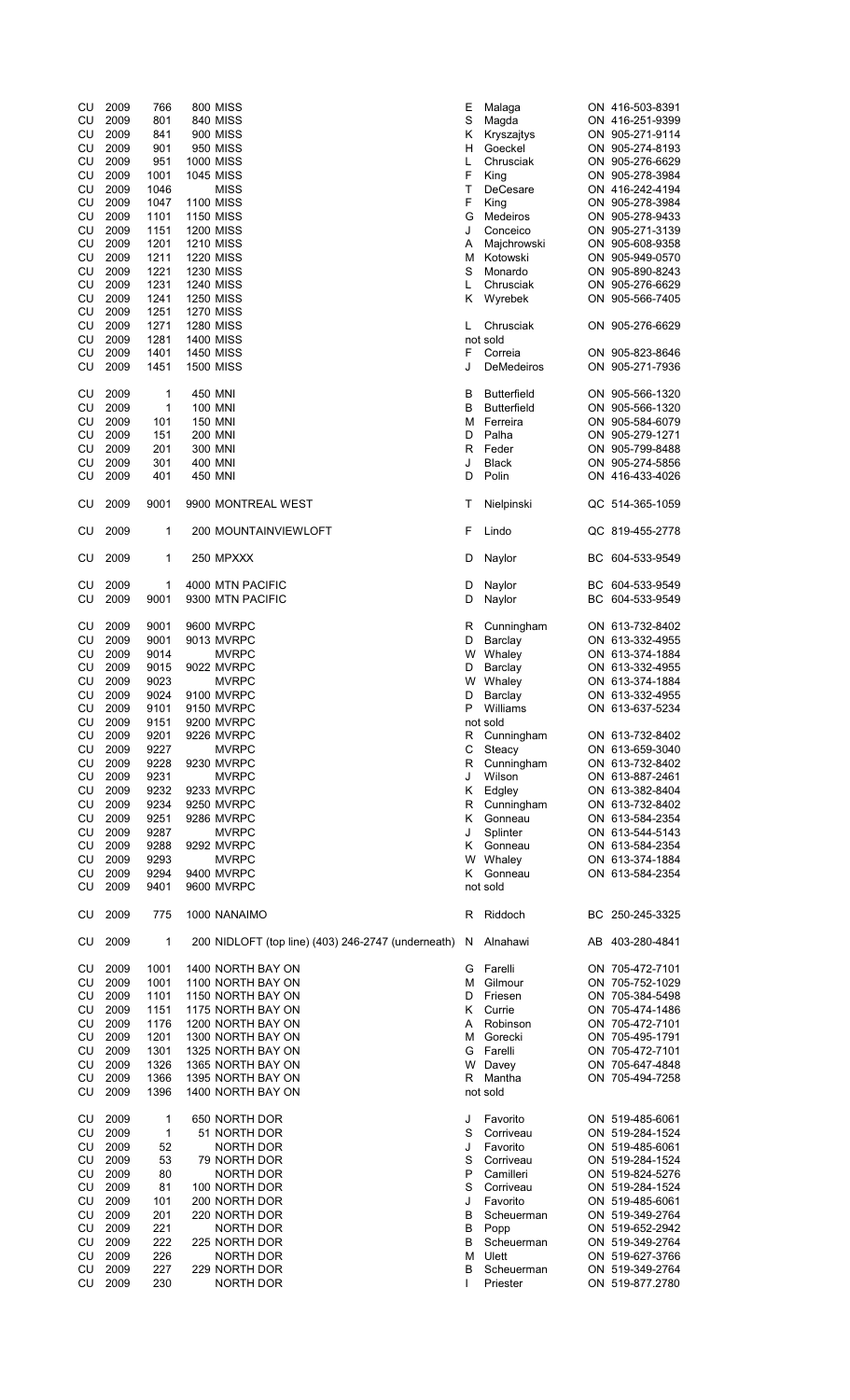| CU<br>CU<br>CU |         |              |                                    |              |              |                                    |
|----------------|---------|--------------|------------------------------------|--------------|--------------|------------------------------------|
|                | 2009    | 231          | NORTH DOR                          | В            | Scheuerman   | ON 519-349-2764                    |
|                | 2009    | 232          | NORTH DOR                          | T            | Priester     | ON 519-877.2780                    |
|                | 2009    | 233          | 260 NORTH DOR                      | B            | Scheuerman   | ON 519-349-2764                    |
| CU             | 2009    | 261          | 300 NORTH DOR                      |              | not sold     |                                    |
| CU             | 2009    | 301          | 307 NORTH DOR                      |              | G Loiselle   | ON 519-992-6377                    |
| CU             | 2009    | 308          | NORTH DOR                          | L            | Flood        | ON 519-284-8152                    |
|                |         |              |                                    |              |              |                                    |
| CU             | 2009    | 309          | 310 NORTH DOR                      | H            | Eckerich     | ON 519-856-9048                    |
| CU             | 2009    | 311          | 315 NORTH DOR                      | L            | Flood        | ON 519-284-8152                    |
| ${\sf CU}$     | 2009    | 316          | 319 NORTH DOR                      | G            | Loiselle     | ON 519-992-6377                    |
| CU             | 2009    | 320          | 323 NORTH DOR                      | L            | Flood        | ON 519-284-8152                    |
| CU             | 2009    | 324          | NORTH DOR                          | G            | Loiselle     | ON 519-992-6377                    |
|                |         |              | 326 NORTH DOR                      |              | Flood        |                                    |
| CU             | 2009    | 325          |                                    | L            |              | ON 519-284-8152                    |
| CU             | 2009    | 327          | 328 NORTH DOR                      | H            | Eckerich     | ON 519-856-9048                    |
| CU             | 2009    | 329          | NORTH DOR                          | G            | Loiselle     | ON 519-992-6377                    |
| CU             | 2009    | 330          | 331 NORTH DOR                      | L            | Flood        | ON 519-284-8152                    |
| CU             | 2009    | 332          | 333 NORTH DOR                      | G            | Lautenslager | ON 519-590-9049                    |
|                |         |              | 337 NORTH DOR                      |              |              |                                    |
| CU             | 2009    | 334          |                                    | L            | Flood        | ON 519-284-8152                    |
| CU             | 2009    | 338          | NORTH DOR                          | G            | Loiselle     | ON 519-992-6377                    |
| CU             | 2009    | 339          | 340 NORTH DOR                      | L            | Flood        | ON 519-284-8152                    |
| CU             | 2009    | 341          | 343 NORTH DOR                      | G            | Lautenslager | ON 519-590-9049                    |
| CU             | 2009    | 344          | 347 NORTH DOR                      | L            | Flood        | ON 519-284-8152                    |
| CU             | 2009    |              | NORTH DOR                          | м            | Formosa      | ON 519-351-8146                    |
|                |         | 348          |                                    |              |              |                                    |
| CU             | 2009    | 349          | NORTH DOR                          | L            | Flood        | ON 519-284-8152                    |
| CU             | 2009    | 350          | NORTH DOR                          | G            | Lautenslager | ON 519-590-9049                    |
| CU             | 2009    | 351          | 354 NORTH DOR                      | L            | Flood        | ON 519-284-8152                    |
| CU             | 2009    | 355          | 362 NORTH DOR                      | H            | Eckerich     | ON 519-856-9048                    |
| CU             | 2009    | 363          | NORTH DOR                          | G            | Lautenslager | ON 519-590-9049                    |
|                |         |              |                                    |              |              |                                    |
| CU             | 2009    | 364          | 375 NORTH DOR                      | L            | Flood        | ON 519-284-8152                    |
| CU             | 2009    | 376          | NORTH DOR                          | A            | Howard       | ON 519-787-0328                    |
| CU             | 2009    | 377          | 396 NORTH DOR                      | L            | Flood        | ON 519-284-8152                    |
| CU             | 2009    | 397          | 400 NORTH DOR                      | R            | Marriott     | ON 519-284-3580                    |
| CU             | 2009    | 401          |                                    |              |              | ON 519-877.2780                    |
|                |         |              | 412 NORTH DOR                      | L            | Priester     |                                    |
| CU             | 2009    | 413          | NORTH DOR                          | J            | Winser       | ON 519-641-6919                    |
| CU             | 2009    | 414          | 434 NORTH DOR                      | T            | Priester     | ON 519-877.2780                    |
| CU             | 2009    | 435          | NORTH DOR                          | J            | Winser       | ON 519-641-6919                    |
| CU             | 2009    | 436          | 440 NORTH DOR                      | T            | Priester     | ON 519-877.2780                    |
| CU             | 2009    | 441          |                                    | B            |              | ON 519-349-2764                    |
|                |         |              | NORTH DOR                          |              | Scheuerman   |                                    |
| CU             | 2009    | 442          | 445 NORTH DOR                      | T            | Priester     | ON 519-877.2780                    |
| CU             | 2009    | 446          | NORTH DOR                          | B            | Scheuerman   | ON 519-349-2764                    |
| CU             | 2009    | 447          | 453 NORTH DOR                      | T            | Priester     | ON 519-877.2780                    |
| CU             | 2009    | 454          | <b>NORTH DOR</b>                   | R            | Marriott     | ON 519-284-3580                    |
| CU             | 2009    | 455          | 458 NORTH DOR                      | L            | Priester     | ON 519-877.2780                    |
|                |         |              |                                    |              |              | ON 519-284-3580                    |
| CU             | 2009    | 459          | NORTH DOR                          | R            | Marriott     |                                    |
|                | 2009    | 460          | NORTH DOR                          | T            | Priester     | ON 519-877.2780                    |
| CU             |         |              |                                    |              |              |                                    |
| CU             | 2009    | 461          | NORTH DOR                          | Κ            | Obrycki      | ON 519-659-4204                    |
|                |         |              |                                    | $\mathbf{L}$ |              |                                    |
| CU             | 2009    | 462          | 500 NORTH DOR                      |              | Priester     | ON 519-877.2780                    |
|                | CU 2009 | 501          | 512 NORTH DOR                      |              | R Marriott   | ON 519-284-3580                    |
|                | CU 2009 | 513          | 514 NORTH DOR                      | L            | Priester     | ON 519-877.2780                    |
|                | CU 2009 | 515          | 575 NORTH DOR                      |              | R Marriott   | ON 519-284-3580                    |
|                | CU 2009 | 576          | 600 NORTH DOR                      |              | not sold     |                                    |
|                | CU 2009 | 601          | 649 NORTH DOR                      |              | D Boyse      |                                    |
|                |         | 650          | NORTH DOR                          |              | C Brooks     | ON 519-485-0105                    |
|                | CU 2009 |              |                                    |              |              | ON 519-397-2818                    |
|                |         |              |                                    |              |              |                                    |
|                | CU 2009 | $\mathbf{1}$ | 3500 NORTH ROAD RPC                |              | L Coulson    | BC 604-930-0940                    |
|                | CU 2009 | $\mathbf{1}$ | 1200 NORTH ROAD RPC                |              | D Fraser     | BC 604-820-2899                    |
|                | CU 2009 | 1201         | 2400 NORTH ROAD RPC                |              | C Hutmacher  |                                    |
|                | CU 2009 | 2401         | 3500 NORTH ROAD RPC                |              | L Coulson    | BC 604-930-0940                    |
|                |         |              |                                    |              |              |                                    |
|                |         |              |                                    |              |              |                                    |
| ${\sf CU}$     |         |              | 2009 11201 11400 O & L             |              | O DeVries    | ON 613-989-1526                    |
| CU             | 2009    |              | 11211 11213 O & L                  |              | N Caine      | BC 250-378-3713                    |
|                | CU 2009 |              | 11214 11215 O & L                  |              | O DeVries    | ON 613-989-1526                    |
|                | CU 2009 |              | 11216 11217 O & L                  |              | N Caine      | BC 250-378-3713                    |
|                | CU 2009 | 11218        | 0 & L                              |              | O DeVries    | ON 613-989-1526                    |
|                | CU 2009 | 11219        | 0 & L                              |              | N Caine      | BC 250-378-3713                    |
|                |         |              |                                    |              | O DeVries    |                                    |
|                | CU 2009 | 11220        | 0 & L                              |              |              | ON 613-989-1526                    |
|                | CU 2009 | 11221        | 0 & L                              |              | N Caine      | BC 250-378-3713                    |
|                | CU 2009 | 11223        | O & L                              |              | O DeVries    | ON 613-989-1526                    |
|                | CU 2009 | 11224        | O & L                              |              | N Caine      | BC 250-378-3713                    |
| CU             | 2009    | 11225        | 0 & L                              |              | O DeVries    | ON 613-989-1526                    |
|                |         |              |                                    |              |              |                                    |
|                | CU 2009 | 11226        | 0 & L                              |              | N Caine      | BC 250-378-3713                    |
|                | CU 2009 | 11227        | 0 & L                              |              | O DeVries    | ON 613-989-1526                    |
|                | CU 2009 | 11228        | 0 & L                              |              | N Caine      | BC 250-378-3713                    |
|                | CU 2009 |              | 11229 11231 O & L                  |              | O DeVries    | ON 613-989-1526                    |
|                | CU 2009 | 11232        | 0 & L                              |              | N Caine      | BC 250-378-3713                    |
|                | CU 2009 |              | 11233 11234 O & L                  |              | O DeVries    | ON 613-989-1526                    |
|                |         | 11235        |                                    |              | N Caine      |                                    |
|                | CU 2009 |              | 0 & L                              |              |              | BC 250-378-3713                    |
|                | CU 2009 |              | 11236 11237 O & L                  |              | O DeVries    | ON 613-989-1526                    |
|                | CU 2009 |              | 11238 11239 O & L                  |              | N Caine      | BC 250-378-3713                    |
| CU             | 2009    | 11240        | 0 & L                              |              | O DeVries    | ON 613-989-1526                    |
|                | CU 2009 | 11241        | 0 & L                              |              | N Caine      | BC 250-378-3713                    |
|                | CU 2009 |              | 11242 11243 O & L                  |              | O DeVries    | ON 613-989-1526                    |
|                |         |              |                                    |              | N Caine      |                                    |
|                | CU 2009 |              | 11244 11245 O & L                  |              |              | BC 250-378-3713                    |
| CU             | 2009    |              | 11246 11247 O & L                  |              | O DeVries    | ON 613-989-1526                    |
|                | CU 2009 | 11248        | 0 & L                              |              | N Caine      | BC 250-378-3713                    |
|                | CU 2009 |              | 11249 11250 O & L                  |              | O DeVries    | BC 604-575-6282<br>ON 613-989-1526 |
|                | CU 2009 | 11251        | 0 & L<br>CU 2009 11252 11400 O & L |              | N Caine      | BC 250-378-3713<br>ON 613-989-1526 |

| Scheuerman               |          | ON 519-3                         |
|--------------------------|----------|----------------------------------|
| Priester                 |          | ON 519-8                         |
| Scheuerman<br>sold       |          | ON 519-3                         |
| Loiselle                 |          | ON 519-9                         |
| Flood                    |          | ON 519-2<br>ON 519-8             |
| Eckerich                 |          |                                  |
| Flood                    |          | ON 519-2                         |
| Loiselle<br>Flood        |          | ON 519-9<br>ON 519-2             |
| Loiselle                 |          | ON 519-9                         |
| Flood                    |          | ON 519-2                         |
| Eckerich                 |          | ON 519-8                         |
| Loiselle                 |          | ON 519-9                         |
| Flood<br>Lautenslager    |          | ON 519-2<br>ON 519-5             |
| Flood                    |          |                                  |
| Loiselle                 |          | ON 519-2<br>ON 519-9             |
| Flood                    |          | ON 519-2                         |
| Lautenslager<br>Flood    |          | ON 519-5<br>ON 519-2             |
| Formosa                  |          | ON 519-3                         |
| Flood                    |          | ON 519-2                         |
| Lautenslager             |          | $ON 519-5$                       |
| Flood                    |          | ON 519-2                         |
| Eckerich<br>Lautenslager |          | ON 519-8<br>ON 519-5             |
| Flood                    |          |                                  |
| Howard                   |          | ON 519-2<br>ON 519-7             |
| Flood                    |          | ON 519-2                         |
| Marriott                 |          | ON 519-2<br>ON 519-8             |
| Priester<br>Winser       |          | ON 519-6                         |
| Priester                 | ON.      | 519-8                            |
| Winser                   |          | ON 519-6                         |
| Priester                 |          | ON 519-8                         |
| Scheuerman               |          | ON 519-3<br>ON 519-8             |
| Priester<br>Scheuerman   |          | ON 519-3                         |
| Priester                 |          | ON 519-8                         |
| Marriott                 |          | ON 519-2                         |
| Priester                 |          | ON 519-8<br>ON 519-2             |
| Marriott                 |          | ON 519-8                         |
| Priester                 |          |                                  |
|                          |          |                                  |
| Obrycki                  | ON       | 519-6                            |
| Priester<br>Marriott     | ON       | 519-8<br>ON 519-2                |
| Priester                 |          | ON 519-8                         |
| Marriott                 | ON       | 519-2                            |
| sold                     |          |                                  |
| Boyse<br><b>Brooks</b>   | ON       | ON 519-4<br>519-3                |
|                          |          |                                  |
| Coulson                  | ВC       | 604-9                            |
| Fraser                   | BC       | 604-8                            |
| Hutmacher                | ВC       | 604-5                            |
| Coulson                  | ВC       | 604-9                            |
| <b>DeVries</b>           | ON       | 613-9                            |
| Caine                    | ВC       | 250-3                            |
| <b>DeVries</b>           |          | ON 613-9                         |
| Caine                    | BC       | 250-3                            |
| <b>DeVries</b><br>Caine  | ВC       | ON 613-9<br>250-3                |
| DeVries                  | ON       | 613-9                            |
| Caine                    | BC       | 250-3                            |
| <b>DeVries</b>           | ON       | 613-9                            |
| Caine<br>DeVries         | BC       | 250-3<br>ON 613-9                |
| Caine                    |          | 250-3                            |
| <b>DeVries</b>           | ВC       | ON 613-9                         |
| Caine                    | BC       | 250-3                            |
| <b>DeVries</b>           | ON       | 613-9                            |
| Caine<br><b>DeVries</b>  | ВC       | 250-3<br>ON 613-9                |
| Caine                    | BC       | 250-3                            |
| <b>DeVries</b>           |          | ON 613-9                         |
| Caine                    | ВC       | 250-3                            |
| <b>DeVries</b>           | ON       | 613-9                            |
| Caine<br><b>DeVries</b>  | BC<br>ON | 250-3<br>613-9                   |
| Caine                    | ВC       | 250-3                            |
| <b>DeVries</b>           |          | ON 613-9                         |
| Caine                    |          |                                  |
| <b>DeVries</b><br>Caine  |          | BC 250-3<br>ON 613-9<br>BC 250-3 |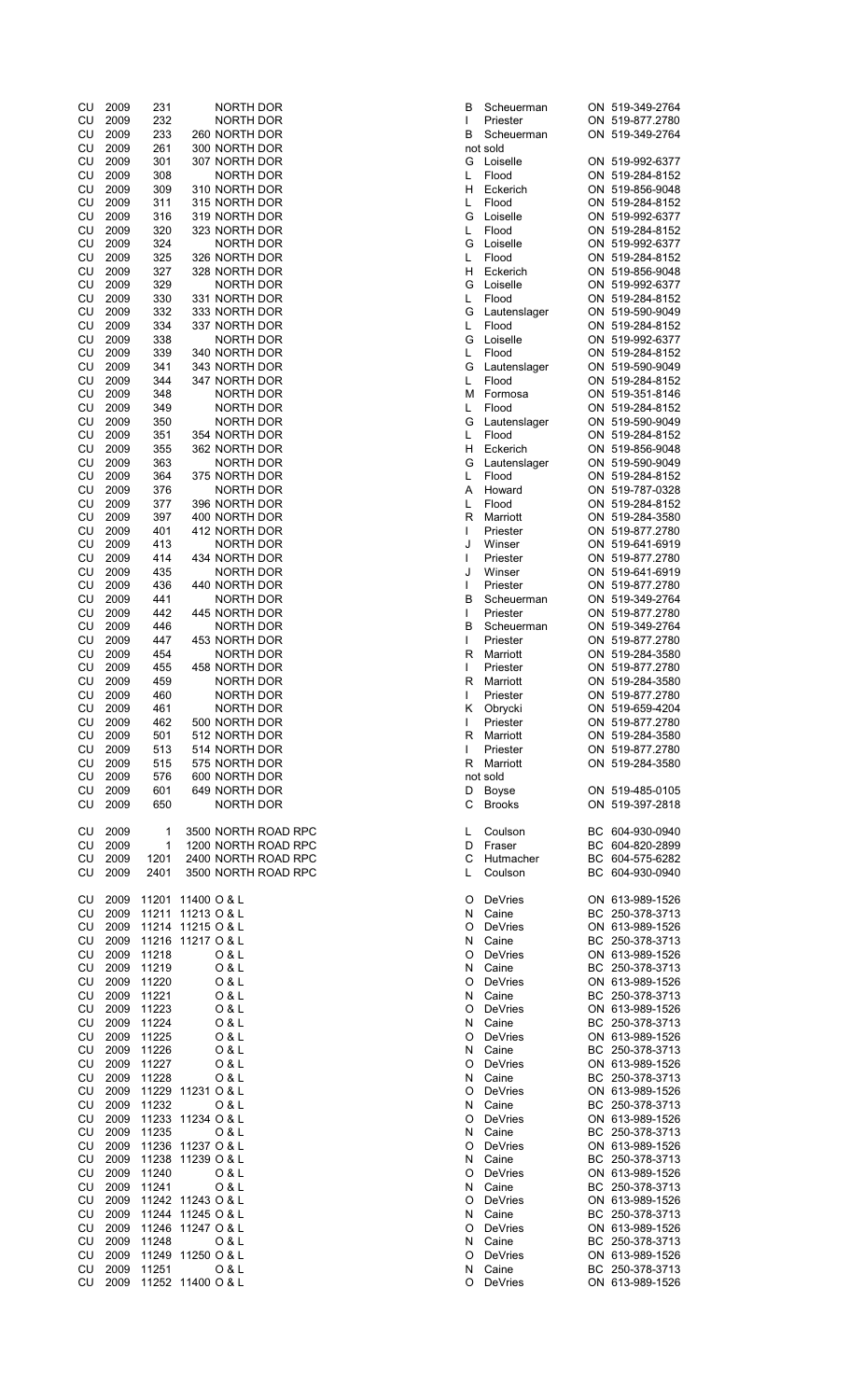| CU                                                                                     | 2009                                                                                                                 | 9001                                                                                                                 | 9800 OAK                                                                                                                                                               | J                                                                  | Sno                                                                                                                        |
|----------------------------------------------------------------------------------------|----------------------------------------------------------------------------------------------------------------------|----------------------------------------------------------------------------------------------------------------------|------------------------------------------------------------------------------------------------------------------------------------------------------------------------|--------------------------------------------------------------------|----------------------------------------------------------------------------------------------------------------------------|
| CU                                                                                     | 2009                                                                                                                 | 9001                                                                                                                 | 9200 OAK                                                                                                                                                               | М                                                                  | Plac                                                                                                                       |
| CU                                                                                     | 2009                                                                                                                 | 9201                                                                                                                 | 9299 OAK                                                                                                                                                               | Α                                                                  | Lar∈                                                                                                                       |
| CU                                                                                     | 2009                                                                                                                 | 9300                                                                                                                 | 9400 OAK                                                                                                                                                               | Α                                                                  | Sno                                                                                                                        |
| CU                                                                                     | 2009                                                                                                                 | 9401                                                                                                                 | 9526 OAK                                                                                                                                                               | Α                                                                  | Lare                                                                                                                       |
| CU                                                                                     | 2009                                                                                                                 | 9527                                                                                                                 | OAK                                                                                                                                                                    | J                                                                  | Lehi                                                                                                                       |
| CU                                                                                     | 2009                                                                                                                 | 9528                                                                                                                 | 9800 OAK                                                                                                                                                               | Α                                                                  | Lare                                                                                                                       |
| CU<br>CU<br>CU<br>CU<br>CU<br>CU<br>CU<br>CU<br>CU<br>CU<br>CU<br>CU                   | 2009<br>2009<br>2009<br>2009<br>2009<br>2009<br>2009<br>2009<br>2009<br>2009<br>2009<br>2009                         | 9001<br>9001<br>9081<br>9101<br>9201<br>9301<br>9401<br>9501<br>9581<br>9601<br>9701<br>9721                         | 9750 OKN<br>9080 OKN<br>9100 OKN<br>9200 OKN<br>9300 OKN<br>9400 OKN<br>9500 OKN<br>9580 OKN<br>9590 OKN<br>9700 OKN<br>9720 OKN<br>9750 OKN                           | Α<br>C<br>Α<br>J<br>Ν<br>J<br>M<br>G<br>Α<br>J<br>т                | Lutt<br>Lom<br>Lutt<br>Nich<br>Kala<br>Nich<br>Lutt<br>Sch<br>Lutti<br><b>Jeff</b><br>Alfo<br>not sold                     |
| CU<br>CU<br>CU<br>CU<br>CU<br>CU<br>CU                                                 | 2009<br>2009<br>2009<br>2009<br>2009<br>2009<br>2009                                                                 | 1<br>1<br>101<br>146<br>168<br>169<br>181                                                                            | 550 ORI<br>100 ORI<br>145 ORI<br>167 ORI<br><b>ORI</b><br>180 ORI<br>195 ORI                                                                                           | J<br>D<br>т<br>М<br>J<br>М                                         | Abre<br>Otta<br>deM<br>van<br>Forr<br>van                                                                                  |
| CU                                                                                     | 2009                                                                                                                 | 196                                                                                                                  | 215 ORI                                                                                                                                                                | R                                                                  | Hoy                                                                                                                        |
| CU                                                                                     | 2009                                                                                                                 | 216                                                                                                                  | 255 ORI                                                                                                                                                                | R                                                                  | Fler                                                                                                                       |
| CU                                                                                     | 2009                                                                                                                 | 256                                                                                                                  | 305 ORI                                                                                                                                                                | В                                                                  | Rob                                                                                                                        |
| CU                                                                                     | 2009                                                                                                                 | 306                                                                                                                  | 355 ORI                                                                                                                                                                | R                                                                  | Step                                                                                                                       |
| CU                                                                                     | 2009                                                                                                                 | 356                                                                                                                  | 400 ORI                                                                                                                                                                | J                                                                  | Abre                                                                                                                       |
| CU                                                                                     | 2009                                                                                                                 | 401                                                                                                                  | 430 ORI                                                                                                                                                                | G                                                                  | <b>Balk</b>                                                                                                                |
| CU                                                                                     | 2009                                                                                                                 | 431                                                                                                                  | 435 ORI                                                                                                                                                                | Т                                                                  | deM                                                                                                                        |
| CU                                                                                     | 2009                                                                                                                 | 436                                                                                                                  | 465 ORI                                                                                                                                                                | Т                                                                  | Deg                                                                                                                        |
| CU                                                                                     | 2009                                                                                                                 | 466                                                                                                                  | <b>ORI</b>                                                                                                                                                             | В                                                                  | Rus                                                                                                                        |
| CU                                                                                     | 2009                                                                                                                 | 467                                                                                                                  | 476 ORI                                                                                                                                                                | Т                                                                  | Deg                                                                                                                        |
| CU                                                                                     | 2009                                                                                                                 | 477                                                                                                                  | 500 ORI                                                                                                                                                                | в                                                                  | Rus                                                                                                                        |
| CU                                                                                     | 2009                                                                                                                 | 501                                                                                                                  | 550 ORI                                                                                                                                                                | G                                                                  | Piep                                                                                                                       |
| CU<br>CU<br>CU<br>CU<br>CU<br>CU<br>CU<br>CU<br>CU<br>CU<br>CU<br>CU<br>CU<br>CU<br>CU | 2009<br>2009<br>2009<br>2009<br>2009<br>2009<br>2009<br>2009<br>2009<br>2009<br>2009<br>2009<br>2009<br>2009<br>2009 | 8201<br>8201<br>8401<br>8460<br>8461<br>8467<br>8468<br>8501<br>8576<br>8581<br>8601<br>8636<br>8661<br>8701<br>8775 | 8800 OSH<br>8400 OSH<br>8459 OSH<br>OSH<br>8466 OSH<br>OSH<br>8500 OSH<br>8575 OSH<br>8580 OSH<br>8601 OSH<br>8635 OSH<br>8660 OSH<br>8700 OSH<br>8774 OSH<br>8776 OSH | S<br>н<br>S<br>т<br>S<br>G<br>S<br>J<br>S<br>M<br>S<br>В<br>J<br>т | Ferr<br>Yas<br>Ferr<br><b>Broy</b><br>Ferr<br>Hyn<br>Ferr<br>Gra<br>Gra<br>Hec<br>Gra<br><b>Bidc</b><br>Mar<br><b>Broy</b> |
| CU                                                                                     | 2009                                                                                                                 | 8777                                                                                                                 | 8800 OSH                                                                                                                                                               | J                                                                  | Mar                                                                                                                        |
| CU                                                                                     | 2009                                                                                                                 | 9001                                                                                                                 | 9700 OTT                                                                                                                                                               | G                                                                  | Paq                                                                                                                        |
| CU                                                                                     | 2009                                                                                                                 | 9001                                                                                                                 | 9100 OTT                                                                                                                                                               | R                                                                  | Jad                                                                                                                        |
| CU                                                                                     | 2009                                                                                                                 | 9018                                                                                                                 | 9019 OTT                                                                                                                                                               | L                                                                  | Mclı                                                                                                                       |
| CU                                                                                     | 2009                                                                                                                 | 9020                                                                                                                 | 9023 OTT                                                                                                                                                               | R                                                                  | Jad                                                                                                                        |
| CU                                                                                     | 2009                                                                                                                 | 9024                                                                                                                 | <b>OTT</b>                                                                                                                                                             | J                                                                  | Mar                                                                                                                        |
| CU                                                                                     | 2009                                                                                                                 | 9025                                                                                                                 | 9029 OTT                                                                                                                                                               | R                                                                  | Jad                                                                                                                        |
| CU                                                                                     | 2009                                                                                                                 | 9030                                                                                                                 | <b>OTT</b>                                                                                                                                                             | J                                                                  | Mar                                                                                                                        |
| CU                                                                                     | 2009                                                                                                                 | 9031                                                                                                                 | 9042 OTT                                                                                                                                                               | R                                                                  | Jad                                                                                                                        |
| CU                                                                                     | 2009                                                                                                                 | 9043                                                                                                                 | <b>OTT</b>                                                                                                                                                             | J                                                                  | Mar                                                                                                                        |
| CU                                                                                     | 2009                                                                                                                 | 9044                                                                                                                 | 9048 OTT                                                                                                                                                               | R                                                                  | Jad                                                                                                                        |
| CU                                                                                     | 2009                                                                                                                 | 9049                                                                                                                 | <b>OTT</b>                                                                                                                                                             | J                                                                  | Mar                                                                                                                        |
| CU                                                                                     | 2009                                                                                                                 | 9050                                                                                                                 | 9052 OTT                                                                                                                                                               | R                                                                  | Jad                                                                                                                        |
| CU                                                                                     | 2009                                                                                                                 | 9053                                                                                                                 | 9054 OTT                                                                                                                                                               | J                                                                  | Mar                                                                                                                        |
| CU                                                                                     | 2009                                                                                                                 | 9055                                                                                                                 | 9100 OTT                                                                                                                                                               | R                                                                  | Jad                                                                                                                        |
| CU                                                                                     | 2009                                                                                                                 | 9101                                                                                                                 | OTT                                                                                                                                                                    | L                                                                  | Mclı                                                                                                                       |
| CU                                                                                     | 2009                                                                                                                 | 9102                                                                                                                 | 9103 OTT                                                                                                                                                               | G                                                                  | Jarr                                                                                                                       |
| CU                                                                                     | 2009                                                                                                                 | 9104                                                                                                                 | 9105 OTT                                                                                                                                                               | L.                                                                 | Mclı                                                                                                                       |
| CU                                                                                     | 2009                                                                                                                 | 9106                                                                                                                 | 9115 OTT                                                                                                                                                               | G                                                                  | Jarr                                                                                                                       |
| CU                                                                                     | 2009                                                                                                                 | 9116                                                                                                                 | <b>OTT</b>                                                                                                                                                             | Г                                                                  | Mcl                                                                                                                        |
| CU                                                                                     | 2009                                                                                                                 | 9117                                                                                                                 | <b>OTT</b>                                                                                                                                                             | G                                                                  | Jarr                                                                                                                       |
| CU                                                                                     | 2009                                                                                                                 | 9118                                                                                                                 | <b>OTT</b>                                                                                                                                                             | L.                                                                 | Mclı                                                                                                                       |
| CU                                                                                     | 2009                                                                                                                 | 9119                                                                                                                 | 9123 OTT                                                                                                                                                               | G                                                                  | Jarr                                                                                                                       |
| CU                                                                                     | 2009                                                                                                                 | 9124                                                                                                                 | <b>OTT</b>                                                                                                                                                             | L.                                                                 | Mcl                                                                                                                        |
| CU                                                                                     | 2009                                                                                                                 | 9125                                                                                                                 | 9200 OTT                                                                                                                                                               | G                                                                  | Jarr                                                                                                                       |
| CU                                                                                     | 2009                                                                                                                 | 9201                                                                                                                 | 9300 OTT                                                                                                                                                               | В                                                                  | Ces                                                                                                                        |
| CU                                                                                     | 2009                                                                                                                 | 9301                                                                                                                 | 9400 OTT                                                                                                                                                               | G                                                                  | Sco                                                                                                                        |
| CU                                                                                     | 2009                                                                                                                 | 9401                                                                                                                 | 9500 OTT                                                                                                                                                               | B                                                                  | Truc                                                                                                                       |
| CU                                                                                     | 2009                                                                                                                 | 9501                                                                                                                 | 9530 OTT                                                                                                                                                               | Т                                                                  | Gill                                                                                                                       |

| CU | 2009 | 9001 | 9800 OAK   | J | Snow            |    | ON 905-878-5112             |  |
|----|------|------|------------|---|-----------------|----|-----------------------------|--|
| CU | 2009 | 9001 | 9200 OAK   | М | Placha          |    | ON 416-453-6526             |  |
| CU | 2009 | 9201 | 9299 OAK   | Α | Larentzakis     |    | ON 905-825-9583             |  |
| CU | 2009 | 9300 | 9400 OAK   | Α | Snow            |    | ON 905-878-5112             |  |
|    |      |      |            |   |                 |    |                             |  |
| CU | 2009 | 9401 | 9526 OAK   | Α | Larentzakis     |    | ON 905-825-9583             |  |
| CU | 2009 | 9527 | OAK        | J | Lehman          |    | ON 519-846-0659             |  |
| CU | 2009 | 9528 | 9800 OAK   | Α | Larentzakis     |    | ON 905-825-9583             |  |
|    |      |      |            |   |                 |    |                             |  |
| CU | 2009 | 9001 | 9750 OKN   | Α | Luttmerding     |    | BC 250-546-6539             |  |
| CU | 2009 | 9001 | 9080 OKN   | С | Lompart         |    | BC 250-545-3733             |  |
| CU | 2009 | 9081 | 9100 OKN   | Α | Luttmerding     | BС | 250-546-6539                |  |
| CU | 2009 | 9101 | 9200 OKN   | J | Nicholls        | BС | 250-456-3900                |  |
|    |      |      |            |   |                 |    |                             |  |
| CU | 2009 | 9201 | 9300 OKN   | N | Kalashnikoff    |    | BC 250-542-2014             |  |
| CU | 2009 | 9301 | 9400 OKN   | J | Nicholls        |    | BC 250-456-3900             |  |
| CU | 2009 | 9401 | 9500 OKN   | М | Luttmerding     |    | BC 250-546-6342             |  |
| CU | 2009 | 9501 | 9580 OKN   |   | Schmidt         |    | BC 250-375-2347             |  |
|    |      |      |            | G |                 |    |                             |  |
| CU | 2009 | 9581 | 9590 OKN   | Α | Luttmerding     |    | BC 250-546-6539             |  |
| CU | 2009 | 9601 | 9700 OKN   | J | Jeffery         |    | BC 250-547-1399             |  |
| CU | 2009 | 9701 | 9720 OKN   | Τ | Alford          |    | BC 250-883-0204             |  |
| CU | 2009 | 9721 | 9750 OKN   |   | not sold        |    |                             |  |
|    |      |      |            |   |                 |    |                             |  |
| CU | 2009 | 1    | 550 ORI    | J | Abreu           |    | ON 705-327-3205             |  |
| CU | 2009 | 1    | 100 ORI    | D | Ottaway         |    | ON 705-538-1542             |  |
|    |      |      |            |   |                 |    |                             |  |
| CU | 2009 | 101  | 145 ORI    | т | deMunnik        |    | ON 705-325-3716             |  |
| CU | 2009 | 146  | 167 ORI    | M | van der Jagt    |    | ON 705-326-5812             |  |
| CU | 2009 | 168  | <b>ORI</b> | J | Formosa         |    | ON 905-576-9021             |  |
|    |      |      |            |   |                 |    |                             |  |
| CU | 2009 | 169  | 180 ORI    | м | van der Jagt    |    | ON 705-326-5812             |  |
| CU | 2009 | 181  | 195 ORI    |   |                 |    |                             |  |
| CU | 2009 | 196  | 215 ORI    | R | Hoyle           |    | ON 705-487-2736             |  |
|    |      |      |            |   |                 |    |                             |  |
| CU | 2009 | 216  | 255 ORI    | R | Flemming        |    | ON 705-734-9296             |  |
| CU | 2009 | 256  | 305 ORI    | В | Robertson       |    | ON 705-326-9503             |  |
| CU | 2009 | 306  | 355 ORI    | R | Stephen         |    | ON 705-325-1422             |  |
| CU | 2009 | 356  | 400 ORI    | J | Abreu           |    | ON 705-327-3205             |  |
|    |      |      |            |   |                 |    |                             |  |
| CU | 2009 | 401  | 430 ORI    | G | <b>Balkwill</b> |    | ON 705-325-3310             |  |
| CU | 2009 | 431  | 435 ORI    | Τ | deMunnik        |    | ON 705-325-3716             |  |
| CU | 2009 | 436  | 465 ORI    | Τ | Degroot         |    | ON 705-322-6228             |  |
| CU | 2009 | 466  | <b>ORI</b> | В | Ruston          |    | ON 705-534-1666             |  |
|    |      |      |            |   |                 |    |                             |  |
| CU | 2009 | 467  | 476 ORI    | Τ | Degroot         |    | ON 705-322-6228             |  |
| CU | 2009 | 477  | 500 ORI    | В | Ruston          |    | ON 705-534-1666             |  |
| CU | 2009 | 501  | 550 ORI    | G | Pieper          |    | ON 705-454-8630             |  |
|    |      |      |            |   |                 |    |                             |  |
|    |      |      |            |   |                 |    |                             |  |
| CU | 2009 | 8201 | 8800 OSH   | S | Ferrara         |    | ON 905-987-9960             |  |
| CU | 2009 | 8201 | 8400 OSH   | н | Yassein         |    | ON 905-697-1527             |  |
| CU | 2009 | 8401 | 8459 OSH   | S | Ferrara         |    | ON 905-987-9960             |  |
|    |      |      |            |   |                 |    |                             |  |
| CU | 2009 | 8460 | OSH        | Т | <b>Brown</b>    |    | ON 905-623-3993             |  |
| CU | 2009 | 8461 | 8466 OSH   | S | Ferrara         |    | ON 905-987-9960             |  |
| CU | 2009 | 8467 | <b>OSH</b> | G | <b>Hynes</b>    |    | ON 905-342-3165             |  |
| CU | 2009 | 8468 | 8500 OSH   | S | Ferrara         |    | ON 905-987-9960             |  |
|    |      |      |            |   |                 |    |                             |  |
| CU | 2009 | 8501 | 8575 OSH   | J | Grant           |    | ON 905-404-0143             |  |
| CU | 2009 | 8576 | 8580 OSH   | S | Grant           |    | ON 905-983-6177             |  |
| CU | 2009 | 8581 | 8601 OSH   | М | Hechanova       |    | ON 905-620-0922             |  |
| CU | 2009 | 8601 | 8635 OSH   | S | Grant           |    | ON 905-983-6177             |  |
|    |      |      |            |   |                 |    |                             |  |
| CU | 2009 | 8636 | 8660 OSH   | В | <b>Bidon</b>    |    | ON 905-666-7830             |  |
| CU | 2009 | 8661 | 8700 OSH   |   |                 |    |                             |  |
| CU | 2009 | 8701 | 8774 OSH   | J | Martire         |    | ON 905-434-5656             |  |
|    | 2009 | 8775 | 8776 OSH   | Τ | <b>Brown</b>    |    | ON 905-623-3993             |  |
| CU |      |      |            |   |                 |    |                             |  |
| CU | 2009 | 8777 | 8800 OSH   | J | Martire         |    | ON 905-434-5656             |  |
|    |      |      |            |   |                 |    |                             |  |
| CU | 2009 | 9001 | 9700 OTT   | G | Paquette        |    | ON 613-824-7385             |  |
| CU | 2009 | 9001 | 9100 OTT   | R | Jadowski        |    | ON 613-821-5128             |  |
| CU | 2009 | 9018 | 9019 OTT   | L | McIntyre        |    | ON 613-936-6575             |  |
| CU | 2009 | 9020 | 9023 OTT   | R |                 |    | ON 613-821-5128             |  |
|    |      |      |            |   | Jadowski        |    |                             |  |
| CU | 2009 | 9024 | <b>OTT</b> | J | Martire         |    | ON 905-434-5656             |  |
| CU | 2009 | 9025 | 9029 OTT   | R | Jadowski        |    | ON 613-821-5128             |  |
| CU | 2009 | 9030 | <b>OTT</b> | J | Martire         |    | ON 905-434-5656             |  |
| CU | 2009 | 9031 | 9042 OTT   | R | Jadowski        |    | ON 613-821-5128             |  |
|    |      |      |            |   |                 |    |                             |  |
| CU | 2009 | 9043 | <b>OTT</b> | J | Martire         |    | ON 905-434-5656             |  |
| CU | 2009 | 9044 | 9048 OTT   | R | Jadowski        |    | ON 613-821-5128             |  |
| CU | 2009 | 9049 | OTT        | J | Martire         |    | ON 905-434-5656             |  |
|    |      |      | 9052 OTT   |   |                 |    |                             |  |
| CU | 2009 | 9050 |            | R | Jadowski        |    | ON 613-821-5128             |  |
| CU | 2009 | 9053 | 9054 OTT   | J | Martire         |    | ON 905-434-5656             |  |
| CU | 2009 | 9055 | 9100 OTT   | R | Jadowski        |    | ON 613-821-5128             |  |
| CU | 2009 | 9101 | OTT        | L | McIntyre        |    | ON 613-936-6575             |  |
|    |      |      |            |   |                 |    |                             |  |
| CU | 2009 | 9102 | 9103 OTT   | G | Jarrett         |    | ON 613-346-0188             |  |
| CU | 2009 | 9104 | 9105 OTT   | L | McIntyre        |    | ON 613-936-6575             |  |
| CU | 2009 | 9106 | 9115 OTT   | G | Jarrett         |    | ON 613-346-0188             |  |
| CU | 2009 | 9116 | <b>OTT</b> | L | McIntyre        |    | ON 613-936-6575             |  |
|    |      |      |            |   |                 |    |                             |  |
| CU | 2009 | 9117 | OTT        | G | Jarrett         |    | ON 613-346-0188             |  |
| CU | 2009 | 9118 | <b>OTT</b> | L | McIntyre        |    | ON 613-936-6575             |  |
| CU | 2009 | 9119 | 9123 OTT   | G | Jarrett         |    | ON 613-346-0188             |  |
| CU | 2009 | 9124 | <b>OTT</b> | L | McIntyre        |    | ON 613-936-6575             |  |
|    |      |      |            |   |                 |    |                             |  |
| CU | 2009 | 9125 | 9200 OTT   | G | Jarrett         |    | ON 613-346-0188             |  |
| CU | 2009 | 9201 | 9300 OTT   | В | Cesaratto       |    | ON 613-821-4076             |  |
| CU | 2009 | 9301 | 9400 OTT   | G | Scobie          |    | ON 613-821-3145             |  |
| CU | 2009 | 9401 | 9500 OTT   | В | Trudeau         |    | ON 613-443-7219             |  |
|    |      |      |            |   |                 |    |                             |  |
| CU | 2009 | 9501 | 9530 OTT   | Τ | Gill            |    | ON 613-270-0333 cell 613-86 |  |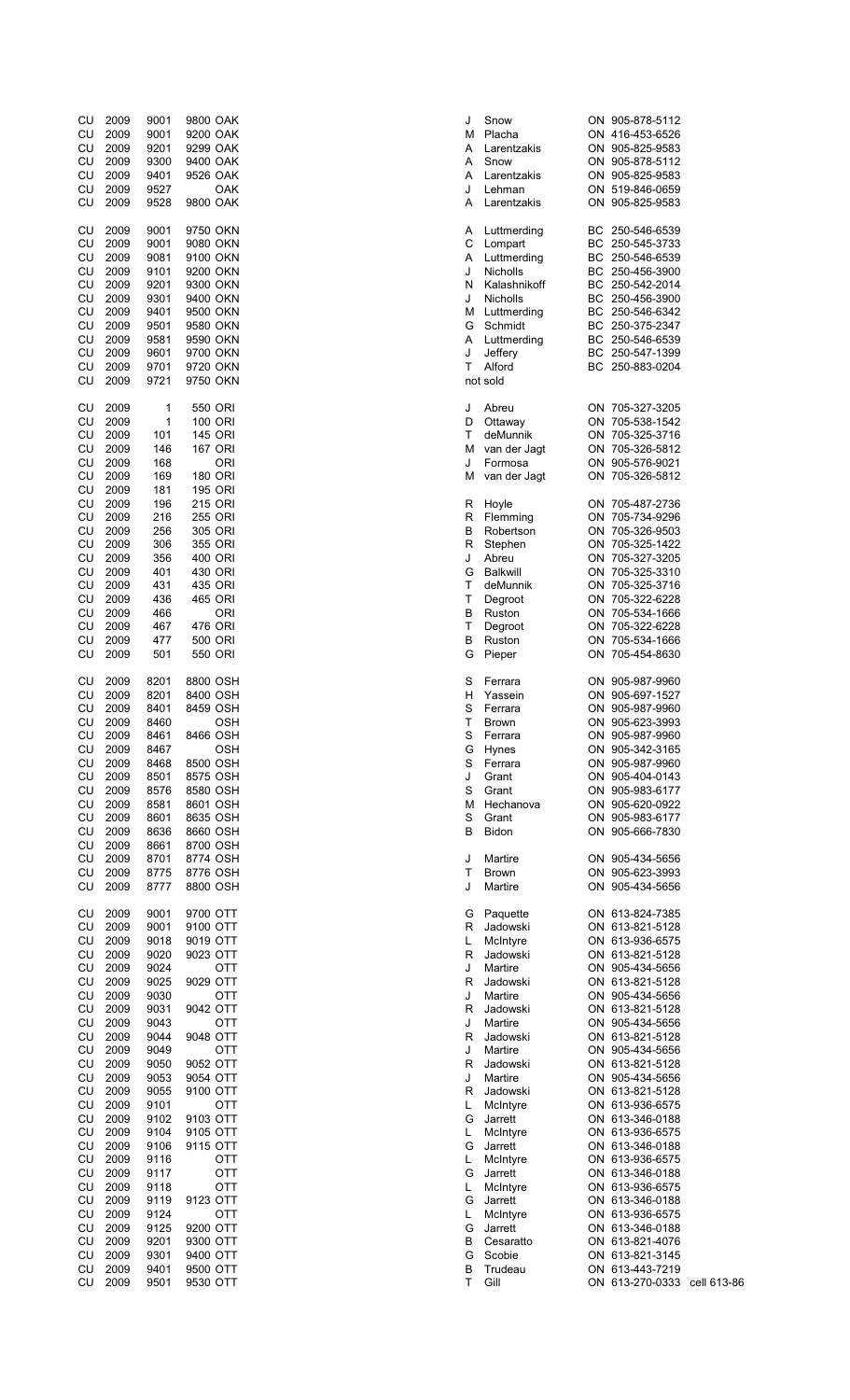| CU<br>CU<br>CU<br>CU<br>CU | 2009<br>2009<br>2009<br>2009<br>2009 | 9531<br>9581<br>9601<br>9651<br>9691 | 9580 OTT<br>9600 OTT<br>9650 OTT<br>9690 OTT<br>9700 OTT |                                            | J<br>В<br>D<br>В | Taill<br>Tes:<br>Mull<br>JC Cad<br>Tes: |
|----------------------------|--------------------------------------|--------------------------------------|----------------------------------------------------------|--------------------------------------------|------------------|-----------------------------------------|
| CU<br>CU<br>CU             | 2009<br>2009<br>2009                 | 1<br>1<br>201                        | 600 OTT CAP<br>200 OTT CAP<br>300 OTT CAP                |                                            | L<br>Г<br>L      | San<br>San<br>Baz                       |
| CU                         | 2009                                 | 301                                  | 400 OTT CAP                                              |                                            | Α                | Lapl                                    |
| CU                         | 2009                                 | 401                                  | 427 OTT CAP                                              |                                            | L                | San                                     |
| CU<br>CU                   | 2009<br>2009                         | 428<br>438                           | 437 OTT CAP<br>449 OTT CAP                               |                                            | R<br>М           | Anto<br>Roc                             |
| CU                         | 2009                                 | 450                                  |                                                          | OTT CAP                                    | L                | San                                     |
| CU                         | 2009                                 | 451                                  | 475 OTT CAP                                              |                                            | C                | Pao                                     |
| CU<br>CU                   | 2009<br>2009                         | 476<br>501                           | 500 OTT CAP<br>600 OTT CAP                               |                                            | J<br>М           | Kou<br>Can                              |
| CU<br>CU                   | 2009 O1<br>2009                      | $\mathbf{1}$                         | 1000 OX<br>100 OX                                        |                                            | н<br>G           | Mclı<br>Laut                            |
| CU                         | 2009                                 | 27                                   | OX                                                       |                                            | F                | Cab                                     |
| CU<br>CU                   | 2009<br>2009                         | 28<br>29                             | OX<br>OX                                                 |                                            | G<br>F           | Laut<br>Cab                             |
| CU                         | 2009                                 | 30                                   | 31 OX                                                    |                                            | G                | Laut                                    |
| CU                         | 2009                                 | 32                                   | ОX                                                       |                                            | F                | Cab                                     |
| CU                         | 2009                                 | 33                                   | 34 OX                                                    |                                            | G                | Laut                                    |
| CU<br>CU                   | 2009<br>2009                         | 35<br>36                             | OX<br>OX                                                 |                                            | F<br>G           | Cab<br>Laut                             |
| CU                         | 2009                                 | 37                                   | OX                                                       |                                            | F                | Cab                                     |
| CU                         | 2009                                 | 38                                   | OX                                                       |                                            | G                | Laut                                    |
| CU<br>CU                   | 2009<br>2009                         | 39<br>40                             | ОX<br>OX                                                 |                                            | F<br>G           | Cab<br>Lau                              |
| CU                         | 2009                                 | 41                                   | OX                                                       |                                            | F                | Cab                                     |
| CU                         | 2009                                 | 42                                   | 46 OX                                                    |                                            | G                | Lau                                     |
| CU<br>CU                   | 2009<br>2009                         | 47<br>48                             | OX<br>100 OX                                             |                                            | F<br>G           | Cab<br>Lau                              |
| CU                         | 2009                                 | 101                                  | 200 OX                                                   |                                            | S                | Wat                                     |
| CU                         | 2009                                 | 201                                  | 300 OX                                                   |                                            | R                | Eato                                    |
| CU<br>CU                   | 2009<br>2009                         | 301<br>376                           | 375 OX<br>450 OX                                         |                                            | D<br>М           | Eato<br>Ture                            |
| CU                         | 2009                                 | 451                                  | 525 OX                                                   |                                            | M                | Smi                                     |
| CU                         | 2009                                 | 526                                  | 545 OX                                                   |                                            | В                | Sow                                     |
| CU<br>CU                   | 2009<br>2009                         | 546<br>547                           | OX<br>548 OX                                             |                                            | W<br>В           | McF<br>Sow                              |
| CU                         | 2009                                 | 549                                  | ОX                                                       |                                            | R                | Vee                                     |
| CU                         | 2009                                 | 550                                  | 600 OX                                                   |                                            | В                | Sow                                     |
| CU<br>CU                   | 2009<br>2009                         | 601<br>629                           | 628 OX<br>ОX                                             |                                            | P<br>Α           | Gau<br>Gau                              |
| CU                         | 2009                                 | 630                                  | 633 OX                                                   |                                            | P                | Gau                                     |
| CU                         | 2009                                 | 634                                  | ОX                                                       |                                            | Α<br>P           | Gau                                     |
| CU<br>CU                   | 2009<br>2009                         | 635<br>643                           | 642 OX<br>ОX                                             |                                            | Α                | Gau<br>Gau                              |
| CU                         | 2009                                 | 644                                  | 700 OX                                                   |                                            | P                | Gau                                     |
| CU<br>CU                   | 2009<br>2009                         | 701<br>801                           | 800 OX<br>850 OX                                         |                                            | Α<br>С           | Gau<br>Oos                              |
| CU                         | 2009                                 | 851                                  | 900 OX                                                   |                                            | н                | Mcli                                    |
| CU                         | 2009                                 | 901                                  | 938 OX                                                   |                                            | Α                | Yos                                     |
| CU<br>CU                   | 2009<br>2009                         | 939<br>940                           | OX<br>953 OX                                             |                                            | F<br>Α           | Cab<br>Yos                              |
| CU                         | 2009                                 | 954                                  | OX                                                       |                                            | F                | Cab                                     |
| CU                         | 2009                                 | 955                                  | ОX                                                       |                                            | Α                | Yos                                     |
| CU<br>CU                   | 2009<br>2009                         | 956<br>957                           | OX<br>959 OX                                             |                                            | F<br>Α           | Cab<br>Yos                              |
| CU                         | 2009                                 | 960                                  | 961 OX                                                   |                                            | F                | Cab                                     |
| CU                         | 2009                                 | 962                                  | 1000 OX                                                  |                                            | A                | Yos                                     |
| CU                         | 2009                                 | 1                                    |                                                          | 200 PigeonPlanet.ca                        | D                | Tich                                    |
| CU<br>CU                   | 2009<br>2009                         | 1<br>1                               |                                                          | 500 PINERIDGE<br>100 PINERIDGE             | A<br>F.          | Feg<br>Piro                             |
| CU                         | 2009                                 | 101                                  |                                                          | 200 PINERIDGE                              | T                | Lope                                    |
| CU                         | 2009                                 | 201                                  |                                                          | 260 PINERIDGE                              | J                | Van                                     |
| CU<br>CU                   | 2009<br>2009                         | 261<br>301                           |                                                          | 300 PINERIDGE<br>350 PINERIDGE             | F                | not sold<br>Web                         |
| CU                         | 2009                                 | 351                                  |                                                          | 440 PINERIDGE                              |                  | not sold                                |
| CU                         | 2009                                 | 441                                  |                                                          | 500 PINERIDGE                              | Α                | Feg                                     |
| CU<br>CU                   | 2009<br>2009                         | 2401<br>2401                         |                                                          | 2720 PORT HOPE DIST<br>2427 PORT HOPE DIST | S<br>S           | Whe<br>Whe                              |
| CU                         | 2009                                 | 2428                                 |                                                          | PORT HOPE DIST                             | J                | Forr                                    |
| CU<br>CU                   | 2009                                 | 2429<br>2433                         |                                                          | 2432 PORT HOPE DIST<br>PORT HOPE DIST      | S<br>J           | Whe<br>Forr                             |
| CU                         | 2009<br>2009                         | 2434                                 |                                                          | 2490 PORT HOPE DIST                        | S                | Whe                                     |
| CU                         | 2009                                 | 2491                                 |                                                          | 2494 PORT HOPE DIST                        | J                | Tow                                     |
| CU<br>CU                   | 2009<br>2009                         | 2495<br>2496                         |                                                          | PORT HOPE DIST<br>PORT HOPE DIST           | J<br>Г           | Forr<br>Wal                             |
| CU                         | 2009                                 |                                      |                                                          | 2497 – 2520 PORT HOPF DIST                 | J.               | Tow                                     |

| CU | 2009    | 9531 | 9580 OTT            | Taillon<br>J        | ON 613-933-2611 |
|----|---------|------|---------------------|---------------------|-----------------|
| CU | 2009    | 9581 | 9600 OTT            | В<br><b>Tessier</b> | ON 613-932-3038 |
| CU | 2009    | 9601 | 9650 OTT            | D<br>Mulligan       | ON 613-828-2798 |
| CU | 2009    | 9651 | 9690 OTT            | JC Cadieux          | QC 819-568-6742 |
| CU | 2009    | 9691 | 9700 OTT            | в<br>Tessier        | ON 613-932-3038 |
|    |         |      |                     |                     |                 |
| CU | 2009    | 1    | 600 OTT CAP         | Santoro<br>L        | ON 613-826-0047 |
| CU | 2009    | 1    | 200 OTT CAP         | L<br>Santoro        | ON 613-826-0047 |
| CU | 2009    | 201  | 300 OTT CAP         | L<br><b>Bazinet</b> | QC 819-568-2781 |
| CU | 2009    | 301  | 400 OTT CAP         | Α<br>Laplante       | QC 819-778-3404 |
| CU | 2009    | 401  | 427 OTT CAP         | L<br>Santoro        | ON 613-826-0047 |
|    |         |      |                     | $\mathsf{R}$        |                 |
| CU | 2009    | 428  | 437 OTT CAP         | Anton               | ON 613-260-3091 |
| CU | 2009    | 438  | 449 OTT CAP         | Rochon<br>М         | ON 613-931-1649 |
| CU | 2009    | 450  | OTT CAP             | L<br>Santoro        | ON 613-826-0047 |
| CU | 2009    | 451  | 475 OTT CAP         | С<br>Paolino        | ON 613-749-2273 |
| CU | 2009    | 476  | 500 OTT CAP         | J<br>Kouba          | ON 613-692-4158 |
| CU | 2009    | 501  | 600 OTT CAP         | М<br>Canto          | ON 613-747-1895 |
|    |         |      |                     |                     |                 |
| CU | 2009 O1 |      | 1000 OX             | н<br>McIntyre       | ON 519-463-5801 |
| CU | 2009    | 1    | 100 OX              | G<br>Lautenslager   | ON 519-590-9049 |
| CU | 2009    | 27   | ОX                  | F<br>Cabral         | ON 519-807-7877 |
| CU | 2009    | 28   | ОX                  | G<br>Lautenslager   | ON 519-590-9049 |
| CU | 2009    | 29   | ОX                  | F<br>Cabral         | ON 519-807-7877 |
|    |         |      |                     |                     |                 |
| CU | 2009    | 30   | 31 OX               | G<br>Lautenslager   | ON 519-590-9049 |
| CU | 2009    | 32   | ОX                  | F<br>Cabral         | ON 519-807-7877 |
| CU | 2009    | 33   | 34 OX               | G<br>Lautenslager   | ON 519-590-9049 |
| CU | 2009    | 35   | OX                  | F<br>Cabral         | ON 519-807-7877 |
| CU | 2009    | 36   | OX                  | G<br>Lautenslager   | ON 519-590-9049 |
| CU | 2009    | 37   | OX                  | F<br>Cabral         | ON 519-807-7877 |
| CU | 2009    | 38   | ОX                  | G<br>Lautenslager   | ON 519-590-9049 |
| CU | 2009    | 39   | ОX                  | F<br>Cabral         | ON 519-807-7877 |
| CU | 2009    | 40   | ОX                  | G<br>Lautenslager   | ON 519-590-9049 |
|    |         |      |                     | F                   |                 |
| CU | 2009    | 41   | ОX                  | Cabral              | ON 519-807-7877 |
| CU | 2009    | 42   | 46 OX               | G<br>Lautenslager   | ON 519-590-9049 |
| CU | 2009    | 47   | OX                  | F<br>Cabral         | ON 519-807-7877 |
| CU | 2009    | 48   | 100 OX              | G<br>Lautenslager   | ON 519-590-9049 |
| CU | 2009    | 101  | 200 OX              | S<br>Watts          | ON 519-424-5158 |
| CU | 2009    | 201  | 300 OX              | R<br>Eaton          | ON 519-424-9381 |
| CU | 2009    | 301  | 375 OX              | D<br>Eaton          | ON 519-442-2820 |
| CU | 2009    | 376  | 450 OX              | Turek<br>М          | ON 519-539-1678 |
| CU | 2009    | 451  | 525 OX              | Smith<br>М          | ON 519-348-4391 |
| CU | 2009    | 526  | 545 OX              | в<br>Sowden         | ON 519-345-2986 |
|    |         |      |                     |                     |                 |
| CU | 2009    | 546  | OX                  | McFadden<br>W       | ON 519-348-8130 |
| CU | 2009    | 547  | 548 OX              | В<br>Sowden         | ON 519-345-2986 |
| CU | 2009    | 549  | ОX                  | R<br>Veens          | ON 519-296-5678 |
| CU | 2009    | 550  | 600 OX              | Sowden<br>B         | ON 519-345-2986 |
| CU | 2009    | 601  | 628 OX              | P<br>Gauvin         | ON 519-456-5239 |
| CU | 2009    | 629  | OX                  | A<br>Gauvin         | ON 519-533-1702 |
| CU | 2009    | 630  | 633 OX              | P<br>Gauvin         | ON 519-456-5239 |
| CU | 2009    | 634  | ОX                  | Gauvin<br>A         | ON 519-533-1702 |
| CU | 2009    | 635  | 642 OX              | P<br>Gauvin         | ON 519-456-5239 |
| CU | 2009    | 643  | OX                  | Gauvin<br>A         | ON 519-533-1702 |
| CU | 2009    | 644  | 700 OX              | P<br>Gauvin         | ON 519-456-5239 |
|    |         |      |                     |                     |                 |
| CU | 2009    | 701  | 800 OX              | Α<br>Gauvin         | ON 519-533-1702 |
| CU | 2009    | 801  | 850 OX              | С<br>Oosterveld     | ON 519-449-9909 |
| CU | 2009    | 851  | 900 OX              | н<br>McIntyre       | ON 519-463-5801 |
| CU | 2009    | 901  | 938 OX              | Yost<br>Α           | ON 519-463-5566 |
| CU | 2009    | 939  | ОX                  | F<br>Cabral         | ON 519-807-7877 |
| CU | 2009    | 940  | 953 OX              | A<br>Yost           | ON 519-463-5566 |
| CU | 2009    | 954  | ОX                  | F<br>Cabral         | ON 519-807-7877 |
| CU | 2009    | 955  | OX                  | A<br>Yost           | ON 519-463-5566 |
| CU | 2009    | 956  | OX                  | F<br>Cabral         | ON 519-807-7877 |
| CU | 2009    | 957  | 959 OX              | Α<br>Yost           | ON 519-463-5566 |
| CU | 2009    | 960  | 961 OX              | F<br>Cabral         | ON 519-807-7877 |
| CU | 2009    | 962  | 1000 OX             | Α<br>Yost           | ON 519-463-5566 |
|    |         |      |                     |                     |                 |
| CU | 2009    | 1    | 200 PigeonPlanet.ca | Tichbourne<br>D     | ON 613-526-3403 |
|    |         |      |                     |                     |                 |
| CU | 2009    | 1    | 500 PINERIDGE       | Fegyverneki<br>Α    | ON 905-665-0649 |
|    |         |      |                     |                     |                 |
| CU | 2009    | 1    | 100 PINERIDGE       | F<br>Pirocchi       | ON 905-655-8096 |
| CU | 2009    | 101  | 200 PINERIDGE       | T<br>Lopes          | ON 905-655-6755 |
| CU | 2009    | 201  | 260 PINERIDGE       | Van DenBroek<br>J   | ON 905-666-3873 |
| CU | 2009    | 261  | 300 PINERIDGE       | not sold            |                 |
| CU | 2009    | 301  | 350 PINERIDGE       | F<br>Webster        | ON 905-668-4697 |
| CU | 2009    | 351  | 440 PINERIDGE       | not sold            |                 |
| CU | 2009    | 441  | 500 PINERIDGE       | Fegyverneki<br>A    | ON 905-665-0649 |
|    |         |      |                     |                     |                 |
| CU | 2009    | 2401 | 2720 PORT HOPE DIST | S<br>Whetstone      | ON 905-885-4940 |
| CU | 2009    | 2401 | 2427 PORT HOPE DIST | S<br>Whetstone      | ON 905-885-4940 |
| CU | 2009    | 2428 | PORT HOPE DIST      | J<br>Formosa        | ON 905-576-9021 |
| CU | 2009    | 2429 | 2432 PORT HOPE DIST | S<br>Whetstone      | ON 905-885-4940 |
| CU | 2009    | 2433 | PORT HOPE DIST      | J<br>Formosa        | ON 905-576-9021 |
|    |         |      |                     |                     |                 |
| CU | 2009    | 2434 | 2490 PORT HOPE DIST | S<br>Whetstone      | ON 905-885-4940 |
| CU | 2009    | 2491 | 2494 PORT HOPE DIST | J<br><b>Towes</b>   | ON 905-855-5189 |
| CU | 2009    | 2495 | PORT HOPE DIST      | J<br>Formosa        | ON 905-576-9021 |
| CU | 2009    | 2496 | PORT HOPE DIST      | Wakelin<br>L        | ON 705-799-6561 |
| CU | 2009    | 2497 | 2520 PORT HOPE DIST | J<br>Towes          | ON 905-855-5189 |
|    |         |      |                     |                     |                 |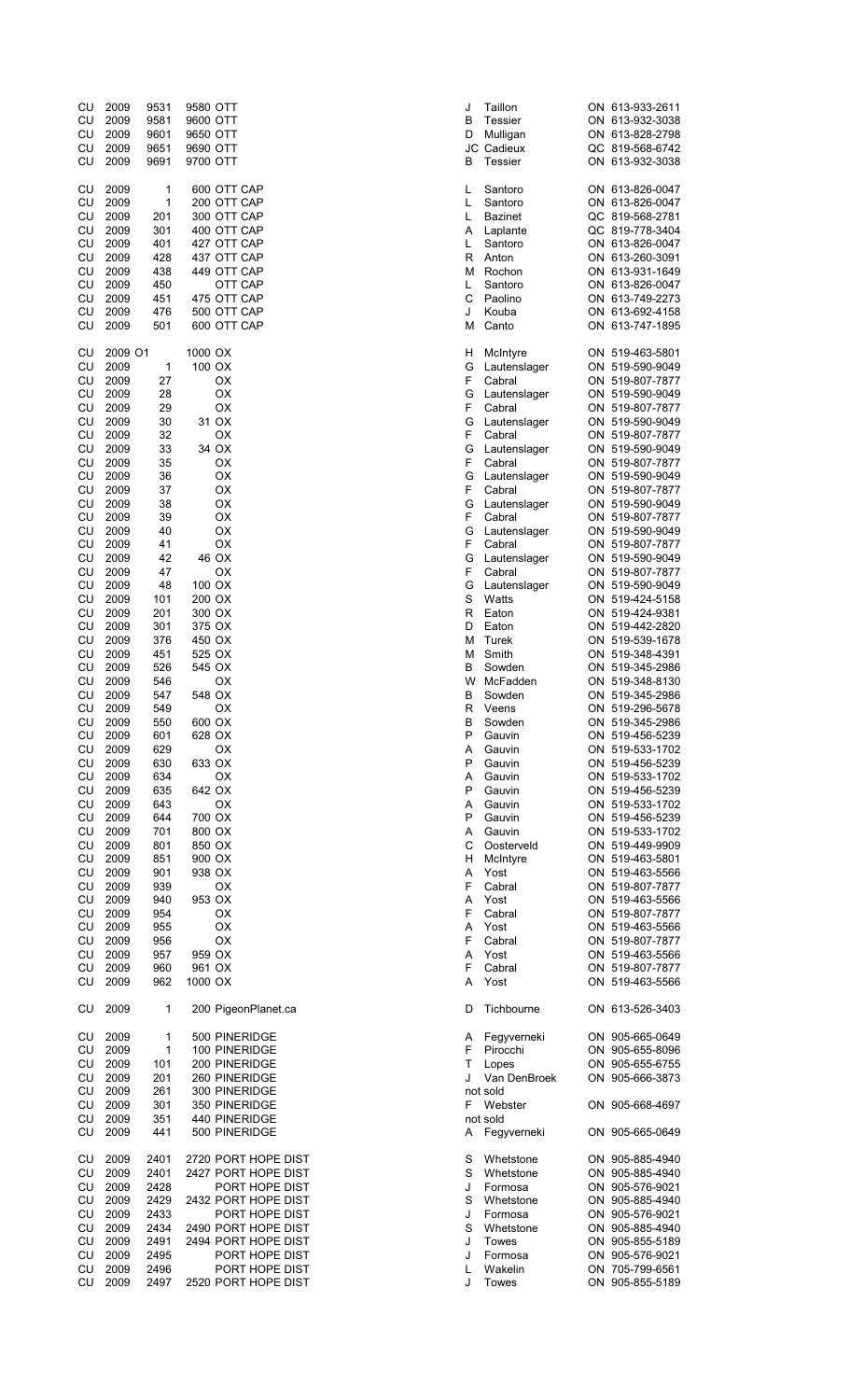| CU         | 2009         | 2521       |          | 2524 PORT HOPE DIST           | S<br>Skinner             | ON 905-885-6927                    |
|------------|--------------|------------|----------|-------------------------------|--------------------------|------------------------------------|
| CU         | 2009         | 2525       |          | PORT HOPE DIST                | S<br>Whetstone           | ON 905-885-4940                    |
| CU         | 2009         | 2526       |          | PORT HOPE DIST                | S<br>Skinner             | ON 905-885-6927                    |
|            |              |            |          |                               |                          |                                    |
| CU         | 2009         | 2561       |          | 2571 PORT HOPE DIST           | P<br>Gilligan            | ON 905-885-7649                    |
| CU         | 2009         | 2572       |          | PORT HOPE DIST                | J<br>Towes               | ON 905-855-5189                    |
| CU         | 2009         | 2573       |          | 2595 PORT HOPE DIST           | P<br>Gilligan            | ON 905-885-7649                    |
| CU         | 2009         | 2596       |          | 2635 PORT HOPE DIST           | L<br>Santos              | ON 905 786 2461                    |
| CU         | 2009         | 2636       |          | PORT HOPE DIST                | С<br>Crowe               | ON 613-398-6384                    |
|            |              |            |          |                               | Santos                   |                                    |
| CU         | 2009         | 2637       |          | 2639 PORT HOPE DIST           | L                        | ON 905 786 2461                    |
| CU         | 2009         | 2640       |          | PORT HOPE DIST                | B<br>Wannamaker          | ON 613-392-4857                    |
| CU         | 2009         | 2641       |          | 2670 PORT HOPE DIST           | Santos<br>L              | ON 905 786 2461                    |
| CU         | 2009         | 2671       |          | 2687 PORT HOPE DIST           | S<br>Skinner             | ON 905-885-6927                    |
| CU         | 2009         | 2688       |          | PORT HOPE DIST                | J<br>Towes               | ON 905-855-5189                    |
| CU         | 2009         | 2689       |          | PORT HOPE DIST                | S<br>Skinner             | ON 905-885-6927                    |
|            | 2009         |            |          |                               | D                        |                                    |
| CU         |              | 2690       |          | PORT HOPE DIST                | Ramcharan                | ON 705-799-2959                    |
| CU         | 2009         | 2691       |          | 2692 PORT HOPE DIST           | S<br>Skinner             | ON 905-885-6927                    |
| CU         | 2009         | 2693       |          | PORT HOPE DIST                | P<br>Gilligan            | ON 905-885-7649                    |
| CU         | 2009         | 2694       |          | PORT HOPE DIST                | S<br>Skinner             | ON 905-885-6927                    |
| CU         | 2009         | 2695       |          | PORT HOPE DIST                | J<br>Towes               | ON 905-855-5189                    |
| CU         | 2009         | 2666       |          | PORT HOPE DIST                | S<br>Skinner             | ON 905-885-6927                    |
| CU         | 2009         | 2697       |          | PORT HOPE DIST                | J<br>Formosa             | ON 905-576-9021                    |
|            |              |            |          |                               |                          |                                    |
| CU         | 2009         | 2698       |          | PORT HOPE DIST                | S<br>Skinner             | ON 905-885-6927                    |
| CU         | 2009         | 2699       |          | PORT HOPE DIST                | $\mathbf S$<br>Whetstone | ON 905-885-4940                    |
| CU         | 2009         | 2700       |          | PORT HOPE DIST                | S<br>Skinner             | ON 905-885-6927                    |
| CU         | 2009         | 2701       |          | 2720 PORT HOPE DIST           | not sold                 |                                    |
|            |              |            |          |                               |                          |                                    |
| CU         |              |            |          | 2009 09001 09200 PRAIRIE ROSE | R<br>Colson              | AB 403-938-9449                    |
|            |              |            |          |                               |                          |                                    |
|            |              |            |          |                               |                          |                                    |
| CU         | 2009         | 1          |          | 390 QUEBEC                    | Α<br>Perusse             | QC 418-423-4681                    |
| CU         | 2009         | 1          |          | 75 QUEBEC                     | Bouchard<br>N            | QC 418-457-3483                    |
| CU         | 2009         | 76         |          | 175 QUEBEC                    | J<br>Baillargeon         | QC 418-847-9654                    |
| CU         | 2009         | 176        |          | 200 QUEBEC                    | Proteau<br>R             | QC 418-588-6765                    |
| CU         | 2009         | 201        |          | 300 QUEBEC                    | Perusse<br>Α             | QC 418-423-4681                    |
|            |              |            |          |                               | J                        |                                    |
| CU         | 2009         | 301        |          | 325 QUEBEC                    | Nadeau                   | QC 418-876-3640                    |
| CU         | 2009         | 326        |          | 400 QUEBEC                    | not sold                 |                                    |
|            |              |            |          |                               |                          |                                    |
| CU         | 2009         | 4001       |          | 4300 QUINTE                   | R<br>Moses               | ON 613-397-3053                    |
| CU         | 2009         | 4001       |          | QUINTE                        | т<br>Longhurst           | ON 613-475-9766                    |
| CU         | 2009         | 4002       |          | <b>QUINTE</b>                 | R<br>Wiltshire           | ON 613-472-5956                    |
| CU         | 2009         | 4003       |          | 4100 QUINTE                   | R<br>Moses               | ON 613-397-3053                    |
|            |              |            |          |                               |                          |                                    |
| CU         | 2009         | 4101       |          | 4179 QUINTE                   | В<br>Wannamaker          | ON 613-392-4857                    |
| CU         | 2009         | 4180       |          | <b>QUINTE</b>                 | T<br>Powers              | ON 705-454-0055                    |
| CU         | 2009         | 4181       |          | 4200 QUINTE                   | В<br>Wannamaker          | ON 613-392-4857                    |
| CU         | 2009         | 4201       |          | <b>QUINTE</b>                 | R<br>Wiltshire           | ON 613-472-5956                    |
| CU         | 2009         | 4202       |          | 4300 QUINTE                   | Webb<br>G                | ON 613-394-3790                    |
|            |              |            |          |                               |                          |                                    |
| CU         | 2009         | 1          |          | 200 R&R ZONNEKEYN             |                          | ON 416-891-2518                    |
|            |              |            |          |                               | Zonnekeyn<br>R           |                                    |
|            |              |            |          |                               |                          |                                    |
| ${\sf CU}$ | 2009         | 1          |          | 800 REGINA                    | Gilewicz<br>м            | SK 306-924-0396                    |
| CU         | 2009         | 1          |          | 50 REGINA                     | <b>J.A Williams</b>      | SK 306-699-2252                    |
| CU         | 2009         | 51         |          | 100 REGINA                    | L<br>Bomersbach          | SK 306-545-5892                    |
| CU         | 2009         | 101        |          | 200 REGINA                    | Κ<br>Zerr                | SK 306-543-4361                    |
| CU         | 2009         | 201        |          | 250 REGINA                    | T<br>Greer               | SK 306-783-1552                    |
|            |              |            |          |                               |                          |                                    |
| CU         | 2009         | 251        |          | 300 REGINA                    | D<br>Strayer             | SK 306-332-5001                    |
| CU         | 2009         | 301        |          | 320 REGINA                    | H<br>Ziegler             | SK 306-757-5852                    |
| CU         | 2009         | 321        |          | 400 REGINA                    | J<br>Kleisinger          | SK 306-731-3697                    |
| CU         | 2009         | 401        |          | 500 REGINA                    | C<br>Stratulat           | SK 306-692-8208                    |
| CU         | 2009         | 501        |          | 600 REGINA                    | E<br>Schwartz            | SK 306-775-0087                    |
| CU         | 2009         | 601        |          | 700 REGINA                    |                          |                                    |
|            |              |            |          |                               |                          |                                    |
| CU         | 2009         | 701        |          | 720 REGINA                    | Gilewicz<br>M            | SK 306-924-0396                    |
| CU         | 2009         | 721        |          | 732 REGINA                    | Prince Fr.<br>J          | SK 306-799-4549                    |
| CU         | 2009         | 733        |          | 800 REGINA                    | not sold or registered   |                                    |
|            |              |            |          |                               |                          |                                    |
| CU         | 2009         | 1          |          | 200 RICINUS                   | D<br>Meredith            | AB 403 722-3596                    |
|            |              |            |          |                               |                          |                                    |
| CU         | 2009         | 1          |          | 200 ROYAL CANADIAN            | Loucks<br>G              | SK 306-352-0816                    |
|            |              |            |          |                               |                          |                                    |
|            |              |            |          |                               |                          |                                    |
| CU         | 2009         | 601        | 1300 RVF |                               | Adams<br>D               | ON 905-839-7810                    |
| CU         | 2009         | 601        |          | 720 RVF                       | F<br>Dacosta             | ON 416-785-7595                    |
| CU         | 2009         | 721        |          | 800 RVF                       | D<br>Adams               | ON 905-839-7810                    |
| CU         | 2009         | 801        |          | 900 RVF                       | <b>SKFu</b>              | ON 416-603-3315                    |
| CU         | 2009         | 901        |          | 950 RVF                       | В<br>Harvey              | ON 416-225-3918                    |
|            |              |            |          |                               |                          |                                    |
| CU         | 2009         | 951        | 1000 RVF |                               | М<br>Virtucio            | ON 416-278-3179                    |
| <b>CU</b>  | 2009         | 1001       | 1074 RVF |                               | J<br>Adams               | ON 416-281-1967                    |
| CU         | 2009         | 1075       | 1100 RVF |                               | Е<br>Tan                 | ON 416-880-4518                    |
| CU         | 2009         | 1101       | 1200 RVF |                               | Κ<br>Wall                | ON 416-283-7816                    |
| CU         | 2009         | 1201       | 1300 RVF |                               | F<br>Muscat              | ON 416-921-7088                    |
|            |              |            |          |                               |                          |                                    |
|            |              |            |          |                               |                          |                                    |
| CU         | 2009         | 1          |          | 1000 S & R                    | т<br>Cosstick            | ON 519-273-1280                    |
| CU         | 2009         | 1          |          | 2 S & R                       | J<br>Favorito            | ON 519-485-6061                    |
| CU         | 2009         | 3          |          | 50 S & R                      | J<br>Massey              | ON 519-284-1139                    |
| CU         | 2009         | 51         |          | 100 S & R                     | J<br>Szarca              | ON 519-356-8844                    |
| CU         | 2009         | 101        |          | 200 S & R                     | R<br>Vercruyssen         | ON 519-887-6332                    |
| CU         | 2009         | 201        |          | 260 S & R                     | D<br>Comley              | ON 519-438-3551                    |
|            |              |            |          |                               |                          |                                    |
| CU         | 2009         | 261        |          | 275 S & R                     | D<br>Comley              | ON 519-393-6246                    |
|            |              |            |          | 300 S & R                     | J<br>Koekman             |                                    |
| CU<br>CU   | 2009<br>2009 | 276<br>301 |          | 375 S & R                     | Glosnek<br>A             | ON 519-273-4414<br>ON 519-271-2977 |

| ;                    | Skinner               | ON | 905-885-6927    |
|----------------------|-----------------------|----|-----------------|
|                      | Whetstone             | ON | 905-885-4940    |
|                      | Skinner               | ON | 905-885-6927    |
|                      | Gilligan              | ON | 905-885-7649    |
|                      | Towes                 | ON | 905-855-5189    |
| þ                    |                       |    |                 |
|                      | Gilligan              | ON | 905-885-7649    |
|                      | Santos                | ON | 905 786 2461    |
|                      | Crowe                 | ON | 613-398-6384    |
|                      | Santos                | ON | 905 786 2461    |
|                      | Wannamaker            | ON | 613-392-4857    |
|                      | Santos                | ON | 905 786 2461    |
|                      | Skinner               | ON | 905-885-6927    |
|                      | <b>Towes</b>          | ON | 905-855-5189    |
|                      | Skinner               | ON | 905-885-6927    |
| )                    | Ramcharan             | ON | 705-799-2959    |
|                      | Skinner               | ON | 905-885-6927    |
| þ                    | Gilligan              | ON | 905-885-7649    |
|                      | Skinner               | ON | 905-885-6927    |
|                      |                       | ON |                 |
|                      | Towes                 |    | 905-855-5189    |
|                      | Skinner               | ON | 905-885-6927    |
|                      | Formosa               | ON | 905-576-9021    |
|                      | Skinner               | ON | 905-885-6927    |
|                      | Whetstone             | ON | 905-885-4940    |
|                      | Skinner               | ON | 905-885-6927    |
|                      | ot sold               |    |                 |
|                      |                       |    |                 |
| ι                    | Colson                | AB | 403-938-9449    |
|                      |                       |    |                 |
| l                    | Perusse               |    | QC 418-423-4681 |
| I                    | Bouchard              |    | QC 418-457-3483 |
|                      | Baillargeon           |    | QC 418-847-9654 |
| ເ                    | Proteau               |    | QC 418-588-6765 |
| l                    | Perusse               |    | QC 418-423-4681 |
|                      | Nadeau                | QC | 418-876-3640    |
|                      | ot sold               |    |                 |
|                      |                       |    |                 |
| ι                    | Moses                 | ON | 613-397-3053    |
|                      | Longhurst             | ON | 613-475-9766    |
| ໃ                    | Wiltshire             | ON | 613-472-5956    |
| ί                    | Moses                 | ON | 613-397-3053    |
|                      |                       | ON | 613-392-4857    |
|                      | Wannamaker            |    |                 |
|                      | Powers                | ON | 705-454-0055    |
|                      | Wannamaker            | ON | 613-392-4857    |
| ່ເ                   | Wiltshire             | ON | 613-472-5956    |
| ì                    | Webb                  | ON | 613-394-3790    |
| ι                    | Zonnekeyn             |    | ON 416-891-2518 |
|                      |                       |    |                 |
| 1                    | Gilewicz              | SK | 306-924-0396    |
|                      | .A Williams           | SK | 306-699-2252    |
|                      | Bomersbach            | SK | 306-545-5892    |
| ĺ                    | Zerr                  | SK | 306-543-4361    |
|                      | Greer                 | SK | 306-783-1552    |
|                      | Strayer               | SK | 306-332-5001    |
| )                    |                       |    |                 |
| I                    | Ziegler               | SK | 306-757-5852    |
|                      | Kleisinger            | SK | 306-731-3697    |
| $\vdots$             | Stratulat             | SK | 306-692-8208    |
|                      | Schwartz              | SK | 306-775-0087    |
|                      |                       |    |                 |
| 1                    | Gilewicz              | SK | 306-924-0396    |
|                      | Prince Fr.            | SK | 306-799-4549    |
|                      | ot sold or registered |    |                 |
| )                    | Meredith              | AB | 403 722-3596    |
|                      |                       |    |                 |
| ì                    | Loucks                | SK | 306-352-0816    |
|                      |                       |    |                 |
| )                    | Adams                 |    | ON 905-839-7810 |
|                      | Dacosta               | ON | 416-785-7595    |
| )                    | Adams                 | ON | 905-839-7810    |
|                      | K Fu                  |    | ON 416-603-3315 |
|                      | Harvey                |    | ON 416-225-3918 |
| 1                    | Virtucio              |    | ON 416-278-3179 |
|                      | Adams                 |    | ON 416-281-1967 |
|                      | Tan                   |    | ON 416-880-4518 |
| $\ddot{\phantom{0}}$ | Wall                  |    | ON 416-283-7816 |
|                      | Muscat                |    | ON 416-921-7088 |
|                      |                       |    |                 |
| 1                    | Cosstick              |    | ON 519-273-1280 |
|                      | Favorito              | ON | 519-485-6061    |
|                      | Massey                | ON | 519-284-1139    |
|                      | Szarca                |    | ON 519-356-8844 |
| ເ                    | Vercruyssen           | ON | 519-887-6332    |
| )                    | Comley                | ON | 519-438-3551    |
| )                    | Comley                |    | ON 519-393-6246 |
|                      | Koekman               |    | ON 519-273-4414 |
|                      |                       |    |                 |
| l                    | Glosnek               | ON | 519-271-2977    |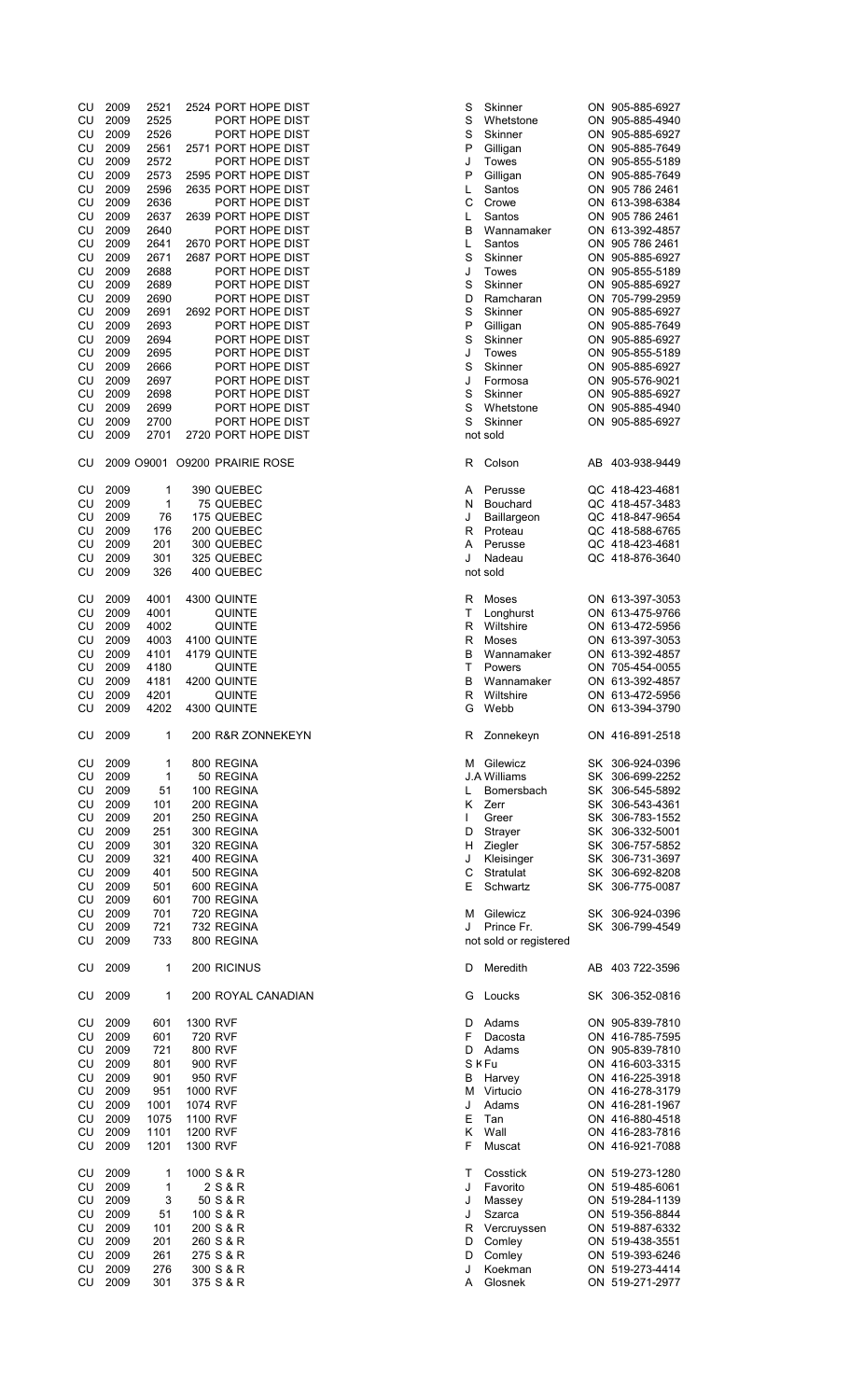| CU<br>CU<br>CU<br>CU<br>CU<br>CU<br>CU<br>CU | 2009<br>2009<br>2009<br>2009<br>2009<br>2009<br>2009<br>2009 | 376<br>401<br>451<br>487<br>489<br>501<br>551<br>586 | 400 S & R<br>450 S & R<br>486 S & R<br>488 S & R<br>500 S & R<br>550 S & R<br>585 S & R<br>600 S & R | V<br>R<br>D<br>Α<br>D<br>R | Walker<br>Rowland<br>Comley<br>Timmermans<br>Comley<br>Vercruyssen<br>W McFadden<br>not sold |           | ON 519-271-7777<br>ON 519-273-3705<br>ON 519-393-6246<br>ON 519-294-6870<br>ON 519-393-6246<br>ON 519-887-6332<br>ON 519-348-8130 |
|----------------------------------------------|--------------------------------------------------------------|------------------------------------------------------|------------------------------------------------------------------------------------------------------|----------------------------|----------------------------------------------------------------------------------------------|-----------|-----------------------------------------------------------------------------------------------------------------------------------|
| CU<br>CU                                     | 2009<br>2009                                                 | 601<br>801                                           | 800 S & R<br>1000 S & R                                                                              |                            | G Feldmann<br>not sold                                                                       |           | ON 519-395-4435                                                                                                                   |
| CU<br>CU                                     | 2009<br>2009                                                 | 1<br>1                                               | 300 SCUGOG<br>100 SCUGOG                                                                             | м<br>м                     | Pallotta<br>Pallotta                                                                         |           | ON 905-985-8824                                                                                                                   |
| CU                                           | 2009                                                         | 101                                                  | 165 SCUGOG                                                                                           | D                          | Lauder                                                                                       |           | ON 905-985-8824<br>ON 705-357-2050                                                                                                |
| CU<br>CU                                     | 2009<br>2009                                                 | 166<br>235                                           | 234 SCUGOG<br>300 SCUGOG                                                                             | A<br>B                     | Pallotta<br>Heuvelman                                                                        |           | ON 905-985-5665<br>ON 905-357-1750                                                                                                |
| CU                                           | 2009                                                         | 1                                                    | <b>750 SKTN</b>                                                                                      | Κ                          | King                                                                                         | Sk        | 306-382-6200                                                                                                                      |
| CU<br>CU                                     | 2009<br>2009                                                 | 1<br>101                                             | <b>100 SKTN</b><br><b>200 SKTN</b>                                                                   | Κ<br>P                     | King<br>Waldner                                                                              | Sk        | 306-382-6200<br>SK 306-653-3794                                                                                                   |
| CU                                           | 2009                                                         | 201                                                  | <b>300 SKTN</b>                                                                                      | J                          | Resendes                                                                                     |           | SK 306-384-6345                                                                                                                   |
| CU                                           | 2009                                                         | 301                                                  | <b>400 SKTN</b>                                                                                      | R                          | Weber                                                                                        |           | SK 306-937-3473                                                                                                                   |
| CU                                           | 2009                                                         | 401                                                  | <b>500 SKTN</b>                                                                                      | Κ                          | King                                                                                         |           | Sk 306-382-6200                                                                                                                   |
| CU                                           | 2009                                                         | 501                                                  | 600 SKTN                                                                                             | М                          | Esakian                                                                                      |           | SK 306-978-4201                                                                                                                   |
| CU<br>CU                                     | 2009<br>2009                                                 | 601<br>676                                           | 675 SKTN<br>750 SKTN                                                                                 | С<br>Κ                     | Fiddler<br>King                                                                              | Sk        | SK 306-763-3174<br>306-382-6200                                                                                                   |
| CU                                           | 2009                                                         | 1                                                    | 200 SL 250-475-1369                                                                                  | H.                         | Sahota                                                                                       | BС        | 250-475-1369                                                                                                                      |
| CU                                           | 2009                                                         | 9001                                                 | 9340 S'LAND                                                                                          | G                          | Hartskamp                                                                                    |           | BC 250-494-1144                                                                                                                   |
| CU                                           | 2009                                                         | 9001                                                 | 9060 S'LAND                                                                                          | G                          | Hartskamp                                                                                    | BС        | 250-494-1144                                                                                                                      |
| CU                                           | 2009                                                         | 9061                                                 | 9110 S'LAND                                                                                          | D                          | Cvetkovich                                                                                   | BС        | 250-768-1492                                                                                                                      |
| CU<br>CU                                     | 2009<br>2009                                                 | 9111<br>9141                                         | 9140 S'LAND<br>9155 S'LAND                                                                           | D<br>н                     | O'Callaghan<br>Sanders                                                                       | <b>BC</b> | BC 250-449-5557                                                                                                                   |
| CU                                           | 2009                                                         | 9156                                                 | 9205 S'LAND                                                                                          | G                          | Hartskamp                                                                                    | BС        | 250-494-1144                                                                                                                      |
| CU                                           | 2009                                                         | 9206                                                 | 9240 S'LAND                                                                                          | н                          | Schwetje                                                                                     | BС        | 250-499-5625                                                                                                                      |
| CU<br>CU                                     | 2009<br>2009                                                 | 9241<br>9256                                         | 9255 S'LAND<br>9340 S'LAND                                                                           | ĸ                          | not sold or registered<br>Hume                                                               |           | BC 250-378-6570                                                                                                                   |
| CU                                           | 2009                                                         | 9001                                                 | 9275 SP 250-786-5105                                                                                 |                            | H L Jones                                                                                    |           | BC 250-782-5795                                                                                                                   |
| CU<br>CU                                     | 2009<br>2009                                                 | 9001<br>9051                                         | 9050 SP 250-786-5105<br>9100 SP 250-786-5105                                                         | J                          | Friesen<br>H L Jones                                                                         | BС        | AB 780-978-1874<br>250-782-5795                                                                                                   |
| CU                                           | 2009                                                         | 9101                                                 | 9200 SP 250-786-5105                                                                                 |                            | A L Jones                                                                                    | ВC        | 250-786-5105                                                                                                                      |
| CU                                           | 2009                                                         | 9201                                                 | 9275 SP 250-786-5105                                                                                 | J                          | Elliott                                                                                      |           | BC 250 789 3488                                                                                                                   |
| CU                                           | 2009                                                         | 1                                                    | 200 SPEK LOFT                                                                                        | м                          | Jarzab                                                                                       |           | ON 905-668-1772                                                                                                                   |
| CU                                           | 2009                                                         | 2001                                                 | 2600 ST. TIMOTHEE                                                                                    | R                          | Daoust                                                                                       |           | QC 450-373-7800                                                                                                                   |
| CU                                           | 2009                                                         | 1                                                    | 200 STAN (top line) 780-417-5503 (Underneath)                                                        | S                          | Gawel                                                                                        | AB        | 780-465-1444                                                                                                                      |
| CU<br>CU                                     | 2009<br>2009                                                 | 201<br>201                                           | 400 STEACY FLs (small s)<br>STEACY FLs (small s)                                                     | С<br>G                     | Steacy<br>Hendren                                                                            |           | ON 613-659-3040<br>ON 905-797-3298                                                                                                |
| CU                                           | 2009                                                         | 202                                                  | 206 STEACY FLs (small s)                                                                             | С                          | Steacy                                                                                       |           | ON 613-659-3040                                                                                                                   |
| CU                                           | 2009                                                         | 207                                                  | STEACY FLs (small s)                                                                                 | С                          | Crowe                                                                                        |           | ON 613-398-6384                                                                                                                   |
| CU                                           | 2009                                                         | 208                                                  | STEACY FLs (small s)                                                                                 | G                          | Hynes                                                                                        |           | ON 905-342-3165                                                                                                                   |
| CU<br>CU                                     | 2009<br>2009                                                 | 209<br>256                                           | 255 STEACY FLs (small s)<br>STEACY FLs (small s)                                                     | С<br>L                     | Steacy<br>Cane                                                                               |           | ON 613-659-3040<br>ON 905-372-9869                                                                                                |
| CU                                           | 2009                                                         | 257                                                  | 270 STEACY FLs (small s)                                                                             | С                          | Steacy                                                                                       |           | ON 613-659-3040                                                                                                                   |
| CU                                           | 2009                                                         | 271                                                  | STEACY FLs (small s)                                                                                 | G                          | Hynes                                                                                        |           | ON 905-342-3165                                                                                                                   |
| CU                                           | 2009                                                         | 272                                                  | 277 STEACY FLs (small s)                                                                             | С                          | Steacy                                                                                       |           | ON 613-659-3040                                                                                                                   |
| CU                                           | 2009                                                         | 278<br>279                                           | STEACY FLs (small s)                                                                                 | G                          | Hynes                                                                                        |           | ON 905-342-3165                                                                                                                   |
| CU<br>CU                                     | 2009<br>2009                                                 | 302                                                  | 301 STEACY FLs (small s)<br>STEACY FLs (small s)                                                     | С<br>E                     | Steacy<br>Dowd                                                                               |           | ON 613-659-3040<br>ON 613-923-5308                                                                                                |
| CU                                           | 2009                                                         | 303                                                  | STEACY FLs (small s)                                                                                 | A                          | Psiuk                                                                                        |           | ON 705-673-7927                                                                                                                   |
| CU                                           | 2009                                                         | 304                                                  | 313 STEACY FLs (small s)                                                                             | C                          | Steacy                                                                                       |           | ON 613-659-3040                                                                                                                   |
| CU                                           | 2009                                                         | 314                                                  | STEACY FLs (small s)                                                                                 | A                          | Psiuk                                                                                        |           | ON 705-673-7927                                                                                                                   |
| CU<br>CU                                     | 2009<br>2009                                                 | 315<br>335                                           | 334 STEACY FLs (small s)<br>STEACY FLs (small s)                                                     | С<br>G                     | Steacy<br>Ubdegrove                                                                          |           | ON 613-659-3040<br>ON 613-382-4005                                                                                                |
| CU                                           | 2009                                                         | 336                                                  | 377 STEACY FLs (small s)                                                                             | C                          | Steacy                                                                                       |           | ON 613-659-3040                                                                                                                   |
| CU                                           | 2009                                                         | 378                                                  | 387 STEACY FLs (small s)                                                                             | W                          | Whaley                                                                                       |           | ON 613-374-1884                                                                                                                   |
| CU                                           | 2009                                                         | 388                                                  | 400 STEACY FLs (small s)                                                                             | С                          | Steacy                                                                                       |           | ON 613-659-3040                                                                                                                   |
| CU                                           | 2009                                                         | 1                                                    | 200 STO/CANN                                                                                         | A                          | Bianchi                                                                                      |           | ON 905-640-3764                                                                                                                   |
| CU<br>CU                                     | 2009<br>2009                                                 | 1<br>51                                              | 50 STO/CANN<br>110 STO/CANN                                                                          | A<br>A                     | Bianchi<br>Fintleman                                                                         |           | ON 905-640-3764<br>ON 705-228-8544                                                                                                |
| CU                                           | 2009                                                         | 111                                                  | 150 STO/CANN                                                                                         | В                          | Nigh                                                                                         |           | ON 905-852-3311                                                                                                                   |
| CU                                           | 2009                                                         | 151                                                  | 190 STO/CANN                                                                                         | A                          | Bianchi                                                                                      |           | ON 905-640-3764                                                                                                                   |
| CU                                           | 2009                                                         | 191                                                  | 200 STO/CANN                                                                                         |                            | not sold                                                                                     |           |                                                                                                                                   |
| CU                                           | 2009                                                         | 1                                                    | 250 SUDBURY                                                                                          | С                          | Rowsell                                                                                      |           | ON 705-969-4222                                                                                                                   |
| CU                                           | 2009<br>2009                                                 | $\mathbf{1}$                                         | <b>40 SUDBURY</b>                                                                                    | C                          | Rowsell                                                                                      |           | ON 705-969-4222                                                                                                                   |
| CU<br>CU                                     | 2009                                                         | 41<br>51                                             | 50 SUDBURY<br>100 SUDBURY                                                                            | S                          | C J Rowsell<br>Ho                                                                            |           | ON 705-969-4222<br>ON 705-523-4468                                                                                                |
| CU                                           | 2009                                                         | 101                                                  | 150 SUDBURY                                                                                          | G                          | Lyon                                                                                         |           | ON 705-368-2008                                                                                                                   |
| CU                                           | 2009                                                         | 151                                                  | 200 SUDBURY                                                                                          | C                          | LaPierre                                                                                     |           | ON 705-368-1145                                                                                                                   |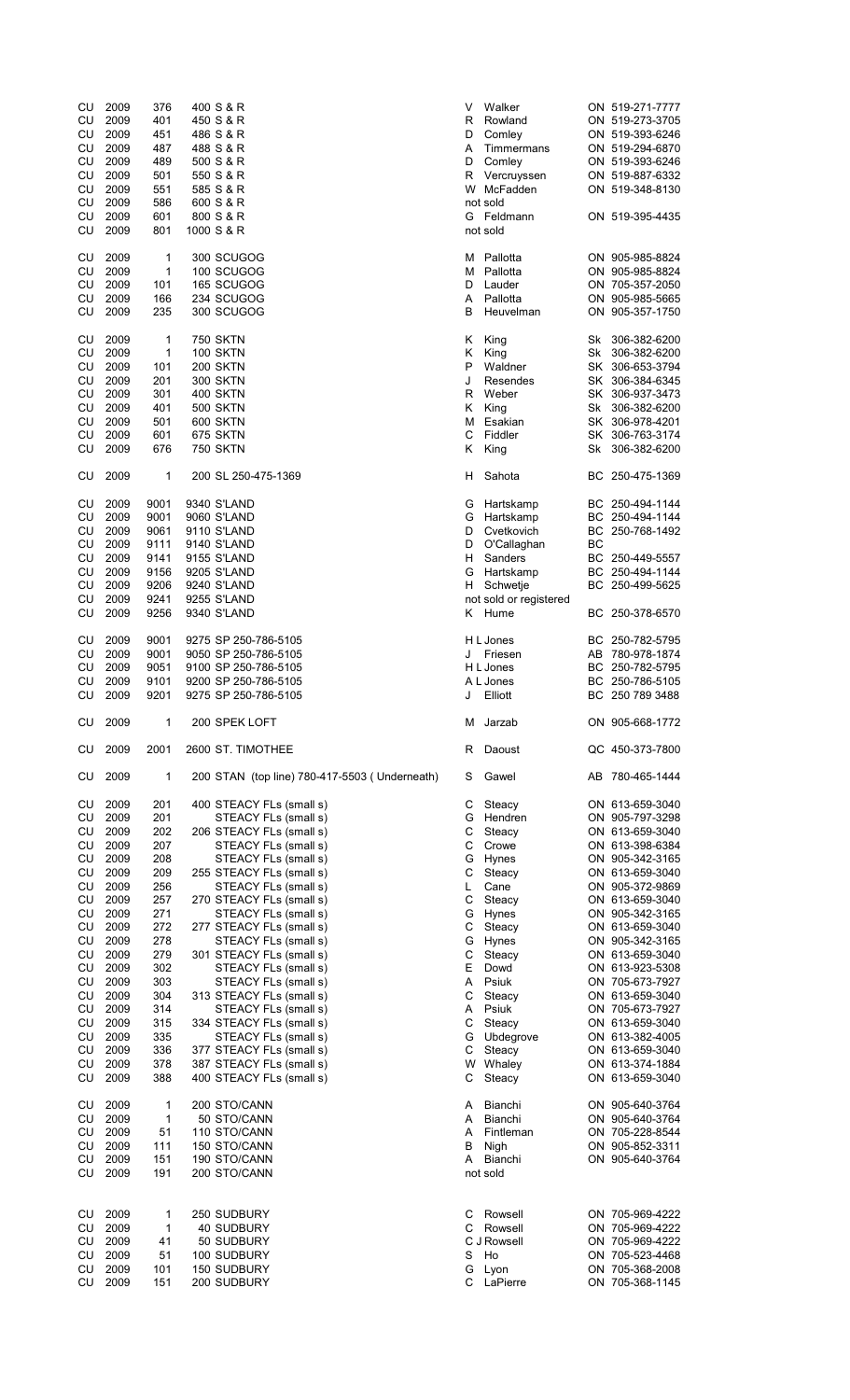| CU<br>CU        | 2009<br>2009 | 201<br>236   |                    | 235 SUDBURY<br>250 SUDBURY           | R<br>W | de E<br>Lan      |
|-----------------|--------------|--------------|--------------------|--------------------------------------|--------|------------------|
| CU              | 2009         | 600          |                    | 799 SUMAC                            | М      | Mcli             |
| CU<br><b>CU</b> | 2009<br>2009 | 601<br>682   |                    | 681 SUMAC<br><b>SUMAC</b>            | М<br>J | Mcli<br>deV      |
| CU              | 2009         | 683          |                    | SUMAC                                | С      | Stea             |
| CU              | 2009         | 684          |                    | 799 SUMAC                            | М      | Mcli             |
| CU              | 2009         | 1            |                    | 400 SURREY                           | Α      | Sza              |
| CU<br>CU        | 2009<br>2009 | 401<br>401   |                    | 600 SYLVAN LOFTS<br>433 SYLVAN LOFTS | J<br>J | Ferr<br>Ferr     |
| <b>CU</b>       | 2009         | 434          |                    | SYLVAN LOFTS                         | J      | Will             |
| CU              | 2009         | 435          |                    | 441 SYLVAN LOFTS                     | J      | Ferr             |
| CU<br>CU        | 2009<br>2009 | 442<br>443   |                    | SYLVAN LOFTS<br><b>SYLVAN LOFTS</b>  | J<br>J | Wilk<br>Ferr     |
| CU              | 2009         | 444          |                    | 446 SYLVAN LOFTS                     | J      | Will             |
| CU<br>CU        | 2009<br>2009 | 447<br>501   |                    | 500 SYLVAN LOFTS<br>600 SYLVAN LOFTS | J<br>М | Ferr<br>Vale     |
| CU              | 2009         | 1            |                    | 735 T-Bay                            | J      | Mot              |
| CU              | 2009         | 1            |                    | 40 T-Bay                             | J      | Flis             |
| CU<br><b>CU</b> | 2009<br>2009 | 41<br>91     |                    | 90 T-Bay<br>150 T-Bay                | P<br>F | Zaro<br>Dias     |
| CU              | 2009         | 151          |                    | 160 T-Bay                            |        |                  |
| CU              | 2009         | 161          |                    | 200 T-Bay                            |        |                  |
| CU<br>CU        | 2009<br>2009 | 201<br>276   |                    | 275 T-Bay<br>300 T-Bay               | J      | Buh              |
| <b>CU</b>       | 2009         | 301          |                    | 380 T-Bay                            | Α      | Cra              |
| CU<br>CU        | 2009<br>2009 | 381<br>401   |                    | 400 T-Bay<br>500 T-Bay               | D      | Arth             |
| CU              | 2009         | 501          |                    | 600 T-Bay                            | J      | Mot              |
| CU<br>CU        | 2009<br>2009 | 601<br>701   |                    | 700 T-Bay<br>750 T-Bay               | D      | Gre              |
| CU              | 2009         | 1            | 2300 TD            |                                      | S      | Coll             |
| CU              | 2009         | 1            |                    | 77 TD                                | Α      | Cha              |
| <b>CU</b>       | 2009         | 78           |                    | <b>TD</b>                            | Α      | How              |
| CU<br>CU        | 2009<br>2009 | 79<br>101    | 100 TD<br>133 TD   |                                      | Α<br>R | Cha<br>Pare      |
| CU              | 2009         | 134          |                    | <b>TD</b>                            | М      | Forr             |
| CU<br>CU        | 2009<br>2009 | 135<br>201   | 200 TD<br>300 TD   |                                      | R<br>Α | Pare<br>Wes      |
| CU              | 2009         | 301          | 307 TD             |                                      | S      | Coll             |
| CU              | 2009         | 308          |                    | TD                                   | S      | Eng              |
| CU<br>CU        | 2009<br>2009 | 309<br>401   | 400 TD<br>500 TD   |                                      | S      | Coll<br>not sold |
| CU              | 2009         | 501          | 524 TD             |                                      | J      | Fark             |
| <b>CU</b>       | 2009         | 525          |                    | <b>TD</b>                            | В      | Swa              |
| CU<br>CU        | 2009<br>2009 | 526<br>576   | 575 TD<br>600 TD   |                                      | J      | Fark<br>not sold |
| CU              | 2009         | 601          | 691 TD             |                                      | G      | Sco              |
| CU<br>CU        | 2009<br>2009 | 692          | 696 TD             |                                      | M      | Egg              |
| CU              | 2009         | 697<br>699   | 698 TD             | <b>TD</b>                            | G<br>М | Sco<br>Egg       |
| CU              | 2009         | 700          |                    | TD                                   | G      | Sco              |
| CU<br>CU        | 2009<br>2009 | 701<br>780   | 779 TD<br>781 TD   |                                      | Ζ<br>D | Tala<br>Mec      |
| CU              | 2009         | 782          |                    | TD                                   | R      | Jenl             |
| CU              | 2009         | 783          | 785 TD             |                                      | D      | Mec              |
| CU<br>CU        | 2009<br>2009 | 786<br>790   | 795 TD<br>791 TD   |                                      | Ζ<br>Ρ | Tala<br>Auc      |
| CU              | 2009         | 792          | 793 TD             |                                      | Z      | Tala             |
| CU              | 2009         | 794          |                    | TD                                   | P      | Auc              |
| CU<br>CU        | 2009<br>2009 | 795<br>796   | 797 TD             | TD                                   | Ζ<br>S | Tala<br>Eng      |
| CU              | 2009         | 798          | 800 TD             |                                      | Ζ      | Tala             |
| CU<br>CU        | 2009<br>2009 | 801<br>834   | 833 TD             | TD                                   | J<br>J | Kos<br>Anto      |
| CU              | 2009         | 835          | 900 TD             |                                      | J      | Kos              |
| CU              | 2009         | 901          | 1000 TD            |                                      | В      | Swa              |
| CU<br>CU        | 2009<br>2009 | 1001<br>1101 | 1100 TD<br>1150 TD |                                      | J<br>Τ | Hryd<br>Nag      |
| CU              | 2009         | 1151         | 1200 TD            |                                      |        | not sold         |
| CU              | 2009         | 1201         | 1250 TD            |                                      | J      | Eere             |
| CU<br><b>CU</b> | 2009<br>2009 | 1251<br>1281 | 1280 TD<br>1300 TD |                                      | Α      | Noo<br>not sold  |
| CU              | 2009         | 1301         | 1302 TD            |                                      | L      | Rich             |
| CU<br>CU        | 2009<br>2009 | 1303<br>1315 | 1314 TD<br>1322 TD |                                      | Τ<br>L | Foo<br>Rich      |
| CU              | 2009         | 1323         |                    | TD                                   | T      | Foo              |
| CU              | 2009         | 1324         | 1329 TD            |                                      | L      | Rich             |
| CU<br>CU        | 2009<br>2009 | 1330<br>1344 | 1343 TD<br>1345 TD |                                      | Τ<br>Г | Foo<br>Rich      |
| CU              | 2009         | 1346         | 1400 TD            |                                      | T      | Foo              |
| CU              | 2009         | 1401         | 1500 TD            |                                      | C      | Stud             |

| CU       | 2009         | 201        | 235 SUDBURY               | R      | de Bruin             | ON 705-560-9710                    |
|----------|--------------|------------|---------------------------|--------|----------------------|------------------------------------|
| CU       | 2009         | 236        | 250 SUDBURY               | W      | Langis               | ON 705-560-9710                    |
|          |              |            |                           |        |                      |                                    |
| CU       | 2009<br>2009 | 600<br>601 | 799 SUMAC                 | М      | McIntyre<br>McIntyre | ON 613-623-3216<br>ON 613-623-3216 |
| CU<br>CU | 2009         | 682        | 681 SUMAC<br><b>SUMAC</b> | M<br>J | deVries              | ON 613-385-2416                    |
| CU       | 2009         | 683        | SUMAC                     | С      | Steacy               | ON 613-659-3040                    |
| CU       | 2009         | 684        | 799 SUMAC                 | М      | McIntyre             | ON 613-623-3216                    |
| CU       | 2009         | 1          | 400 SURREY                | A      | Szalontai            | BC 604-589-3700                    |
| CU       | 2009         | 401        | 600 SYLVAN LOFTS          | J      | Ferreira             | ON 905-770-4800                    |
| CU       | 2009         | 401        | 433 SYLVAN LOFTS          | J      | Ferreira             | ON 905-770-4800                    |
| CU       | 2009         | 434        | SYLVAN LOFTS              | J      | Wilbur               | ON 519-683-2967                    |
| CU       | 2009         | 435        | 441 SYLVAN LOFTS          | J      | Ferreira             | ON 905-770-4800                    |
| CU       | 2009         | 442        | SYLVAN LOFTS              | J      | Wilbur               | ON 519-683-2967                    |
| CU       | 2009         | 443        | SYLVAN LOFTS              | J      | Ferreira             | ON 905-770-4800                    |
| CU       | 2009         | 444        | 446 SYLVAN LOFTS          | J      | Wilbur               | ON 519-683-2967                    |
| CU       | 2009         | 447        | 500 SYLVAN LOFTS          | J      | Ferreira             | ON 905-770-4800                    |
| CU       | 2009         | 501        | 600 SYLVAN LOFTS          | М      | Valente              | ON 705-456-3747                    |
| CU       | 2009         | 1          | 735 T-Bay                 | J      | Motyka               | ON 807-939-1071                    |
| CU       | 2009         | 1          | 40 T-Bay                  | J      | Flis                 | ON 807-577-0414                    |
| CU       | 2009         | 41         | 90 T-Bay                  | P      | Zaroski              | ON 807-577-7740                    |
| CU       | 2009         | 91         | 150 T-Bay                 | F      | Dias                 | ON 807-768-8772                    |
| CU       | 2009         | 151        | 160 T-Bay                 |        |                      |                                    |
| CU       | 2009         | 161        | 200 T-Bay                 |        |                      |                                    |
| CU       | 2009         | 201        | 275 T-Bay                 | J      | <b>Buhler</b>        | ON 807-935-2638                    |
| CU       | 2009         | 276        | 300 T-Bay                 |        |                      |                                    |
| CU       | 2009         | 301        | 380 T-Bay                 | A      | Crane                | ON 807-473-9420                    |
| CU       | 2009         | 381        | 400 T-Bay                 |        |                      |                                    |
| CU<br>CU | 2009<br>2009 | 401<br>501 | 500 T-Bay                 | D<br>J | Arthur               | ON 807-768-8663<br>ON 807-939-1071 |
| CU       | 2009         | 601        | 600 T-Bay<br>700 T-Bay    | D      | Motyka<br>Gregoruk   | ON 807-473-5902                    |
| CU       | 2009         | 701        | 750 T-Bay                 |        |                      |                                    |
|          |              |            |                           |        |                      |                                    |
| CU<br>CU | 2009<br>2009 | 1<br>1     | 2300 TD<br>77 TD          | S<br>Α | Collins              | ON 519-842-8792                    |
| CU       | 2009         | 78         | TD                        | A      | Chambers<br>Howard   | ON 519-426-2200<br>ON 519-787-0328 |
| CU       | 2009         | 79         | 100 TD                    | Α      | Chambers             | ON 519-426-2200                    |
| CU       | 2009         | 101        | 133 TD                    | R      | Paret                | ON 519-879-6770                    |
| CU       | 2009         | 134        | TD                        | М      | Formosa              | ON 519-351-8146                    |
| CU       | 2009         | 135        | 200 TD                    | R      | Paret                | ON 519-879-6770                    |
| CU       | 2009         | 201        | 300 TD                    | Α      | Westra               | ON 519-424-2721                    |
| CU       | 2009         | 301        | 307 TD                    | S      | Collins              | ON 519-842-8792                    |
| CU       | 2009         | 308        | TD                        | S      | English              | ON 519-676-3543                    |
| CU       | 2009         | 309        | 400 TD                    | S      | Collins              | ON 519-842-8792                    |
| CU       | 2009         | 401        | 500 TD                    |        | not sold             |                                    |
| CU       | 2009         | 501        | 524 TD                    | J      | Farkas               | ON 519-879-6820                    |
| CU       | 2009         | 525        | TD                        | в      | Swance               | ON 519-842-6068                    |
| CU       | 2009         | 526        | 575 TD                    | J      | Farkas               | ON 519-879-6820                    |
| CU       | 2009         | 576        | 600 TD                    |        | not sold             |                                    |
| CU       | 2009         | 601        | 691 TD                    | G      | Scott                | ON 519-765-3677                    |
| CU       | 2009         | 692        | 696 TD                    | М      | Eggett               | ON 519-539-7685                    |
| CU<br>CU | 2009<br>2009 | 697<br>699 | 698 TD<br>TD              | G<br>м | Scott<br>Eggett      | ON 519-765-3677<br>ON 519-539-7685 |
| CU       | 2009         | 700        | TD                        | G      | Scott                | ON 519-765-3677                    |
| CU       | 2009         | 701        | 779 TD                    | Ζ      | Talach               | ON 519-879-9846                    |
| CU       | 2009         | 780        | 781 TD                    | D      | Medeiros             | ON 519-539-8031                    |
| CU       | 2009         | 782        | TD                        | R      | Jenkins              | ON 519-627-1124                    |
| CU       | 2009         | 783        | 785 TD                    | D      | Medeiros             | ON 519-539-8031                    |
| CU       | 2009         | 786        | 795 TD                    | Ζ      | Talach               | ON 519-879-9846                    |
| CU       | 2009         | 790        | 791 TD                    | P      | Aucion               | ON 519-753-3322                    |
| CU       | 2009         | 792        | 793 TD                    | Z      | Talach               | ON 519-879-9846                    |
| CU       | 2009         | 794        | TD                        | P      | Aucion               | ON 519-753-3322                    |
| CU       | 2009         | 795        | TD                        | Z      | Talach               | ON 519-879-9846                    |
| CU       | 2009         | 796        | 797 TD                    | S      | English              | ON 519-676-3543                    |
| CU       | 2009         | 798        | 800 TD                    | Ζ      | Talach               | ON 519-879-9846                    |
| CU       | 2009         | 801        | 833 TD                    | J      | Koster               | ON 519-866-5531                    |
| CU       | 2009         | 834        | TD                        | J      | Antonissen           | ON 519-773-8981                    |
| CU<br>CU | 2009<br>2009 | 835<br>901 | 900 TD<br>1000 TD         | J<br>в | Koster<br>Swance     | ON 519-866-5531<br>ON 519-842-6068 |
| CU       | 2009         | 1001       | 1100 TD                   | J      | Hryciuk              | ON 519-866-5633                    |
| CU       | 2009         | 1101       | 1150 TD                   | т      | Nagy                 | ON 519-875-4753                    |
| CU       | 2009         | 1151       | 1200 TD                   |        | not sold             |                                    |
| CU       | 2009         | 1201       | 1250 TD                   | J      | Eerenberg            | ON 519-875-2949                    |
| CU       | 2009         | 1251       | 1280 TD                   | A      | Nooyens              | ON 519-842-9756                    |
| CU       | 2009         | 1281       | 1300 TD                   |        | not sold             |                                    |
| CU       | 2009         | 1301       | 1302 TD                   | L      | Richardson           | ON 519-879-6482                    |
| CU       | 2009         | 1303       | 1314 TD                   | т      | Foote                | ON 519-688-7395                    |
| CU       | 2009         | 1315       | 1322 TD                   | L      | Richardson           | ON 519-879-6482                    |
| CU       | 2009         | 1323       | TD                        | т      | Foote                | ON 519-688-7395                    |
| CU       | 2009         | 1324       | 1329 TD                   | L      | Richardson           | ON 519-879-6482                    |
| CU       | 2009         | 1330       | 1343 TD                   | т      | Foote                | ON 519-688-7395                    |
| CU       | 2009         | 1344       | 1345 TD                   | L      | Richardson           | ON 519-879-6482                    |
| CU       | 2009         | 1346       | 1400 TD                   | т      | Foote                | ON 519-688-7395                    |
| CU       | 2009         | 1401       | 1500 TD                   | С      | Stucz                | ON 519-866-5171                    |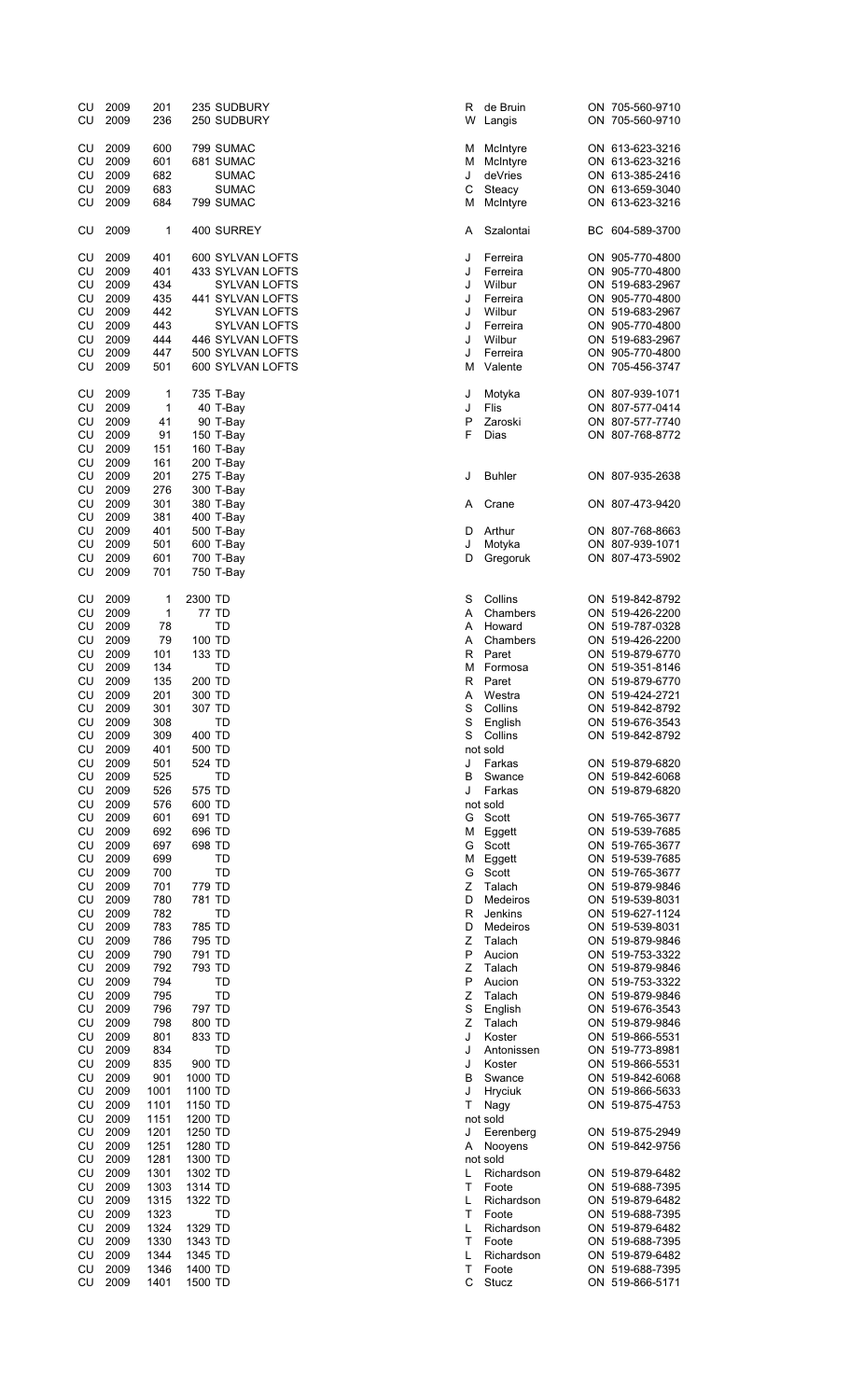| CU<br>CU<br>CU         | 2009<br>2009<br>2009 | 1501<br>1601<br>1613 | 1600 TD<br>1612 TD<br>TD                                                | L<br>R<br>R | Richardson<br>Sandham<br>Hastie | ON 519-879-6482<br>ON 519-688-2239<br>ON 905-895-9284 |
|------------------------|----------------------|----------------------|-------------------------------------------------------------------------|-------------|---------------------------------|-------------------------------------------------------|
| CU<br>CU               | 2009<br>2009         | 1614<br>1620         | 1619 TD<br>TD                                                           | R<br>R      | Sandham<br>Hastie               | ON 519-688-2239<br>ON 905-895-9284                    |
| CU                     | 2009                 | 1621                 | TD                                                                      | R           | Sandham                         | ON 519-688-2239                                       |
| CU                     | 2009                 | 1622                 | TD                                                                      | A           | Gauvin                          | ON 519-533-1702                                       |
| CU                     | 2009                 | 1623                 | 1629 TD                                                                 | R           | Sandham                         | ON 519-688-2239                                       |
| CU<br>CU               | 2009<br>2009         | 1630<br>1631         | TD<br>TD                                                                | R<br>R      | Hastie<br>Sandham               | ON 905-895-9284<br>ON 519-688-2239                    |
| CU                     | 2009                 | 1632                 | TD                                                                      | R           | Hastie                          | ON 905-895-9284                                       |
| CU                     | 2009                 | 1633                 | 1638 TD                                                                 | R           | Sandham                         | ON 519-688-2239                                       |
| CU<br>CU               | 2009<br>2009         | 1639<br>1640         | TD<br>1700 TD                                                           | R<br>R      | Hastie<br>Sandham               | ON 905-895-9284<br>ON 519-688-2239                    |
| CU                     | 2009                 | 1701                 | 1724 TD                                                                 | R           | Bentley                         | ON 519-866-3028                                       |
| CU                     | 2009                 | 1725                 | TD                                                                      | J           | Wilbur                          | ON 519-683-2967                                       |
| CU<br>CU               | 2009<br>2009         | 1726<br>1901         | 1900 TD<br>1956 TD                                                      | R<br>N      | Bentley<br>Oud                  | ON 519-866-3028<br>ON 519-582-0458                    |
| CU                     | 2009                 | 1957                 | <b>TD</b>                                                               | P           | Finch                           | ON 519-887-8188                                       |
| CU                     | 2009                 | 1958                 | 2000 TD                                                                 | N           | Oud                             | ON 519-582-0458                                       |
| <b>CU</b><br>CU        | 2009                 | 2001                 | 2050 TD                                                                 |             | not sold<br>Antonissen          |                                                       |
| CU                     | 2009<br>2009         | 2051<br>2101         | 2100 TD<br>2200 TD                                                      | J<br>G      | Madrusan                        | ON 519-773-8981<br>ON 519-428-1787                    |
| CU                     | 2009                 | 2201                 | 2239 TD                                                                 | T           | Humberstone                     | ON 519-582-1233                                       |
| CU                     | 2009                 | 2240                 | TD                                                                      | Α           | Lehman                          | ON 519-824-6929                                       |
| CU                     | 2009                 | 2241                 | 2300 TD                                                                 | Т           | Humberstone                     | ON 519-582-1233                                       |
| CU                     | 2009                 | 1                    | <b>450 TOR CENTRAL</b>                                                  | G           | Whale                           | ON 416-267-2667                                       |
| CU                     | 2009                 | 1                    | <b>30 TOR CENTRAL</b>                                                   | н           | Goncalves                       | ON 416-461-5202                                       |
| CU                     | 2009                 | 31                   | 40 TOR CENTRAL                                                          | R           | Hamid                           | ON 416-466-7077                                       |
| CU<br>CU               | 2009<br>2009         | 41<br>81             | 80 TOR CENTRAL<br>110 TOR CENTRAL                                       | Ρ<br>G      | Tsiampas<br>Patsas              | ON 416-366-0539<br>ON 416-465-8359                    |
| CU                     | 2009                 | 111                  | 120 TOR CENTRAL                                                         | т           | Holder                          | ON 416-266-7774                                       |
| CU                     | 2009                 | 121                  | 185 TOR CENTRAL                                                         | J           | Teague                          | ON 416-751-9733                                       |
| CU<br>CU               | 2009<br>2009         | 186<br>251           | 250 TOR CENTRAL<br>300 TOR CENTRAL                                      | V<br>T      | Campbell<br>Holder              | ON 416-265-9845<br>ON 416-266-7774                    |
| CU                     | 2009                 | 301                  | 350 TOR CENTRAL                                                         | G           | Whale                           | ON 416-267-2667                                       |
| CU                     | 2009                 | 351                  | 400 TOR CENTRAL                                                         | G           | Chen                            | ON 416-698-0081                                       |
| CU<br>CU               | 2009<br>2009         | 401<br>421           | 420 TOR CENTRAL<br>450 TOR CENTRAL                                      | J<br>G      | Teague                          | ON 416-751-9733<br>ON 416-292-9391                    |
|                        |                      |                      |                                                                         |             | Jimas                           |                                                       |
| CU                     | 2009                 | 1                    | 405 TOR FED                                                             | т           | <b>Brouwer</b>                  | ON 905-509-1550                                       |
| CU                     | 2009                 | 1                    | 50 TOR FED                                                              | P           | <b>Birkholz</b>                 | ON 416-266-5793                                       |
| CU<br><b>CU</b>        | 2009<br>2009         | 51<br>101            | 100 TOR FED<br>140 TOR FED                                              | F<br>C      | <b>Blackburn</b><br>Marshall    | ON 416-282-5997<br>ON 416-463-4100                    |
|                        | CU 2009              | 141                  | 145 TOR FED                                                             |             | St. Laurent                     | ON 905-883-6439                                       |
| CU                     | 2009                 | 146                  | 150 TOR FED                                                             |             | M Liang                         | ON 647-401-1168                                       |
|                        | CU 2009              | 151                  | 200 TOR FED                                                             |             | W Chan                          | ON 905-415-6903                                       |
| <b>CU</b><br>CU        | 2009<br>2009         | 201<br>251           | 250 TOR FED<br>300 TOR FED                                              | Ρ<br>P      | Kleyn<br>Kuo                    | ON 416-282-6037<br>ON 905-943-7422                    |
| CU                     | 2009                 | 301                  | 375 TOR FED                                                             | т           | <b>Brouwer</b>                  | ON 905-509-1550                                       |
| <b>CU</b>              | 2009                 | 376                  | 400 TOR FED                                                             | L           | St. Laurent                     | ON 905-883-6439                                       |
| CU<br>CU               | 2009<br>2009         | 401                  | 410 TOR FED                                                             | P           | Kleyn                           | ON 416-282-6037                                       |
|                        |                      | 411                  | 425 TOR FED                                                             | М           | Liang                           | ON 647-401-1168                                       |
| CU                     | 2009                 | 1001                 | 1700 TRI COUNTY                                                         | Α           | <b>Berwick</b>                  | ON 613-476-8005                                       |
| CU                     | 2009                 | 1001                 | 1100 TRI COUNTY                                                         | J           | Carruthers                      | ON 613-962-1302                                       |
| <b>CU</b><br>CU        | 2009<br>2009         | 1101<br>1201         | 1200 TRI COUNTY<br>1223 TRI COUNTY                                      | A<br>J      | <b>Berwick</b><br>Allen         | ON 613-476-8005<br>ON 905-344-7747                    |
| CU                     | 2009                 | 1224                 | TRI COUNTY                                                              | ĸ           | Marshman                        | ON 905-342-9979                                       |
| CU                     | 2009                 | 1225                 | 1300 TRI COUNTY                                                         | J           | Allen                           | ON 905-344-7747                                       |
| CU                     | 2009                 | 1301                 | 1350 TRI COUNTY                                                         | м           | Woodyatt                        | ON 613-476-7603                                       |
| <b>CU</b><br>CU        | 2009<br>2009         | 1351<br>1401         | 1400 TRI COUNTY<br>1500 TRI COUNTY                                      | L           | Bartok<br>R Birks               | ON 613-478-1525<br>ON 905-352-2923                    |
| <b>CU</b>              | 2009                 | 1501                 | 1600 TRI COUNTY                                                         | R           | <b>Broere</b>                   | ON (905) 355-3931                                     |
| <b>CU</b>              | 2009                 | 1601                 | 1700 TRI COUNTY                                                         | A           | Wilson                          | ON 905-344-7378                                       |
| CU                     | 2009                 |                      | 3000 UP NORTH COMBINE                                                   |             |                                 | ON 905-895-9284                                       |
| CU                     | 2009                 | 2001<br>2001         | 2002 UP NORTH COMBINE (RED IN COLOR)                                    | R<br>J      | Hastie<br><b>Pfeiffer Sr</b>    | ON 905-775-3620                                       |
| <b>CU</b>              | 2009                 | 2003                 | UP NORTH COMBINE (RED IN COLOR)                                         | J           | Formosa                         | ON 905-576-9021                                       |
| CU                     | 2009                 | 2004                 | UP NORTH COMBINE (RED IN COLOR)                                         |             | W Beelik                        | ON 905-722-5877                                       |
| <b>CU</b><br><b>CU</b> | 2009<br>2009         | 2005<br>2006         | UP NORTH COMBINE (RED IN COLOR)<br>UP NORTH COMBINE (RED IN COLOR)      |             | Dick van Staveren<br>K Foster   | ON 905-836-7622                                       |
| <b>CU</b>              | 2009                 | 2007                 | 2008 UP NORTH COMBINE (RED IN COLOR)                                    |             | <b>Barkley Loft</b>             |                                                       |
| CU                     | 2009                 | 2009                 | 2010 UP NORTH COMBINE (RED IN COLOR)                                    | Е           | Sutton                          | ON 705-458-9590                                       |
| CU                     | 2009                 | 2011                 | UP NORTH COMBINE (RED IN COLOR)                                         | С           | Mitsiou                         | ON 905-727-6253                                       |
| CU<br>CU               | 2009<br>2009         | 2012<br>2013         | UP NORTH COMBINE (RED IN COLOR)<br>2014 UP NORTH COMBINE (RED IN COLOR) | R           | M Valente<br>Morris             | ON 705-456-3747<br>ON 705-456-3049                    |
| <b>CU</b>              | 2009                 | 2015                 | UP NORTH COMBINE (RED IN COLOR)                                         | R           | Hastie                          | ON 905-895-9284                                       |
| <b>CU</b>              | 2009                 | 2016                 | 2018 UP NORTH COMBINE (RED IN COLOR)                                    | С           | Mitsiou                         | ON 905-727-6253                                       |
| <b>CU</b>              | 2009                 | 2019                 | UP NORTH COMBINE (RED IN COLOR)                                         | F           | Pellicore                       | ON 416-743-9415                                       |
| CU<br><b>CU</b>        | 2009<br>2009         | 2020<br>2022         | 2021 UP NORTH COMBINE (RED IN COLOR)<br>UP NORTH COMBINE (RED IN COLOR) | С<br>S      | Beuving<br>Rotiroti             | ON 416-818-5712<br>ON 905-478-4556                    |
| <b>CU</b>              | 2009                 | 2023                 | 2024 UP NORTH COMBINE (RED IN COLOR)                                    | R           | Rotiroti                        | ON 905-478-4556                                       |
| CU                     | 2009                 | 2025                 | UP NORTH COMBINE (RED IN COLOR)                                         |             | not sold or registered          |                                                       |
| CU<br>CU               | 2009                 | 2026                 | UP NORTH COMBINE (RED IN COLOR)                                         | J           | Layaoen                         | ON 705-252-0120                                       |
|                        | 2009                 | 2027                 | UP NORTH COMBINE (RED IN COLOR)                                         | R           | Hastie                          | ON 905-895-9284                                       |

| Richardson                   | ON 519-879-6482                    |
|------------------------------|------------------------------------|
| Sandham                      | ON 519-688-2239                    |
| Hastie                       | ON 905-895-9284                    |
| Sandham                      | ON 519-688-2239                    |
| Hastie                       | ON 905-895-9284                    |
| Sandham                      | ON 519-688-2239                    |
| Gauvin                       | ON 519-533-1702                    |
| Sandham                      | ON 519-688-2239                    |
| Hastie                       | ON 905-895-9284                    |
| Sandham                      | ON 519-688-2239                    |
| Hastie                       | ON 905-895-9284                    |
| Sandham                      | ON 519-688-2239                    |
| Hastie                       | ON 905-895-9284                    |
| Sandham                      | ON 519-688-2239                    |
| Bentley                      | ON 519-866-3028                    |
| Wilbur                       | ON 519-683-2967                    |
| Bentley                      | ON 519-866-3028<br>ON 519-582-0458 |
| Oud                          |                                    |
| Finch<br>Oud                 | ON 519-887-8188<br>ON 519-582-0458 |
| t sold                       |                                    |
| Antonissen                   | ON 519-773-8981                    |
| Madrusan                     | ON 519-428-1787                    |
| Humberstone                  | ON 519-582-1233                    |
| Lehman                       | ON 519-824-6929                    |
| Humberstone                  | ON<br>519-582-1233                 |
|                              |                                    |
| Whale                        | ON 416-267-2667                    |
| Goncalves                    | ON 416-461-5202                    |
| Hamid                        | ON 416-466-7077                    |
| Tsiampas                     | ON 416-366-0539                    |
| Patsas                       | ON 416-465-8359                    |
| Holder                       | ON 416-266-7774                    |
| Teague                       | ON 416-751-9733                    |
| Campbell                     | ON 416-265-9845                    |
| Holder                       | ON 416-266-7774                    |
| Whale                        | ON 416-267-2667                    |
| Chen                         | ON 416-698-0081                    |
| Teague                       | ON 416-751-9733                    |
| Jimas                        | ON 416-292-9391                    |
|                              |                                    |
| <b>Brouwer</b>               | ON 905-509-1550                    |
| <b>Birkholz</b>              | ON 416-266-5793                    |
| Blackburn                    | ON 416-282-5997                    |
| Marshall                     | ON 416-463-4100                    |
| St. Laurent                  | ON 905-883-6439                    |
| Liang                        | ON 647-401-1168                    |
| Chan                         | ON 905-415-6903                    |
| Kleyn                        | ON 416-282-6037                    |
| Kuo                          | ON 905-943-7422                    |
| <b>Brouwer</b>               | ON 905-509-1550                    |
| St. Laurent                  | ON 905-883-6439                    |
| Kleyn                        | ON 416-282-6037                    |
| Liang                        | ON 647-401-1168                    |
|                              |                                    |
| <b>Berwick</b><br>Carruthers | ON 613-476-8005<br>ON 613-962-1302 |
|                              | ON 613-476-8005                    |
| <b>Berwick</b><br>Allen      | ON 905-344-7747                    |
| Marshman                     | ON<br>905-342-9979                 |
| Allen                        | ON 905-344-7747                    |
| Woodyatt                     | ON 613-476-7603                    |
| <b>Bartok</b>                | ON 613-478-1525                    |
| <b>Birks</b>                 | ON 905-352-2923                    |
| <b>Broere</b>                | ON (905) 355-393                   |
| Wilson                       | ON<br>905-344-7378                 |
|                              |                                    |
| Hastie                       | ON 905-895-9284                    |
| Pfeiffer Sr                  | ON 905-775-3620                    |
| Formosa                      | ON 905-576-9021                    |
| <b>Beelik</b>                | ON<br>905-722-5877                 |
| ck van Staveren              |                                    |
| Foster                       | ON 905-836-7622                    |
| <b>irkley Loft</b>           |                                    |
| Sutton                       | ON<br>705-458-9590                 |
| Mitsiou                      | ON 905-727-6253                    |
| Valente                      | ON 705-456-3747                    |
| Morris                       | ON<br>705-456-3049                 |
| Hastie                       | ON 905-895-9284                    |
| Mitsiou                      | ON 905-727-6253                    |
| Pellicore                    | ON 416-743-9415                    |
| Beuving                      | ON 416-818-5712                    |
| Rotiroti                     | ON 905-478-4556                    |
| Rotiroti                     | ON 905-478-4556                    |
| t sold or registered         |                                    |
| Layaoen                      | ON 705-252-0120                    |
| Hastie                       | ON<br>905-895-9284                 |
|                              |                                    |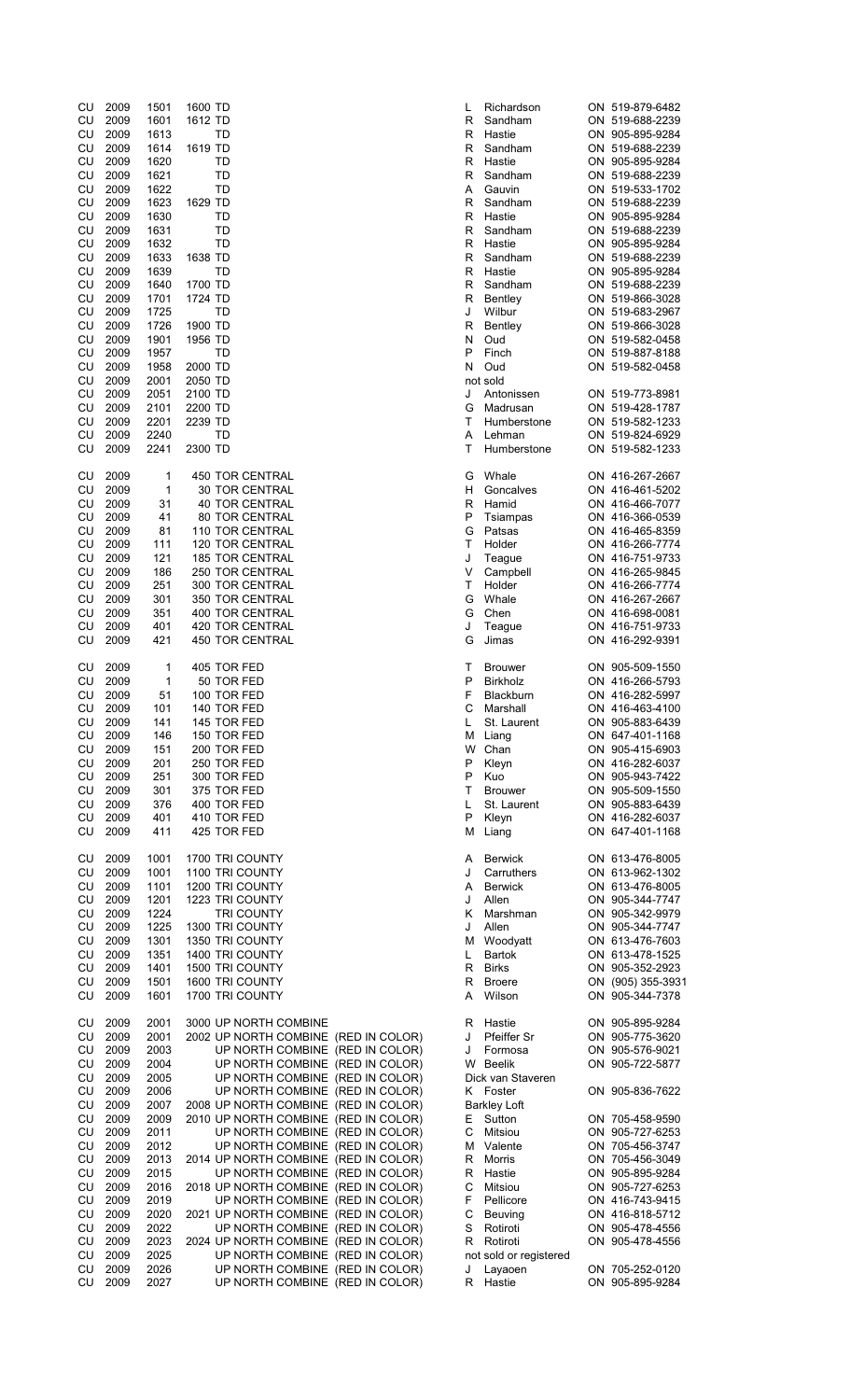| CU       | 2009         | 2028         | UP NORTH COMBINE (RED IN COLOR)                                              |  |   | PI Lackie                         | ON 705-733-0161  |
|----------|--------------|--------------|------------------------------------------------------------------------------|--|---|-----------------------------------|------------------|
| CU       | 2009         | 2029         | 2034 UP NORTH COMBINE (RED IN COLOR)                                         |  |   | not sold or registered            |                  |
| CU       | 2009         | 2035         | 2039 UP NORTH COMBINE (RED IN COLOR)                                         |  | K | McCarthy                          | ON 705-322-4288  |
| CU       | 2009         | 2040         | UP NORTH COMBINE (RED IN COLOR)                                              |  | С | Marshall                          | ON 416-463-4100  |
| CU       | 2009         | 2041         | 2051 UP NORTH COMBINE (RED IN COLOR)                                         |  |   | not sold or registered            |                  |
| CU       | 2009         | 2052         | UP NORTH COMBINE (RED IN COLOR)                                              |  | L | <b>Breckon</b>                    | ON 905-477-4227  |
| CU       | 2009         | 2053         | UP NORTH COMBINE (RED IN COLOR)                                              |  | J | Vanderveer                        | ON 905-623-4089  |
| CU       | 2009         | 2054         | UP NORTH COMBINE (RED IN COLOR)                                              |  |   | not sold or registered            |                  |
| CU       | 2009         | 2055         | 2056 UP NORTH COMBINE (RED IN COLOR)                                         |  | J | Teague                            | ON 416-751-9733  |
| CU       | 2009         | 2057         | 2058 UP NORTH COMBINE (RED IN COLOR)                                         |  | Т | Holder                            | ON 416-266-7774  |
| CU       | 2009         | 2059         | 2060 UP NORTH COMBINE (RED IN COLOR)                                         |  | J | Teague                            | ON 416-751-9733  |
| CU       | 2009         | 2061         | UP NORTH COMBINE (RED IN COLOR)                                              |  | С | Mitsiou                           | ON 905-727-6253  |
| CU       | 2009         | 2062         | UP NORTH COMBINE (RED IN COLOR)                                              |  | С | Marshall                          | ON 416-463-4100  |
| CU       | 2009         | 2063         | UP NORTH COMBINE (RED IN COLOR)                                              |  | J | Vanderveer                        | ON 905-623-4089  |
| CU       | 2009         | 2064         | 2065 UP NORTH COMBINE (RED IN COLOR)                                         |  | С | Mitsiou                           | ON 905-727-6253  |
| CU       | 2009         | 2066         | UP NORTH COMBINE (RED IN COLOR)                                              |  | R | Rotiroti                          | ON 905-478-4556  |
| CU       | 2009         | 2067         | UP NORTH COMBINE (RED IN COLOR)                                              |  | S | Rotiroti                          | ON 905-478-4556  |
| CU       | 2009         | 2068         | UP NORTH COMBINE (RED IN COLOR)                                              |  |   | not sold or registered            |                  |
| CU       | 2009         | 2069         | UP NORTH COMBINE (RED IN COLOR)                                              |  | т | White                             | ON 405-620-0602  |
| CU       | 2009         | 2070         | UP NORTH COMBINE (RED IN COLOR)                                              |  |   | not sold or registered            |                  |
| CU       | 2009         | 2071         | UP NORTH COMBINE (RED IN COLOR)                                              |  | R | Morris                            | ON 705-456-3049  |
| CU       | 2009         | 2072         | UP NORTH COMBINE (RED IN COLOR)                                              |  | R | Rotiroti                          | ON 905-478-4556  |
| CU       | 2009         | 2073         | UP NORTH COMBINE (RED IN COLOR)                                              |  | J | Vanderveer                        | ON 905-623-4089  |
| CU       | 2009         | 2074         | 2076 UP NORTH COMBINE (RED IN COLOR)                                         |  |   | not sold or registered            |                  |
| CU       | 2009         | 2077         | UP NORTH COMBINE (RED IN COLOR)                                              |  | С | Marshall                          | ON 416-463-4100  |
| CU       | 2009         | 2078         | UP NORTH COMBINE (RED IN COLOR)                                              |  | J | Formosa                           | ON 905-576-9021  |
| CU       | 2009         | 2079         | UP NORTH COMBINE (RED IN COLOR)                                              |  |   | not sold or registered            |                  |
| CU       | 2009         | 2080         | UP NORTH COMBINE (RED IN COLOR)                                              |  | D | Ottaway                           | ON 705-538-1542  |
| CU       | 2009         | 2081         | 2090 UP NORTH COMBINE (RED IN COLOR)                                         |  |   | not sold or registered            |                  |
| CU       | 2009         | 2091         | UP NORTH COMBINE (RED IN COLOR)                                              |  | J | Ferreira                          | ON 905-770-4800  |
| CU       | 2009         | 2092         | 2096 UP NORTH COMBINE (RED IN COLOR)                                         |  |   | not sold or registered            |                  |
| CU       | 2009         | 2097         | 2098 UP NORTH COMBINE (RED IN COLOR)                                         |  | A | Fintleman                         | ON 705-228-8544  |
| CU       | 2009         | 2099         | UP NORTH COMBINE (RED IN COLOR)                                              |  | A | Bianchi                           | ON 905-640-3764  |
| CU       | 2009         | 2100         | 2102 UP NORTH COMBINE (RED IN COLOR)                                         |  |   | not sold or registered            |                  |
| CU       | 2009         | 2103         | UP NORTH COMBINE (RED IN COLOR)                                              |  | J | Vanderveer                        | ON 905-623-4089  |
| CU       | 2009         | 2104         | UP NORTH COMBINE (RED IN COLOR)                                              |  | J | Ferreira                          | ON 905-770-4800  |
| CU       | 2009         | 2105         | UP NORTH COMBINE (RED IN COLOR)                                              |  | С | Beuving                           | ON 416-818-5712  |
| CU       | 2009         | 2106         | UP NORTH COMBINE (RED IN COLOR)                                              |  |   | not sold or registered            |                  |
| CU       | 2009         | 2107         | UP NORTH COMBINE (RED IN COLOR)                                              |  | М | Valente                           | ON 705-456-3747  |
| CU       | 2009         | 2108         | UP NORTH COMBINE (RED IN COLOR)                                              |  | С | Beuving                           | ON 416-818-5712  |
| CU       | 2009         | 2109         | UP NORTH COMBINE (RED IN COLOR)                                              |  | С | Marshall                          | ON 416-463-4100  |
| CU       | 2009         | 2110         | UP NORTH COMBINE (RED IN COLOR)                                              |  |   | W Beelik                          | ON 905-722-5877  |
| CU       | 2009         | 2111         | UP NORTH COMBINE (RED IN COLOR)                                              |  |   | not sold or registered            |                  |
|          |              |              |                                                                              |  |   |                                   |                  |
|          |              |              |                                                                              |  |   |                                   |                  |
| CU       | 2009         | 2112         | UP NORTH COMBINE (RED IN COLOR)                                              |  |   | Dick van Staveren                 |                  |
| CU       | 2009         | 2113         | UP NORTH COMBINE (RED IN COLOR)                                              |  |   | not sold or registered            |                  |
| CU       | 2009         | 2114         | UP NORTH COMBINE (RED IN COLOR)                                              |  |   | C Marshall                        | ON 416-463-4100  |
| CU       | 2009         | 2215         | UP NORTH COMBINE (RED IN COLOR)                                              |  |   | not sold or registered            |                  |
| CU       | 2009         | 2116         | UP NORTH COMBINE (RED IN COLOR)                                              |  |   | not sold or registered            |                  |
| CU       | 2009         | 2117         | UP NORTH COMBINE (RED IN COLOR)                                              |  |   | not sold or registered            |                  |
| CU       | 2009         | 2118         | UP NORTH COMBINE (RED IN COLOR)                                              |  | D | Ottaway                           | ON 705-538-1542  |
| CU       | 2009         | 2119         | UP NORTH COMBINE (RED IN COLOR)                                              |  | т | White                             | ON 405-620-0602  |
| CU       | 2009         | 2120         | UP NORTH COMBINE (RED IN COLOR)                                              |  | В | Hyder                             | ON 905-623-1104  |
| CU       | 2009         | 2121         | UP NORTH COMBINE (RED IN COLOR)                                              |  | J | Vanderveer                        | ON 905-623-4089  |
| CU       | 2009         | 2122         | UP NORTH COMBINE (RED IN COLOR)                                              |  | Κ | <b>Brown</b>                      | ON 905-668-0097  |
| CU       | 2009         | 2123         | UP NORTH COMBINE (RED IN COLOR)                                              |  | С | McIntosh                          | ON 905-571-6642  |
| CU       | 2009         | 2124         | UP NORTH COMBINE (RED IN COLOR)                                              |  | н | Yassein                           | ON 905-697-1527  |
| CU       | 2009         | 2125         | UP NORTH COMBINE (RED IN COLOR)                                              |  | Τ | White                             | ON 405-620-0602  |
| CU       | 2009         | 2126         | UP NORTH COMBINE (RED IN COLOR)                                              |  | В | Hyder                             | ON 905-623-1104  |
| CU       | 2009         | 2127         | UP NORTH COMBINE (RED IN COLOR)                                              |  | J | Formosa                           | ON 905-576-9021  |
| CU       | 2009         | 2128         | 2129 UP NORTH COMBINE (RED IN COLOR)                                         |  |   | not sold or registered            |                  |
| CU       | 2009         | 2130         | UP NORTH COMBINE (RED IN COLOR)                                              |  | С | Beuving                           | ON 416-818-5712  |
| CU       | 2009         | 2131         | UP NORTH COMBINE (RED IN COLOR)                                              |  |   | not sold or registered            |                  |
| CU       | 2009         | 2132         | UP NORTH COMBINE (RED IN COLOR)                                              |  | D | Ottaway                           | ON 705-538-1542  |
| CU       | 2009         | 2133         | 2134 UP NORTH COMBINE (RED IN COLOR)                                         |  |   | not sold or registered            |                  |
| CU       | 2009         | 2135         | UP NORTH COMBINE (RED IN COLOR)                                              |  | F | <b>Bisceglia</b>                  | ON 905-232-1265. |
| CU       | 2009         | 2136         | UP NORTH COMBINE (RED IN COLOR)                                              |  | С | McIntosh                          | ON 905-571-6642  |
| CU       | 2009         | 2137         | UP NORTH COMBINE (RED IN COLOR)                                              |  | D | Ottaway                           | ON 705-538-1542  |
| CU       | 2009         | 2138         | UP NORTH COMBINE (RED IN COLOR)                                              |  | W | Beelik                            | ON 905-722-5877  |
| CU       | 2009         | 2139         | UP NORTH COMBINE (RED IN COLOR)                                              |  | D | Ottaway                           | ON 705-538-1542  |
| CU       | 2009         | 2140         | 2141 UP NORTH COMBINE (RED IN COLOR)                                         |  | F | <b>Bisceglia</b>                  | ON 905-232-1265. |
| CU       | 2009         | 2142         | 2143 UP NORTH COMBINE (RED IN COLOR)                                         |  |   | Dick van Staveren                 |                  |
| CU       | 2009         | 2144         | 2145 UP NORTH COMBINE (RED IN COLOR)                                         |  | F | Pellicore                         | ON 416-743-9415  |
| CU       | 2009         | 2146         | 2149 UP NORTH COMBINE (RED IN COLOR)                                         |  |   | Dick van Staveren                 |                  |
| CU       | 2009         | 2150         | UP NORTH COMBINE (RED IN COLOR)                                              |  |   | not sold or registered            |                  |
| CU       | 2009         | 2151         | 2170 UP NORTH COMBINE (RED IN COLOR)                                         |  | R | Hastie                            | ON 905-895-9284  |
| CU       | 2009         | 2171         | 2180 UP NORTH COMBINE (RED IN COLOR)                                         |  | С | Beuving                           | ON 416-818-5712  |
| CU       | 2009         | 2181         | 2200 UP NORTH COMBINE (RED IN COLOR)                                         |  | S | Rotiroti                          | ON 905-478-4556  |
| CU       | 2009         | 2201         | 2230 UP NORTH COMBINE (RED IN COLOR)                                         |  | D | Ottaway                           | ON 705-538-1542  |
| CU       | 2009         | 2231         | 2250 UP NORTH COMBINE (RED IN COLOR)                                         |  | J | Abreu                             | ON 705-327-3205  |
| CU       | 2009         | 2251         | 2255 UP NORTH COMBINE (RED IN COLOR)                                         |  | т | Degroot                           | ON 705-322-6228  |
| CU       | 2009         | 2256         | 2265 UP NORTH COMBINE (RED IN COLOR)                                         |  | R | Hoyle                             | ON 705-487-2736  |
| CU       | 2009         | 2266         | 2267 UP NORTH COMBINE (RED IN COLOR)                                         |  | R | Stephen                           | ON 705-325-1422  |
| CU       | 2009         | 2268         | 2272 UP NORTH COMBINE (RED IN COLOR)                                         |  | В | Robertson                         | ON 705-326-9503  |
| CU       | 2009         | 2273         | 2282 UP NORTH COMBINE (RED IN COLOR)                                         |  | F | Pellicore                         | ON 416-743-9415  |
| CU       | 2009         | 2283         | 2288 UP NORTH COMBINE (RED IN COLOR)                                         |  | н | Verkruisen                        | ON 705-374-4059  |
| CU<br>CU | 2009<br>2009 | 2289<br>2299 | 2298 UP NORTH COMBINE (RED IN COLOR)<br>2400 UP NORTH COMBINE (RED IN COLOR) |  | т | Aninsko<br>not sold or registered | ON 705-424-7190  |

| Lackie                                 |          | ON 705-733-0161                    |
|----------------------------------------|----------|------------------------------------|
| sold or registered<br>McCarthy         |          | ON 705-322-4288                    |
| Marshall                               |          | ON 416-463-4100                    |
| sold or registered                     |          |                                    |
| <b>Breckon</b>                         |          | ON 905-477-4227                    |
| Vanderveer<br>sold or registered       |          | ON 905-623-4089                    |
| Teague                                 |          | ON 416-751-9733                    |
| Holder                                 |          | ON 416-266-7774                    |
| Teague<br>Mitsiou                      |          | ON 416-751-9733<br>ON 905-727-6253 |
| Marshall                               |          | ON 416-463-4100                    |
| Vanderveer                             |          | ON 905-623-4089                    |
| Mitsiou                                |          | ON 905-727-6253                    |
| Rotiroti<br>Rotiroti                   | ON       | ON 905-478-4556<br>905-478-4556    |
| sold or registered                     |          |                                    |
| White                                  |          | ON 405-620-0602                    |
| sold or registered<br><b>Morris</b>    |          | ON 705-456-3049                    |
| Rotiroti                               |          | ON 905-478-4556                    |
| Vanderveer                             | ON       | 905-623-4089                       |
| sold or registered                     |          |                                    |
| Marshall<br>Formosa                    |          | ON 416-463-4100<br>ON 905-576-9021 |
| sold or registered                     |          |                                    |
| Ottaway                                |          | ON 705-538-1542                    |
| sold or registered                     |          |                                    |
| Ferreira<br>sold or registered         |          | ON 905-770-4800                    |
| Fintleman                              |          | ON 705-228-8544                    |
| <b>Bianchi</b>                         | ON       | 905-640-3764                       |
| sold or registered                     |          |                                    |
| Vanderveer<br>Ferreira                 |          | ON 905-623-4089<br>ON 905-770-4800 |
| Beuving                                |          | ON 416-818-5712                    |
| sold or registered                     |          |                                    |
| Valente                                |          | ON 705-456-3747                    |
| Beuving<br>Marshall                    |          | ON 416-818-5712<br>ON 416-463-4100 |
| <b>Beelik</b>                          |          | ON 905-722-5877                    |
| sold or registered                     |          |                                    |
| ck van Staveren                        |          |                                    |
| sold or registered<br>Marshall         |          | ON 416-463-4100                    |
| sold or registered                     |          |                                    |
| sold or registered                     |          |                                    |
| sold or registered                     |          |                                    |
| Ottaway<br>White                       |          | ON 705-538-1542<br>ON 405-620-0602 |
| Hyder                                  |          | ON 905-623-1104                    |
| Vanderveer                             | ON       | 905-623-4089                       |
| <b>Brown</b>                           | ON       | 905-668-0097                       |
| McIntosh<br>Yassein                    | ON<br>ON | 905-571-6642<br>905-697-1527       |
| White                                  |          | ON 405-620-0602                    |
| Hyder                                  | ON       | 905-623-1104                       |
| Formosa                                | ON       | 905-576-9021                       |
| sold or registered<br>Beuving          |          | ON 416-818-5712                    |
| sold or registered                     |          |                                    |
| Ottaway                                |          | ON 705-538-1542                    |
| sold or registered<br><b>Bisceglia</b> | ON       | 905-232-1265                       |
| McIntosh                               |          | ON 905-571-6642                    |
| Ottaway                                | ON       | 705-538-1542                       |
| <b>Beelik</b>                          |          | ON 905-722-5877                    |
| Ottaway<br><b>Bisceglia</b>            | ON<br>ON | 705-538-1542<br>905-232-1265       |
| k van Staveren                         |          |                                    |
| Pellicore                              |          | ON 416-743-9415                    |
| ck van Staveren                        |          |                                    |
| sold or registered<br>Hastie           | ON       | 905-895-9284                       |
| Beuving                                | ON       | 416-818-5712                       |
| Rotiroti                               | ON       | 905-478-4556                       |
| Ottaway                                | ON       | 705-538-1542                       |
| Abreu<br>Degroot                       | ON<br>ON | 705-327-3205<br>705-322-6228       |
| Hoyle                                  | ON       | 705-487-2736                       |
| Stephen                                |          | ON 705-325-1422                    |
| Robertson                              | ON       | 705-326-9503                       |
| Pellicore<br>Verkruisen                |          | ON 416-743-9415<br>ON 705-374-4059 |
|                                        |          |                                    |
| Aninsko                                | ON       | 705-424-7190                       |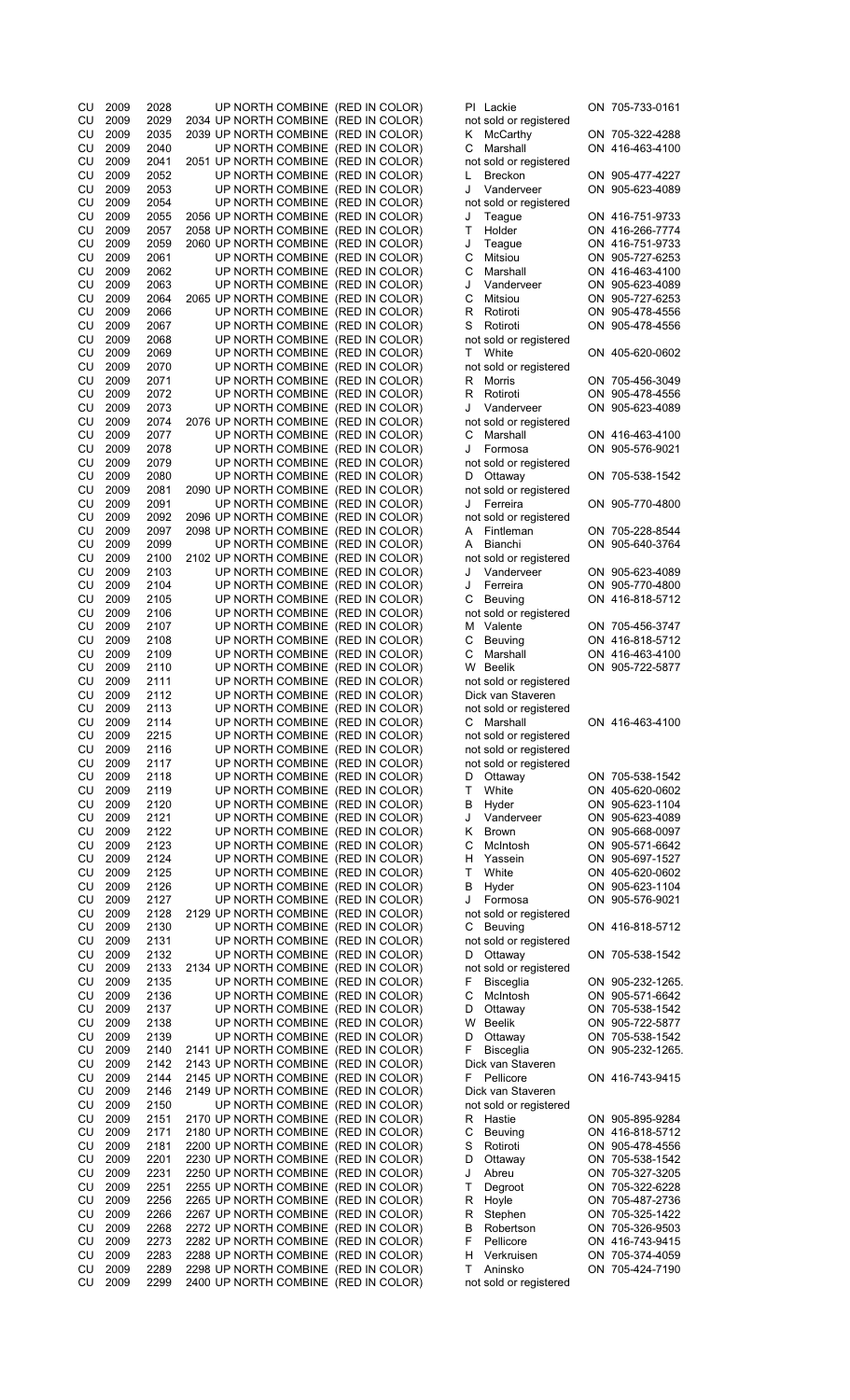| CU        | 2009         | 2401       | 2405 UP NORTH COMBINE (RED IN COLOR) |                                      | С      | Marshall               | ON 416-463-4100                    |
|-----------|--------------|------------|--------------------------------------|--------------------------------------|--------|------------------------|------------------------------------|
|           |              |            |                                      |                                      |        |                        |                                    |
| CU        | 2009         | 2406       | 2425 UP NORTH COMBINE (RED IN COLOR) |                                      | R      | Rotiroti               | ON 905-478-4556                    |
| CU        | 2009         | 2426       | 2430 UP NORTH COMBINE (RED IN COLOR) |                                      | J      | Ferreira               | ON 905-770-4800                    |
| CU        | 2009         | 2431       | 2450 UP NORTH COMBINE (RED IN COLOR) |                                      | С      | Mitsiou                | ON 905-727-6253                    |
|           |              |            |                                      |                                      |        |                        |                                    |
| <b>CU</b> | 2009         | 2451       | 2460 UP NORTH COMBINE (RED IN COLOR) |                                      | Τ      | <b>Brouwer</b>         | ON 905-509-1550                    |
| CU        | 2009         | 2461       | 2475 UP NORTH COMBINE (RED IN COLOR) |                                      | P      | Kuo                    | ON 905-943-7422                    |
| CU        | 2009         | 2476       | 2485 UP NORTH COMBINE (RED IN COLOR) |                                      | Κ      | Foster                 | ON 905-836-7622                    |
|           |              |            |                                      |                                      |        |                        |                                    |
| <b>CU</b> | 2009         | 2486       | 2488 UP NORTH COMBINE (RED IN COLOR) |                                      | Α      | Fintleman              | ON 705-228-8544                    |
| <b>CU</b> | 2009         | 2489       | 2490 UP NORTH COMBINE (RED IN COLOR) |                                      |        | not sold or registered |                                    |
|           |              |            |                                      |                                      |        |                        |                                    |
| CU        | 2009         | 2491       | 2500 UP NORTH COMBINE (RED IN COLOR) |                                      | Κ      | McCarthy               | ON 705-322-4288                    |
| CU        | 2009         | 2501       | 2510 UP NORTH COMBINE (RED IN COLOR) |                                      | Α      | DeBruin                | ON 705-435-5317                    |
| CU        | 2009         | 2511       | 2530 UP NORTH COMBINE (RED IN COLOR) |                                      | Κ      | Foster                 | ON 905-836-7622                    |
|           |              |            |                                      |                                      |        |                        |                                    |
| CU        | 2009         | 2531       | 2535 UP NORTH COMBINE (RED IN COLOR) |                                      | Т      | Piacente               | ON 905-936-3261                    |
| CU        | 2009         | 2536       | 2545 UP NORTH COMBINE (RED IN COLOR) |                                      | H      | Huber                  | ON 905-727-4647                    |
| CU        | 2009         | 2546       |                                      |                                      | R      | Baker                  |                                    |
|           |              |            | 2549 UP NORTH COMBINE (RED IN COLOR) |                                      |        |                        | ON 905-936-2624                    |
| <b>CU</b> | 2009         | 2550       | 2574 UP NORTH COMBINE (RED IN COLOR) |                                      |        | not sold or registered |                                    |
| CU        | 2009         | 2575       | 2579 UP NORTH COMBINE (RED IN COLOR) |                                      | R      | Marshall               | ON 519-853-5769                    |
|           |              |            |                                      |                                      |        |                        |                                    |
| CU        | 2009         | 2580       | 2581 UP NORTH COMBINE (RED IN COLOR) |                                      | J      | Siek                   | ON 905-857-5113                    |
| CU        | 2009         | 2582       | 2585 UP NORTH COMBINE (RED IN COLOR) |                                      | Τ      | Paszterko              | ON 705-424-7708                    |
| CU        | 2009         | 2586       | 2590 UP NORTH COMBINE (RED IN COLOR) |                                      | F      | Szabo                  | ON 416-818-4671                    |
|           |              |            |                                      |                                      |        |                        |                                    |
| CU        | 2009         | 2591       | 2600 UP NORTH COMBINE (RED IN COLOR) |                                      | В      | Mathers                | ON 705-458-2510                    |
| <b>CU</b> | 2009         | 2601       | 2602 UP NORTH COMBINE (RED IN COLOR) |                                      | C      | McIntosh               | ON 905-571-6642                    |
| CU        | 2009         | 2603       | 2604 UP NORTH COMBINE (RED IN COLOR) |                                      | т      | White                  | ON 405-620-0602                    |
|           |              |            |                                      |                                      |        |                        |                                    |
| CU        | 2009         | 2605       | 2609 UP NORTH COMBINE (RED IN COLOR) |                                      | в      | Hyder                  | ON 905-623-1104                    |
| CU        | 2009         | 2610       | 2613 UP NORTH COMBINE (RED IN COLOR) |                                      | J      | Formosa                | ON 905-576-9021                    |
|           |              |            |                                      |                                      |        |                        |                                    |
| CU        | 2009         | 2614       | 2618 UP NORTH COMBINE (RED IN COLOR) |                                      |        | not sold or registered |                                    |
| CU        | 2009         | 2619       | 2648 UP NORTH COMBINE (RED IN COLOR) |                                      | W      | Beelik                 | ON 905-722-5877                    |
| CU        | 2009         | 2649       | 2700 UP NORTH COMBINE (RED IN COLOR) |                                      |        | not sold or registered |                                    |
|           |              |            |                                      |                                      |        |                        |                                    |
| <b>CU</b> | 2009         | 2701       | 2720 UP NORTH COMBINE (RED IN COLOR) |                                      | R      | Morris                 | ON 705-456-3049                    |
| CU        | 2009         | 2721       | 2741 UP NORTH COMBINE (RED IN COLOR) |                                      | н      | Claro                  | ON 705-431-4764                    |
| CU        | 2009         | 2742       | 2751 UP NORTH COMBINE (RED IN COLOR) |                                      | G      | Cruz                   | ON 705-458-0774                    |
|           |              |            |                                      |                                      |        |                        |                                    |
| CU        | 2009         | 2752       | 2761 UP NORTH COMBINE (RED IN COLOR) |                                      | R      | Morris                 | ON 705-456-3049                    |
| CU        | 2009         | 2762       | 2771 UP NORTH COMBINE (RED IN COLOR) |                                      |        | M Valente              | ON 705-456-3747                    |
|           |              |            |                                      |                                      |        |                        |                                    |
| <b>CU</b> | 2009         | 2772       | 2781 UP NORTH COMBINE (RED IN COLOR) |                                      | J      | <b>Pfeiffer Sr</b>     | ON 905-775-3620                    |
| CU        | 2009         | 2782       | 2796 UP NORTH COMBINE (RED IN COLOR) |                                      | Ε      | Sutton                 | ON 705-458-9590                    |
| CU        | 2009         | 2797       |                                      | UP NORTH COMBINE (RED IN COLOR)      |        | W Beelik               | ON 905-722-5877                    |
|           |              |            |                                      |                                      |        |                        |                                    |
| CU        | 2009         | 2801       | 2810 UP NORTH COMBINE (RED IN COLOR) |                                      |        | Dick van Staveren      |                                    |
| CU        | 2009         | 2811       | 2820 UP NORTH COMBINE (RED IN COLOR) |                                      |        | <b>Barkley Loft</b>    |                                    |
|           |              |            |                                      |                                      |        |                        |                                    |
|           | 2009         | 2821       | 2830 UP NORTH COMBINE (RED IN COLOR) |                                      | В      | Sheridan               | ON 705-436-6920                    |
| CU        | 2009         | 2831       |                                      |                                      |        | not sold or registered |                                    |
| CU        |              |            |                                      |                                      |        |                        |                                    |
|           |              |            |                                      | 3000 UP NORTH COMBINE (RED IN COLOR) |        |                        |                                    |
|           |              |            |                                      |                                      |        |                        |                                    |
| CU        | 2009         | 1          | 300 UTI                              |                                      | D      | Kenney                 | ON 519-539-2124                    |
|           |              |            |                                      |                                      |        |                        |                                    |
| CU        | 2009         | 1          | 50 UTI                               |                                      | D      | Kenney                 | ON 519-539-2124                    |
| CU        | 2009         | 51         | 62 UTI                               |                                      | I      | Priester               | ON 519-877.2780                    |
| CU        | 2009         | 63         | 65 UTI                               |                                      | в      | Scheuerman             | ON 519-349-2764                    |
|           |              |            |                                      |                                      |        |                        |                                    |
| CU        | 2009         | 66         | 100 UTI                              |                                      |        | Priester               | ON 519-877.2780                    |
| CU        | 2009         | 101        | <b>150 UTI</b>                       |                                      |        | not sold               |                                    |
| CU        |              | 151        |                                      |                                      |        |                        |                                    |
|           | 2009         |            | 200 UTI                              |                                      |        | M Eggett               | ON 519-539-7685                    |
| CU        | 2009         | 201        | 300 UTI                              |                                      | D      | Westra                 | ON 519-467-5252                    |
|           |              |            |                                      |                                      |        |                        |                                    |
| CU        | 2009         | 901        | 1100 VACCARO                         |                                      |        | R Vaccaro              | ON 416-722-7879                    |
|           |              |            |                                      |                                      |        |                        |                                    |
|           |              |            |                                      |                                      |        |                        |                                    |
| CU        | 2009         | 501        | 1000 VIC                             |                                      | В      | Paulsen                | BC 250-477-5639                    |
|           | 2009         |            | 600 VIC                              |                                      |        | Paulsen                |                                    |
| CU        |              | 501        |                                      |                                      | В      |                        | BC 250-477-5639                    |
| CU        | 2009         | 601        | <b>750 VIC</b>                       |                                      |        | G Hett                 | BC 250-478-2727                    |
| CU        | 2009         | 751        | <b>775 VIC</b>                       |                                      | T.     | Correia                | BC 250-727-6542                    |
|           |              |            |                                      |                                      |        |                        |                                    |
| CU        | 2009         | 776        | 800 VIC                              |                                      | G      | <b>Robbins</b>         | BC 250-595-1870                    |
| CU        | 2009         | 801        | 825 VIC                              |                                      | D      | Hill                   | BC 250-652-2657                    |
| CU        | 2009         | 826        | 1000 VIC                             |                                      |        | not sold               |                                    |
|           |              |            |                                      |                                      |        |                        |                                    |
|           |              |            |                                      |                                      |        |                        |                                    |
| CU        | 2009         |            | 60001 60200 VILLA FOND               |                                      | P      | Sudom-Young            | SK 306-693-3177                    |
|           |              |            |                                      |                                      |        |                        |                                    |
|           |              |            |                                      |                                      |        |                        |                                    |
| CU        | 2009         |            | 9161 10000 W/B                       |                                      | Т      | van Staveren           | ON 905-683-2000                    |
| CU        | 2009         | 9161       | 9250 W/B                             |                                      | т      | van Staveren           | ON 905-683-2000                    |
| CU        | 2009         | 9251       | 9300 W/B                             |                                      | J      | Wallace                | ON 905-686-0797                    |
|           |              |            |                                      |                                      |        |                        |                                    |
| CU        | 2009         | 9301       | 9370 W/B                             |                                      | S      | <b>Brook</b>           | ON 416-930-2520                    |
| CU        | 2009         | 9371       | 9500 W/B                             |                                      | P      | Richards               | ON 416-286-9489                    |
|           |              |            |                                      |                                      |        |                        |                                    |
| <b>CU</b> | 2009         | 9501       | 9650 W/B                             |                                      | С      | Rees                   | ON 416-335-6380                    |
| CU        | 2009         | 9651       | 9700 W/B                             |                                      | G      | Elliott                | ON 416-284-0797                    |
| CU        | 2009         | 9701       | 9800 W/B                             |                                      | J      | Ludwinski              | ON 416-284-0588                    |
|           |              |            |                                      |                                      |        |                        |                                    |
| CU        | 2009         | 9801       | 9900 W/B                             |                                      | J      | Formosa                | ON 905-576-9021                    |
| <b>CU</b> | 2009         | 9901       | 10000 W/B                            |                                      | т      | Puopolo                | ON 905-831-9365                    |
|           |              |            |                                      |                                      |        |                        |                                    |
|           |              |            |                                      |                                      |        |                        |                                    |
| CU        | 2009         | 1          | 1800 WELLAND                         |                                      | R      | <b>Breton</b>          | ON 905-834-3446                    |
| CU        | 2009         | 1          | 100 WELLAND                          |                                      | G      | Dakin                  | ON 905-788-3527                    |
| CU        | 2009         | 101        | 250 WELLAND                          |                                      | J      | Price                  | ON 905-899-2477                    |
|           |              |            |                                      |                                      |        |                        |                                    |
| CU        | 2009         | 251        | 300 WELLAND                          |                                      | м      | Martin                 | ON 905-384-0498                    |
| CU        | 2009         | 301        | 400 WELLAND                          |                                      | J      | Duliban                | ON 905-892-3713                    |
| CU        | 2009         | 401        | 450 WELLAND                          |                                      | D      | Groves                 | ON 905-735-4355                    |
|           |              |            |                                      |                                      |        |                        |                                    |
| CU        | 2009         | 451        | 600 WELLAND                          |                                      | Е      | <b>Buttigieg</b>       | ON 905-834-4859                    |
| CU        | 2009         | 601        | 700 WELLAND                          |                                      | P      | Aiello                 | ON 905-295-5007                    |
|           |              |            |                                      |                                      |        |                        |                                    |
| CU        | 2009         | 701        | 750 WELLAND                          |                                      | G      | <b>Barrett</b>         | ON 905-382-5733                    |
| CU        | 2009         | 751        | 800 WELLAND                          |                                      | G      | Stavinga               | ON 905-732-6561                    |
| CU        | 2009         | 801        | 850 WELLAND                          |                                      | G      | Gallo                  | ON 905-732-6719                    |
|           |              |            |                                      |                                      |        |                        |                                    |
| CU        | 2009         | 851        | 900 WELLAND                          |                                      | G      | Morris                 | ON 905-384-2571                    |
| CU<br>CU  | 2009<br>2009 | 901<br>971 | 970 WELLAND<br>1000 WELLAND          |                                      | н<br>J | LeBreton<br>Duliban    | ON 905-295-7958<br>ON 905-892-3713 |

| С      | Marshall               | ON        | 416-463-4100                 |
|--------|------------------------|-----------|------------------------------|
| R      | Rotiroti               | ON        | 905-478-4556                 |
| J      | Ferreira               | ON        | 905-770-4800                 |
| С      | Mitsiou                | ON.       | 905-727-6253                 |
| T      | <b>Brouwer</b>         | ON        | 905-509-1550                 |
| P      | Kuo                    | ON        | 905-943-7422                 |
| Κ      | Foster                 | ON        | 905-836-7622                 |
| A      | Fintleman              | ON        | 705-228-8544                 |
|        | not sold or registered |           |                              |
| Κ      | <b>McCarthy</b>        | ON        | 705-322-4288                 |
| Ą      | DeBruin                | ON        | 705-435-5317                 |
| Κ      | Foster                 | ON        | 905-836-7622                 |
| Ĩ.     | Piacente               | ON        | 905-936-3261                 |
| Н      | Huber                  | ON        | 905-727-4647                 |
| R      | Baker                  | ON.       | 905-936-2624                 |
|        | not sold or registered |           |                              |
| R      | Marshall               | ON        | 519-853-5769                 |
| J      | Siek                   | ON        | 905-857-5113                 |
| T      | Paszterko              | ON        | 705-424-7708                 |
| F      | Szabo                  | ON        | 416-818-4671                 |
| B      | <b>Mathers</b>         | ON        | 705-458-2510                 |
| С      | McIntosh               | ON        | 905-571-6642                 |
| T      | White                  | ON        | 405-620-0602                 |
| В      | Hyder                  | ON        | 905-623-1104                 |
| J      | Formosa                | ON        | 905-576-9021                 |
|        | not sold or registered |           |                              |
| W      | <b>Beelik</b>          | ON        | 905-722-5877                 |
|        | not sold or registered |           |                              |
|        |                        |           |                              |
| R<br>H | <b>Morris</b>          | ON<br>ON  | 705-456-3049<br>705-431-4764 |
|        | Claro                  |           |                              |
| G      | Cruz                   | ON        | 705-458-0774                 |
| R      | Morris                 | ON        | 705-456-3049                 |
| Μ      | Valente                | ON        | 705-456-3747                 |
| J      | Pfeiffer Sr            | ON        | 905-775-3620                 |
| E      | Sutton                 | ON.       | 705-458-9590                 |
|        | W Beelik               | ON        | 905-722-5877                 |
|        | Dick van Staveren      |           |                              |
|        | <b>Barkley Loft</b>    |           |                              |
| B      | Sheridan               |           | ON 705-436-6920              |
|        | not sold or registered |           |                              |
|        |                        |           |                              |
| D      | Kenney                 |           | ON 519-539-2124              |
| D      | Kenney                 | ON        | 519-539-2124                 |
| I      | Priester               | ON        | 519-877.2780                 |
| B      | Scheuerman             | ON        | 519-349-2764                 |
|        | Priester               |           | ON 519-877.2780              |
|        | not sold               |           |                              |
| M      | Eggett                 | ON        | 519-539-7685                 |
| D      | Westra                 | ON        | 519-467-5252                 |
|        |                        |           |                              |
| R      | Vaccaro                |           | ON 416-722-7879              |
|        |                        |           |                              |
| B      | Paulsen                | BС        | 250-477-5639                 |
| В      | Paulsen                | <b>BC</b> | 250-477-5639                 |
| G      | Hett                   | <b>BC</b> | 250-478-2727                 |
| T      | Correia                | ВC        | 250-727-6542                 |
| G      | Robbins                | BC        | 250-595-1870                 |
| D      | Hill                   | ВC        | 250-652-2657                 |
|        | not sold               |           |                              |
|        |                        |           |                              |
| Ρ      | Sudom-Young            | SK        | 306-693-3177                 |
|        |                        |           |                              |
| T      | van Staveren           | ON        | 905-683-2000                 |
| T      | van Staveren           | ON        | 905-683-2000                 |
| J      | Wallace                | ON        | 905-686-0797                 |
| S      | <b>Brook</b>           | ON        | 416-930-2520                 |
| Ρ      | Richards               | ON        | 416-286-9489                 |
| C      | Rees                   | ON        | 416-335-6380                 |
| G      | Elliott                | ON        | 416-284-0797                 |
| J      |                        |           |                              |
| J      |                        |           |                              |
| T      | Ludwinski              | ON        | 416-284-0588                 |
|        | Formosa                | ON        | 905-576-9021                 |
|        | Puopolo                | ON        | 905-831-9365                 |
|        |                        |           |                              |
| R      | <b>Breton</b>          | ON        | 905-834-3446                 |
| G      | Dakin                  | ON        | 905-788-3527                 |
| J      | Price                  | ON        | 905-899-2477                 |
| M      | Martin                 | ON        | 905-384-0498                 |
| J      | Duliban                | ON        | 905-892-3713                 |
| D      | Groves                 | ON        | 905-735-4355                 |
| E      | <b>Buttigieg</b>       | ON        | 905-834-4859                 |
| Ρ      | Aiello                 | ON        | 905-295-5007                 |
| G      | <b>Barrett</b>         | ON        | 905-382-5733                 |
| G      | Stavinga               | ON        | 905-732-6561                 |
| G      | Gallo                  | ON        | 905-732-6719                 |
| G      | <b>Morris</b>          | ON        | 905-384-2571                 |
| н<br>J | LeBreton<br>Duliban    | ON<br>ON  | 905-295-7958<br>905-892-3713 |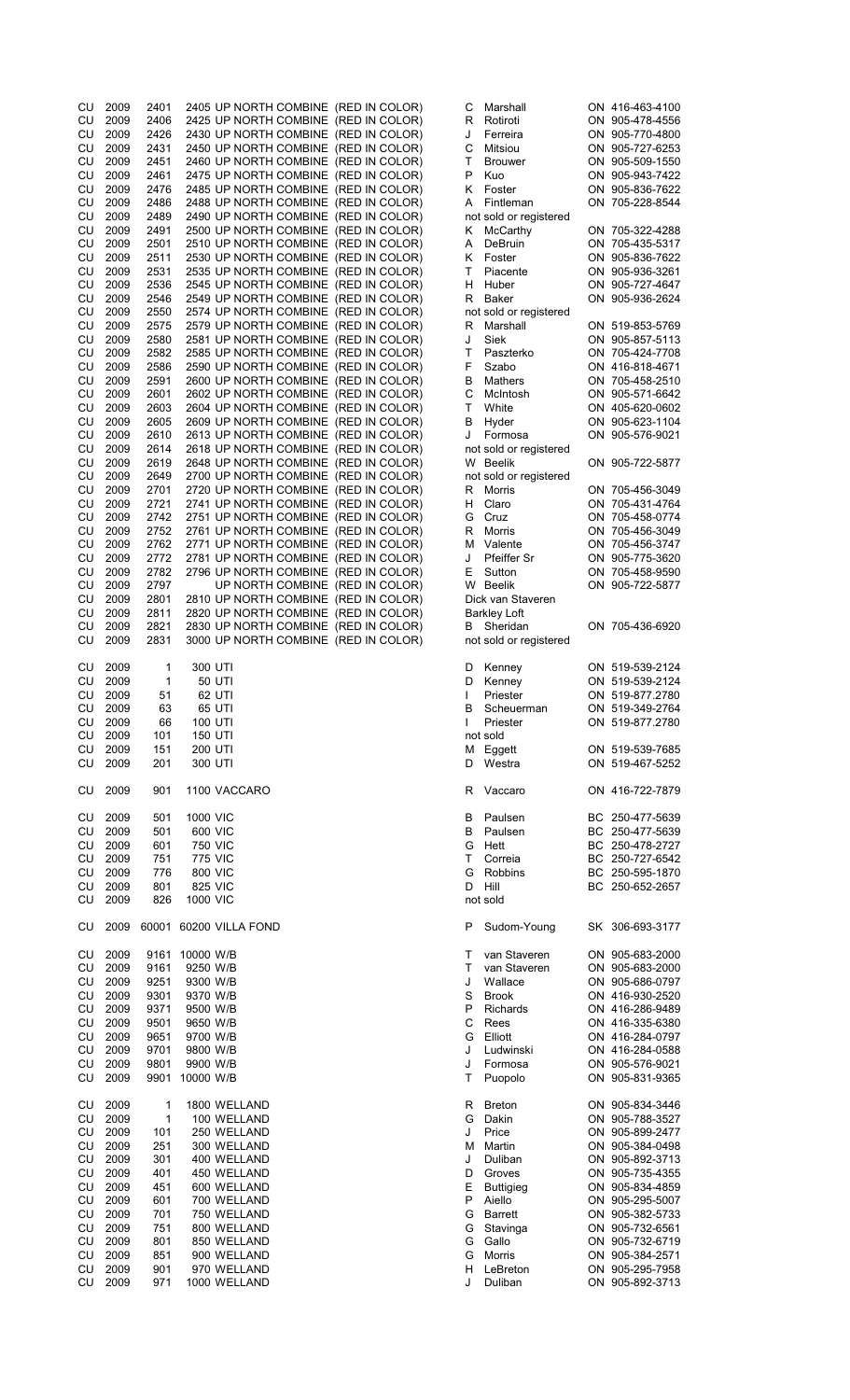| CU         | 2009 | 1001           | 1125 WELLAND                   | Kirkwood<br>D          | ON 905-788-2471 |
|------------|------|----------------|--------------------------------|------------------------|-----------------|
| CU         | 2009 | 1126           | 1200 WELLAND                   | A<br>Coverdale         | ON 905-386-6597 |
| CU         | 2009 | 1201           | 1280 WELLAND                   | R<br><b>Breton</b>     | ON 905-834-3446 |
| CU         | 2009 | 1281           | 1300 WELLAND                   | Α<br>Coverdale         | ON 905-386-6597 |
| CU         | 2009 | 1301           | 1325 WELLAND                   | Kirkwood<br>D          | ON 905-788-2471 |
| CU         | 2009 | 1326           | 1335 WELLAND                   | G<br>Stavinga          | ON 905-732-6561 |
| CU         | 2009 | 1336           | 1345 WELLAND                   | LeBreton<br>H.         | ON 905-295-7958 |
| CU         | 2009 | 1346           | 1400 WELLAND                   | J<br>Price             | ON 905-899-2477 |
| CU         | 2009 | 1401           | 1500 WELLAND                   | J.M Reid (Scotty)      | ON 905-894-2422 |
| CU         | 2009 | 1501           | 1600 WELLAND                   | Wintle<br>т            | ON 905-732-3891 |
| CU         | 2009 | 1601           | 1725 WELLAND                   | м<br>Vrbanac           | ON 905-734-4115 |
| CU         | 2009 | 1726           | 1745 WELLAND                   | Τ<br>Krawczyk          | ON 905-295-4503 |
| CU         | 2009 | 1746           | 1749 WELLAND                   | G<br>Stavinga          | ON 905-732-6561 |
| CU         | 2009 | 1750           | WELLAND                        | not sold or registered |                 |
| CU         | 2009 | 1751           | 1800 WELLAND                   | M Rome                 | ON 905-734-8212 |
| CU         | 2009 | 1              | 500 WEST YORK                  | R<br>Ferreira          | ON 416-588-3719 |
| CU         | 2009 | 1              | 100 WEST YORK                  | F<br>Marques           | ON 416-242-8814 |
| CU         | 2009 | 101            | 200 WEST YORK                  | J<br>Sousa             | ON 416-658-6776 |
| CU         | 2009 | 201            | 250 WEST YORK                  | Е<br>DoVale            | ON 416-535-1289 |
| CU         | 2009 | 251            | 300 WEST YORK                  | Wewior<br>Α            | ON 416-239-7569 |
| CU         | 2009 | 301            | 350 WEST YORK                  | C<br>Teixeira          | ON 416-588-4005 |
| CU         | 2009 | 351            | 400 WEST YORK                  |                        |                 |
| CU         | 2009 | 401            | 450 WEST YORK                  | D<br>Lourenco          | ON 416-588-1811 |
| CU         | 2009 | 451            | 500 WEST YORK                  | not sold               |                 |
| CU         | 2009 | 301            | 500 WILLOWPOND LOFTS           | J<br>Vieira            | ON 519-942-8965 |
| CU         | 2009 | 301            | 393 WILLOWPOND LOFTS           | J<br>Vieira            | ON 519-942-8965 |
| CU         | 2009 | 394            | <b>WILLOWPOND LOFTS</b>        | N<br>Tropea            | ON 519-941-6029 |
| CU         | 2009 | 395            | 397 WILLOWPOND LOFTS           | J<br>Vieira            | ON 519-942-8965 |
| CU         | 2009 | 398            | WILLOWPOND LOFTS               | N<br>Tropea            | ON 519-941-6029 |
| CU         | 2009 | 399            | 500 WILLOWPOND LOFTS           | J<br>Vieira            | ON 519-942-8965 |
| CU         | 2009 | 1              | 200 WINGS OF LOVE 250-478-6058 | Duclos<br>Y            | BC 250-478-6058 |
|            |      |                |                                |                        |                 |
| CU         | 2009 | 501            | 950 WIRPC                      | Wilton<br>D            | ON 519-734-8532 |
| CU         | 2009 | 501            | 600 WIRPC                      | С<br>Bertolissio       | ON 519-944-1826 |
| CU         | 2009 | 601            | 640 WIRPC                      | S<br>Ball              | ON 519-948-5751 |
| CU         | 2009 | 641            | 650 WIRPC                      | T<br>Taylor            | ON 519-726-4545 |
| CU         | 2009 | 651            | 690 WIRPC                      | W. Smith               | ON 519-734-8459 |
| CU         | 2009 | 691            | 710 WIRPC                      | Wilton<br>D            | ON 519-734-8532 |
| CU         | 2009 | 711            | 750 WIRPC                      | L<br>Cauchi            | ON 519-736-6292 |
| CU         | 2009 | 751            | 770 WIRPC                      | в<br>Wogan             | ON 519-966-2356 |
| CU         | 2009 | 771            | 800 WIRPC                      | Κ<br>Fox               | ON 519-736-3135 |
| CU         | 2009 | 801            | 850 WIRPC                      | Α<br>Bertolissio       | ON 519-969-0154 |
| CU         | 2009 | 851            | 900 WIRPC                      | N<br>DiPierdomenico    | ON 519-736-6543 |
| CU         | 2009 | 901            | 950 WIRPC                      | т<br>Taylor            | ON 519-726-4545 |
| CU         | 2009 | 9001           | 9200 WPL D M 1-403-886-5723    | Moraal<br>D            | AB 403-886-5723 |
| CU         | 2009 | 1              | 1200 WW                        | S<br>Wojteczko         | ON 519-624-5593 |
| CU         | 2009 | 1              | 2 WW                           | М<br>Azevedo           | ON 519-662-4920 |
| CU         | 2009 | 3              | 4 WW                           | Westra<br>D            | ON 519-467-5252 |
| CU         | 2009 | $\,$ 5 $\,$    | 6 WW                           | S<br>Wojteczko         | ON 519-624-5593 |
| CU         | 2009 | $\overline{7}$ | 8 WW                           | P<br>Gauvin            | ON 519-456-5239 |
| <b>CU</b>  | 2009 | 9              | 10 WW                          | P<br>Finch             | ON 519-887-8188 |
| CU         | 2009 | 11             | 14 WW                          | н<br>McIntyre          | ON 519-463-5801 |
| ${\sf CU}$ | 2009 | 15             | <b>16 WW</b>                   | S<br>Watts             | ON 519-424-5158 |
| CU         | 2009 | 17             | <b>18 WW</b>                   | M Azevedo              | ON 519-662-4920 |
| CU         | 2009 | 19             | 20 WW                          | G<br>Camacho           | ON 519-742-2895 |
| CU         | 2009 | 21             | 22 WW                          | T.<br>Klimkosz         | ON 519-822-2578 |
| CU         | 2009 | 23             | 24 WW                          | J<br>Lehman            | ON 519-846-0659 |
| CU         | 2009 | 25             | 26 WW                          | P<br>Gauvin            | ON 519-456-5239 |
| CU         | 2009 | 27             | 30 WW                          | Wn Shannon             | ON 519-767-3383 |
|            |      |                |                                |                        |                 |
| CU         | 2009 | 31             | 32 WW                          | S<br>Wojteczko         | ON 519-624-5593 |
| CU         | 2009 | 33             | 34 WW                          | S<br>Watts             | ON 519-424-5158 |
| CU         | 2009 | 35             | 38 WW                          | Α<br>Lehman            | ON 519-824-6929 |
| CU         | 2009 | 39             | 40 WW                          | S<br>Watts             | ON 519-424-5158 |
| ${\sf CU}$ | 2009 | 41             | 42 WW                          | J<br>Seifried          | ON 519-846-9963 |
| <b>CU</b>  | 2009 | 43             | 44 WW                          | В<br>Shannon           | ON 519-664-1811 |
| CU         | 2009 | 45             | 46 WW                          | J<br>Seifried          | ON 519-846-9963 |
| CU         | 2009 | 47             | 48 WW                          | S<br>Watts             | ON 519-424-5158 |
| CU         | 2009 | 49             | 50 WW                          | J<br>Gemes             | ON 519-621-0508 |
| CU         | 2009 | 51             | 52 WW                          | S<br>Wojteczko         | ON 519-624-5593 |
| CU         | 2009 | 53             | 54 WW                          | S<br>Watts             | ON 519-424-5158 |
| CU         | 2009 | 55             | 56 WW                          | Gauvin<br>Α            | ON 519-533-1702 |
| CU         | 2009 | 57             | 60 WW                          | S<br>Wojteczko         | ON 519-624-5593 |
| CU         | 2009 | 61             | 62 WW                          | J<br>Seifried          | ON 519-846-9963 |
| CU         | 2009 | 63             | 64 WW                          | S<br>Wojteczko         | ON 519-624-5593 |
| CU         | 2009 | 65             | 66 WW                          | S<br>Watts             | ON 519-424-5158 |
| <b>CU</b>  | 2009 | 67             | 68 WW                          | J<br>Gemes             | ON 519-621-0508 |
| CU         | 2009 | 69             | <b>72 WW</b>                   | M Azevedo              | ON 519-662-4920 |
| ${\sf CU}$ | 2009 | 73             | 74 WW                          | J<br>Seifried          | ON 519-846-9963 |
| CU         | 2009 | 75             | 78 WW                          | B<br>Shannon           | ON 519-664-1811 |
| CU         | 2009 | 79             | 82 WW                          | Wn Shannon             | ON 519-767-3383 |
| CU         |      | 83             | 84 WW                          | J<br>Seifried          | ON 519-846-9963 |
|            | 2009 |                |                                |                        |                 |
| CU         | 2009 | 85             | 88 WW                          | S<br>Watts             | ON 519-424-5158 |

| I                        | Kirkwood              | ON 905-788-2471                    |
|--------------------------|-----------------------|------------------------------------|
|                          | Coverdale             | ON 905-386-6597                    |
|                          | <b>Breton</b>         | ON 905-834-3446                    |
|                          | Coverdale             | ON 905-386-6597                    |
|                          | Kirkwood              | ON 905-788-2471                    |
|                          | Stavinga              | ON 905-732-6561                    |
|                          | LeBreton              | ON 905-295-7958                    |
|                          | Price                 | ON 905-899-2477                    |
|                          | M Reid (Scotty)       | ON 905-894-2422                    |
|                          | Wintle                | ON 905-732-3891                    |
| ۱                        | Vrbanac               | ON 905-734-4115                    |
|                          | Krawczyk              | ON 905-295-4503                    |
| ì                        | Stavinga              | ON 905-732-6561                    |
|                          | ot sold or registered |                                    |
| ۱                        | Rome                  | ON 905-734-8212                    |
|                          |                       |                                    |
| $\overline{\phantom{a}}$ | Ferreira              | ON 416-588-3719                    |
|                          | Marques               | ON 416-242-8814                    |
|                          | Sousa                 | ON 416-658-6776                    |
|                          | DoVale                | ON 416-535-1289                    |
|                          | Wewior                | ON 416-239-7569                    |
|                          | Teixeira              | ON 416-588-4005                    |
|                          |                       |                                    |
|                          | Lourenco              | ON 416-588-1811                    |
|                          | ot sold               |                                    |
|                          |                       |                                    |
|                          | Vieira                | ON 519-942-8965                    |
|                          | Vieira                | ON 519-942-8965                    |
|                          | Tropea                | ON 519-941-6029                    |
|                          | Vieira                | ON 519-942-8965                    |
| $\overline{\phantom{a}}$ | Tropea                | ON 519-941-6029                    |
|                          | Vieira                | ON 519-942-8965                    |
|                          |                       |                                    |
| í                        |                       | BC 250-478-6058                    |
|                          | Duclos                |                                    |
| I                        | Wilton                | ON 519-734-8532                    |
|                          |                       | ON 519-944-1826                    |
|                          | Bertolissio<br>Ball   | ON 519-948-5751                    |
|                          | Taylor                | ON 519-726-4545                    |
|                          | V. Smith              | ON 519-734-8459                    |
|                          |                       |                                    |
|                          | Wilton                | ON 519-734-8532                    |
|                          | Cauchi<br>Wogan       | ON 519-736-6292<br>ON 519-966-2356 |
|                          |                       |                                    |
|                          |                       |                                    |
|                          | Fox                   | ON 519-736-3135                    |
|                          | Bertolissio           | ON 519-969-0154                    |
|                          | DiPierdomenico        | ON 519-736-6543                    |
|                          | Taylor                | ON 519-726-4545                    |
|                          |                       |                                    |
|                          | Moraal                | AB 403-886-5723                    |
|                          |                       |                                    |
| i                        | Wojteczko             | ON 519-624-5593                    |
| ۱                        | Azevedo               | ON 519-662-4920                    |
|                          | Westra                | ON 519-467-5252                    |
| $\overline{a}$           | Wojteczko             | ON 519-624-5593                    |
|                          | Gauvin                | ON 519-456-5239                    |
|                          | Finch                 | ON 519-887-8188                    |
|                          | McIntyre              | ON 519-463-5801                    |
|                          | Watts                 | ON 519-424-5158                    |
| ۱                        | Azevedo               | ON 519-662-4920                    |
| ì                        | Camacho               | ON 519-742-2895                    |
|                          | Klimkosz              | ON 519-822-2578                    |
|                          | Lehman                | ON 519-846-0659                    |
|                          | Gauvin                | ON 519-456-5239                    |
|                          | √n Shannon            | ON 519-767-3383                    |
|                          | Wojteczko             | ON 519-624-5593                    |
| i.                       | Watts                 | ON 519-424-5158                    |
|                          | Lehman                | ON 519-824-6929                    |
|                          | Watts                 | ON 519-424-5158                    |
|                          | Seifried              | ON 519-846-9963                    |
| ĺ                        | Shannon               | ON 519-664-1811                    |
|                          | Seifried              | ON 519-846-9963                    |
| í                        | Watts                 | ON 519-424-5158                    |
|                          | Gemes                 | ON 519-621-0508                    |
| í                        | Wojteczko             | ON 519-624-5593                    |
|                          | Watts                 | ON 519-424-5158                    |
|                          | Gauvin                | ON 519-533-1702                    |
|                          | Wojteczko             | ON 519-624-5593                    |
|                          | Seifried              | ON 519-846-9963                    |
| í                        | Wojteczko             | ON 519-624-5593                    |
|                          | Watts                 | ON 519-424-5158                    |
|                          | Gemes                 | ON 519-621-0508                    |
| ۱                        | Azevedo               | ON 519-662-4920                    |
|                          | Seifried              | ON 519-846-9963                    |
|                          | Shannon               | ON 519-664-1811                    |
|                          | √n Shannon            | ON 519-767-3383                    |
| i                        | Seifried<br>Watts     | ON 519-846-9963<br>ON 519-424-5158 |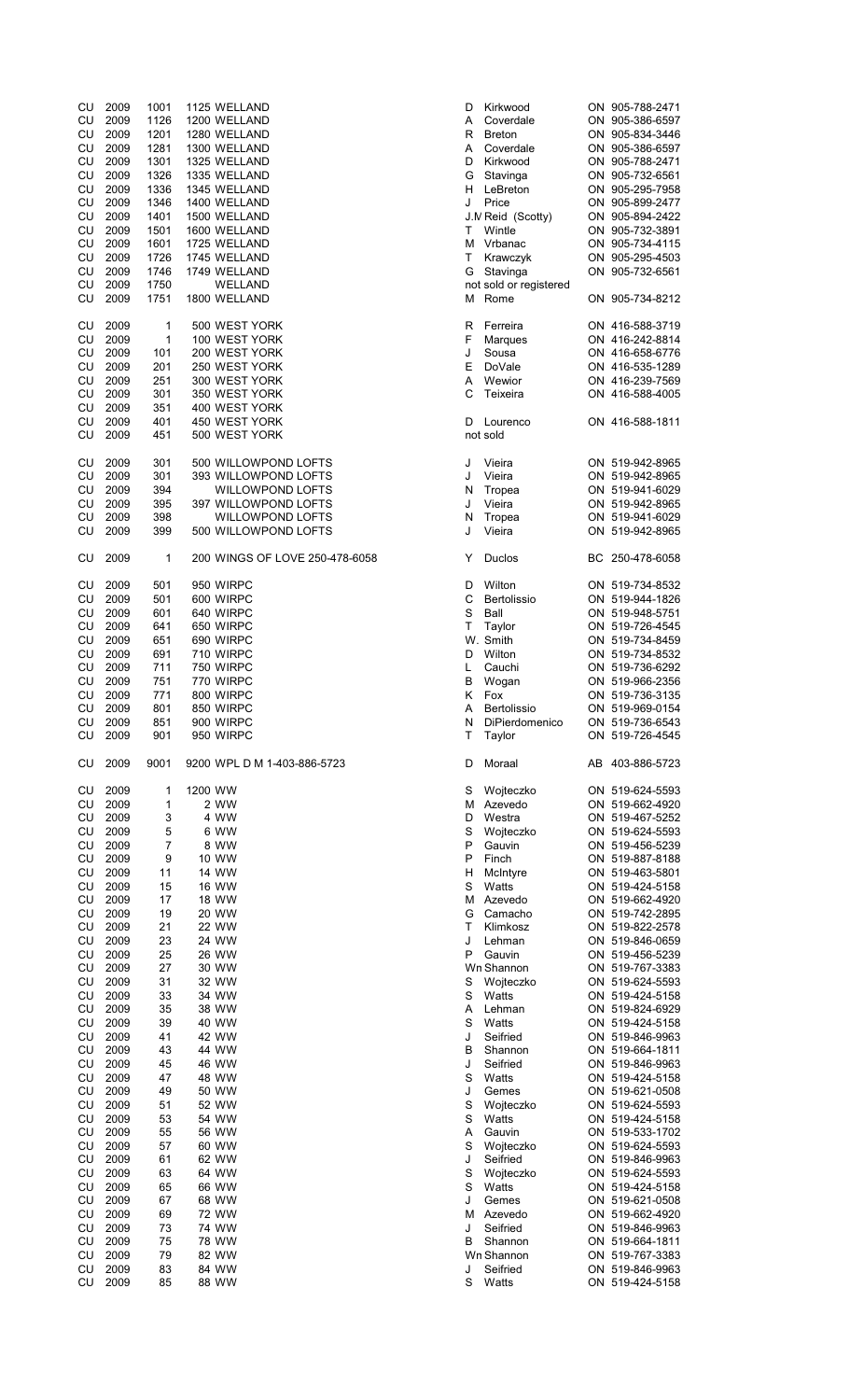| CU        | 2009 | 89   | 90 WW     |                           | D  | Westra                 | ON 519-467-5252 |
|-----------|------|------|-----------|---------------------------|----|------------------------|-----------------|
| CU        | 2009 | 91   | 92 WW     |                           | J  | Oakley                 | ON 519-742-2994 |
| CU        | 2009 | 93   | 94 WW     |                           |    | Wn Shannon             | ON 519-767-3383 |
| CU        | 2009 | 95   | 98 WW     |                           | М  | Turek                  | ON 519-539-1678 |
| CU        | 2009 | 99   | 100 WW    |                           | S  | Watts                  | ON 519-424-5158 |
| CU        | 2009 | 101  | 102 WW    |                           | D  | Kenney                 | ON 519-539-2124 |
| CU        | 2009 | 103  | 104 WW    |                           | В  | Shannon                | ON 519-664-1811 |
| CU        | 2009 | 105  | 106 WW    |                           | S  | Watts                  | ON 519-424-5158 |
|           |      |      |           |                           |    |                        |                 |
| CU        | 2009 | 107  | 108 WW    |                           | H. | McIntyre               | ON 519-463-5801 |
| CU        | 2009 | 103  | 110 WW    |                           |    | Wn Shannon             | ON 519-767-3383 |
| CU        | 2009 | 111  | 112 WW    |                           | J  | Gemes                  | ON 519-621-0508 |
| CU        | 2009 | 113  | 114 WW    |                           | B  | Shannon                | ON 519-664-1811 |
| CU        | 2009 | 115  | 116 WW    |                           | S  | Wojteczko              | ON 519-624-5593 |
| CU        | 2009 | 117  | 118 WW    |                           | м  | Turek                  | ON 519-539-1678 |
| CU        | 2009 | 119  | 122 WW    |                           | в  | Shannon                | ON 519-664-1811 |
| CU        | 2009 | 123  | 126 WW    |                           | D  | Kenney                 | ON 519-539-2124 |
| CU        | 2009 | 127  | 130 WW    |                           | D  | Westra                 | ON 519-467-5252 |
| CU        | 2009 | 131  | 132 WW    |                           | D  | Kenney                 | ON 519-539-2124 |
| CU        | 2009 | 133  | 134 WW    |                           | S  | Watts                  | ON 519-424-5158 |
| CU        | 2009 | 135  | 138 WW    |                           | J  | Lehman                 | ON 519-846-0659 |
| CU        | 2009 | 139  | 140 WW    |                           | В  | Shannon                | ON 519-664-1811 |
| CU        | 2009 | 141  | 142 WW    |                           | S  | Watts                  | ON 519-424-5158 |
| CU        | 2009 | 143  | 144 WW    |                           |    | Wn Shannon             | ON 519-767-3383 |
|           |      |      |           |                           |    |                        |                 |
| CU        | 2009 | 145  | 148 WW    |                           | J  | Seifried               | ON 519-846-9963 |
| CU        | 2009 | 149  | 150 WW    |                           | N  | Armstrong              | ON 519-856-9017 |
| CU        | 2009 | 151  | 152 WW    |                           | J  | Wilson                 | ON 519-853-5753 |
| CU        | 2009 | 153  | 154 WW    |                           | S  | Wojteczko              | ON 519-624-5593 |
| CU        | 2009 | 155  | 158 WW    |                           | Α  | Gauvin                 | ON 519-533-1702 |
| CU        | 2009 | 159  | WW        |                           | P  | Gauvin                 | ON 519-456-5239 |
| CU        | 2009 | 160  | 161 WW    |                           | м  | Azevedo                | ON 519-662-4920 |
| CU        | 2009 | 162  | <b>WW</b> |                           | P  | Gauvin                 | ON 519-456-5239 |
| CU        | 2009 | 163  | 164 WW    |                           | G  | Camacho                | ON 519-742-2895 |
| CU        | 2009 | 165  | 166 WW    |                           |    | Wn Shannon             | ON 519-767-3383 |
| CU        | 2009 | 167  | 168 WW    |                           | G  | Camacho                | ON 519-742-2895 |
| CU        | 2009 | 169  | 170 WW    |                           | н  | McIntyre               | ON 519-463-5801 |
| CU        | 2009 | 171  | 172 WW    |                           | D  | Westra                 | ON 519-467-5252 |
| CU        |      |      |           |                           | P  |                        |                 |
|           | 2009 | 173  | 176 WW    |                           |    | Finch                  | ON 519-887-8188 |
| CU        | 2009 | 177  | 178 WW    |                           | G  | Madrusan               | ON 519-428-1787 |
| CU        | 2009 | 179  | 180 WW    |                           | м  | Azevedo                | ON 519-662-4920 |
| CU        | 2009 | 181  | 182 WW    |                           | С  | Oosterveld             | ON 519-449-9909 |
| CU        | 2009 | 183  | 184 WW    |                           |    | Wn Shannon             | ON 519-767-3383 |
| CU        | 2009 | 185  | 186 WW    |                           | J  | Gemes                  | ON 519-621-0508 |
| CU        | 2009 | 187  | 188 WW    |                           | S  | Watts                  | ON 519-424-5158 |
| CU        | 2009 | 189  | 190 WW    |                           | G  | Madrusan               | ON 519-428-1787 |
| CU        | 2009 | 191  | 198 WW    |                           | М  | Azevedo                | ON 519-662-4920 |
| CU        | 2009 | 199  | 202 WW    |                           | L  | Seifried               | ON 519-638-5323 |
| CU        | 2009 | 203  | 204 WW    |                           | S  | Wojteczko              | ON 519-624-5593 |
| CU        | 2009 | 205  | 206 WW    |                           |    | R Loker                | ON 519-621-8790 |
| CU        | 2009 | 207  | 208 WW    |                           | S  | Wojteczko              | ON 519-624-5593 |
| CU        | 2009 | 209  | 210 WW    |                           | T. | Klimkosz               | ON 519-822-2578 |
| CU        | 2009 | 211  | 214 WW    |                           |    | M Krsovan              | ON 519-745-0450 |
|           |      |      |           |                           |    |                        |                 |
| CU        | 2009 | 215  | 216 WW    |                           |    | M Oswald               | ON 519-662-2361 |
| CU        | 2009 | 217  | 220 WW    |                           |    | not sold or registered |                 |
| CU        | 2009 | 221  | 240 WW    |                           | J  | Gemes                  | ON 519-621-0508 |
| CU        | 2009 | 241  | 300 WW    |                           |    | not sold               |                 |
| CU        | 2009 | 301  | 400 WW    |                           |    | S Wojteczko            | ON 519-624-5593 |
| CU        | 2009 | 401  | 500 WW    |                           |    | not sold               |                 |
| CU        | 2009 | 501  | 650 WW    |                           |    | M Azevedo              | ON 519-662-4920 |
| CU        | 2009 | 651  | 800 WW    |                           |    | M Krsovan              | ON 519-745-0450 |
| CU        | 2009 | 801  | 850 WW    |                           | J  | Gemes                  | ON 519-621-0508 |
| CU        | 2009 | 851  | 900 WW    |                           |    | R Loker                | ON 519-621-8790 |
| <b>CU</b> | 2009 | 901  | 1000 WW   |                           | T. | Klimkosz               | ON 519-822-2578 |
| CU        | 2009 | 1001 | 1030 WW   |                           | С  | Power                  | ON 519-634-8788 |
| CU        | 2009 | 1031 | 1080 WW   |                           |    | G Camacho              | ON 519-742-2895 |
| CU        | 2009 | 1081 | 1085 WW   |                           | C. | Power                  | ON 519-634-8788 |
|           |      |      |           |                           |    |                        |                 |
| CU        | 2009 | 1086 | 1100 WW   |                           |    | not sold               |                 |
| CU        | 2009 | 1101 | 1200 WW   |                           | K. | George                 | ON 519-623-1449 |
|           |      |      |           |                           |    |                        |                 |
| CU        | 2009 | 501  |           | 1100 WW GOLD (GOLD COLOR) | S  | Wojteczko              | ON 519-624-5593 |
| CU        | 2009 | 501  |           | 510 WW GOLD (GOLD COLOR)  | H. | McIntyre               | ON 519-463-5801 |
| <b>CU</b> | 2009 | 511  |           | 520 WW GOLD (GOLD COLOR)  | D  | Westra                 | ON 519-467-5252 |
| CU        | 2009 | 521  |           | 535 WW GOLD (GOLD COLOR)  | м  | Smith                  | ON 519-348-4391 |
| CU        | 2009 | 536  |           | 550 WW GOLD (GOLD COLOR)  | В  | Sowden                 | ON 519-345-2986 |
| CU        | 2009 | 551  |           | 560 WW GOLD (GOLD COLOR)  | G  | Lautenslager           | ON 519-590-9049 |
| CU        | 2009 | 561  |           | 570 WW GOLD (GOLD COLOR)  | м  | Turek                  | ON 519-539-1678 |
| CU        | 2009 | 571  |           | 580 WW GOLD (GOLD COLOR)  | С  | Oosterveld             | ON 519-449-9909 |
| CU        | 2009 | 581  |           | 590 WW GOLD (GOLD COLOR)  | P  | Gauvin                 | ON 519-456-5239 |
| CU        | 2009 | 591  |           | 600 WW GOLD (GOLD COLOR)  |    | Yost                   | ON 519-463-5566 |
|           |      |      |           |                           | A  |                        |                 |
| CU        | 2009 | 601  |           | 630 WW GOLD (GOLD COLOR)  | D  | Kenney                 | ON 519-539-2124 |
| CU        | 2009 | 631  |           | 650 WW GOLD (GOLD COLOR)  | A  | Larentzakis            | ON 905-825-9583 |
| CU        | 2009 | 651  |           | 690 WW GOLD (GOLD COLOR)  |    | M Azevedo              | ON 519-662-4920 |
| CU        | 2009 | 691  |           | 700 WW GOLD (GOLD COLOR)  | R  | Eaton                  | ON 519-424-9381 |
| CU        | 2009 | 701  |           | 730 WW GOLD (GOLD COLOR)  | м  | Jackson                | ON 519-752-8479 |
| CU        | 2009 | 731  |           | 740 WW GOLD (GOLD COLOR)  |    | M Eggett               | ON 519-539-7685 |
| CU        | 2009 | 741  |           | WW GOLD (GOLD COLOR)      | J  | Seifried               | ON 519-846-9963 |
| CU        | 2009 | 742  |           | WW GOLD (GOLD COLOR)      | м  | Turek                  | ON 519-539-1678 |
| CU        | 2009 | 743  |           | WW GOLD (GOLD COLOR)      |    | M Jackson              | ON 519-752-8479 |
|           |      |      |           |                           |    |                        |                 |

| )                        | Westra                   |    | ON 519-467-5                 |
|--------------------------|--------------------------|----|------------------------------|
|                          | Oakley                   |    | ON 519-742-2                 |
|                          | Vn Shannon               |    | ON 519-767-3                 |
| 1                        | Turek                    |    | ON 519-539-1                 |
| ;                        | Watts                    |    | ON 519-424-5                 |
| i                        | Kenney<br>Shannon        |    | ON 519-539-2<br>ON 519-664-1 |
| ;                        | Watts                    |    | ON 519-424-5                 |
| L                        | McIntyre                 |    | ON 519-463-5                 |
|                          | Vn Shannon               |    | ON 519-767-3                 |
|                          | Gemes                    |    | ON 519-621-0                 |
| ļ.                       | Shannon                  |    | ON 519-664-1                 |
| ;                        | Wojteczko                |    | ON 519-624-5                 |
|                          | 1 Turek                  |    | ON 519-539-1                 |
| ļ.                       | Shannon                  |    | ON 519-664-1                 |
| )<br>)                   | Kenney<br>Westra         |    | ON 519-539-2                 |
| $\overline{ }$           | Kenney                   |    | ON 519-467-5<br>ON 519-539-2 |
| ï                        | Watts                    |    | ON 519-424-5                 |
|                          | Lehman                   |    | ON 519-846-0                 |
| i                        | Shannon                  |    | ON 519-664-1                 |
| ;                        | Watts                    |    | ON 519-424-5                 |
|                          | Vn Shannon               |    | ON 519-767-3                 |
|                          | Seifried                 |    | ON 519-846-9                 |
| L                        | Armstrong                |    | ON 519-856-9                 |
|                          | Wilson                   |    | ON 519-853-5                 |
| ;                        | Wojteczko                |    | ON 519-624-5                 |
| l<br>J                   | Gauvin<br>Gauvin         |    | ON 519-533-1<br>ON 519-456-5 |
|                          | 1 Azevedo                |    | ON 519-662-4                 |
| $\overline{a}$           | Gauvin                   |    | ON 519-456-5                 |
| ì                        | Camacho                  |    | ON 519-742-2                 |
|                          | Vn Shannon               |    | ON 519-767-3                 |
| $\frac{1}{2}$            | Camacho                  |    | ON 519-742-2                 |
| L                        | McIntyre                 |    | ON 519-463-5                 |
| $\overline{a}$           | Westra                   |    | ON 519-467-5                 |
| I                        | Finch                    |    | ON 519-887-8                 |
| ì                        | Madrusan                 |    | ON 519-428-1                 |
|                          | 1 Azevedo                |    | ON 519-662-4                 |
|                          | Oosterveld               |    | ON 519-449-9                 |
|                          | Vn Shannon               |    | ON 519-767-3                 |
|                          | Gemes                    |    | ON 519-621-0                 |
| ;                        | Watts<br>,<br>; Madrusan |    | ON 519-424-5<br>ON 519-428-1 |
| 1                        | Azevedo                  | ON | 519-662-4                    |
|                          | Seifried                 |    | ON 519-638-5                 |
| $\vdots$                 | Wojteczko                |    | ON 519-624-5                 |
| ί                        | Loker                    |    | ON 519-621-8                 |
| ;                        | Wojteczko                |    | ON 519-624-5                 |
| $\ddot{\phantom{0}}$     | Klimkosz                 |    | ON 519-822-2                 |
| 1                        | Krsovan                  |    | ON 519-745-0                 |
| 1                        | Oswald                   | ON | 519-662-2                    |
|                          | ot sold or registered    |    |                              |
|                          | Gemes<br>ot sold         |    | ON 519-621-0                 |
|                          | Wojteczko                |    | ON 519-624-5                 |
|                          | ot sold                  |    |                              |
|                          | 1 Azevedo                |    | ON 519-662-4                 |
| 1.                       | Krsovan                  |    | ON 519-745-0                 |
|                          | Gemes                    |    | ON 519-621-0                 |
| ι                        | Loker                    |    | ON 519-621-8                 |
|                          | Klimkosz                 |    | ON 519-822-2                 |
| $\vdots$                 | Power                    |    | ON 519-634-8                 |
|                          | Camacho                  |    | ON 519-742-2                 |
| $\ddot{\phantom{0}}$     | Power                    | ON | 519-634-8                    |
|                          | ot sold                  |    |                              |
| ί                        | George                   |    | ON 519-623-1                 |
| ;                        | Wojteczko                |    | ON 519-624-5                 |
| I                        | McIntyre                 |    | ON 519-463-5                 |
| )                        | Westra                   |    | ON 519-467-5                 |
| 1                        | Smith                    |    | ON 519-348-4                 |
| ļ,                       | Sowden                   |    | ON 519-345-2                 |
| ì                        | Lautenslager             |    | ON 519-590-9                 |
| 1                        | Turek                    |    | ON 519-539-1                 |
| ;                        | Oosterveld               | ON | 519-449-9                    |
|                          | Gauvin                   | ON | 519-456-5                    |
| l                        | Yost                     |    | ON 519-463-5                 |
| )                        | Kenney                   | ON | 519-539-2                    |
| $\overline{\phantom{0}}$ | Larentzakis              |    | ON 905-825-9                 |
| 1<br>ι                   | Azevedo<br>Eaton         |    | ON 519-662-4<br>ON 519-424-9 |
| 1                        | Jackson                  |    | ON 519-752-8                 |
| 1                        | Eggett                   |    | ON 519-539-7                 |
|                          | Seifried                 |    | ON 519-846-9                 |
| 1                        | Turek                    |    | ON 519-539-1                 |
| 1                        | Jackson                  |    | ON 519-752-8                 |